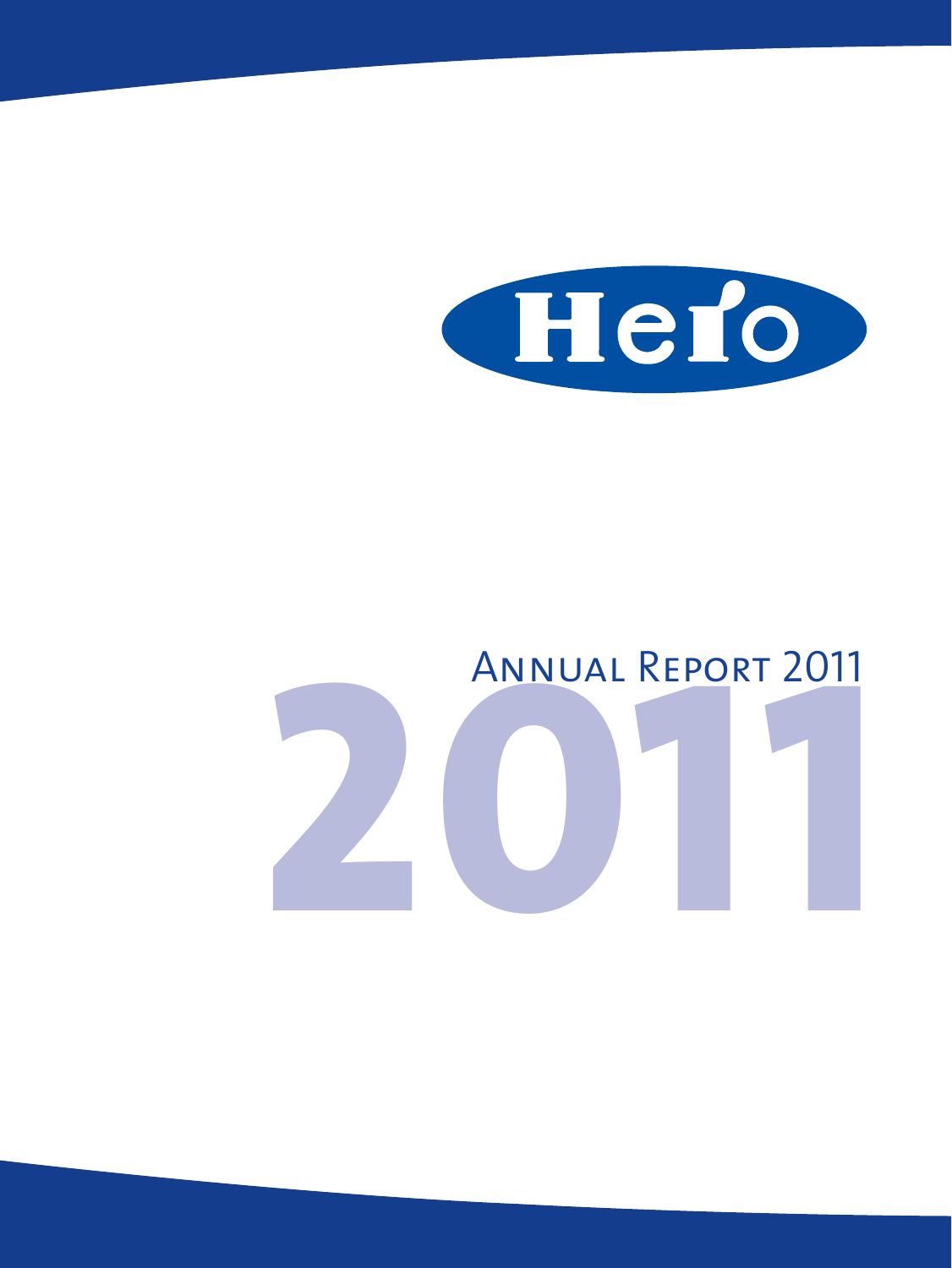#### **Contents**

- 2 5-Year Key Figures
- 3 Organization
- 4 Report of the Board of Directors and CEO Message
- 6 CFO Message
- 8 Consolidated Income Statement Hero Group
- 9 Comprehensive Income Hero Group
- 10 Consolidated Balance Sheet Hero Group
- 12 Changes in Equity Hero Group
- 13 Consolidated Cash Flow Statement Hero Group
- 14 Accounting Principles
- 33 Notes to the Consolidated Financial Statements
- 63 Corporate Governance
- 64 Report of the Statutory Auditor
- 65 Statutory Financial Statements of Hero AG
- 70 Appropriation of Available Earnings
- 71 Report of the Statutory Auditors of Hero AG
- 72 Subsidiaries and Participations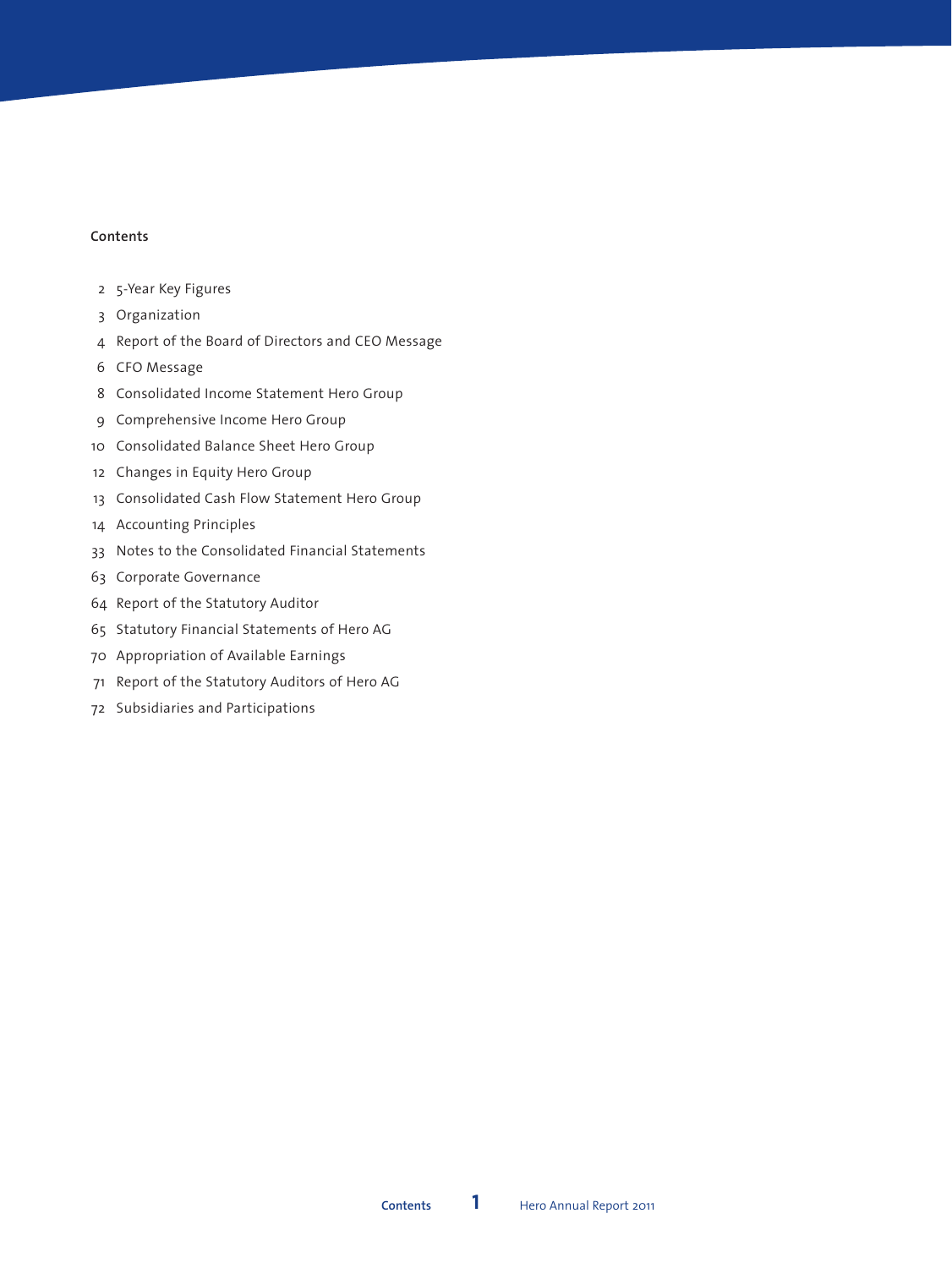# **5-Year Key Figures**

| in CHF 1000.-                               |        | 2011          | 2010     | 2009      | 2008      | 2007      |
|---------------------------------------------|--------|---------------|----------|-----------|-----------|-----------|
| <b>Consolidated results</b>                 |        |               |          |           |           |           |
| Net sales                                   |        | 1431100       | 1665242  | 1784 630  | 1919 031  | 1875 179  |
| Change to previous year                     | in %   | (14.1)        | (6.7)    | (7.0)     | 2.3       | 7.6       |
| Net income (equity holders)                 |        | 4 2 8 7       | 143 130  | 23 9 36   | 27 374    | 98 602    |
| Change to previous year                     | in %   | (97.0)        | 498.0    | (12.6)    | (72.2)    | 18.7      |
| Cash flow from operations                   |        | (20 490)      | 68 988   | 40 10 8   | 139 057   | 92 3 63   |
| Change to previous year                     | in %   | (129.7)       | 72.0     | (71.2)    | 50.6      | (17.0)    |
| Net debt                                    |        | 375 128       | 319 125  | 347856    | 487939    | 360884    |
| Change to previous year                     | in %   | 17.5          | (8.3)    | (28.7)    | 35.2      | (23.3)    |
| Consolidated balance sheet                  |        |               |          |           |           |           |
| Non-current assets                          |        | 1343489       | 1393 263 | 1474 631  | 1418 074  | 1375 222  |
| Current assets                              |        | 700 833       | 673 034  | 955 845   | 747 670   | 662 113   |
| <b>Current liabilities</b>                  |        | 601927        | 538 293  | 664 966   | 703 427   | 746 835   |
| Long-term liabilities                       |        | 456382        | 543 703  | 695 000   | 755 693   | 473 379   |
| <b>Total liabilities</b>                    |        | 1058 309      | 1081996  | 1359966   | 1459120   | 1220 214  |
| Equity attributable to owners of the parent |        | 963 252       | 954 563  | 906 850   | 543 394   | 633 452   |
| Non-controlling interests                   |        | 22 761        | 29738    | 163 660   | 163 230   | 183 670   |
| Balance sheet total                         |        | 2 0 4 4 3 2 2 | 2066297  | 2 430 476 | 2 165 744 | 2 037 335 |
| Miscellaneous data                          |        |               |          |           |           |           |
| Consolidated investments                    |        | 67 901        | 115 629  | 117 281   | 108 525   | 56 895    |
| Consolidated depreciation                   |        | 26 984        | 28 841   | 32729     | 34 3 25   | 35 0 93   |
| Headcount (Heads)                           | Number | 4 1 4 4       | 3 9 5 2  | 4 0 13    | 4 1 4 8   | 4 3 7 5   |
| Net sales per employee                      | in CHF | 345 343       | 421 3 67 | 444 712   | 462 640   | 445 834   |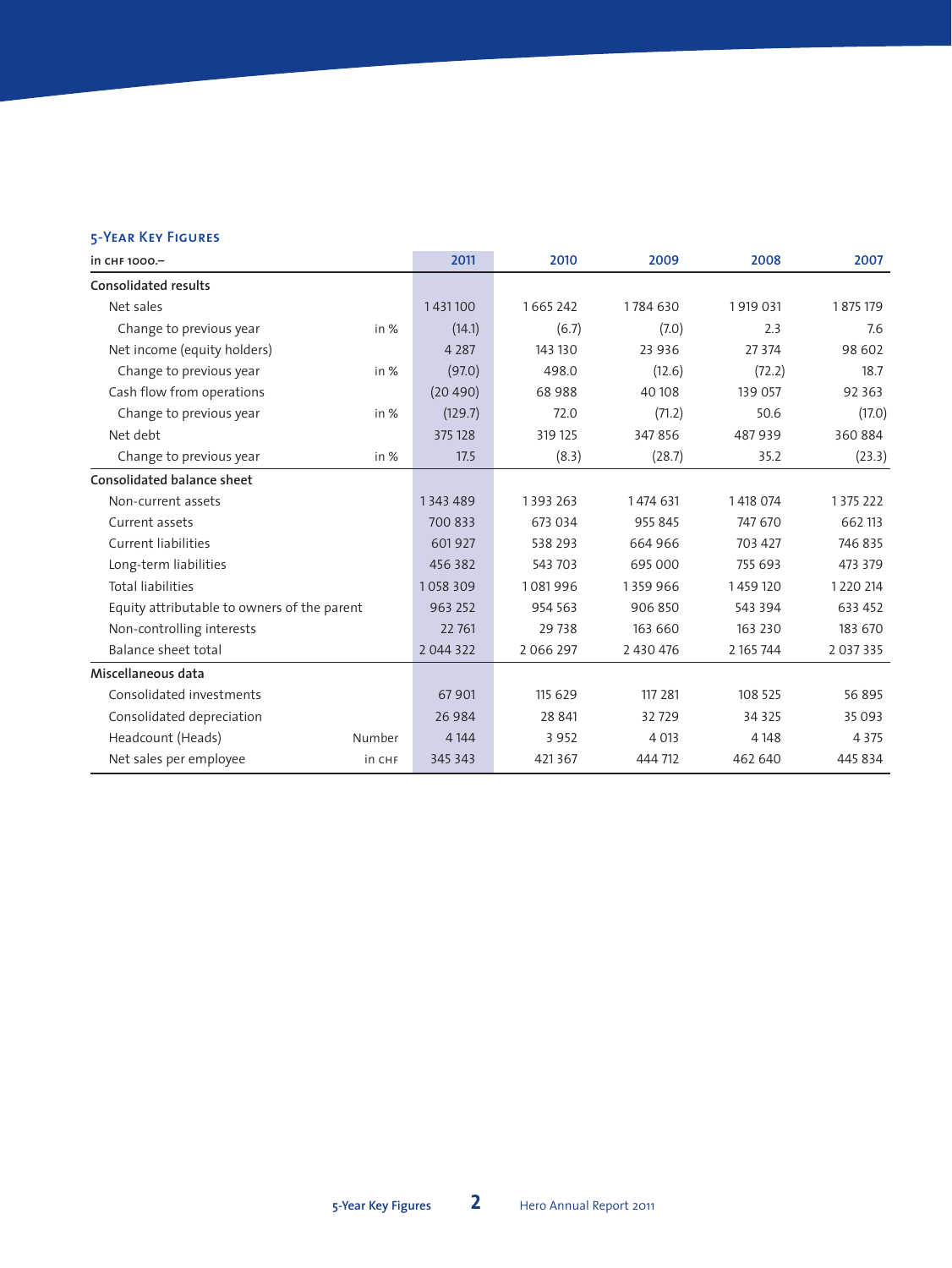# **Organization**

## **Companies** Hero Schweiz Beech-Nut (USA) Cap' Fruit (France) Hero Czech + Slovakia Hero España Hero Huishan (China) Hero Italia Hero Nederland Hero Polska + Hungary Hero Portugal Hero Russia + Ukraine Hero Turkey Hero UK Organix (UK) Schwartau (Germany) Semper (Sweden) Signature Brands (USA)

#### **Group Management**

Vitrac (Egypt)

Peter Amon (CEO) (from January 16, 2012) Stefan F. Heidenreich (CEO) (until December 31, 2011) René Bänziger (Deputy CEO) Stephan Schopp (CFO) (from April 1, 2012) Andrew Lawson (CFO) (until March 31, 2012) Markus Lenke (Executive Vice President) (from July 1, 2011) Jim Schneider (Executive Vice President) (from July 1, 2011) Rob Versloot (Executive Vice President) (from July 1, 2011) Hans Huistra (Executive Vice President) (from April 1, 2012)

#### **Board of Directors**

Dr. Arend Oetker (Chairman) Herbert J. Scheidt (Vice-Chairman) Dr. Hagen Duenbostel (since January 1, 2012) Dr. Hasso Kaempfe (since January 1, 2012) Michael Pieper Werner Holm (until December 31, 2011) Dr. Lutz Peters (until December 31, 2011)

#### **Auditors**

Ernst & Young Ltd., Zurich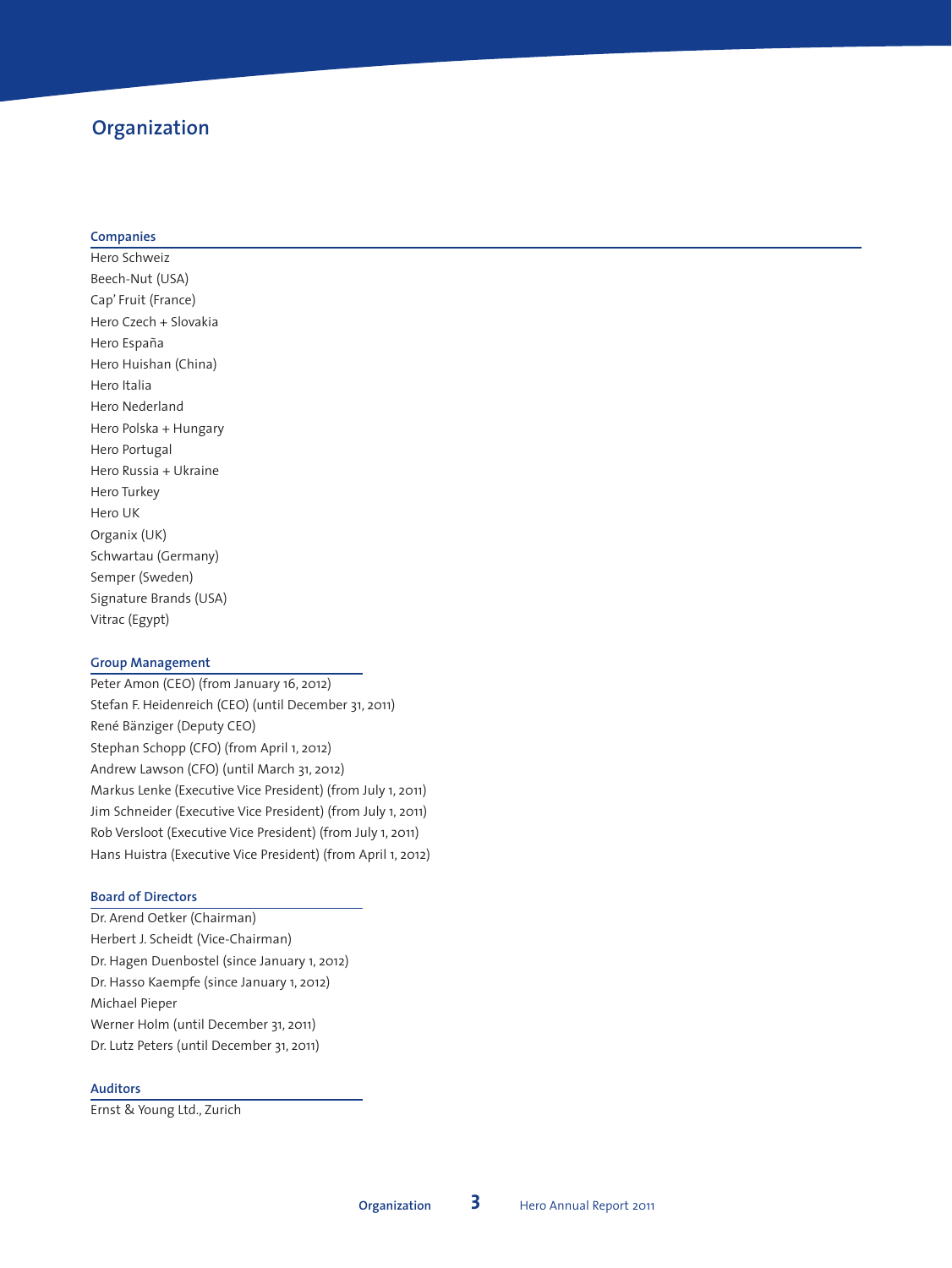# **Chairman / CEO Message**

#### **We take great pleasure in presenting to you our 2011 Annual Report.**

During 2011 the fast pace of change in the Group of recent years continued. The year saw the first full-scale production in our Beech-Nut infant-nutrition plant in the US, the Group's largest ever single capital investment project. Further, at year-end we have almost completed our brandnew infant-formula production plant in North-East China with first sellable products expected to be available in May 2012. In Switzerland, the Group left its historical base and relocated its headquarters cross-town to a new, custombuilt facility in Lenzburg. In Germany, we broke ground on an additional new jam production facility in Schwartau that is expected to come on stream in September 2012.

There were changes also at the level of both the Board of Directors and the Executive Board in the year. Effective December 31st 2011, Werner Holm and Lutz Peters both have stepped down from the Board after 17 years' distinguished service. These two gentlemen were instrumental in building up Schwartau over the years and then enabling the Oetker family to acquire and integrate Hero in 1995. Since then, they have been key advisers as the Group has developed into its current form. We are delighted to welcome Dr. Hasso Kaempfe and Dr. Hagen Duenbostel to the Board effective January 1st 2012. Dr. Kaempfe joins the Board after many successful years in senior management and Board roles in international groups and Dr. Duenbostel, currently CFO of KWS SAAT AG, will further contribute to the financial expertise of the Board.

At the senior management level we also made significant changes this year. Following on from Stefan F. Heidenreich's departure from the Group, the Board of Directors decided to strengthen and enlarge the Executive Board: René Bänziger was appointed to the new role of Deputy Chief Executive Officer and in addition, the regional vice-presidents Markus Lenke, Rob Versloot and Jim Schneider have been promoted to become members of the Executive Board. Peter Amon has taken over the CEO role joining

the Group having had a distinguished international career in senior management positions with Aramark, Unilever and Kraft.

The 2011 financial performance was disappointing with the Group's results being adversely impacted by the increased strength of the Swiss franc compared to the Group's core currencies, especially the euro, US dollar and British pound. We invested significantly as we started up our commercial and industrial operations in China. In the US, continuing costs were incurred as we de-commissioned two plants, one for infant nutrition in Canajoharie NY and the other for popcorn in Chicago, and ramped up production in the new infant facility in Amsterdam NY. At the same time, we constructed and started up a new popcorn plant in Ocala, FL. In addition, even though in most infant markets we were successful in increasing market share, the overall infant category size developed negatively as a result of continuing tough economic conditions in general. Our Jam positions developed for the most part well given the surrounding economic environment with solid growth even in mature European markets. From a technical perspective, we also were obliged to take some additional non-cash charges in the year for impairment of tangible and intangible assets and for partly writing down prior-year gains relating to the valuation of financial derivative positions. As a result of the weak net income result for the year, the Board of Directors will propose to the Annual General Meeting not to distribute an ordinary dividend in respect of 2011. At the same time, we are happy to confirm that the Board of Directors has resolved that the coupon relating to the Group's hybrid bond will be paid out in October 2012 in the normal manner.

As we enter 2012, our core international categories remain Infant and Jams and our international footprint is now truly international. Going forward, our priorities remain to develop growing, sustainable and profitable branded Infant positions in all our markets, and to maintain stable positions in Jams and other local high-margin categories with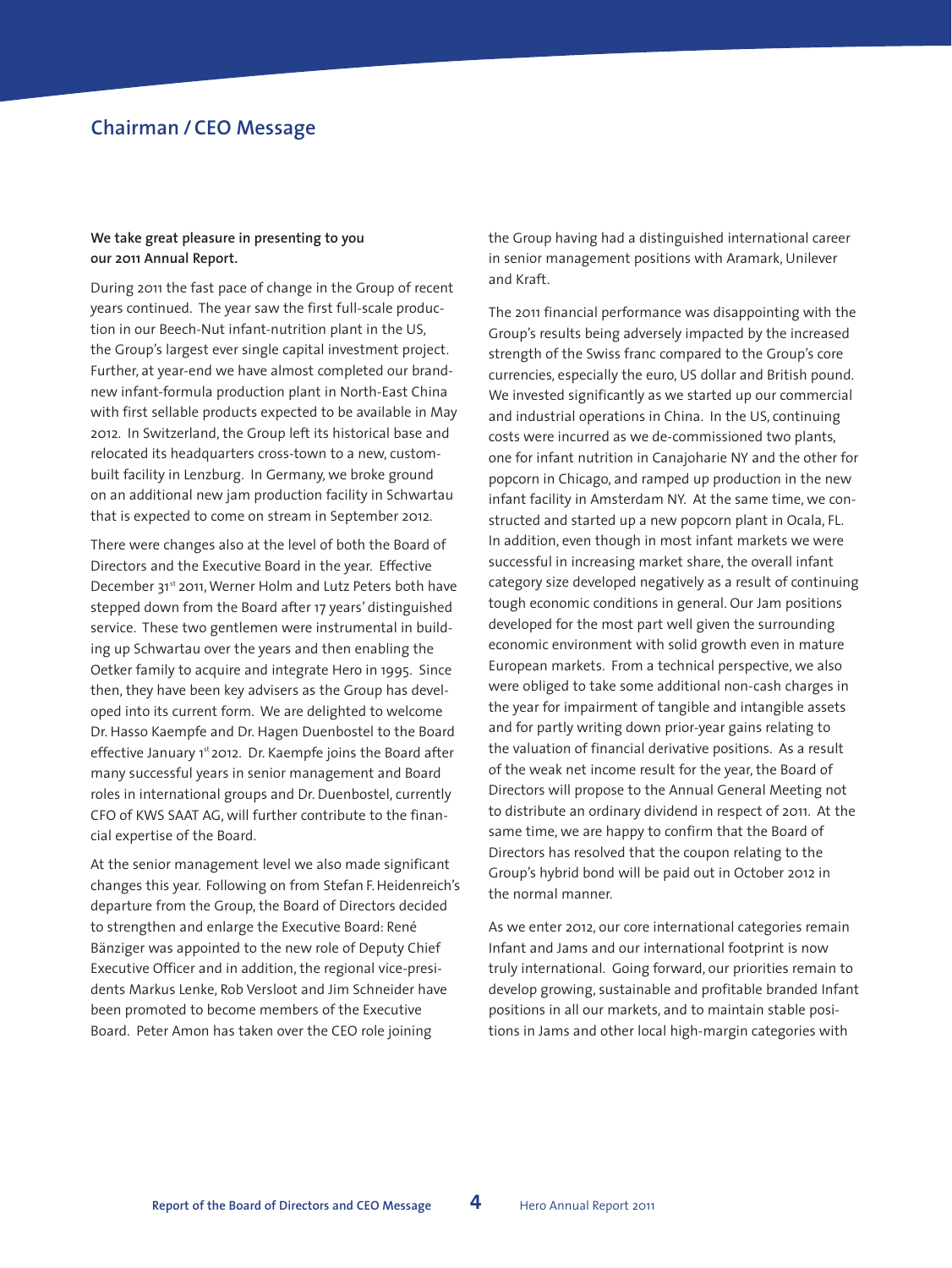more modest growth in selected markets. With the completion of the Chinese plant and the new Schwartau jam investment in 2012 our international supply-chain investment programme will come to an end. Our international manufacturing platform will then be among the most modern in the industry. We have a clear agenda as to how to leverage and generate strong cash flow returns from these significant investments of recent years.

With these priorities, together with the independence of a long-term focused shareholder and an international team of highly qualified and motivated employees who live and breathe an entrepreneurial, high-speed management

culture, we believe we are well equipped to perform well in the coming years. As ever, we take this opportunity to reiterate the debt of sincere gratitude of the Board of Directors to all Hero employees for their achievements in 2011 in the face of extremely tough trading conditions and their commitment to take the Group to new heights in the years to come.

We warmly encourage you to review the further information contained in this Annual Report on the development of the Group's business during 2011. The financial statements have been prepared in accordance with International Financial Reporting Standards.

On behalf of the Board of Directors

Dr. Arend Oetker Chairman

Aun Outher

Peter Amon Chief Executive Officer (as of January 16, 2012)

Tete fma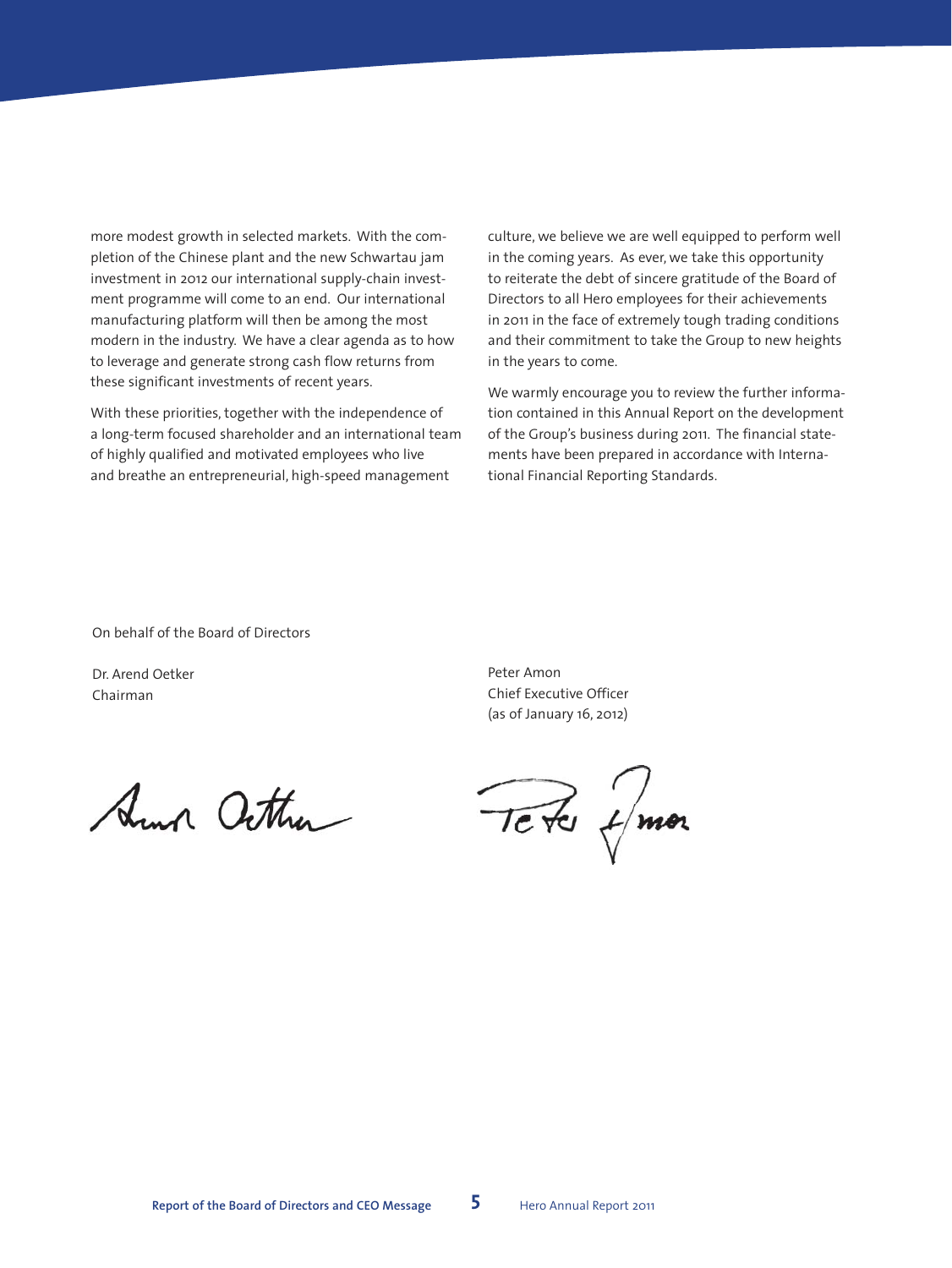## **CFO Message**

The increasing strength of the Swiss franc negatively impacted the Group's 2011 performance; we saw a yearon-year devaluation of almost 11% for the euro, 15% for the US dollar, 12% for the British pound and 23% for the Turkish lira. These general devaluations (against the Swiss franc) led to significant reductions in year-on-year performance resulting alone in reductions of CHF 190 million and CHF 22 million in consolidated net sales and underlying operating profit respectively.

Net sales for the year of CHF 1,431 million in total were 14% lower than last year driven by the foreign-exchange impact noted above and the impact of 2010 disposals (the French compote and German Decoration businesses primarily). Adjusted for exchange-rate and changes in the scope of consolidation, the Group achieved an organic growth rate of 2.1%. Based on the continuing geographical expansion of the Group's infant nutrition business, Infant has now increased as a proportion of total Group revenues to a level of over 42% with Jams representing 21%, Decoration 10%, Other Fruit 8%, Cereals 6% and Gluten-Free 4%.

In terms of organic growth, the Group's Europe businesses performed relatively strongly given the tough market conditions in the region (especially Spain, the Group's thirdlargest geographic market) with organic growth of around 4–5%. In Spain, the overall market was significantly down but Hero was successful nonetheless in increasing market shares to new record highs. The Group's German business performed extremely robustly with a strong performance in terms of Jams and Cereals powered by local new-product innovation. In the Group's Middle East region, the impact of the political turbulence in Egypt and Libya was felt in the first half of the year and while Hero's businesses ultimately emerged from the crises stronger than ever, the first halfyear's performance was significantly down year-on-year. The key area of concern as regards top-line performance in 2011 was the Group's Beech-Nut business in North America where the whole US infant-nutrition market was down as a result of low birth rates and lower per-capita consumption of prepared baby food products. In addition, aggressive pricing and promotional activities from other competitors further exerted downward pressure on net sales. The

Group's other North American business, Signature Brands, performed robustly. In total, we saw a negative organic sales performance for the overall US position. Looking forward, I am pleased to report a strong start to 2012 from all regions and we remain optimistic that the Infant category can drive a higher organic growth rate this year.

The Group's Underlying Operating Profit (i. e., excluding exceptional effects) of CHF 130.2 million (or 9.1% return on sales) was also under pressure this year as a result of many of the factors outlined above: foreign exchange, M&A disposals, initial plant and market investments in China, plant start-up costs in the US. In addition, in last year's comparative, we achieved a CHF 10 million non-recurring income relating to the sale of the old Lenzburg site.

The Group's aggressive investments in new plants continued to give rise to exceptional items in 2011. In particular, in Beech-Nut we finally closed down the Canajoharie plant in upstate New York and migrated the full infant production volume to our new plant in Amsterdam NY. This transition, taking place over a seven-month period, led to extraordinary costs as we needed to maintain two under-utilized plants simultaneously with the all the corresponding overhead burdens being doubled. As part of this year-end, we have also taken the opportunity to write down the remaining book value of the Canajoharie site to our current market-value estimate. Further, in order to be conservative we have taken an impairment charge on the goodwill capitalized as part of the Beech-Nut acquisition in 2005 based on the tougher trading conditions in the US infant market.

In line with prior-year plans, we shut down the popcorn factory in Chicago and built a new production location on the existing Signature Brands site to re-house the popcorn plant and machinery. Construction was completed in the second quarter of 2012 and full production started after the summer break. Again, this transition led to one-off costs.

The Group's *Fruit2day* assets in both the Netherlands and the US have also been written down in the year: in the case of the European position, this has been driven by lower sales volumes and weaker operating margins achieved in markets outside the Benelux. In the US, Hero and its joint-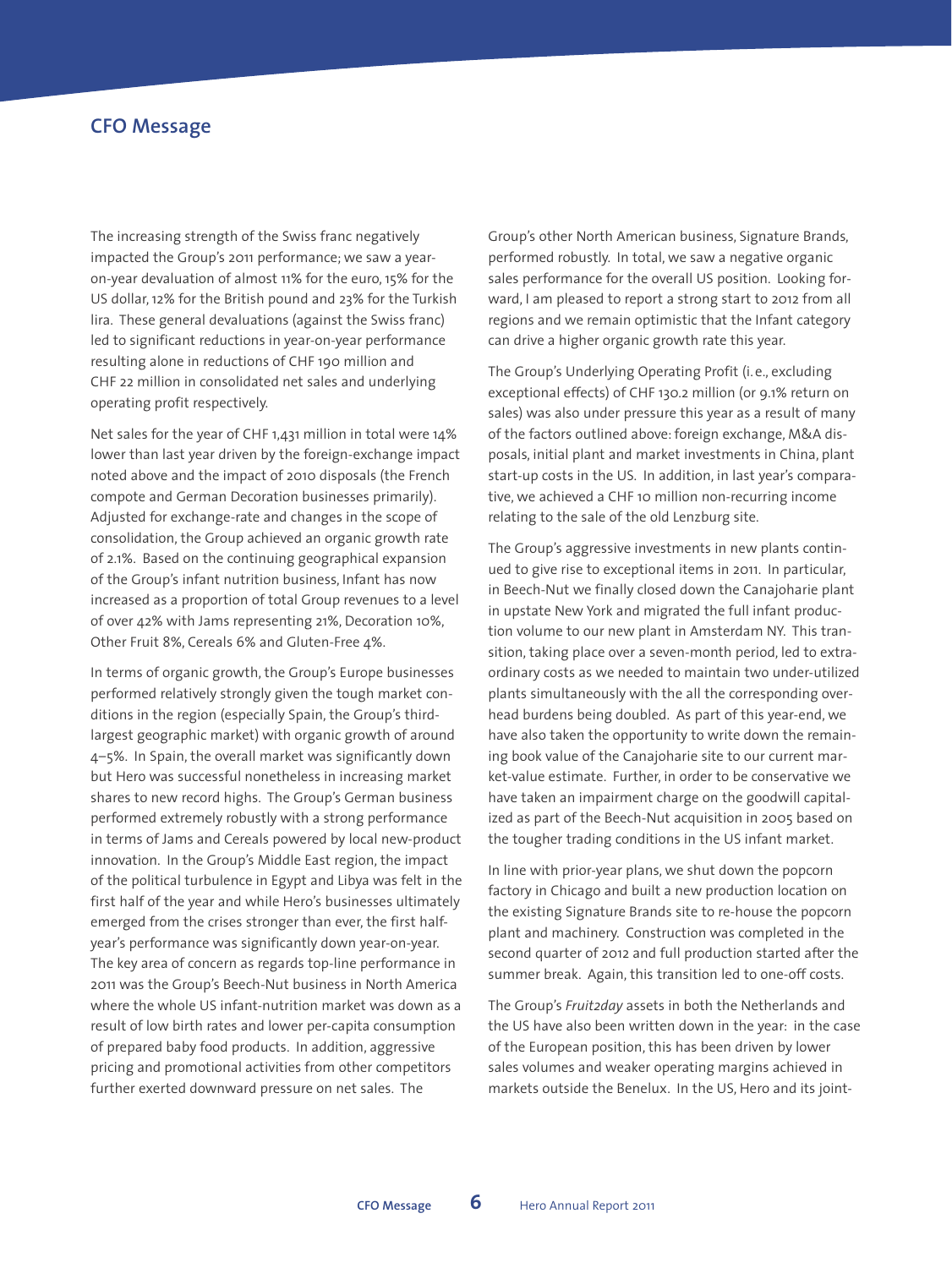venture partner, WhiteWave, decided to discontinue the *Fruitzday* US project effective December 31<sup>st</sup> 2011. In both Europe and North America, we see that since the 2008 financial crisis consumers have not recovered their taste for high-quality, highly priced premium products such as *Fruit2day*.

The total EBIT for the year was CHF 33.7 million a substantial reduction compared to last year for the reasons outlined above and also, primarily driven by the fact that in 2011 the Group achieved a one-time book gain on the German Decoration sale of over CHF 60 million. Looking ahead, now that our US businesses are operating without incurring significant one-off costs, we are confident that the Group's EBIT performance will substantially improve in 2012 and beyond.

In the Financial Result, the Group also faced two exceptional issues that negatively impacted the overall result. In May, the Group elected to take a one-time cash charge of CHF 17 million in order to buy itself out of a US put bond entered into in 2006 for which the coupon would have otherwise increased significantly for the coming ten years. As a result, the Group will be able to re-finance \$100 million of debt at today's lower interest rates rather than at a level of over 7% based on the terms of the bond. Over the coming ten years, this transaction generates positive cash flow for the Group with a net present value of over CHF 17 million compared to retaining the put bond. Secondly, the trend swap instrument the Group entered into alongside the hybrid bond in 2009 was marked to market based on the performance of the index over recent years resulting in a loss of CHF 14 million. This loss represents only a partial reversal of prior years' gains and we retain the view that the instrument will deliver an overall profit of CHF 25 million to the Group over its lifetime.

Net Income for the year attributable to equity holders of the company is CHF 4.3 million as a result of the factors outlined above. Last year's result was heavily influenced by the book gain on the German disposal and this year's result by a list of exceptional items. Normalizing both periods for these items would result in a net income for this year of CHF 75.5 million compared to last year's CHF 79.8 million.

On the balance sheet, the year-end saw a CHF 60 million increase in working capital compared to prior year which reflects the tough trading conditions generally in the Group and the need to increase inventories in the face of higher raw-material cost volatility. In terms of fixed assets, the Group incurred capital expenditures of CHF 68 million, of which the majority relates to the specific new plant investments in Switzerland (a new global jam portion facility), China, the US and the initial investments to upgrade the Schwartau jam production capabilities in Germany. Looking forward, we estimate that capital expenditures will return to a normal run-rate of no more than CHF 25–30 million once the specific projects have been concluded in the course of 2012.

In terms of M&A activities, the Group has been relatively inactive – the only new business acquired in the year was a small market-leading infant position in Denmark which is highly complementary to our existing Semper franchise in Scandinavia. On the sell-side, we have reached an agreement to sell our remaining French fruit-puree business, Cap Fruit, and this transaction has been completed in February 2012.

Net debt at year-end amounts to CHF 375 million. As a result of the weak EBIT performance, the Group's net debt to EBITDA ratio at year-end has slipped from last year's 1.2x to a level of 3.3x. Normalizing this ratio both in 2010 and 2011 for exceptional items (predominantly the positive impact of the German Decoration disposal in 2011 and the negative exceptional positions outlined above for 2011), we would have reported net debt/EBITDA at levels of 1.4x and 2.4x for the 2010 and 2011 year-ends respectively. Over the 2005–2009 range this ratio has been within a range of 1.1x–2.6x and our short- and medium-term planning foresees the Group remaining well within this range.

Andrew Lawson Chief Financial Officer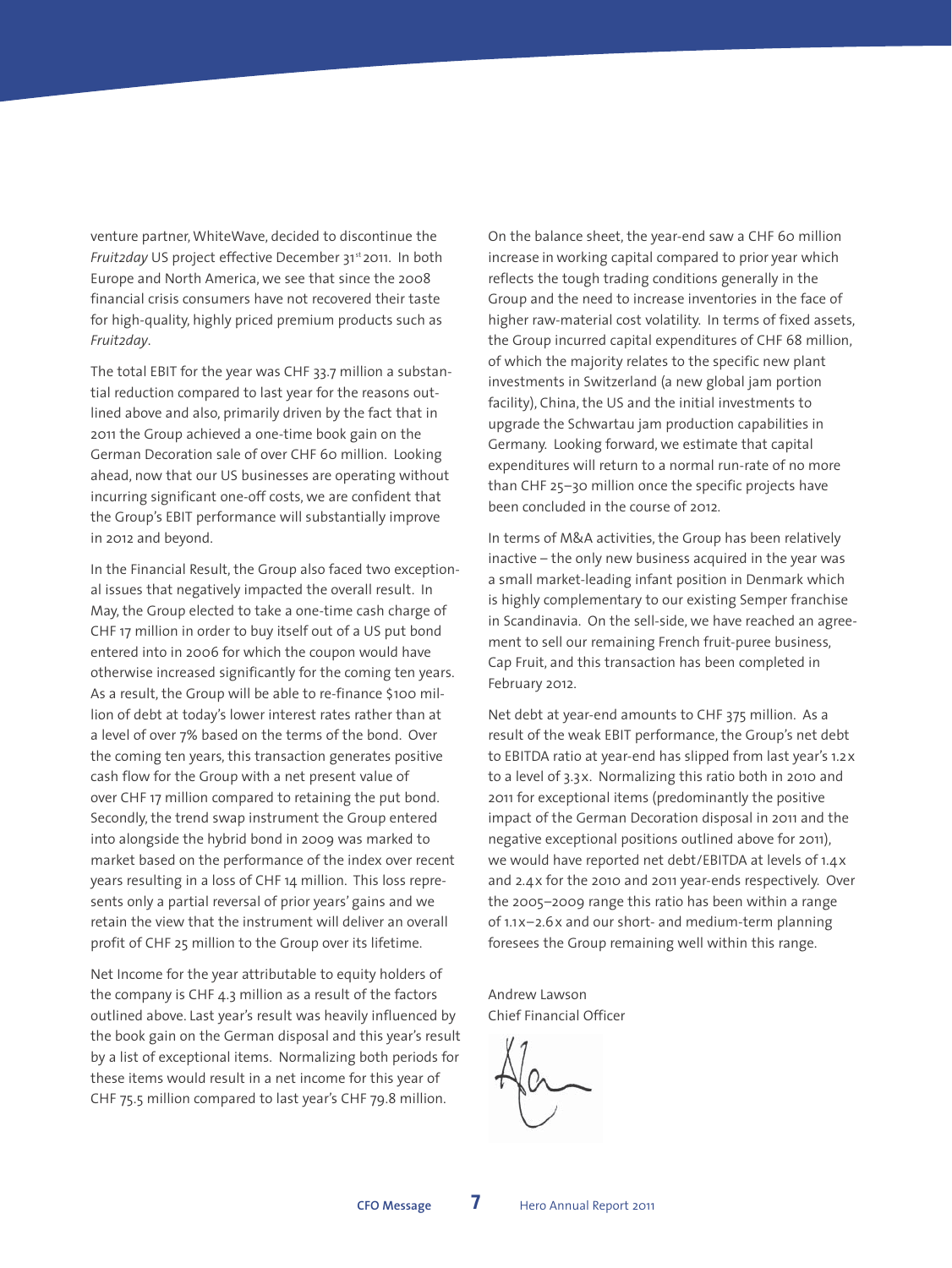# **Consolidated Income Statement**

**for the year ended December 31 Hero Group in chf 1000.–**

| <b>Continuing operations</b>                            | <b>Note</b> | 2011     | 2010      |
|---------------------------------------------------------|-------------|----------|-----------|
| <b>NET SALES</b>                                        |             | 1431100  | 1665242   |
| Cost of sales                                           |             | (905893) | (1034007) |
| Gross profit                                            |             | 525 207  | 631 235   |
| Distribution expense                                    |             | (79 441) | (92518)   |
| Advertising and promotion                               |             | (143336) | (166189)  |
| Marketing and sales                                     |             | (85 507) | (101737)  |
| Research and development                                |             | (10093)  | (11832)   |
| Administrative expense                                  |             | (90638)  | (82791)   |
| Sundry income                                           |             | 7 2 0 2  | 20 659    |
| Other income / (expense)                                | 1           | (90758)  | 15 2 5 5  |
| Operating profit                                        |             | 32 636   | 212 082   |
| Finance income                                          | 3           | 23 178   | 63 982    |
| Finance expense                                         | 3           | (73 825) | (71141)   |
| Share in result of associated companies                 | 10          | (18573)  | (9 113)   |
| (Loss) / Income before tax                              |             | (36584)  | 195 810   |
| Income tax income/(expense)                             | 6           | 34 147   | (53 342)  |
| (LOSS) / INCOME FOR THE YEAR FROM CONTINUING OPERATIONS |             | (2437)   | 142 468   |
| Attributable to:                                        |             |          |           |
| Owners of the parent                                    |             | 4 2 8 7  | 143 130   |
| Non-controlling interests                               |             | (6724)   | (662)     |
| NET (LOSS) / INCOME                                     |             | (2437)   | 142 468   |
|                                                         |             |          |           |
| Basic and dilluted earnings per share (in CHF)          |             |          |           |
| Net income, attributable to owners of the parent        | 30          | 0.85     | 28.47     |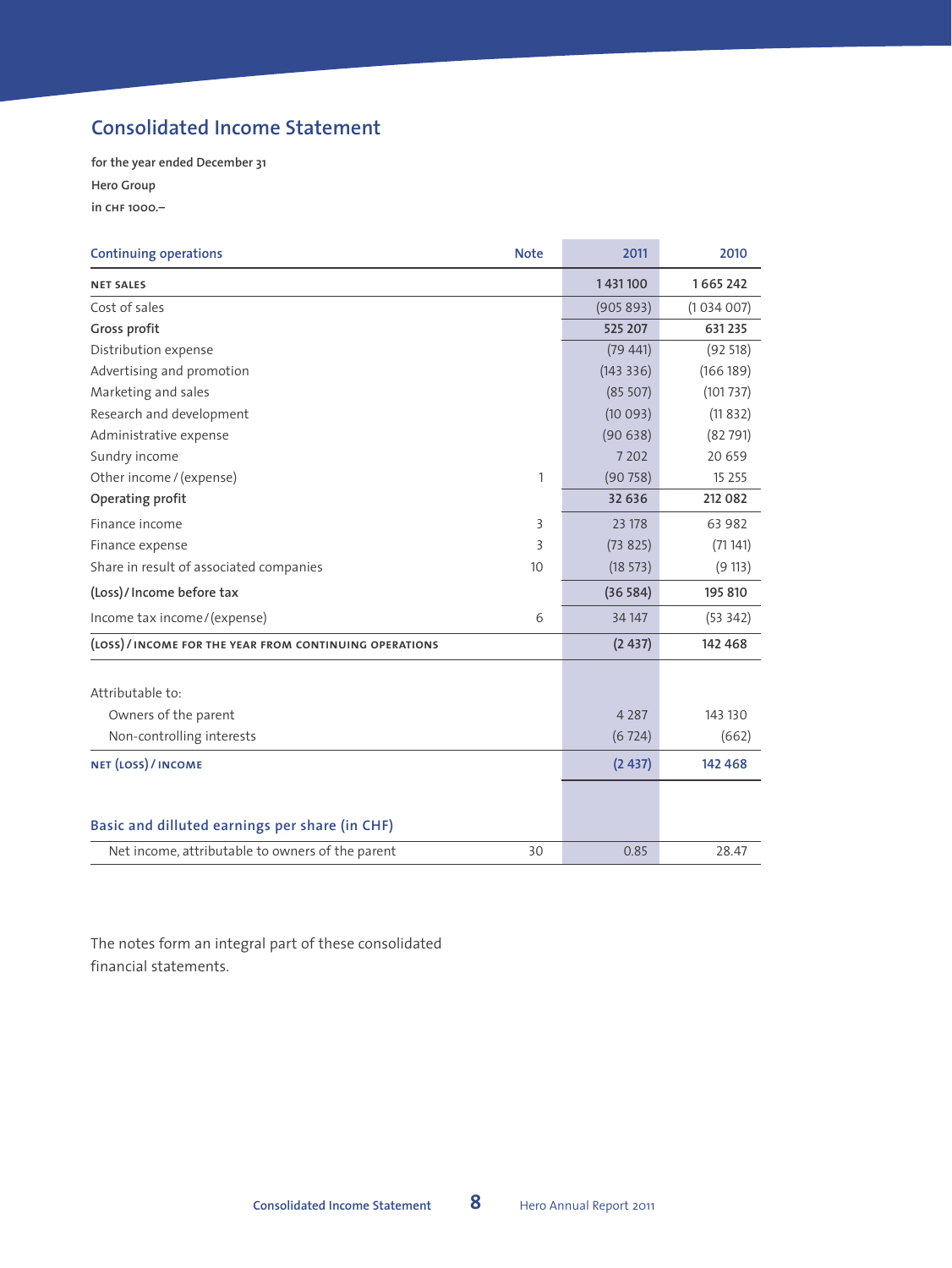# **Comprehensive Income**

**for the year ended December 31 Hero Group in chf 1000.–**

**2011 2010 net (loss) / income (2 437) 142 468 Other comprehensive income** Exchange differences on translating foreign operations (2 443) (64 827)<br>Income tax relating to components of other comprehensive income (393) (393) Income tax relating to components of other comprehensive income 135 (393)<br>
OTHER COMPREHENSIVE INCOME FOR THE YEAR, NET OF TAX (2 308) (65 220) **OTHER COMPREHENSIVE INCOME FOR THE YEAR, NET OF TAX total comprehensive income for the year (4 745) 77 248** Total comprehensive income attributable to: Owners of the parent 2 231 81 328<br>
Non-controlling interests (6 976) (4 080) Non-controlling interests **total comprehensive income for the year (4 745) 77 248**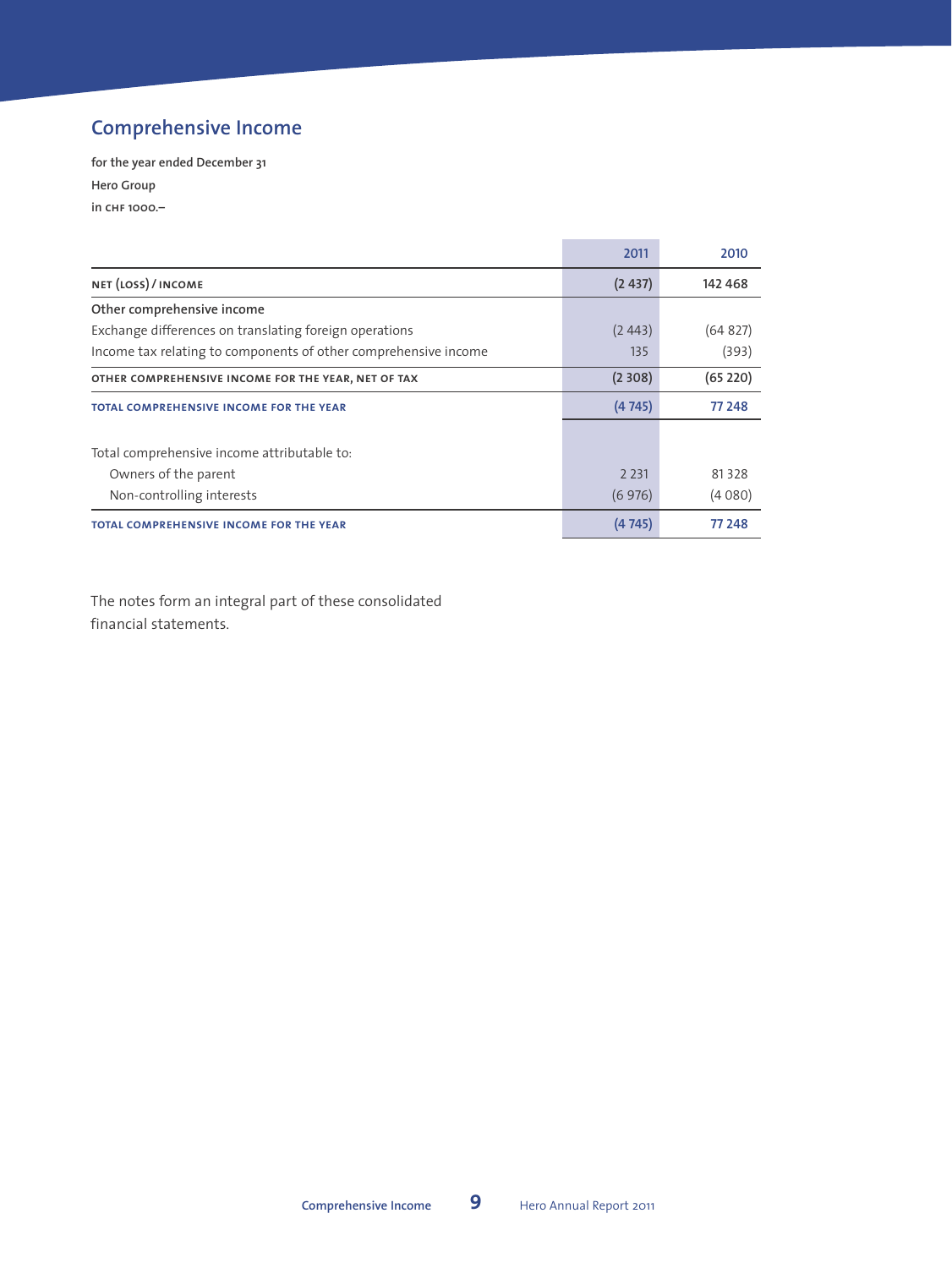# **Consolidated Balance Sheet**

**as at December 31**

**Hero Group**

**in chf 1000.–**

| <b>Assets</b>                                                          | <b>Note</b>    | 2011     | 2010      |
|------------------------------------------------------------------------|----------------|----------|-----------|
| Non-current assets                                                     |                |          |           |
| Property, plant and equipment                                          | 8              | 458 674  | 456136    |
| Intangible assets                                                      | $\overline{Q}$ | 715 114  | 790 491   |
| Investments in associated companies<br>and interests in joint ventures | 4 7 3 3        | 10 604   |           |
| Financial assets at fair value                                         | 26             | 16 657   | 34893     |
| Non-current receivables                                                | 12             | 20 027   | 11 652    |
| Deferred tax assets                                                    | 13             | 128 284  | 89 487    |
| <b>TOTAL NON-CURRENT ASSETS</b>                                        | 1343489        | 1393 263 |           |
| <b>Current assets</b>                                                  |                |          |           |
| Inventories                                                            | 14             | 239 237  | 218 326   |
| Financial assets at fair value                                         | 26             | 1488     | 14 3 2 2  |
| Income tax receivables                                                 |                | 3 1 7 2  | 4636      |
| Trade receivables, prepayments and other receivables                   | 15             | 218 292  | 205 849   |
| Cash and cash equivalents                                              | 16             | 82736    | 197 383   |
| <b>TOTAL CURRENT ASSETS</b>                                            | 544 925        | 640 516  |           |
| Assets held for sale                                                   | $\overline{2}$ | 155 908  | 32 518    |
| <b>TOTAL ASSETS</b>                                                    |                | 2044322  | 2 066 297 |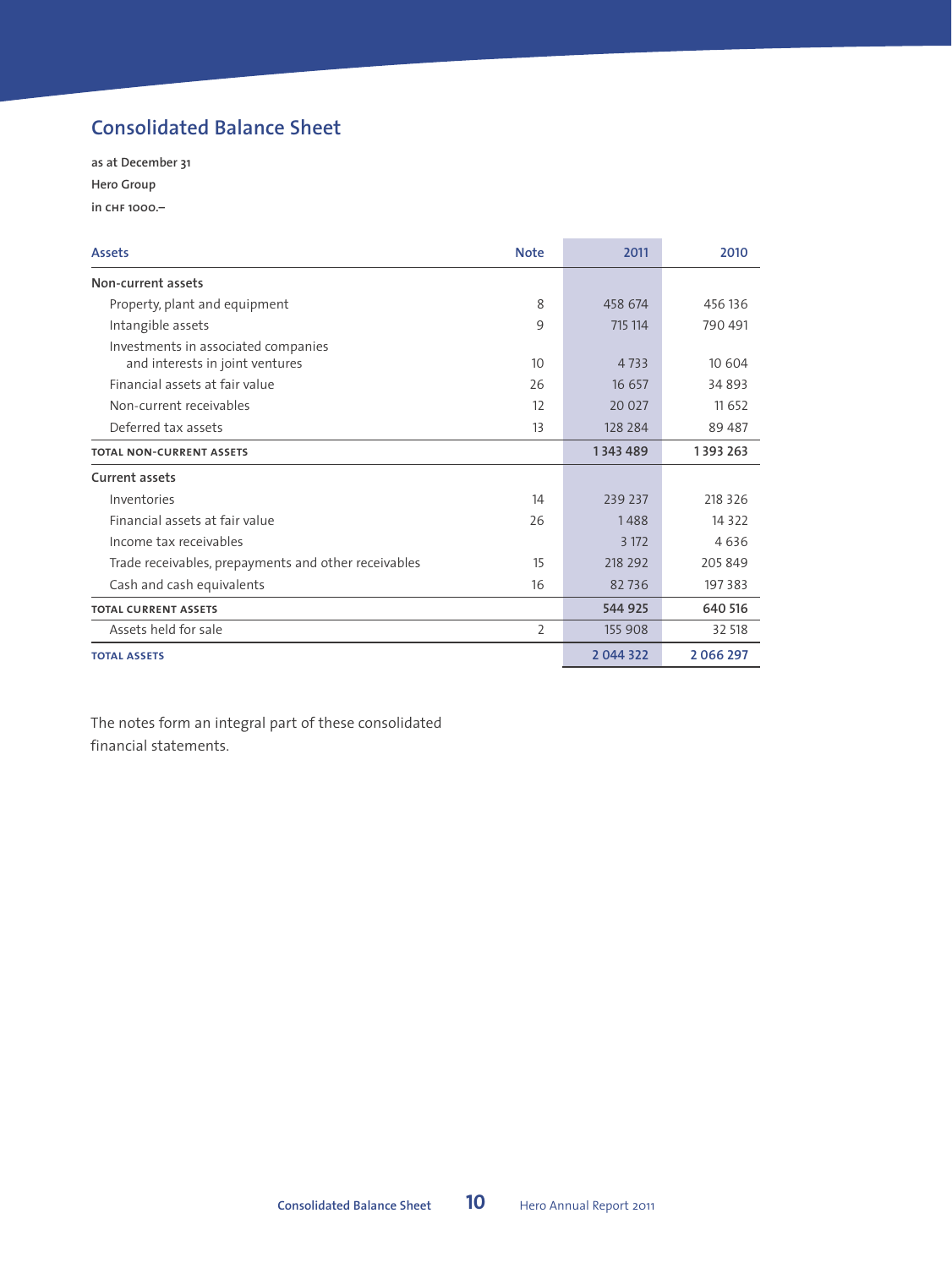| <b>Equity and liabilities</b>                             | <b>Note</b>    | 2011      | 2010     |
|-----------------------------------------------------------|----------------|-----------|----------|
| Equity                                                    |                |           |          |
| Share capital                                             | 17             | 51 51 6   | 51 51 6  |
| Hybrid capital                                            | 17             | 542 142   | 492142   |
| Treasury shares                                           | 17             |           | (19418)  |
| Other reserves                                            | 17             | (59898)   | (57842)  |
| Retained earnings                                         |                | 429 492   | 488 165  |
| Equity attributable to owners of the parent               |                | 963 252   | 954 563  |
| Non-controlling interests                                 |                | 22 761    | 29738    |
| <b>TOTAL EQUITY</b>                                       |                | 986 013   | 984 301  |
| Non-current liabilities                                   |                |           |          |
| Borrowings                                                | 18,26          | 267885    | 352 694  |
| Deferred tax liabilities                                  | 13             | 96 114    | 105 868  |
| Provisions                                                | 20             | 58 6 68   | 72 581   |
| Other liabilities                                         | 21, 26         | 33 715    | 12 5 6 0 |
| <b>Total non-current liabilities</b>                      |                | 456 382   | 543 703  |
| <b>Current liabilities</b>                                |                |           |          |
| Trade and other payables                                  | 22, 26         | 298 198   | 307 250  |
| Income tax payables                                       |                | 614       | 2655     |
| Derivative financial liabilities                          | 26             | 6 15 6    | 12 4 2 3 |
| Borrowings                                                | 18, 26         | 189 979   | 163 814  |
| Provisions                                                | 23             | 35 121    | 52 151   |
| <b>Total current liabilities</b>                          |                | 530 068   | 538 293  |
| Liabilities directly associated with assets held for sale | $\overline{2}$ | 71859     |          |
| <b>TOTAL LIABILITIES</b>                                  |                | 1058309   | 1081996  |
| <b>TOTAL EQUITY AND LIABILITIES</b>                       |                | 2 044 322 | 2066297  |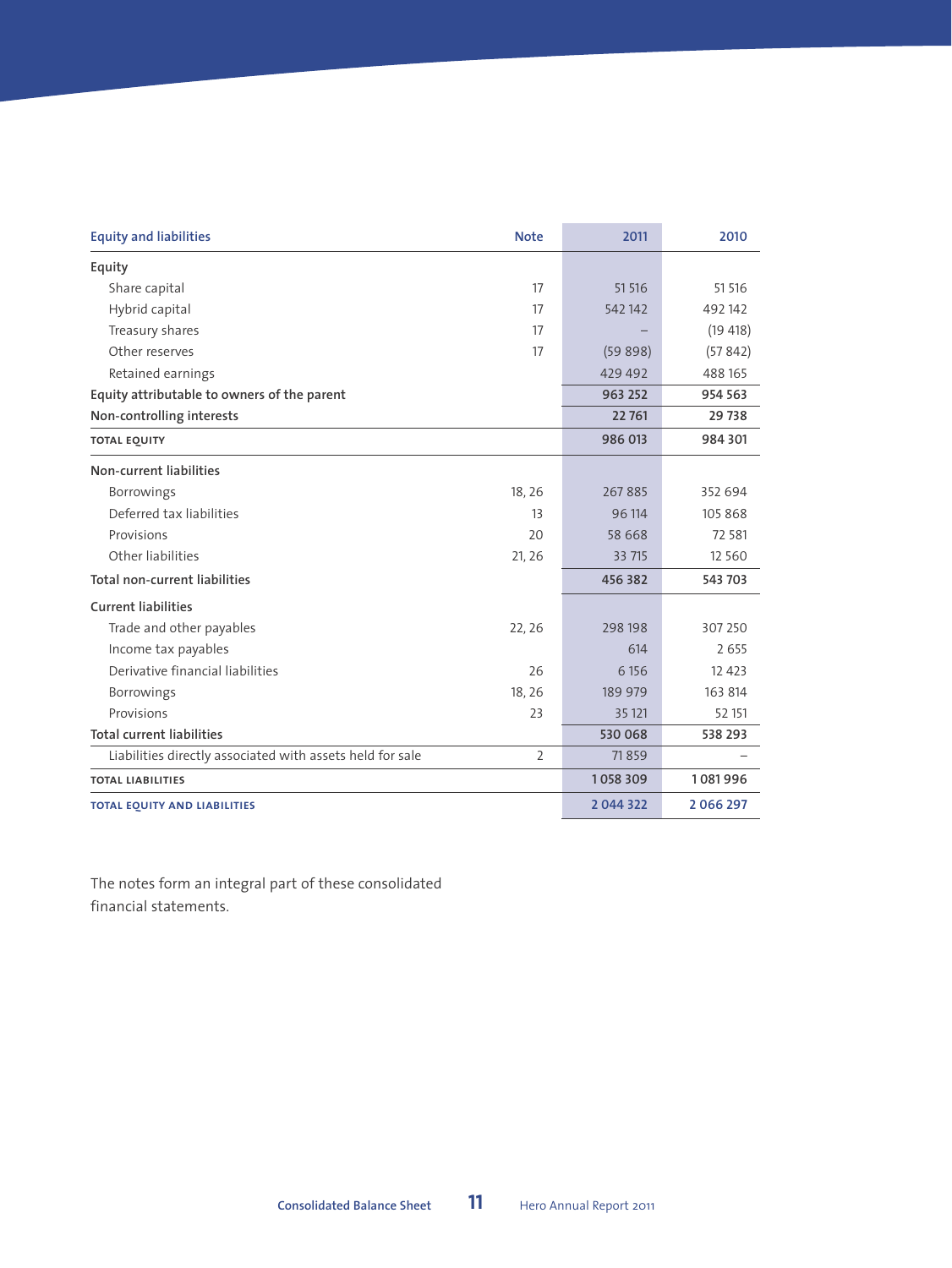# **Changes in Equity**

**for the year ended December 31 Hero Group**

**in chf 1000.–**

|                                                          | Attributable to owners of the parent |                                       |                                        |                                |                      | Non-<br>controlling<br>interests | <b>Total</b><br>equity |
|----------------------------------------------------------|--------------------------------------|---------------------------------------|----------------------------------------|--------------------------------|----------------------|----------------------------------|------------------------|
|                                                          | <b>Share</b><br>capital<br>(note 17) | <b>Hybrid</b><br>capital<br>(note 17) | <b>Treasury</b><br>shares<br>(note 17) | Other<br>reserves<br>(note 17) | Retained<br>earnings |                                  |                        |
| <b>BALANCE AT JANUARY 1, 2010</b>                        | 51 51 6                              | 392892                                | (37979)                                | 3960                           | 496 461              | 163 660                          | 1070 510               |
| Net income / (loss) for the period                       |                                      |                                       |                                        |                                | 143 130              | (662)                            | 142 468                |
| Other comprehensive income                               |                                      |                                       | $\overline{\phantom{0}}$               | (61802)                        |                      | (3418)                           | (65220)                |
| Total comprehensive income                               |                                      |                                       | $\overline{\phantom{m}}$               | (61802)                        | 143 130              | (4080)                           | 77 248                 |
| Acquisition of treasury shares, net                      |                                      |                                       | 18 5 61                                |                                |                      |                                  | 18 5 61                |
| Raising of hybrid capital                                |                                      | 99 290                                |                                        |                                |                      |                                  | 99 290                 |
| Dividend payments                                        |                                      |                                       |                                        |                                | (10 203)             |                                  | (10 203)               |
| Coupon payments                                          |                                      |                                       |                                        |                                | (29029)              |                                  | (29029)                |
| Change in non-controlling interests                      |                                      |                                       |                                        | —                              | (112 194)            | $(129842)^{*}$                   | (242 036)              |
| Deferred tax effects<br>on capital raising costs         |                                      | (40)                                  |                                        |                                |                      |                                  | (40)                   |
| BALANCE AT DECEMBER 31, 2010 /<br><b>JANUARY 1, 2011</b> | 51 51 6                              | 492 142                               | (19 418)                               | (57842)                        | 488 165              | 29 738                           | 984 301                |
| Net income / (loss) for the period                       |                                      |                                       |                                        |                                | 4 2 8 7              | (6724)                           | (2437)                 |
| Other comprehensive income                               |                                      | $\overline{\phantom{0}}$              |                                        | (2056)                         |                      | (253)                            | (2309)                 |
| Total comprehensive income                               |                                      |                                       | $\overline{\phantom{m}}$               | (2056)                         | 4 2 8 7              | (6977)                           | (4746)                 |
| Disposal of treasury shares, net                         |                                      |                                       | 19 418                                 |                                |                      |                                  | 19 418                 |
| Raising of hybrid capital                                |                                      | 50 000                                |                                        |                                |                      | $\overline{\phantom{0}}$         | 50 000                 |
| Dividend payments                                        |                                      |                                       |                                        | $\qquad \qquad -$              | (30 460)             |                                  | (30 460)               |
| Coupon payments                                          |                                      |                                       |                                        |                                | (32500)              | $\qquad \qquad -$                | (32 500)               |
| Tax effects                                              |                                      |                                       |                                        |                                |                      |                                  |                        |
| <b>BALANCE AT DECEMBER 31, 2011</b>                      | 51 51 6                              | 542 142                               | $\qquad \qquad -$                      | (59898)                        | 429 492              | 22 761                           | 986 013                |

\*) Orient Link Holdings CHF 25.0 million; Schwartauer Werke CHF (154.8 million).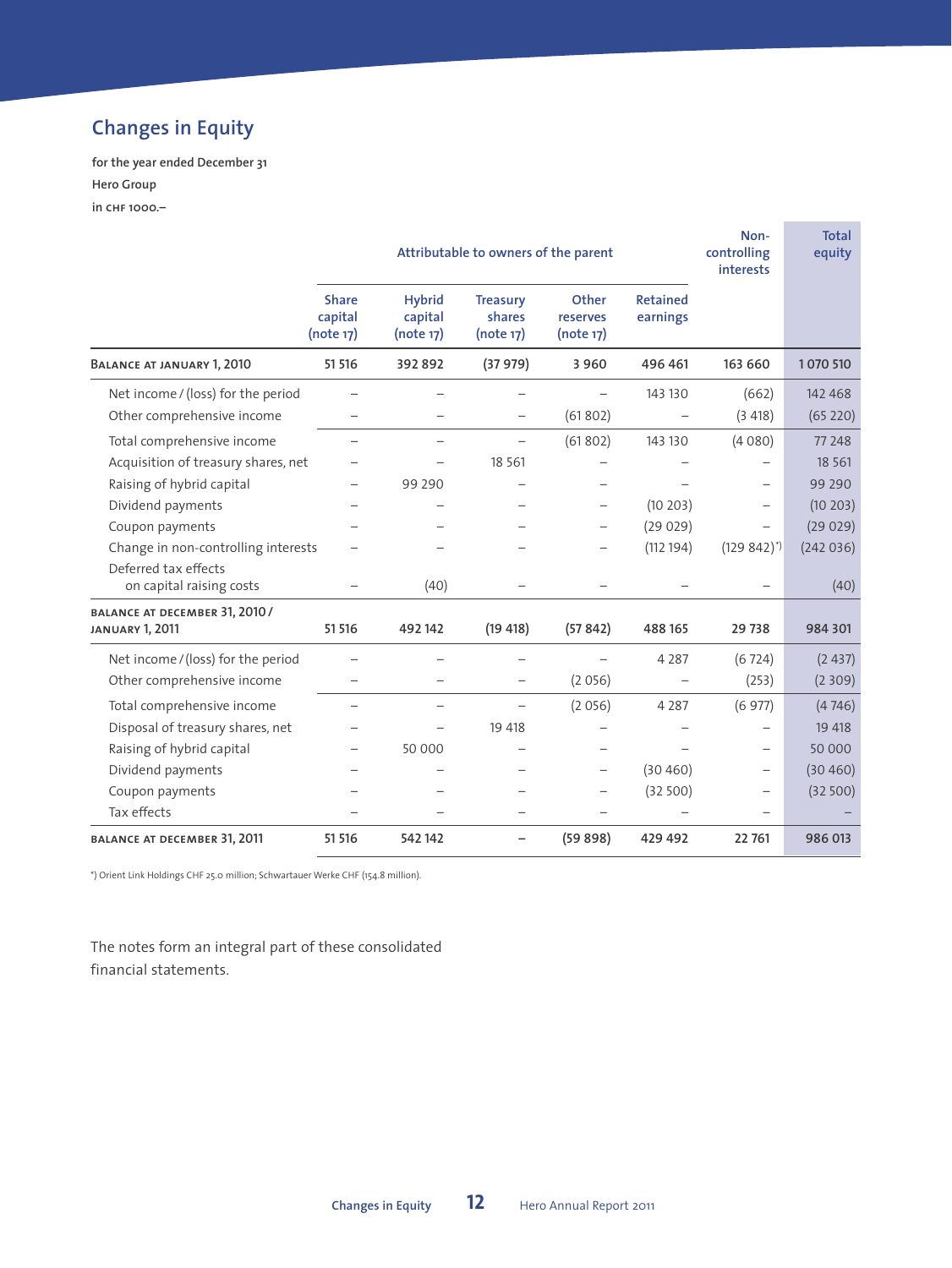# **Consolidated Cash Flow Statement**

**for the year ended December 31**

| Hero Group                                                       |                 |           |             |
|------------------------------------------------------------------|-----------------|-----------|-------------|
| in CHF 1000.-                                                    | <b>Note</b>     | 2011      | 2010        |
| Cash flows from operating activities                             |                 |           |             |
| Cash generated from operations                                   | 24              | 32 419    | 122 961     |
| Interest paid                                                    |                 | (34893)   | (39 202)    |
| Tax paid                                                         |                 | (18016)   | $(14\ 771)$ |
| NET CASH (USED IN) / FROM OPERATING ACTIVITIES                   |                 | (20 490)  | 68988       |
| Cash flows from investing activities                             |                 |           |             |
| Acquisition of subsidiaries and businesses, net of cash acquired | 25              | (3 272)   | (32535)     |
| Capital contribution to joint-ventures                           | 10 <sup>°</sup> | (5998)    | (8355)      |
| Purchase of property, plant and equipment                        | 8               | (67901)   | (115 629)   |
| Purchase of intangible assets                                    | 9               | (5888)    | (5565)      |
| Loans made                                                       |                 | (14055)   |             |
| Disposal of subsidiaries and businesses, net of cash disposed    | 25              |           | 137 034     |
| Disposal of intangible assets                                    |                 | 69        | 366         |
| Disposal of financial assets                                     |                 | 4 6 18    |             |
| Proceeds from sale of property, plant and equipment              |                 | 1378      | 1558        |
| Loan repayments received                                         |                 | 6 2 5 6   | 67330       |
| Interest received                                                |                 | 9 2 3 8   | 19 12 6     |
| NET CASH (USED IN) / FROM INVESTING ACTIVITIES                   |                 | (75 555)  | 63 3 3 0    |
| Cash flows from financing activities                             |                 |           |             |
| Proceeds from hybrid Bond                                        |                 |           | 99 290      |
| Proceeds from borrowings                                         |                 | 155 0 96  | 18 009      |
| Repayment of borrowings                                          |                 | (113 389) | (170841)    |
| Finance lease principal payments                                 |                 | (219)     | (189)       |
| Acquisition of minority interests                                |                 |           | (69195)     |
| Capital reduction in non-controlling interests                   |                 |           | (92 285)    |
| Dividends paid to Group shareholders                             |                 |           | (10 203)    |
| Coupon payments                                                  |                 | (32500)   | (29029)     |
| Dividends paid to non-controlling interests                      |                 |           | (15624)     |
| NET CASH FROM / (USED IN) FINANCING ACTIVITIES                   |                 | 8988      | (270067)    |
| (DECREASE) IN CASH AND CASH EQUIVALENTS                          |                 | (87057)   | (137749)    |
| Movement in cash and cash equivalents                            |                 |           |             |
| At start of year                                                 |                 | 197 383   | 350736      |
| (Decrease)                                                       |                 | (87057)   | (137749)    |
| Effects of exchange rate changes on cash and cash equivalents    |                 | (18714)   | (15604)     |
| <b>AT END OF YEAR</b>                                            |                 | 91 612    | 197 383     |
| Thereof cash and cash equivalents                                | 16              | 82736     | 197 383     |
| Thereof cash and cash equivalents classified as held for sale    | $\overline{2}$  | 8 8 7 6   |             |
|                                                                  |                 |           |             |

The notes form an integral part of these consolidated financial statements.

#### **Non-cash transactions**

The following significant non-cash transactions took place in 2011:

– disposal of treasury shares netted against loan payables of CHF 27.1 million

- raising of hybrid capital netted against loan payables of CHF 50.0 million
- payment of shareholder dividend netted against loan payables of CHF 30.5 million

The following significant non-cash transactions took place in 2010:

- disposal of treasury shares netted against loan receivables of CHF 18.6 million
- acquisition of Schwartauer Werke non-controlling interest netted against loan receivables of CHF (94.9 million)
- executive share compensation plan transactions netted against loan receivables of CHF 12.0 million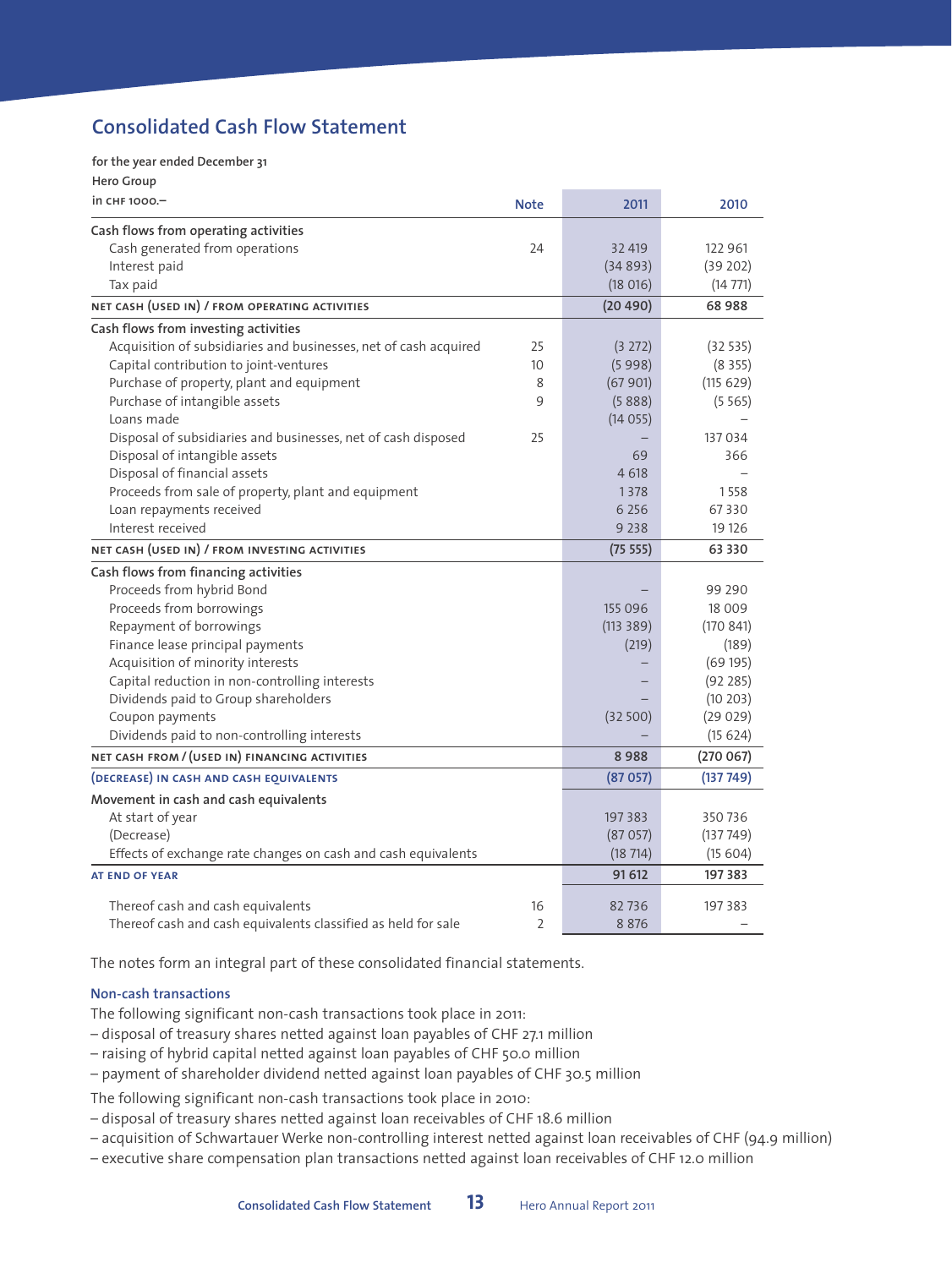# **Accounting Principles**

#### **1. General**

Headquartered in Lenzburg, Switzerland, Hero is a limited liability company of which 100% of the share capital is held by Schwartau International GmbH, Bad Schwartau, Germany, a subsidiary of AOH Nahrungsmittel GmbH & Co KG, Germany. The Group's primary activities are the production and selling of consumer food products in the product areas of fruit, infant & nutrition and other consumer foods such as cereals and decorations. Fruit, infant & nutrition and cereal products are sold in Europe, the Middle East and North America, while decorations products are sold only in North America. At the end of 2011 the Group had 4'144 employees (2010: 3'952). All figures in the financial statements are presented in thousands of Swiss francs (TCHF) except where otherwise indicated.

These financial statements were approved by the Board of Directors and by the Annual General Meeting of Shareholders on March 22, 2012.

#### **2. Basis for Preparation**

The principal accounting policies applied in the preparation of these consolidated financial statements are set out below. These principles have been consistently applied to all the years presented, unless otherwise stated. The consolidated financial statements for the year ending December 31, 2011 have been prepared in accordance with International Financial Reporting Standards (IFRS). The consolidated financial statements have been prepared under the historic cost convention, unless otherwise stated (i.e. revaluation of land, financial assets, available-for-sale investments and financial assets and liabilities held-fortrading). The preparation of financial statements in conformity with IFRS requires the use of certain critical accounting estimates. It also requires management to exercise its judgement in the process of applying the Group's Accounting Principles. The areas involving a higher degree of judgement or complexity, or areas where assumptions and estimates are significant to the consolidated financial statements, are disclosed in Accounting Principles no. 8 Critical Accounting Estimates and Judgements.

### **Adoption of new and revised International Financial Reporting Standards (IFRSs)**

**The accounting policies which were adopted are consistent with those of the previous year, except for those described below.**

Various standards and interpretations of the IFRS have been revised or were introduced with effective date January 1, 2011, or before. The following standards did neither have an effect on accounting policies nor on reported amounts or disclosures in these financial statements:

**– Various**

2010 Improvements to IFRSs

- **IAS 24 Related Party Disclosures** Amendment – Related Party Disclosures
- **IAS 32 Financial Instruments: Presentation** Amendment – Classification of Rights Issues
- **IFRIC 14 IAS 19 The Limit on a Defined Benefit Asset, Minimum Funding Requirements and their Interaction** Amendment – Prepayments of a Minimum Funding Requirement
- **IFRIC 19 Extinguishing Financial Liabilities with Equity Instruments**

Extinguishing Financial Liabilities with Equity Instruments

**The Group will apply the following rules for the first time as of the dates stated in the respective standard. Currently being evaluated are the following relevant standards and interpretations:**

**– IAS 1 Presentation of Financial Statements**

Amendment – Presentation of Items of Other Comprehensive Income. Effective for annual periods beginning on or after July 1, 2012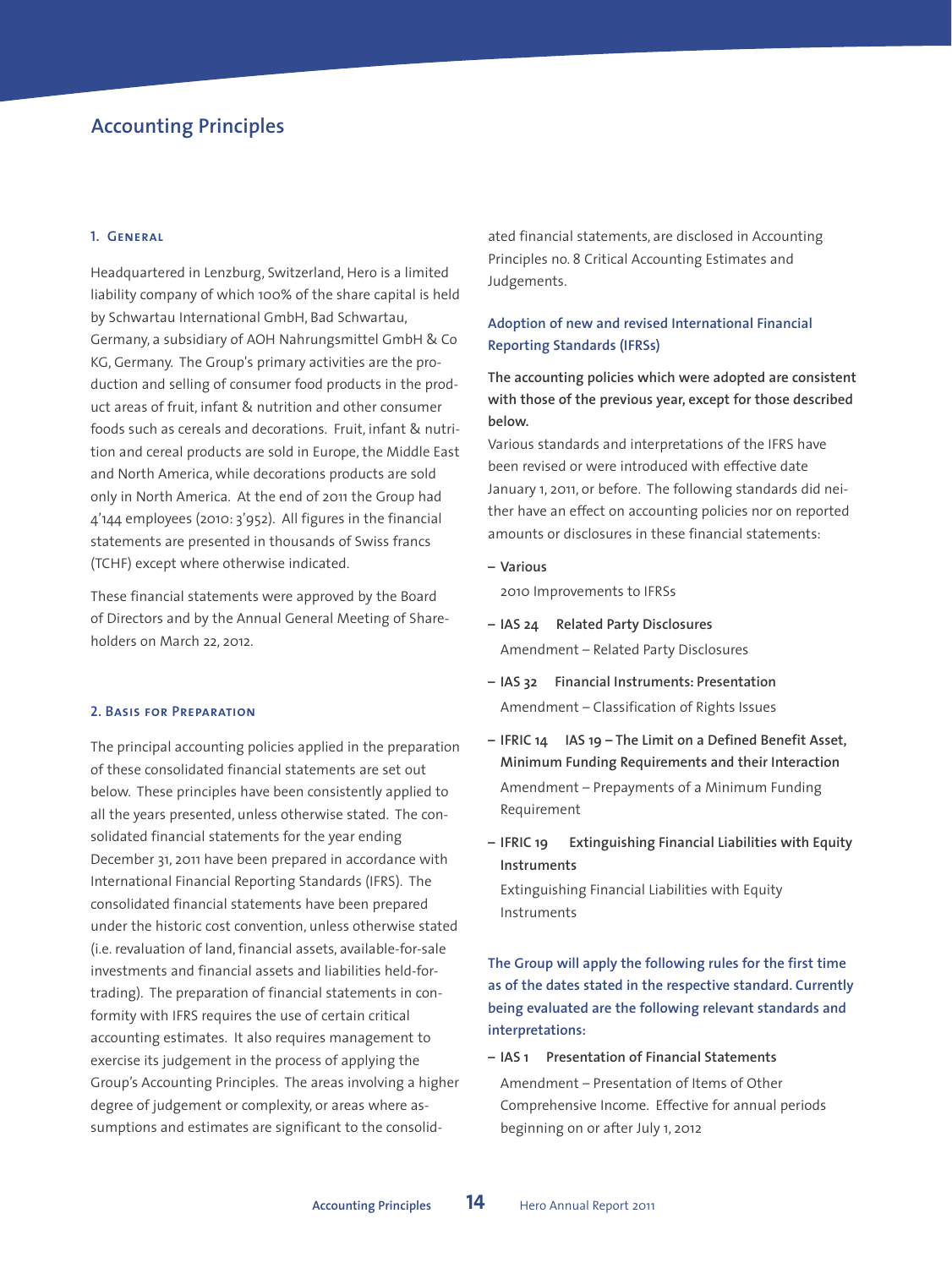#### **– IAS 19 Employee Benefits**

Employee Benefits. Effective for annual periods beginning on or after January 1, 2013

As of December 31, 2011, Hero discloses net unrealized losses of CHF 13.5 million (for major plans). Applying IAS 19 (Revised), Hero's equity might be reduced by an equivalent amount.

#### **– IAS 12 Income Taxes**

Amendment – Deferred Tax: Recovery of Underlying Assets. Effective for annual periods beginning on or after January 1, 2012

**– IAS 27 Consolidated and Separate Financial Statements** Separate Financial Statements. Effective for annual periods beginning on or after January 1, 2013

#### **– IAS 28 Investments in Associates**

Investments in Associates and Joint Ventures. Effective for annual periods beginning on or after January 1, 2013

**– IAS 32 Financial Instruments: Presentation**

Amendment – Offsetting Financial Assets and Financial Liabilities. Effective for annual periods beginning on or after January 1, 2014

**– IFRS 7 Financial Instruments: Disclosure**

Amendment – Disclosures: Transfers of financial assets. Effective for annual periods beginning on or after July 1, 2011

Amendment – Disclosures: Offsetting Financial Assets and Financial Liabilities. Effective for annual periods beginning on or after January 1, 2013

#### **– IFRS 9 Financial Instruments**

Financial Instruments (issued in 2009 and 2010). Effective for annual periods beginning on or after January 1, 2015

#### **– IFRS 10 Consolidated Financial Statements**

Consolidated Financial Statements. Effective for annual periods beginning on or after January 1, 2013

#### **– IFRS 11 Joint Arrangements**

Joint Arrangements. Effective for annual periods beginning on or after January 1, 2013

- **IFRS 12 Disclosure of Interests in Other Entities** Disclosure of Interests in Other Entities. Effective for annual periods beginning on or after January 1, 2013
- **IFRS 13 Fair Value Measurement**

Fair Value Measurement. Effective for annual periods beginning on or after January 1, 2013

**– IFRIC 20 Stripping Costs in the Production Phase of a Surface Mine**

Stripping Costs in the production phase of a surface mine. Effective for annual periods on or after January 1, 2013

#### **3. Consolidation**

#### **Consolidation Method**

The consolidated financial statements include Hero AG, Switzerland and those companies over which the Group has the power to govern the financial and operating policies generally accompanying a shareholding of more than one half of the voting rights and companies where Hero exercises control.

Companies controlled by the Group are fully consolidated from the date on which control is transferred to the Group. They are de-consolidated from the date that control ceases.

#### **Business combinations**

Business combinations are accounted for using the acquisition method. The cost of an acquisition is measured as the aggregate of the consideration transferred, measured at acquisition date fair value and the amount of any non-controlling interest in the acquiree. For each business combination, the acquirer measures the non-controlling interest in the acquiree either at fair value or at the proportionate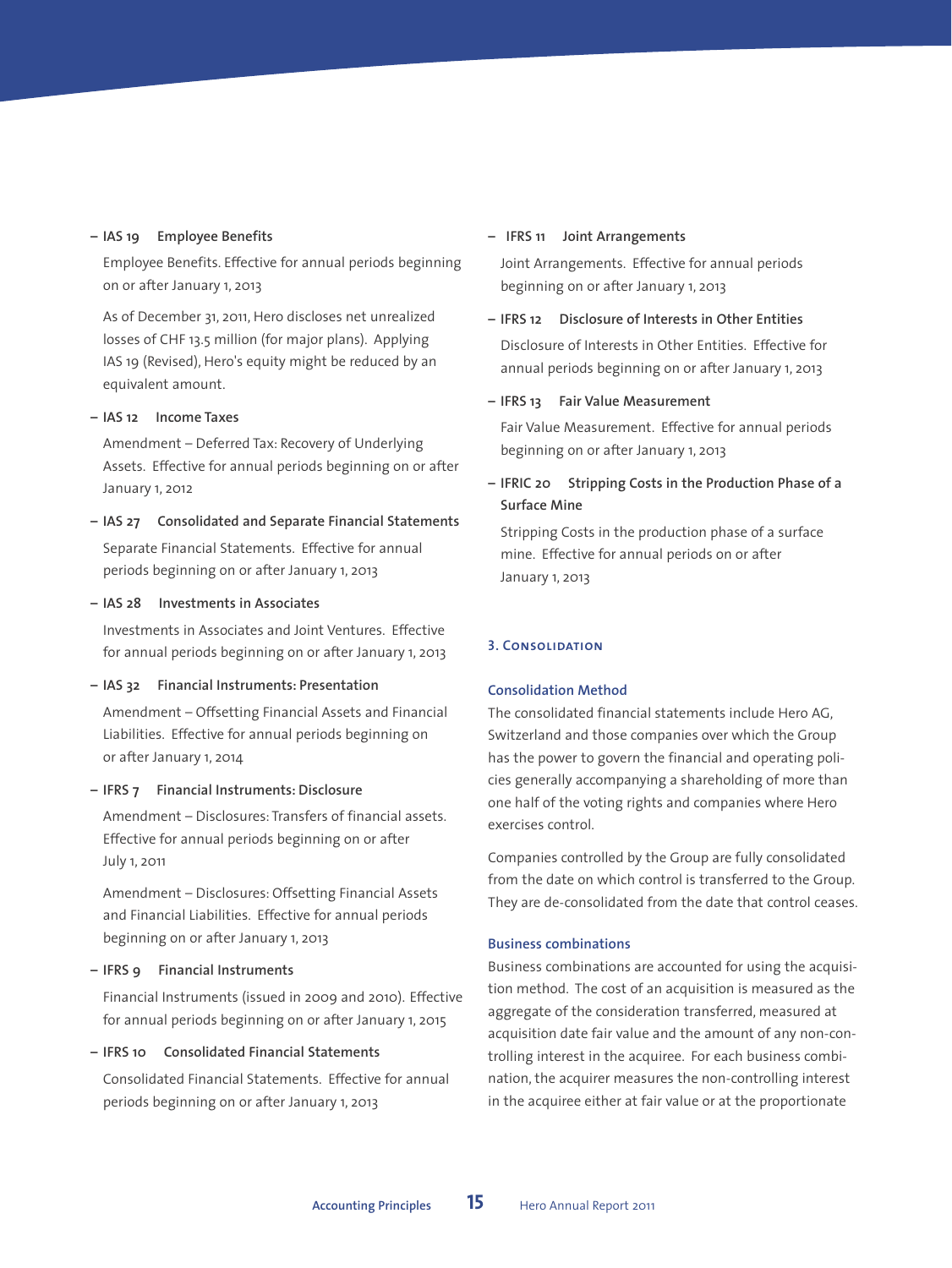share of the acquiree's identifiable net assets. Acquisition costs incurred are expensed and included in administrative expenses.

When the Group acquires a business, it assesses the financial assets and liabilities assumed for appropriate classification and designation in accordance with the contractual terms, economic circumstances and pertinent conditions as at the acquisition date. This includes the separation of embedded derivatives in host contracts by the acquiree.

If the business combination is achieved in stages, the acquisition date fair value of the acquirer's previously held equity interest in the acquiree is remeasured to fair value at the acquisition date through profit or loss.

Any contingent consideration to be transferred by the acquirer will be recognised at fair value at the acquisition date. Subsequent changes to the fair value of the contingent consideration which is deemed to be an asset or liability, will be recognised in accordance with IAS 39 either in profit or loss or as a change to other comprehensive income. If the contingent consideration is classified as equity, it should not be remeasured until it is finally settled within equity.

Goodwill is initially measured at cost being the excess of the aggregate of the consideration transferred and the amount recognised for non-controlling interest over the net identifiable assets acquired and liabilities assumed. If this consideration is lower than the fair value of the net assets of the subsidiary acquired, the difference is recognised in profit or loss.

After initial recognition, goodwill is measured at cost less any accumulated impairment losses. For the purpose of impairment testing, goodwill acquired in a business combination is, from the acquisition date, allocated to each of the Group's cash-generating units that are expected to benefit from the combination, irrespective of whether other assets or liabilities of the acquiree are assigned to those units.

Where goodwill forms part of a cash-generating unit and part of the operation within that unit is disposed of, the goodwill associated with the operation disposed of is

included in the carrying amount of the operation when determining the gain or loss on disposal of the operation. Goodwill disposed of in this circumstance is measured based on the relative values of the operation disposed of and the portion of the cash-generating unit retained.

The Group has applied IAS 27 Consolidated and Separate Financial Statements (2008) in accounting for acquisitions of non-controlling interests. The change in accounting policy has been applied prospectively and has had no impact on earnings per share.

Under the new accounting policy, acquisitions of non controlling interests are accounted for as transactions with owners in their capacity as owners and therefore no goodwill is recognised as a result of such transactions. The adjustments to non-controlling interests are based on a proportionate amount of the net assets of the subsidiary.

Previously, goodwill was recognised on the acquisition of non-controlling interests in a subsidiary, which represented the excess of the cost of the additional investment over the carrying amount of the interest in the net assets acquired at the date of the transaction.

When the Group ceases to have control any retained interest in the entity is re-measured to its fair value at the date when control is lost, with the change in carrying amount recognised in profit or loss. The fair value is the initial carrying amount for the purposes of subsequently accounting for the retained interest as an associate, joint venture or financial asset. In addition, any amounts previously recognised in other comprehensive income in respect of that entity are accounted for as if the Group had directly disposed of the related assets or liabilities. This may mean that amounts previously recognised in other comprehensive income are reclassified to profit or loss.

Companies jointly controlled are accounted for using the equity method of accounting.

Investments, where Hero has significant influence (generally accompanying a shareholding of between 20% and 50% of the voting rights) but neither control nor joint control, are accounted for using the equity method and are initially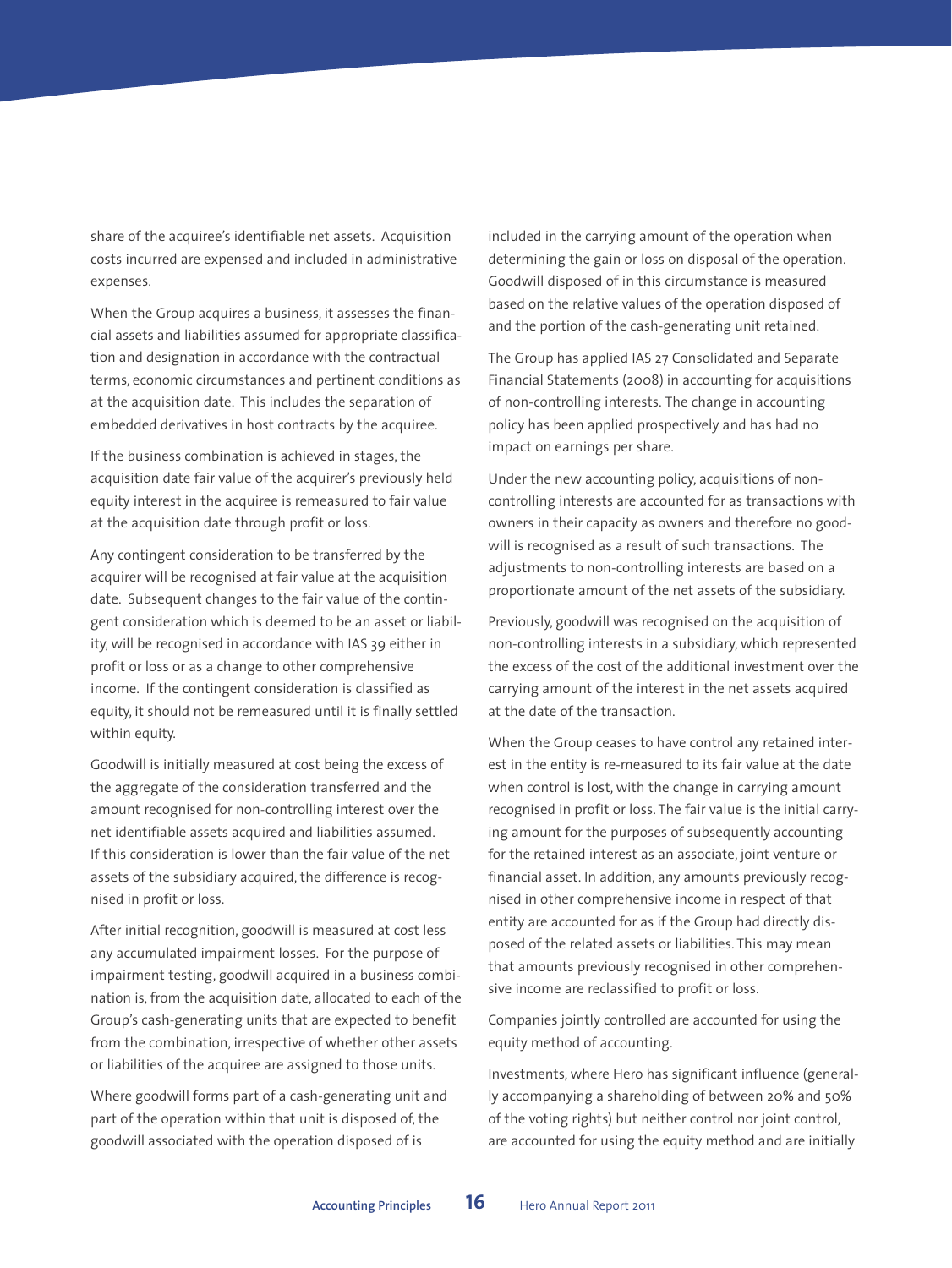recognized at cost. The Group's investment in associates includes goodwill (net of any accumulated impairment loss) identified on acquisition. The Group's share of its associates' post-acquisition profits or losses is recognized in the income statement, and its share of post-acquisition movements in reserves is recognized in reserves. The cumulative post-acquisition movements are adjusted against the carrying amount of the investment. When the Group's share of losses in an associate equals or exceeds its interest in the associate, including any other unsecured receivables, the Group does not recognize further losses, unless it incurred obligations or made payments on behalf of the associate. Unrealized gains on transactions between the Group and its associates are eliminated to the extent of the Group's interest in the associates. Unrealized losses are also eliminated unless the transaction provides evidence of an impairment of the asset transferred.

Net assets and the result for the year have been calculated using the company's own accounting principles in cases where it is not possible to adjust local records to the Group's accounting principles.

Investments meeting none of these criteria are treated as financial instruments (refer to section 'Financial Instruments' for further details).

A list of investments, the investment percentage and the applicable consolidation method can be found on pages 72 to 75.

#### **Eliminations in the Course of Consolidation**

All intra-group balances / transactions / unrealized gains / losses and dividends are eliminated in full. Accounting policies of subsidiaries have been changed where necessary to ensure consistency with the principles adopted by the Group.

#### **Associated Companies**

Associated companies include AOH Nahrungsmittel Group companies (Germany) and Citron Export Inc. (Puerto Rico).

### **Interest in Joint Ventures**  Hero/WhiteWave, LLC (USA).

#### **Changes in the Scope of Consolidation**

There were no changes in scope of consolidation.

#### **4. Foreign Currency Translation**

The presentation currency for the Group is the Swiss Franc, which is the reporting currency of Hero AG, Switzerland. Financial statements denominated in foreign currencies have been translated into Swiss Francs as follows:

- Assets and liabilities, including goodwill, are translated at the closing rate at the date of the balance sheet
- Revenues and costs are translated using average exchange rates for the accounting period
- Exchange differences out of the translation of assets and liabilities and the related income statements are booked in other comprehensive income

#### **Foreign Exchange Rate Table**

The following table shows the most important foreign exchange rates used:

|                               | 2011   | 2010   |
|-------------------------------|--------|--------|
| <b>AVERAGE EXCHANGE RATES</b> |        |        |
| FUR/CHF                       | 1.2344 | 1.3839 |
| USD/CHE                       | 0.8881 | 1.0433 |
| <b>GBP/CHF</b>                | 1.4234 | 1.6116 |
| SFK/CHF                       | 0.1369 | 0.1449 |
|                               |        |        |
| <b>CLOSING EXCHANGE RATES</b> |        |        |
| FUR/CHF                       | 1.2163 | 1.2497 |
| <b>USD/CHE</b>                | 0.9416 | 0.9353 |
| <b>GBP/CHF</b>                | 1.4514 | 1.4483 |
| SEK/CHF                       | 0.1361 | 0.1392 |
|                               |        |        |

Goodwill and fair value adjustments arising on the acquisition of a foreign entity are treated as assets and liabilities of the foreign entity and translated at the closing rate.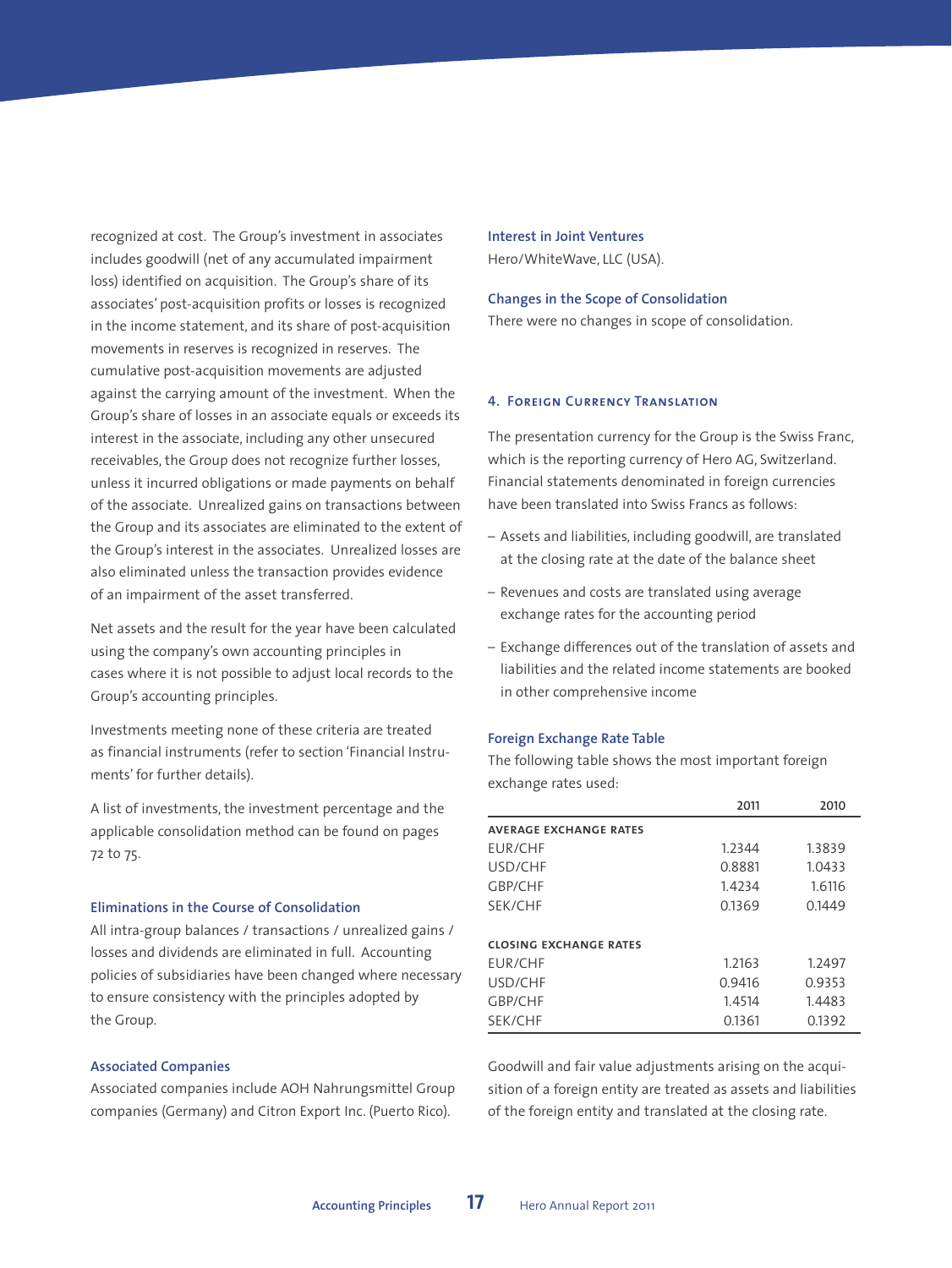Translation differences arising from Group company loans which have the characteristics of a long-term investment are recorded in other comprehensive income.

In the event of a sale of a foreign company or the repayment of a loan all translation differences accumulated since the purchase of the said company are released and included in the calculation of disposal gain or loss and fully disclosed as such.

Open monetary balances denominated in foreign currencies and recorded in the accounts of Group companies at the balance sheet date are revalued using the prevailing exchange rate as at the balance sheet date. The differences resulting from these revaluations are recorded in the income statement for the period.

#### **5. Valuation Principles**

#### **Revenue Recognition**

Net sales to third parties are recorded net of trade discounts and sales-related taxes, and represent the fair value of consideration received or receivable from the sale of products and provision of services in the ordinary course of the Group's activities.

#### **Revenue is recognized as follows:**

#### **Sales of goods**

Sales of goods are recognized when significant risks and rewards of ownership of the goods are transferred to the buyer (i.e. a Group entity has delivered products to the customer, the customer has accepted the products and collectibility of the related receivables is reasonably assured).

#### **Interest income**

Interest income is recognized on a pro rata temporis basis using the effective interest method.

#### **Royalty income**

Royalty income is recognized on an accrual basis in accordance with the substance of the relevant agreements.

#### **Dividend income**

Dividend income is recognized when the right to receive payment is established.

#### **Segment Reporting**

Operating segments are reported in a manner consistent with the internal reporting provided to the chief operating decision-maker. The chief operating decision-maker, who is responsible for making strategic decisions, allocating resources and assessing performance of the operating segments, has been identified as the Group CEO.

#### **Research and Development Costs**

Research costs are recorded in the income statement in the period in which they are incurred. Development costs are recognized as intangible assets to the extent that they meet the recognition criteria of IAS 38, i.e. the Group can demonstrate the technical feasibility of completing the intangible asset so that it will be available for use or sale, its intention to complete and its ability to use or sell the asset, how the asset will generate future economic benefits, the availability of resources to complete the asset and the ability to measure reliably the expenditure during the development. Following initial recognition of development expenditure as an asset, the asset is carried at cost less accumulated amortization and accumulated impairment losses. Development costs are amortized on a straightline-basis over the period of their expected benefit or tested for impairment annually. Other development costs are recorded in the income statement in the period in which they are incurred.

#### **Borrowing Costs**

Borrowing costs directly attributable to the acquisition, construction or production of an asset that necessarily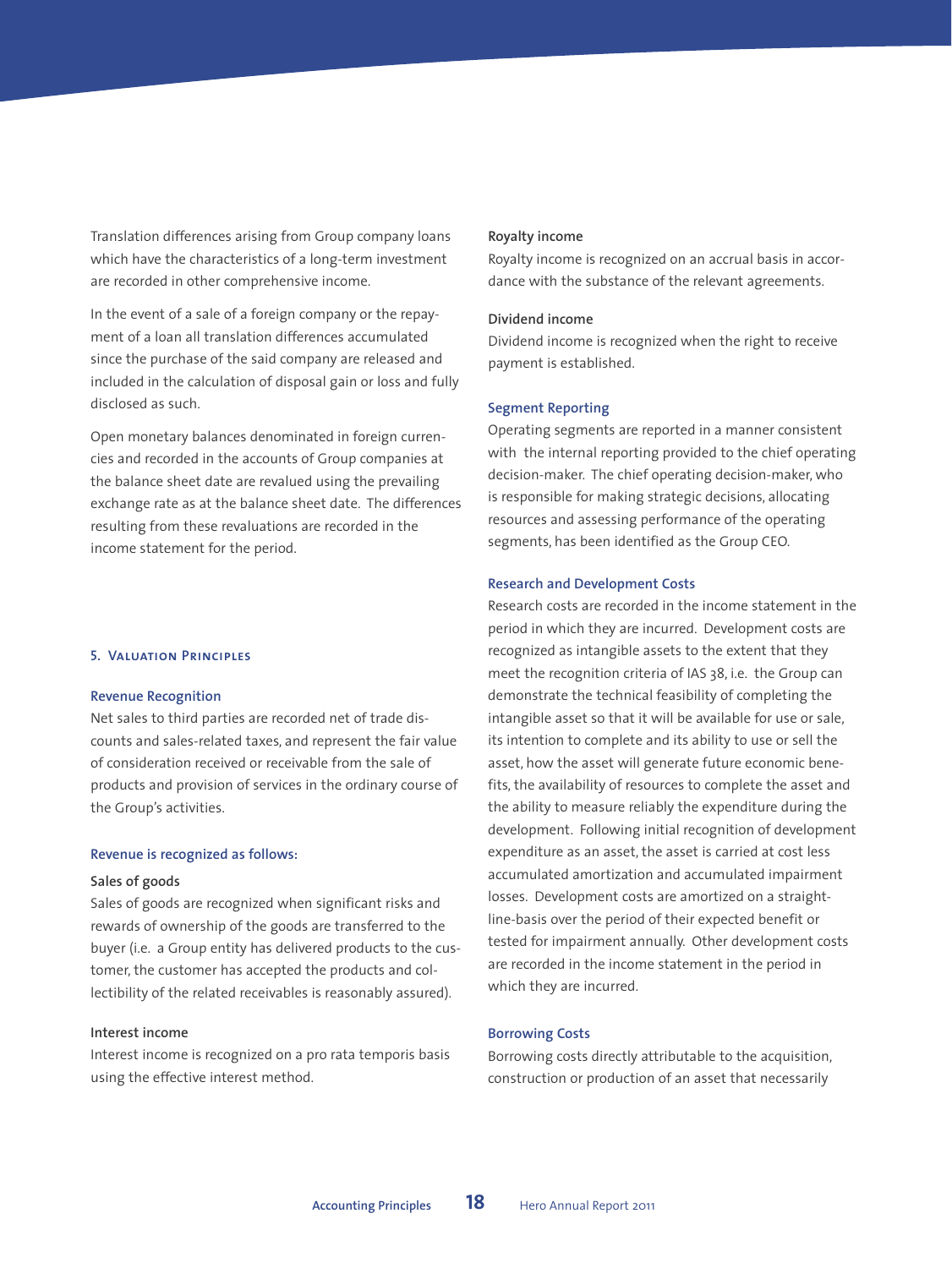takes a substantial period of time to prepare for its intended use or sale are capitalized as part of the cost of the respective asset. All other borrowing costs are expensed in the period they occur. Borrowing costs consist of interest and other costs that an entity incurs in connection with the borrowing of funds.

#### **Deferred Taxes**

Deferred income tax is calculated using the balance sheet liability method. Where the tax base of an asset or liability differs from its carrying amount, deferred tax liabilities or assets are recorded. Most of these temporary differences arise from differences in Group and local tax depreciation methods.

Unused tax credits and unused tax losses arising on temporary differences which may be carried forward to future accounting periods are capitalized as deferred tax assets in so far as it is probable that future taxable income will be generated in the same tax entity and the said losses may be applied against such profits.

The carrying amount of deferred income taxes is reviewed at each balance sheet date and reduced to the extent that it is no longer probable that sufficient taxable profit will be available to allow all or part of the deferred income tax asset to be utilized.

Unrecognized deferred tax assets are reassessed at each reporting date and are recognized to the extent that it has become probable that future taxable profits will allow the deferred tax assets to be recovered.

Locally enacted or substantially enacted tax rates are used in order to value the tax effect of temporary differences. When these tax rates change, deferred taxes are adjusted accordingly. Adjustments to deferred income taxes are directly booked to the income statement as part of the tax expense. Deferred tax assets are presented separately from deferred tax liabilities.

Deferred income tax is provided on temporary differences arising on investments in subsidiaries and associates, except where the timing of the reversal of the temporary difference is controlled by the Group and it is probable that the temporary difference will not reverse in the foreseeable future.

Deferred income tax relating to items recognized directly in equity is recognized in equity and not in the income statement. Deferred income tax relating to items recognized in other comprehensive income is recognized in other comprehensive income.

Deferred tax assets and deferred tax liabilities are offset, if a legally enforceable right exists to set off current tax assets against current income tax liabilities and the deferred taxes relate to the same taxable entity and the same taxation authority.

#### **Current Income Tax**

Current income tax assets and liabilities for the current and prior periods are measured at the amount expected to be recovered from or paid to the taxation authorities. The tax rates and tax laws used to compute the amount are those that are enacted or substantively enacted by the balance sheet date.

Current income tax relating to items recognized directly in equity is recognized in equity and not in the income statement. Current income tax relating to items recognized in other comprehensive income is recognized in other comprehensive income.

#### **Government Grants and Other Subsidies**

Government grants are recognized only when the Group complies with the applicable conditions and if there is reasonable assurance that the grants will be received. Government grants are either deferred and recognized in the income statement over the period necessary to match them with the related costs which they are intended to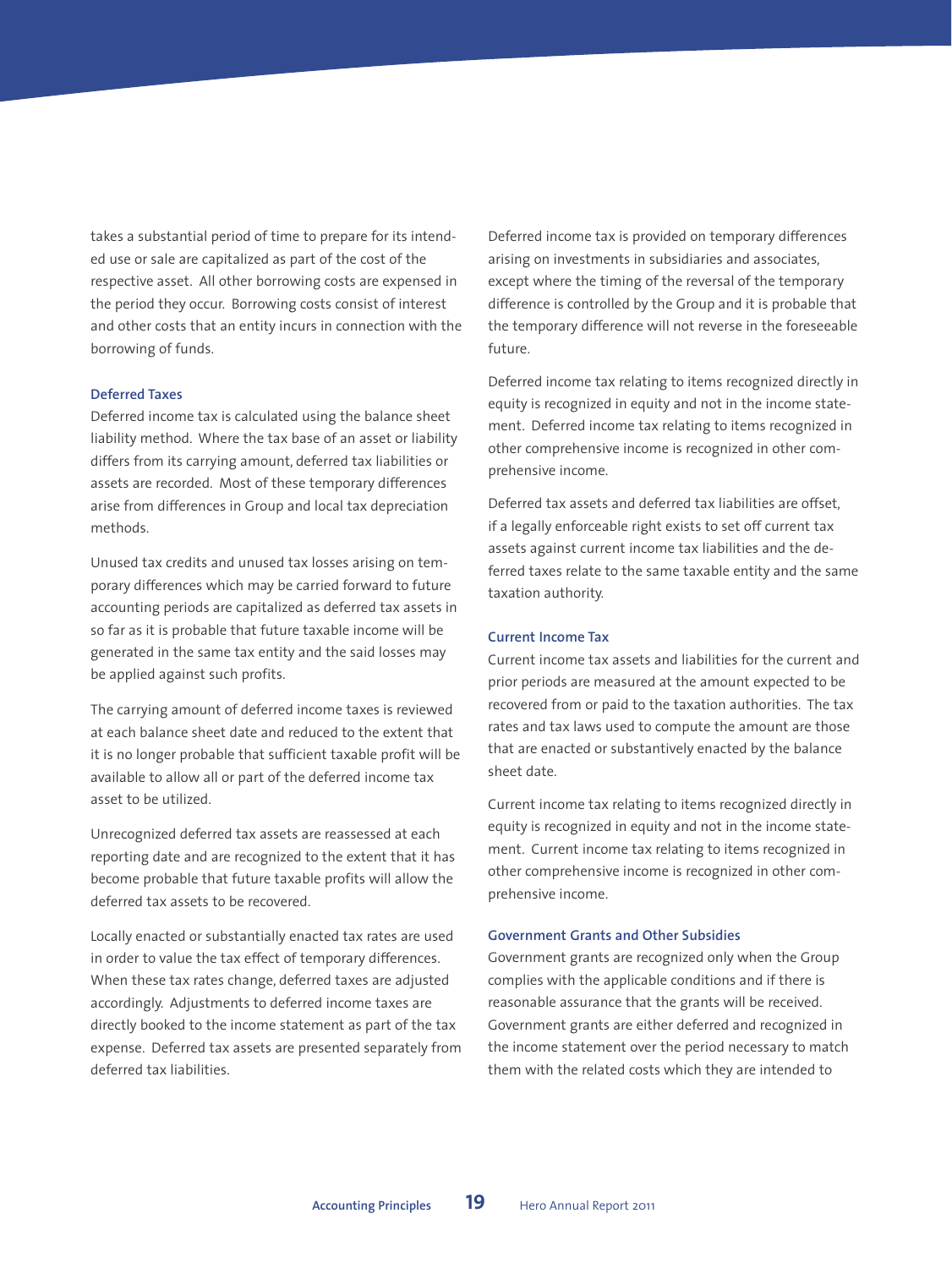compensate on a systematic basis, or the carrying amount of the asset to which the grant relates is reduced by the grant. The grant is then recognized as income over the useful life of the depreciable asset by way of a reduced depreciation charge.

#### **Cash and Cash Equivalents**

Cash and cash equivalents are carried on the balance sheet at cost. For the purpose of the cash flow statement, cash and cash equivalents comprise cash on hand, postal and bank account balances, other short term highly liquid investments, which are repayable or receivable within 90 days from the date of original maturity. Bank overdrafts are included in borrowings (current liabilities).

#### **Trade Receivables**

Trade receivables are recognized initially at fair value and subsequently measured at amortized cost using the effective interest method, less any provision for impairment. A provision for impairment of trade receivables is established when there is objective evidence that the Group will not be able to collect all amounts due according to the original terms of receivables. The amount of the provision is the difference between the asset's carrying amount and the present value of estimated future cash flows, discounted at the effective interest rate. The amount of the provision is recognized in the income statement within marketing and sales costs. When a trade receivable is uncollectible, it is written off against the allowance account for trade receivables. Subsequent recoveries of amounts previously written off are credited against marketing and sales costs in the income statement.

#### **Inventories**

Inventories are recorded at the lower of acquisition or production cost and net realizable value. Net realizable value is the estimated selling price in the ordinary course of business, less estimated cost of completion and the necessary cost to make the sale. Production costs include direct and

indirect material and production costs. Borrowing costs are excluded except if they qualify for capitalization according to IAS 23. Inventory is valued using the weighted average method. A provision is recognized for any damaged or slow-moving goods.

#### **Property, Plant and Equipment**

Tangible fixed assets, other than land, are recorded at historical acquisition cost less accumulated depreciation, and/or accumulated impairment losses. Historical cost includes expenditure that is directly attributable to the acquisition of the items. Subsequent costs are included in the asset's carrying amount or recognized as a separate asset, as appropriate, only when it is probable that future economic benefits will flow to the Group and the cost of the item can be measured reliably. All other repairs and maintenance are charged to the income statement during the financial period in which they are incurred. Depreciation is recorded on a straight-line basis over the course of the useful economic life of the asset. Land is not depreciated. The general useful economic lives for various asset categories can be summarized as follows:

- Buildings (25 to 50 years),
- Fixtures and fittings (20 years),
- Plant and machinery (8 to 15 years),
- Motor vehicles (4 to 10 years),
- Furniture (5 to 10 years),
- Information technology hardware (3 to 5 years).

Gains or losses arising from the disposal of property, plant and equipment assets are recorded in the income statement as part of operating profit.

Land is shown at fair value, based on periodic valuations by external independent valuers. All other property, plant and equipment is stated at historical cost less depreciation.

Increases in the carrying amount arising on revaluation of land are credited to other comprehensive income in the revaluation reserve in shareholders' equity. Decreases that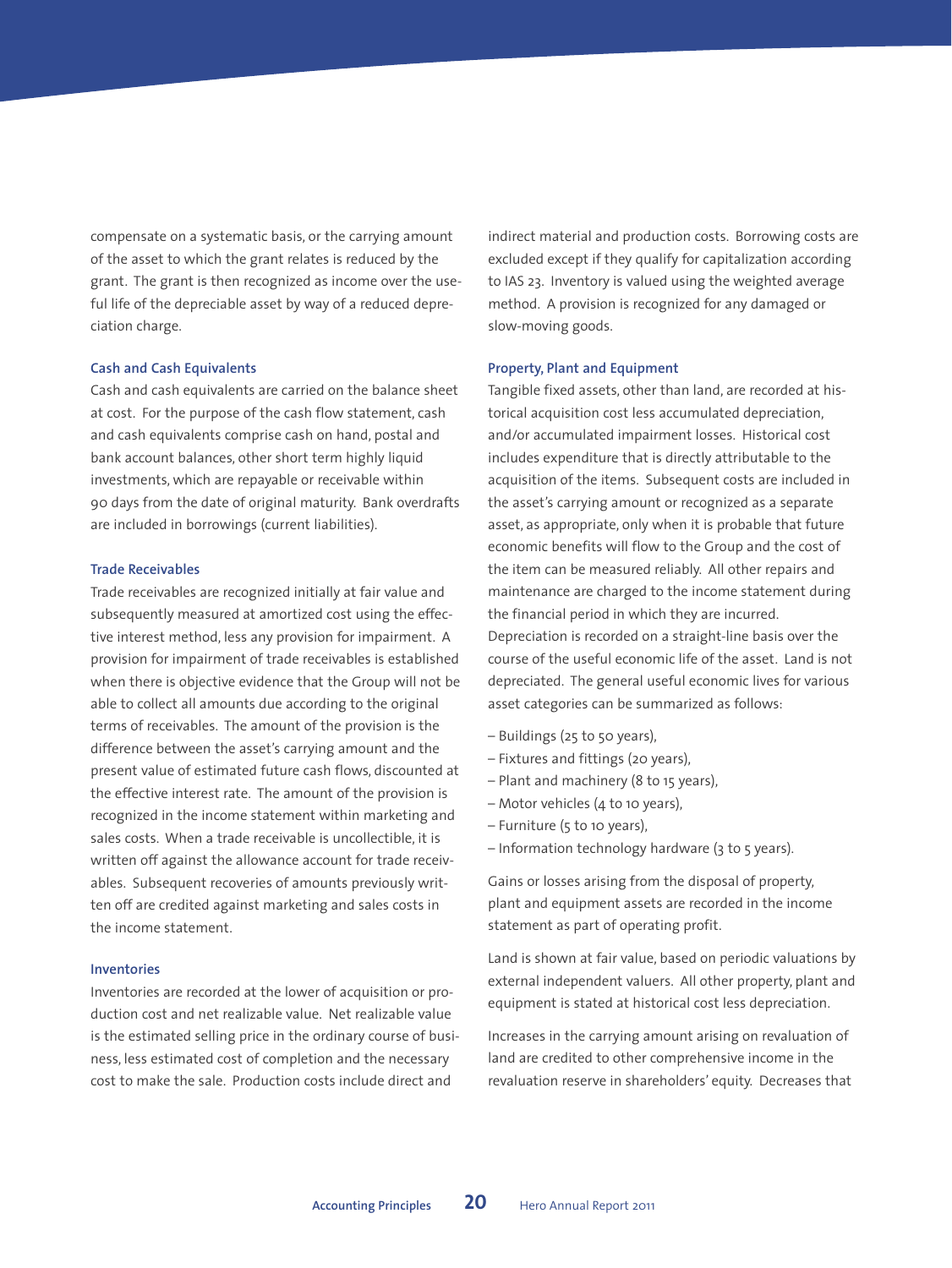offset previous increases of the same asset are charged against other comprehensive income in other reserves; all other decreases are charged to the income statement. The assets' residual values and useful lives are reviewed, and adjusted if appropriate, at each balance sheet date. An asset's carrying amount is written down immediately to its recoverable amount if the asset's carrying amount is greater than its estimated recoverable amount. Gains and losses on disposals are determined by comparing proceeds with the carrying amount. These are included in the income statement. When revalued assets are sold, the amounts included in the revaluation reserve are transferred to retained earnings.

#### **Leases**

Leases where the Group has substantially retained all the risks and rewards of ownership are classified as finance leases. Finance leases include primarily buildings and equipment. Assets acquired through finance leases are capitalized at the fair value of the leased property, or, if lower, the present value of the minimum lease payments.

Subsequently the assets are depreciated over the shorter of the useful economic life and the term of the lease. Liabilities arising from lease contracts are recorded as other short-term liabilities (if due within one year) or as other long-term liabilities. Finance costs are charged to the income statement over the lease period so as to produce a constant periodic rate of interest.

Leases in which a significant portion of the risks and rewards of ownership are retained by the lessor are classified as operating leases. Liabilities arising from operating leases (e.g. rental contracts) include costs for offices, motor vehicles, photocopiers. Payments made under operating leases (net of any incentives received from the lessor) are charged to the income statement on a straight-line basis over the period of the lease.

#### **Intangible Assets**

Goodwill represents the excess of the consideration transferred over the fair value of the Group's share of the net identifiable assets of the acquired subsidiary/associate at the date of acquisition. Goodwill on acquisitions of subsidiaries is included in intangible assets. Goodwill arising on acquisitions of equity consolidated investments is included in investment value. Goodwill is tested annually for impairment and carried at cost less accumulated impairment losses. Gains and losses on the disposal of a subsidiary include the carrying amount of goodwill relating to the subsidiary sold.

Goodwill is allocated to cash-generating units for the purpose of impairment testing.

Brands with an indefinite useful life are based on value-in use calculations less accumulated impairment losses and are tested annually for impairment. Brands are classified as indefinite useful life brands if the brand has sufficient history and the Group has no intention of re-branding.

Brands and other intangible assets with a definite useful life are carried at historical cost less accumulated amortization. Amortization is calculated using the straight-line method to allocate the costs over their estimated useful lives:

- Brands (up to 20 years)
- Software (1 to 3 years)
- Customer relationships (up to 8 years)
- Distribution Network (up to 5 years)
- Other intangibles (3 to 5 years)

#### **Impairment of non-financial Assets**

Assets that have an indefinite useful life are not subject to amortization and are tested for impairment annually or when there is an indication of impairment. Assets that are subject to amortization are reviewed for impairment whenever events or changes in circumstances indicate that the carrying amount may not be recoverable. An impairment loss is recognized for the amount by which the asset's carry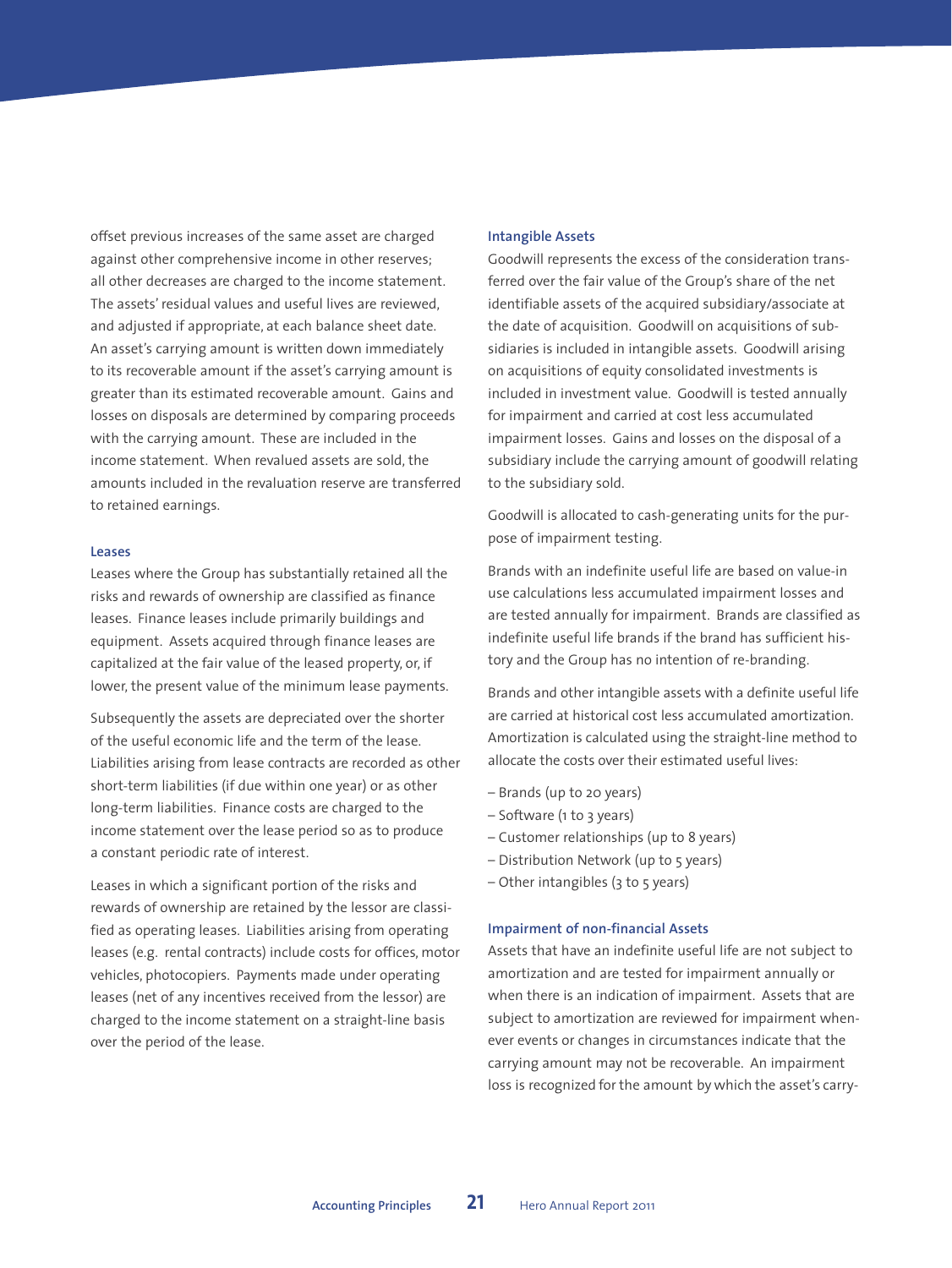ing amount exceeds its recoverable amount. The recoverable amount is the higher of an asset's fair value less costs to sell and value in use. For the purposes of assessing impairment, assets are grouped at the lowest levels for which there are separately identifiable cashflows (cash generating units). Non-financial assets other than goodwill that were impaired are reviewed for possible reversal of the impairment at each reporting date.

#### **Provisions**

Provisions arise from restructuring programmes, legal claims, and potential liabilities from normal operations. A provision is recognized in cases where the Group has a present legal or constructive obligation as a result of past events, it is probable that an outflow of resources will be required to settle the obligation and the amount can be reliably estimated. Severance and redundancy payments relating to restructuring are provided for when the Group has committed itself to such restructuring program mes, when the location, function and number of employees to be laid off or re-deployed is known and when the affected employees have been informed. Provisions are not recognized for future operating losses. In case the effect of time value is material, provisions are measured at the present value of the expenditures expected to be required to settle theobligation using a pretax rate that reflects current market assessments of the time value of money and the risks specific to the obligation. The increase in the provision due to the passage of time is recognized as interest expense.

#### **Borrowings**

Borrowings are recognized initially at fair value, net of transaction costs incurred. Borrowings are subsequently stated at amortized cost; any difference between the proceeds (net of transaction costs) and the redemption value is recognized in the income statement over the period of the borrowings using the effective interest method.

Borrowings are classified as current liabilities unless the Group has an unconditional right to defer settlement of the liability for at least 12 months after the balance sheet date.

#### **Pension Obligations**

The Group operates various defined contribution or defined benefit pension plans. A defined benefit plan is a pension plan that defines an amount of pension benefit that an employee will receive on retirement, usually dependent on one or more factors such as age, years of service and compensation. A defined contribution plan is a pension plan under which the Group pays fixed contributions into a separate entity. Under defined contribution plans the Group has no legal or constructive obligations to pay further contributions if the fund does not hold sufficient assets to pay all employees the benefits relating to employee service in the current and prior periods.

#### **Defined contribution plans**

Group contributions to defined contribution pension plans are recognized each year in the income statement as they become due.

#### **Defined benefit plans**

The pension plans are generally funded by payments from employees and by the relevant Group companies, determined by periodic actuarial calculations. The assets of funded plans are generally held in separate trustee-administered funds in accordance with local regulations. Due to local regulations the pension plans of the German subsidiaries have unfunded obligations. The present value of the defined benefit obligation of unfunded plans is recognized as a provision for employee benefits. For the significant defined benefit plans, pension costs are calculated annually by independent actuaries using the projected unit credit method, whereby the cost of providing employee pensions is allocated to the income statement in such a way as to distribute the cost over the service lives of the employees. The pension obligation is calculated as the present value of the estimated future cash outflows using government interest rates or high-quality corporate bond yields where a liquid market for such instruments exists. The Group's net obligation in respect of defined benefit pension plans is calculated separately for each plan. In calculating the Group's obligation in respect of a plan all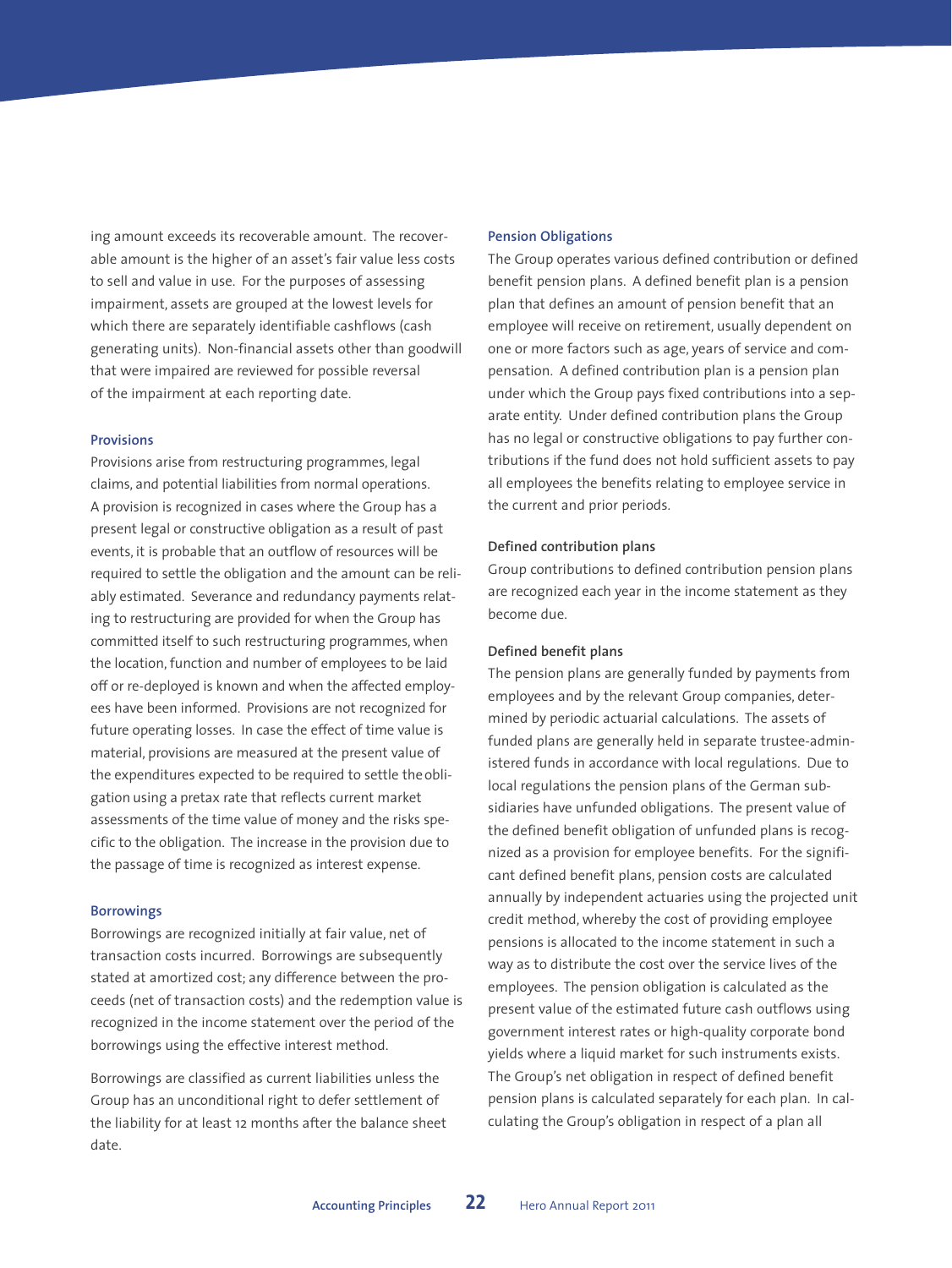cumulative net unrecognized actuarial gains and losses at the end of the previous reporting period outside the prescribed 10% corridor (the greater of 10% of the value of plan assets or 10% of the defined benefit obligation) are recognized in the income statement of the following year in which they occur. Where the calculation results in a benefit to the Group, the recognized asset is limited to the net total of any unrecognized actuarial losses and past service costs and the present value of any future refunds from the plan or reductions in future contributions to the plan.

The expected return on plan assets is determined by considering the expected returns available on the assets underlying the current investment policy.

#### **Executive Share Compensation Plan**

In April 2004, the Group established an equity compensation plan under the terms of which key management with a certain minimum service period may purchase restricted shares. After a restriction period of three years, participants may sell the shares back to Hero at a price based on a formula defined in the plan. In conjunction with the plan, participants may be granted loans to fund the share purchase.

Management assesses the estimated future payment at the end of the restriction period and the original purchase price annually, based on the actual result of the Group and expected future development of the business and records this difference as an expense over the respective vesting period. This plan was terminated during 2011.

#### **Contingent Liabilities**

A contingent liability is a possible obligation that arises from past events and whose existence will be confirmed only by the occurrence or non-occurrence of one or more uncertain future events not wholly within the control of the entity; or present obligation that arises from past events but is not recognized because: it is not probable that an outflow of resources embodying economic benefits will be required to settle the obligation; or the amount of the obligation cannot be measured with sufficient reliability.

Contingent liabilities are disclosed in the notes to the financial statements.

#### **Financial guarantee contracts**

Financial guarantee contracts issued by the Group are those contracts that require a payment to be made to reimburse the holder for an incurred loss because the specified debtor fails to make a payment when due in accordance with the terms of a debt instrument. Financial guarantee contracts are recognized initially as a liability at fair value, adjusted for transaction costs that are directly attributable to the issuance of the guarantee. Subsequently, the liability is measured at the higher of the best estimate of the expenditure required to settle the present obligation at the reporting date and the amount recognized less cumulative amortization.

#### **Earnings per Share**

Basic earnings per share amounts are calculated by dividing net profit for the year attributable to ordinary equity holders of the parent by the weighted average number of ordinary shares outstanding during the year. Diluted earnings per share amounts are calculated by dividing the net profit attributable to ordinary equity holders of the parent (after adjusting for interest on convertible instruments) by the weighted average number of ordinary shares outstanding during the year plus the weighted average number of ordinary shares that would be issued on conversion of all the dilutive potential ordinary shares into ordinary shares.

#### **Dividends**

Dividend distribution to the Group's shareholders is recognized as a liability in the Group's financial statements in the period in which the dividends are approved by the Group's shareholders.

#### **Share Capital**

Ordinary shares are classified as equity. Incremental costs directly attributable to the issue of new shares or options are shown in equity as a deduction, net of tax, from the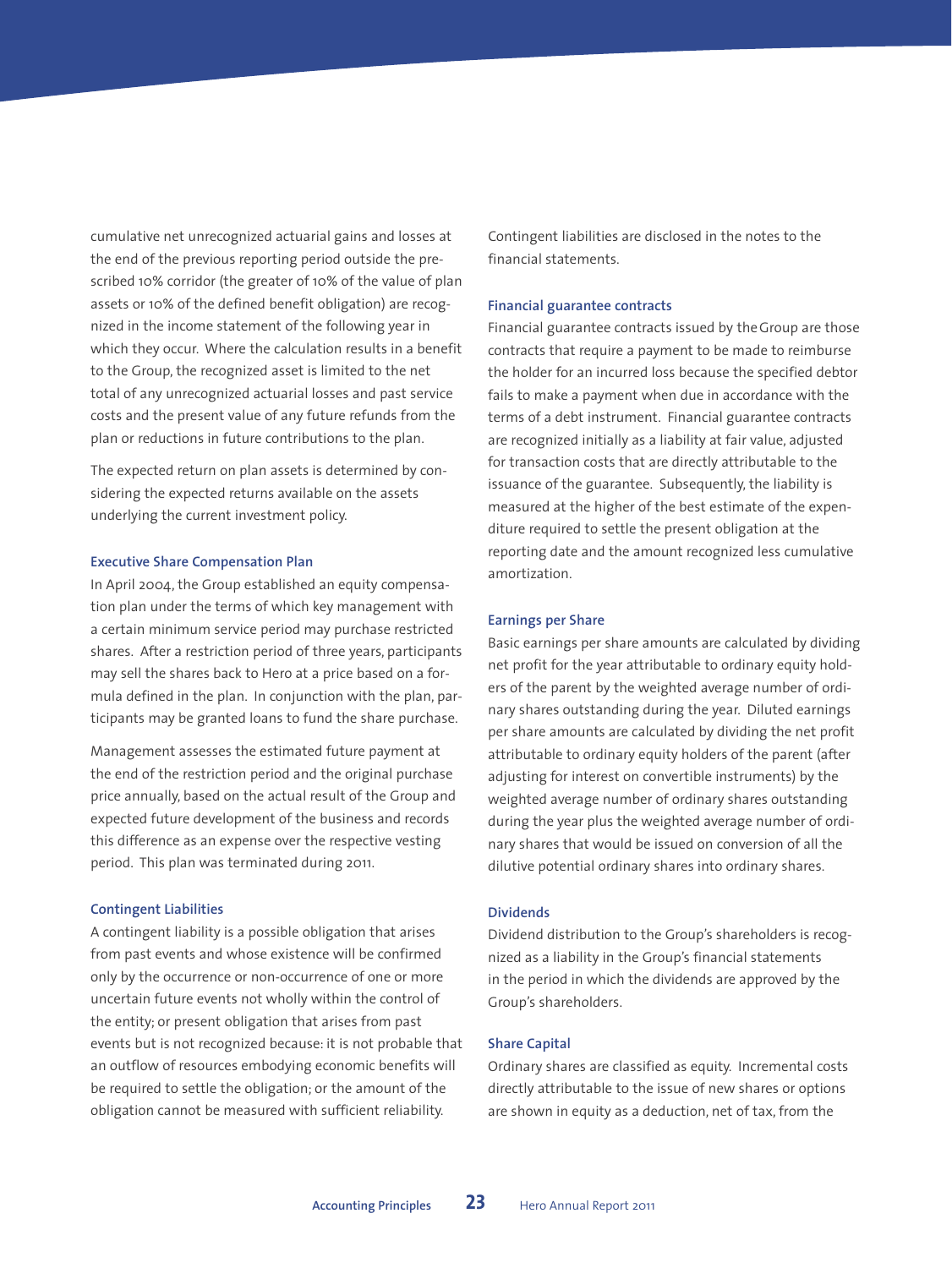proceeds. Where any Group company purchases the company's equity share capital (treasury shares), the consideration paid, including any directly attributable incremental costs (net of income taxes), is deducted from equity attributable to the company's equity holders until the shares are cancelled, reissued or disposed of. Where such shares are subsequently sold or reissued, any consideration received, net of any directly attributable incremental transaction costs and the related income tax effects, is included in equity attributable to the company's equity holders.

#### **Hybrid Capital**

Hybrid capital represents bonds that are undated securities in respect of which there is no maturity date and where there is no obligation of the part of Hero either to redeem at any future date the underlying nominal amounts or to pay any annual coupon insofar as no compulsory payment event occurs in any given accounting period. The key compulsory payment events listed in the terms and conditions of the bonds include the payment to Hero's shareholders of either a dividend or an amount in connection with a capital re-purchase. The bonds are subordinated obligations and are subordinate to all of Hero's present and future unsubordinated indebtedness. Coupon payments are recorded directly in equity.

Hybrid capital also represents an undated floating rate subordinated note in the amount of CHF 50 million issued by Hero and sold to Schwartau International GmbH. This note has no fixed maturity date and Schwartau International has no right to call the note for its redemption. The note consititutes a direct, unconditional and subordinated obligation of Hero. Interest will be payable if Hero or any of its subsidiaries declared or paid a dividend. Interest payments are recorded directly in equity.

#### **Non-current assets (or disposal groups) held for sale**

Non-current assets (or disposal groups) are classified as assets held for sale when their carrying amount is to be recovered principally through a sale transaction and a sale is considered highly probable. They are stated at the lower of carrying amount and fair value less costs to sell.

#### **Comparatives**

Comparative information is included in the narrative and/or descriptive information when it is relevant to an understanding of the current period's financial statements where changes in presentation have occurred.

#### **6. Financial Instruments**

#### **General**

The Group classifies its investments in the following categories: financial assets at fair value through profit or loss, loans and receivables, held-to-maturity investments, and available-for-sale financial assets. The classification depends on the purpose for which the investments were acquired. Management determines the classification of its investments at initial recognition and re-evaluates this designation at every reporting date.

#### **Financial assets at fair value through profit or loss**

This category has two sub-categories: financial assets heldfor-trading, and those designated at fair value through profit or loss at inception. A financial asset is classified in this category if acquired principally for the purpose of selling in the short term or if so designated by management. Assets in this category are classified as current assets if they are either held-for-trading or are expected to be realized within 12 months of the balance sheet date.

#### **'Day 1' profit or loss**

When the transaction price is different to the fair value from other observable current market transactions in the same instrument or based on a valuation technique whose variables include only data from observable markets, the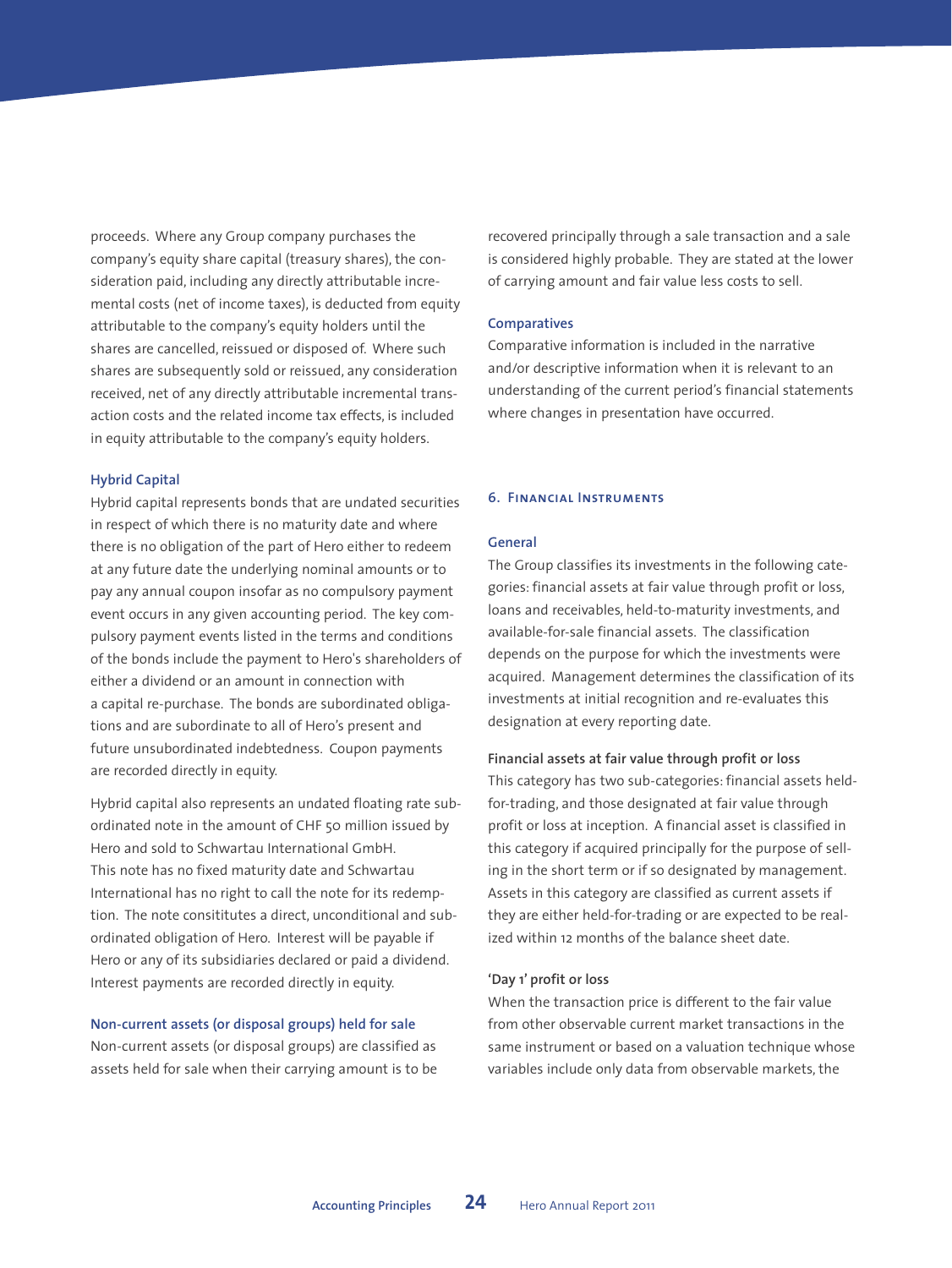Group immediately recognizes the difference between the transaction price and fair value (a 'Day 1' profit or loss) in 'finance income or expense'. In cases where fair value is determined using data which is not observable, the difference between the transaction price and model value is only recognized in the income statement when the inputs become observable, or when the instrument is derecognized.

#### **Loans and receivables**

Loans and receivables are non-derivative financial assets with fixed or determinable payments that are not quoted in an active market. They arise when the Group provides money, goods or services directly to a debtor with no intention of trading the associated receivable. They are included in current assets, except for maturities greater than 12 months after the balance sheet date. These are classified as non-current assets. Loans and receivables are included in receivables in the balance sheet.

#### **Held-to-maturity investments**

Held-to-maturity investments are non-derivative financial assets with fixed or determinable payments and fixed maturities that the Group's management has the positive intention and ability to hold to maturity. During the year the Group did not hold any investments in this category.

#### **Available-for-sale financial assets**

Available-for-sale financial assets are non-derivatives that are either designated in this category or not classified in any of the other categories. They are included in non-current assets unless management intends to dispose of the investment within 12 months of the balance sheet date.

Purchases and sale of investments are recognized on trade date – the date on which the Group commits to purchase or sell the asset. Investments are initially recognized at fair value plus transaction costs for all financial assets not carried at fair value through profit or loss. Investments are derecognized when the rights to receive cash flows from the investments have expired or have been transferred and the Group has transferred substantially all risks and

rewards of ownership. Available-for-sale financial assets and financial assets at fair value through profit or loss are subsequently carried at fair value. Loans and receivables and held-to-maturity investments are carried at amortized cost using the effective interest rate method. Realized and unrealized gains and losses arising from changes in the fair value of the financial assets at fair value through profit or loss category are included in the income statement in the period in which they arise. Unrealized gains and losses arising from changes in the fair value of non-monetary securities classified as available-for-sale are recognized in other comprehensive income. When securities classified as available-for-sale are sold or impaired, the accumulated fair value adjustments are included in the income statement as gains or losses from investments securities.

The fair values of quoted investments are based on current bid prices. If the market for a financial asset is not active (and for unlisted securities), the Group establishes fair value by using valuation techniques. These include the use of recent arm's-length transactions, reference to other instruments that are substantially the same, discounted cash flow analysis, and option pricing models refined to reflect the issuer's specific circumstances.

The Group assesses at each balance sheet date whether there is objective evidence that a financial asset or a group of financial assets is impaired. In the case of equity securities classified as available-for-sale, a significant or prolonged decline in the fair value of the security below its cost is considered in determining whether the securities are impaired. If any such evidence exists for available-forsale financial assets, the cumulative loss – measured as the difference between the acquisition cost and the current fair value, less any impairment loss on that financial asset previously recognized in profit or loss – is removed from other comprehensive income and recognized in the income statement. Impairment losses recognized in the income statement on equity instruments are not reversed through the income statement.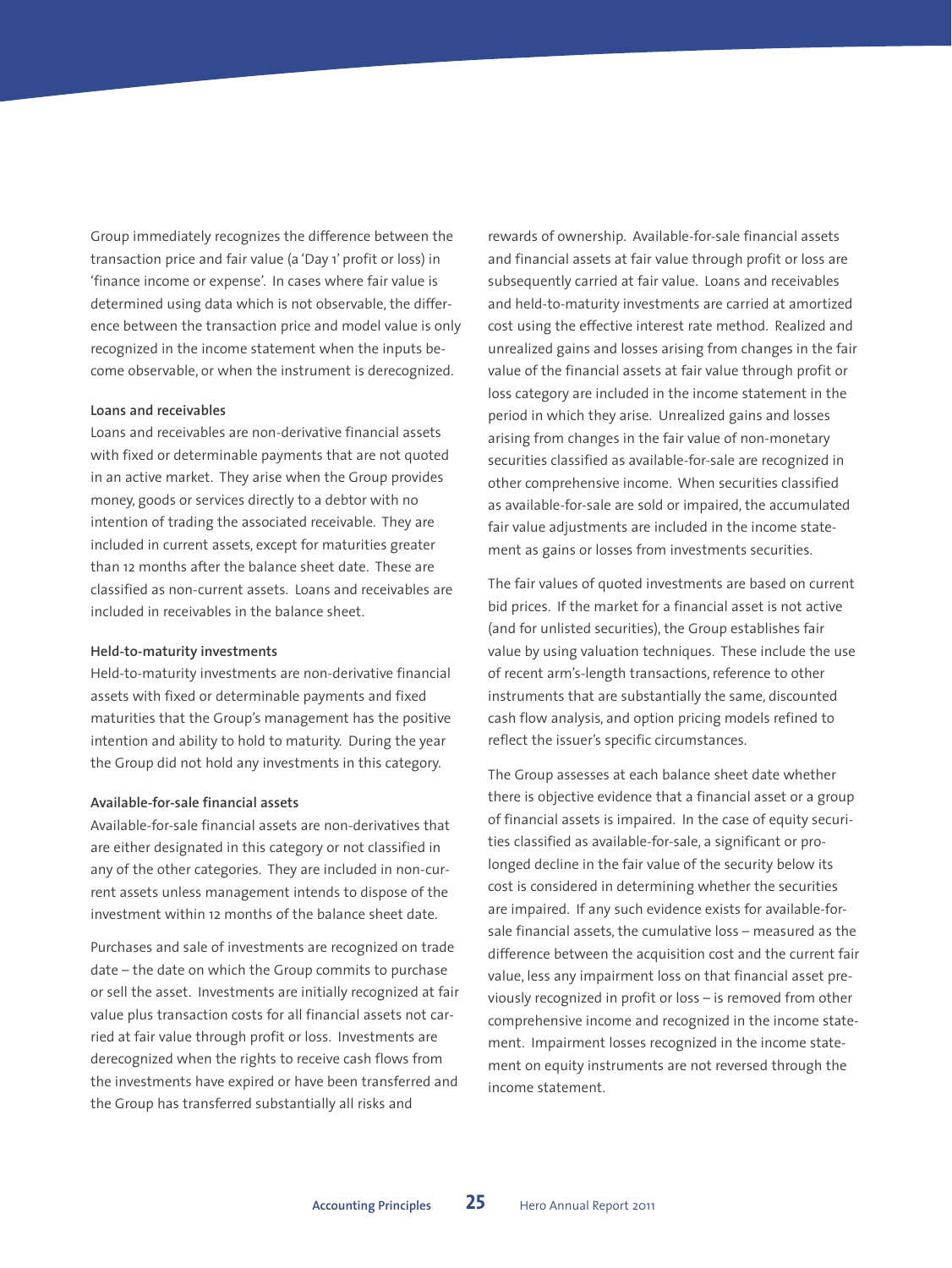#### **Accounting for Derivative Financial Instruments and Hedging Activities**

Derivative financial instruments are initially recognized in the balance sheet at fair value on the date the contract is entered into and are subsequently re-measured at their fair value. The method of recognizing the resulting gain or loss depends on whether the derivative is designated as a hedging instrument, and if so, the nature of the item being hedged. On the date a derivative contract is entered into, the Group designates certain derivatives as either (1) a hedge of the fair value of a recognized asset or liability (fair value hedge), or (2) a hedge of a forecasted transaction or of a firm commitment (cash flow hedge), or (3) a hedge of a net investment in a foreign entity.

Changes in the fair value of derivatives that are designated and qualify as fair value hedges and that are highly effective, are recorded in the income statement, along with any changes in the fair value of the hedged asset or liability that is attributable to the hedged risk.

Hedges of net investments in foreign operations are accounted for similarly to cash flow hedges. Any gain or loss on the hedging instrument relating to the effective portion of the hedge is recognized in other comprehensive income. The gain or loss relating to the ineffective portion is recognized immediately in the income statement within 'other financial result'. Gains and losses accumulated in other comprehensive income are included in the income statement when the foreign operation is partially disposed of or sold.

Changes in the fair value of derivatives that are designated and qualify as cash flow hedges and that are highly effective, are recognized in other comprehensive income. Where the forecasted transaction or firm commitment results in the recognition of an asset or of a liability, the gains and losses previously deferred in other comprehensive income are transferred from other comprehensive income and included in the initial measurement of the cost of the asset or liability. Otherwise, amounts deferred in other comprehensive income are transferred to the income statement and classified as revenue or expense in the same periods during which the hedged firm commitment or forecasted transaction affects the income statement.

Certain derivative transactions, while providing effective economic hedges under the Group's risk management policies, do not qualify for hedge accounting under the specific rules in IAS 39. Changes in the fair value of any derivative instruments that do not qualify for hedge accounting under IAS 39 are recognized immediately in the income statement.

When a hedging instrument expires or is sold, or when a hedge no longer meets the criteria for hedge accounting under IAS 39, any cumulative gain or loss existing in other comprehensive income at that time remains in other comprehensive income and is recognized, when the committed or forecasted transaction ultimately is recognized in the income statement. However, if a committed or forecasted transaction is no longer expected to occur, the cumulative gain or loss that was reported in other comprehensive in come is immediately transferred to the income statement.

The Group documents at the inception of the transaction the relationship between hedging instruments and hedged items, as well as its risk management objective and strategy for undertaking various hedge transactions. This process includes linking all derivatives designated as hedges to specific assets and liabilities or to specific firm commitments or forecast transactions. The Group also documents its assessment, both at the hedge inception and on an ongoing basis, whether the derivatives that are used in hedging transactions are highly effective in offsetting changes in fair values or cash flows of hedged items.

#### **Fair Value Estimation**

The fair value of publicly traded derivatives and trading and available-for-sale securities is based on quoted market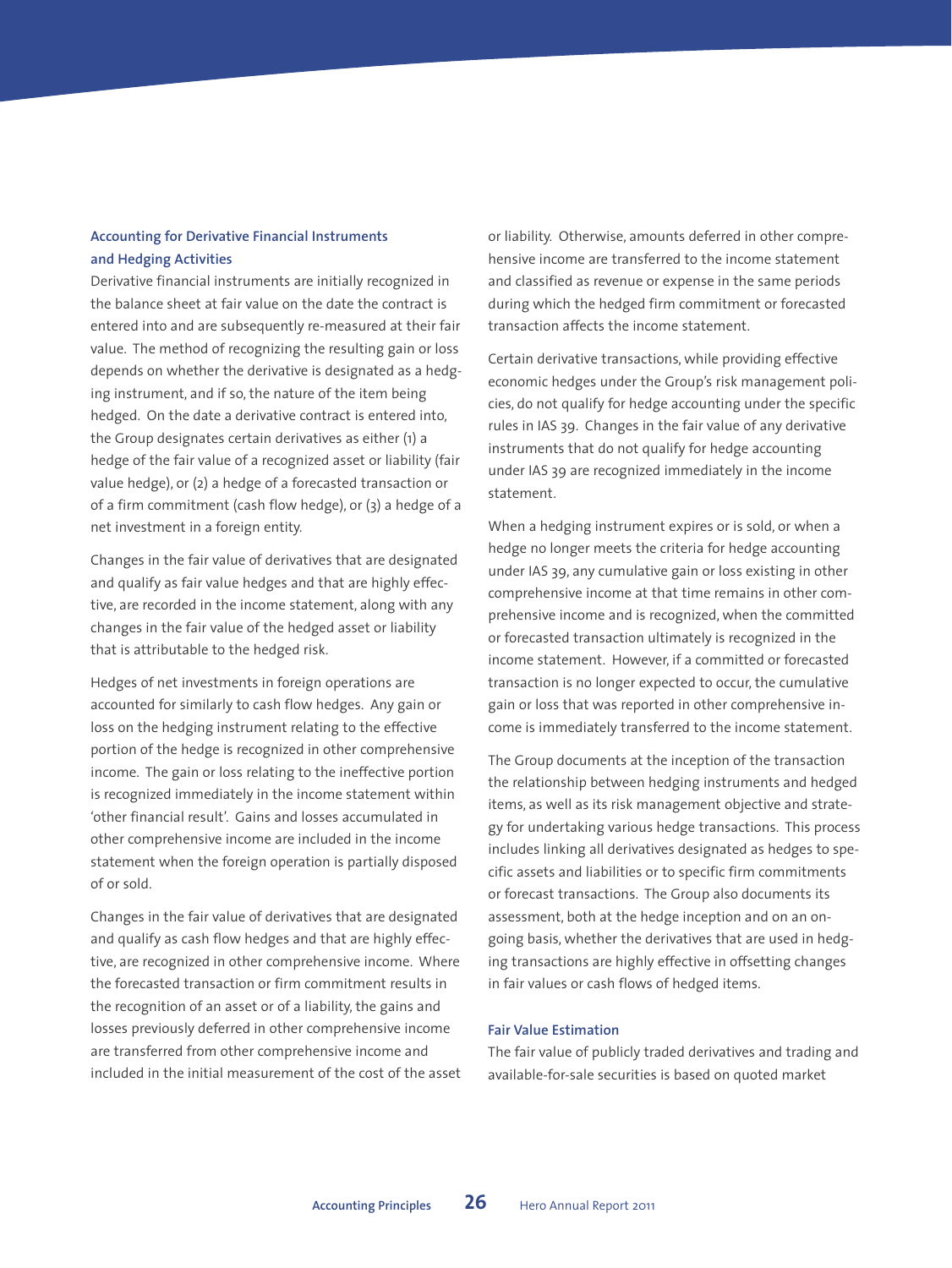prices at the balance sheet date. The fair value of interest rate swaps is calculated as the present value of the estimated future cash flows. The fair value of forward foreign exchange contracts is determined using forward exchange market rates at the balance sheet date.

In assessing the fair value of non-traded derivatives and other financial instruments, the Group uses a variety of methods and makes assumptions that are based on market conditions existing at each balance sheet date. Quoted market prices or dealer quotes for similar instruments are used for long-term debt. Other techniques, such as option pricing models and estimated discounted value of future cash flows, are used to determine fair value for the remaining financial instruments.

The face values less any estimated credit adjustments for financial assets and liabilities with a maturity of less than one year are assumed to approximate to their fair values. The fair value of financial liabilities for disclosure purposes is estimated by discounting the future contractual cash flows at the current market interest rate available to the Group for similar financial instruments.

#### **7. Financial Risk Management**

#### **Financial Risk Factors**

The Group's activities expose it to a variety of financial risks, including the effects of: changes in debt and equity market prices, foreign currency exchange rates and interest rates. The Group's overall risk management programme focuses on the unpredictability of financial markets and usually seeks to minimize potential adverse effects on the financial performance of the Group. The Group uses derivative financial instruments such as foreign exchange contracts and interest rate swaps to hedge certain exposures. In selected cases the Group takes open positions in derivative or other financial instruments which are driven by other considerations than overall risk reduction.

Risk management is carried out by a central treasury department (Group Treasury) under policies approved by the Board of Directors. Group Treasury identifies, evaluates and hedges financial risks in close co-operation with the operating units. The Board provides policies covering spe cific areas, such as foreign exchange risk, interest rate risk, credit risk, use of derivative financial instruments and liquidity management.

#### **Foreign Exchange Risk**

The Group operates internationally and is exposed to foreign exchange risk arising from various currency exposures primarily with respect to EUR and USD. Companies in the Group use forward contracts, transacted with Group Treasury, to hedge their exposure to foreign currency risk in the local reporting currency. Group Treasury is responsible for hedging the net position in each currency by using currency borrowings and external forward currency contracts.

External foreign exchange contracts are generally designated as hedges of foreign exchange risk on specific assets, liabilities or future transactions. The Group hedges between 50% and 100% of anticipated export sales in each major currency for the following 12 months. In 2010 and 2011, no sales in each major currency qualified as 'highly probable' for which hedge accounting was used.

Additionally, the Group hedges the foreign currency exposure from material purchases. The Group enters into forward rate agreements to protect against any adverse foreign currency movement. The forward contracts used in its programme mature in 18 months or less, consistent with the related purchase commitments.

The Group has a number of investments in foreign subsidiaries, whose net assets are exposed to currency translation risk. The Group tries to reduce the currency exposure through borrowings in the corresponding currencies where possible and economically prudent.

The Group uses a risk computation similar to Value-at-Risk (VAR). It includes financial instruments (mainly currency forwards) as well as balance sheet positions and future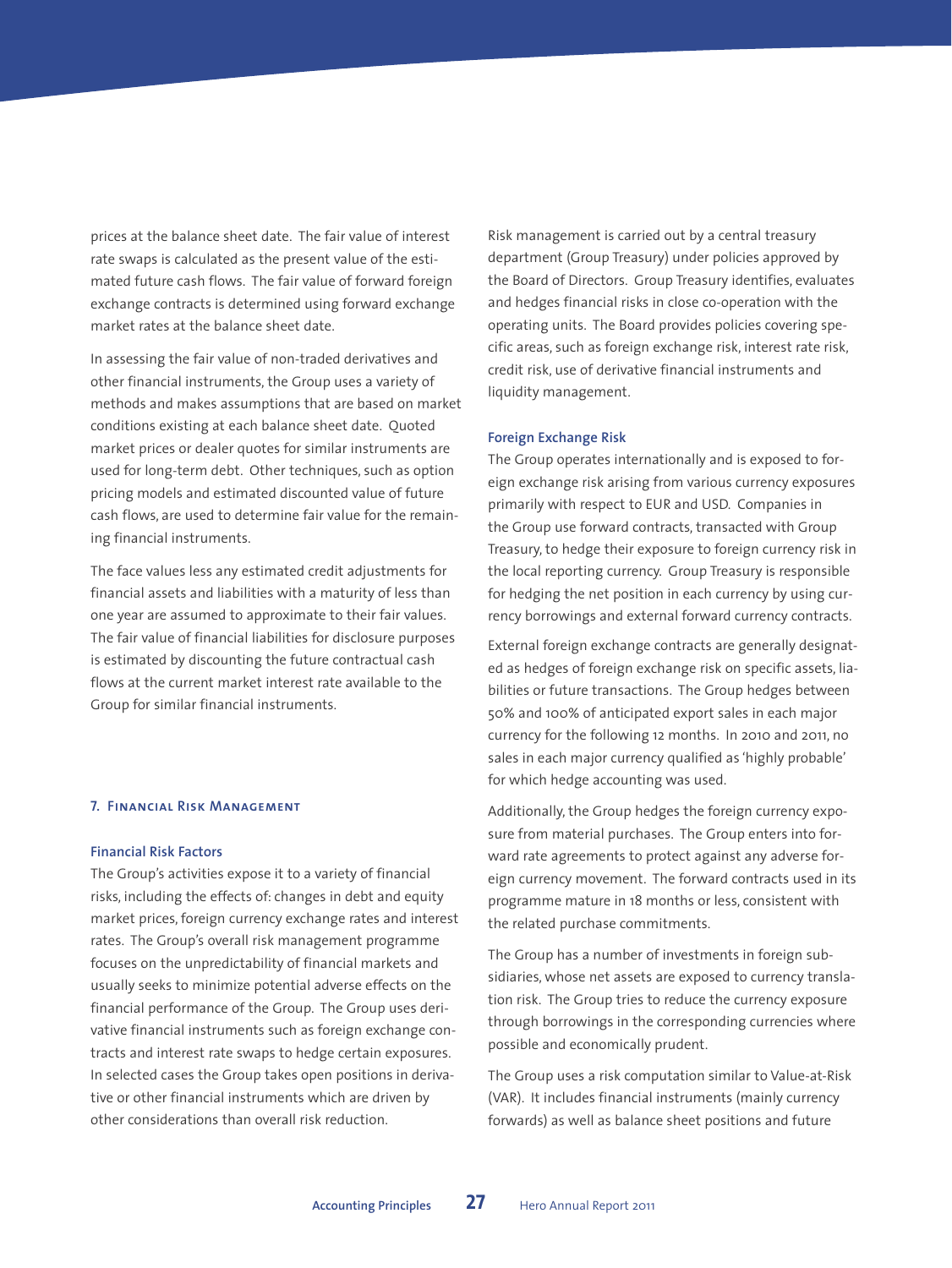operative cash flows (non-discounted) in foreign currency. The estimates are made assuming normal market conditions, using a 97.7% confidence interval. The correlations between currency pairs and the volatilities are observed over a 360 day period. The estimated potential intraday loss in the VAR model amounts to TCHF 1'297 as per December 31, 2011.

#### **Foreign currency risk table**

The following table demonstrates the sensitivity to a reasonably possible change in the USD and EUR exchange rate, with all other variables held constant, of the Group's profit before tax (due to changes in the fair value of forward foreign exchange contracts). There is no effect on the Group's equity as the Group does not apply hedge accounting.

|      | Increase/<br>(decrease) | Increase/<br>(decrease) | <b>Effect on</b><br>profit be-<br>fore tax in<br>in USD rate in EUR rate CHF 1000 .- CHF 1000 .- | <b>Effect on</b><br>equity in |
|------|-------------------------|-------------------------|--------------------------------------------------------------------------------------------------|-------------------------------|
| 2011 | 5%<br>(5%)              | 5%<br>(5%)              | 2727<br>(2727)                                                                                   |                               |
| 2010 | 5%<br>(5%)              | 5%<br>(5%)              | 1706<br>(7138)                                                                                   |                               |

#### **Interest Rate Risk**

As the Group has no significant interest-bearing assets, the Group's income and operating cash flows are substantially independent of changes in market interest rates.

The Group's interest rate risk arises from long-term borrowings. Borrowings issued at variable rates expose the Group to cash flow interest rate risk. Borrowings issued at fixed rates expose the Group to fair value interest rate risk.

The Group's income and operating cash flows are substantially independent of changes in market interest rates. The Group sometimes borrows at variable and fixed rates and uses interest rate swaps as cash flow hedges of future interest payments, which have the economic effect of converting borrowings from floating rates to fixed rates or vice-versa. Interest rate swaps allow the Group to raise long- term borrowings at floating rates and swap them into fixed rates that are lower than those available if borrowed at fixed rates directly or vice versa. Under interest rate swaps, the Group agrees with other parties to exchange, at specific intervals, the difference between fixed contract rates and floating rate interest amounts calculated by reference to the agreed notional principal amounts.

#### **Interest Rate Risk Table**

The following table demonstrates the sensitivity to a reasonably possible change in interest rates, with all other variables held constant, of the Group's profit before tax (through the impact on floating rate borrowings).

|      | Increase/<br>(decrease)<br>in basis<br>points | <b>Effect</b><br>on profit<br>before tax in<br><b>CHF 1000 .-</b> |
|------|-----------------------------------------------|-------------------------------------------------------------------|
| 2011 | 100<br>(100)                                  | (1900)<br>1875                                                    |
| 2010 | 100<br>(100)                                  | (1256)<br>1256                                                    |

#### **Credit Risk**

The Group has no significant concentrations of credit risk. The Group has policies in place to ensure that sales of products are made to customers with an appropriate credit history. Derivative counterparts and cash transactions are limited to highly creditworthy financial institutions. Other credit risk exposures are minimized by dealing only with a limited range of counterparties. Sometimes the Group uses the instrument of deferred consideration when disposing investments in subsidiaries or other operating assets. In that case it is the Group's policy to obtain adequate pledges or guarantees until the outstanding receivables are settled. The Group also makes loans to related parties. Where material the Group seeks adequate pledges or guar-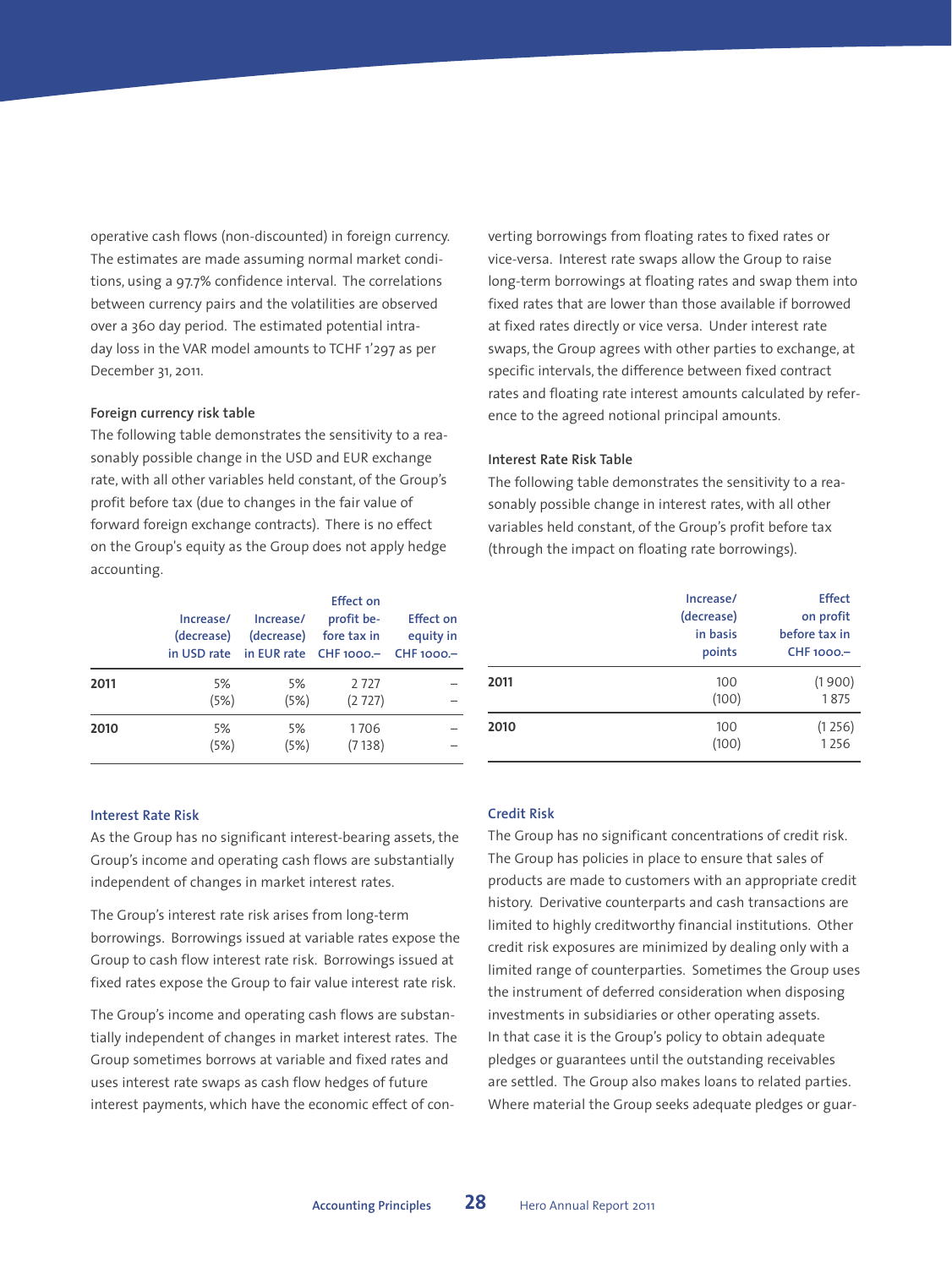antees. The maximum credit risk represents net carrying value of the loans and receivables included.

#### **Liquidity Risk**

Prudent liquidity risk management implies maintaining sufficient cash and marketable securities, the availability of funding through an adequate amount of committed credit facilities and the ability to close out market positions. Due to the dynamic nature of the underlying businesses, Group Treasury aims to maintain flexibility in funding by keeping

committed credit lines available. Management monitors rolling forecasts of the Group's liquidity reserve (comprising undrawn borrowing facilities and cash and cash equivalents [note 16]) on the basis of expected cash flows.

#### **Liquidity risk table**

The table summarises the maturity profile of the Group's financial liabilities at December 31 based on contractual payments.

| in CHF 1000.-            | Within   |                      |               |               | More than                          |                             |
|--------------------------|----------|----------------------|---------------|---------------|------------------------------------|-----------------------------|
| at December 31, 2011     | 1 year   | $1 - 2$ years        | $2 - 3$ years | $3 - 4$ years | 4 years                            | <b>Total</b>                |
| Derivative instruments   | 6 15 6   |                      |               |               |                                    | 6 15 6                      |
| <b>Borrowings</b>        | 189 979  | 206 730              | 22895         | 23 260        | 15 000                             | 457864                      |
| Other liabilities        |          | 7474                 | 4750          | 4 4 1 1       | 17 080                             | 33 715                      |
| Trade and other payables | 298 198  |                      |               |               | —                                  | 298 198                     |
| in CHF 1000.-            | Within   |                      |               |               | More than                          |                             |
| at December 31, 2010     | 1 year   | $1 - 2$ years        | $2 - 3$ years | $3 - 4$ years | 4 years                            | <b>Total</b>                |
| Derivative instruments   | 12 4 23  |                      |               |               |                                    | 12 4 23                     |
|                          | $\cdots$ | $\sim$ $\sim$ $\sim$ | $-0.000$      | $- - - -$     | $\sim$ $\sim$ $\sim$ $\sim$ $\sim$ | $\sim$ $\sim$ $\sim$ $\sim$ |

Borrowings 186 744 129 456 158 029 6 744 140 735 621 708 Other liabilities – 3 867 2 775 1 398 4 520 12 560 Trade and other payables 307 250 – – – – 307 250

#### **8. Critical Accounting Estimates, Assumptions 8. Critical Accounting Estimates, Assumptions and Judgements**

Estimates and judgements are continually evaluated and are based on historical experience and other factors, including expectations of future events that are believed to be reasonable under the circumstances.

The Group makes estimates and assumptions concerning the future. The resulting accounting estimates will, by definition, seldom equal the related actual results. The estimates and assumptions that have a significant risk of causing a material adjustment to the carrying amounts of assets and liabilities within the next financial year are discussed below:

#### (a) Goodwill

The Group tests annually whether goodwill has suffered any impairment, in accordance with the valuation principles stated in Accounting Principle No. 5 Intangible Fixed Assets. The recoverable amounts of cash-generating units have been determined based on value-in-use calculations. These calculations require the use of estimates (Note 9, Intangible Assets).

Hero's major single goodwill positions as well as management's key assumptions are summarized below: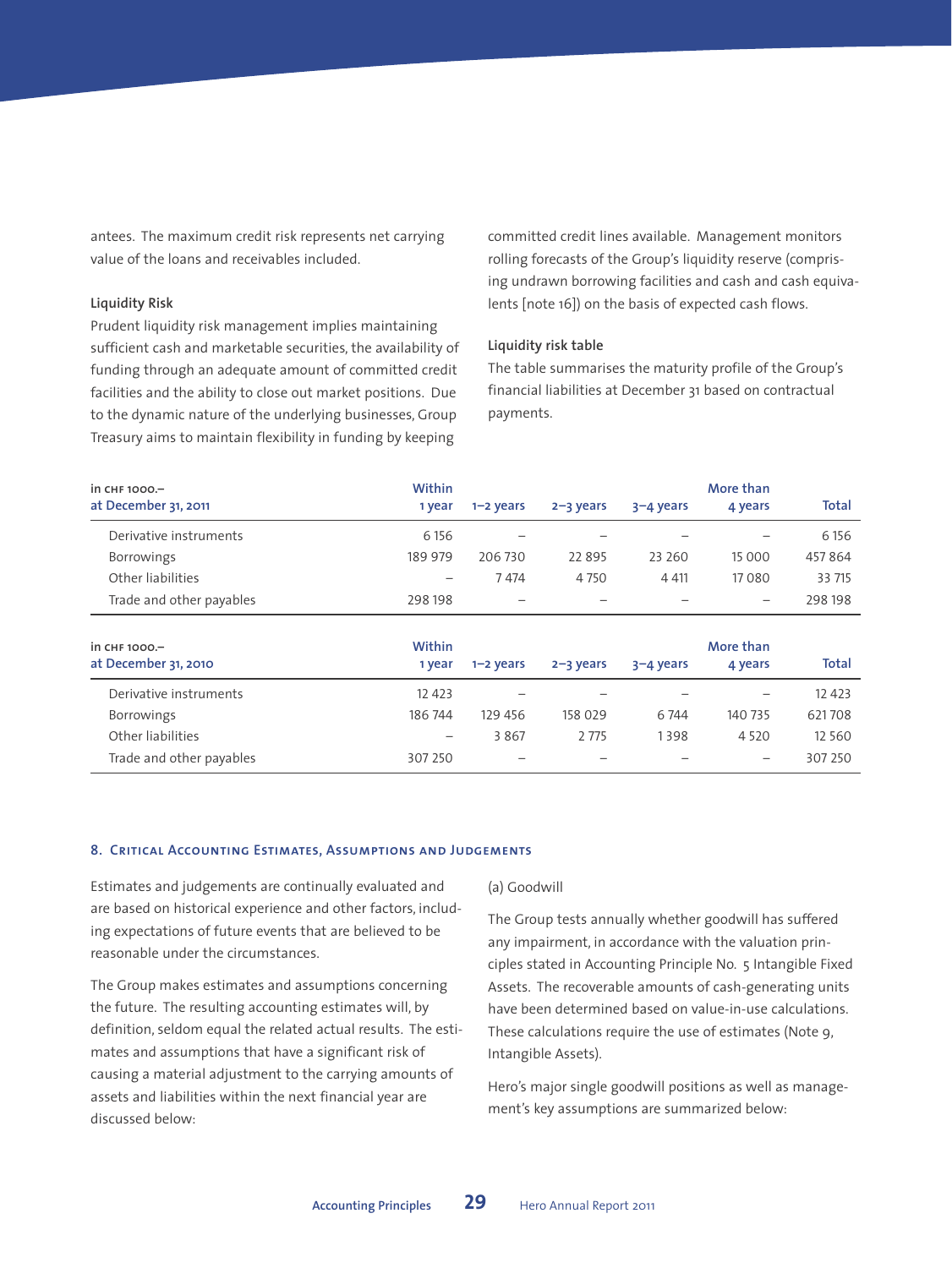| Goodwill          | <b>Total</b> in<br><b>CHF</b> million | <b>Eternal</b><br>growth | <b>WACC</b><br>pre Tax | Growth rates p.a.<br>years 2012-2017 | Profit margin<br>between years<br>2012 and 2017 | Impairment |
|-------------------|---------------------------------------|--------------------------|------------------------|--------------------------------------|-------------------------------------------------|------------|
| Schwartauer Werke | 179.5                                 | 2.0%                     | 9.1%                   | between 0.1% and 2.8%                | decreasing by $-0.4\%$ <sup>*</sup> )           | no         |
| Semper            | 102.4                                 | 2.0%                     | 8.9%                   | between 4.3% and 18.1%               | increasing by $1.1\%$ <sup>*)</sup>             | no         |
| Signature Brands  | 63.9                                  | 1.7%                     | 10.1%                  | between 4% and 8.4%                  | increasing by 0.4%*)                            | no         |
| Friso             | 41.6                                  | 1.8%                     | 8.9%                   | between $-8.3\%$ and 7.9%            | constant 0%*)                                   | no         |
| Organix           | 28.6                                  | 2.0%                     | 9.6%                   | between 9.9% and 11.3%               | increasing by 0.8%*)                            | no         |
| Vitrac            | 18.2                                  | 8.5%                     | 22.7%                  | between 8.5% and 16.2%               | increasing by 2.3%*)                            | no         |
| Other             | 11.2                                  |                          |                        |                                      |                                                 | no         |
| <b>TOTAL</b>      | 445.4                                 |                          |                        |                                      |                                                 |            |

\*) Over the total period 2012–2017.

In 2011 Beech-Nut goodwill of CHF 13.8 million has been fully impaired. Goodwill of CHF 33.2 million relating to the Chinese operation has been reclassified to assets held for sale (see note 2).

Management based its growth assumptions on internal forecasts and on external data such as the current inflation rate at December 31, 2011 of the respective countries where the cash generating units are located. Other minor goodwill positions listed in the table do not show any impairment.

(b) Brands with indefinite life

The Group tests annually whether brands with indefinite life are impaired. These calculations require the use of estimates (Note 9, Intangible Assets).

Hero's major brands positions as well as management's key assumptions are summarized below:

| <b>Brands</b>    | <b>Total in</b><br><b>CHF</b> million | <b>Eternal</b><br>growth | Growth rates p.a.<br>years 2012 - 2017 | Impairment        |
|------------------|---------------------------------------|--------------------------|----------------------------------------|-------------------|
| Semper           | 56.3                                  | 2.0%                     | between 4.3% and 15.4%                 | no                |
| Signature Brands | 38.9                                  | 1.7%                     | between 3.3% and 4%                    | no                |
| Organix          | 24.3                                  | 2.0%                     | between 8.9% and 12%                   | no                |
| Schwartau        | 22.2                                  | 2.0%                     | between 3% and 10.5%                   | no                |
| Beech-Nut        | 16.8                                  | 1.7%                     | between 1.5% and 32.5%                 | no                |
| Friso            | 15.7                                  | 1.2%                     | between -37.8% and 8.1%                | yes <sup>*)</sup> |
| Other            | 11.8                                  | 2.0%                     | between $-3.3\%$ and 15.8%             | no                |
| <b>TOTAL</b>     | 186.0                                 |                          |                                        |                   |

\*) In 2011 Friso brand has been impaired by CHF 0.1 million.

Management based its growth assumptions on internal forecasts and on external data such as the current inflation rate at December 31, 2011 of the respective countries where the cash generating units (CGU) are located.

#### (c) Income taxes

The Group is subject to income taxes in numerous jurisdictions. Significant judgement is required in determining the worldwide provision for income taxes. There are many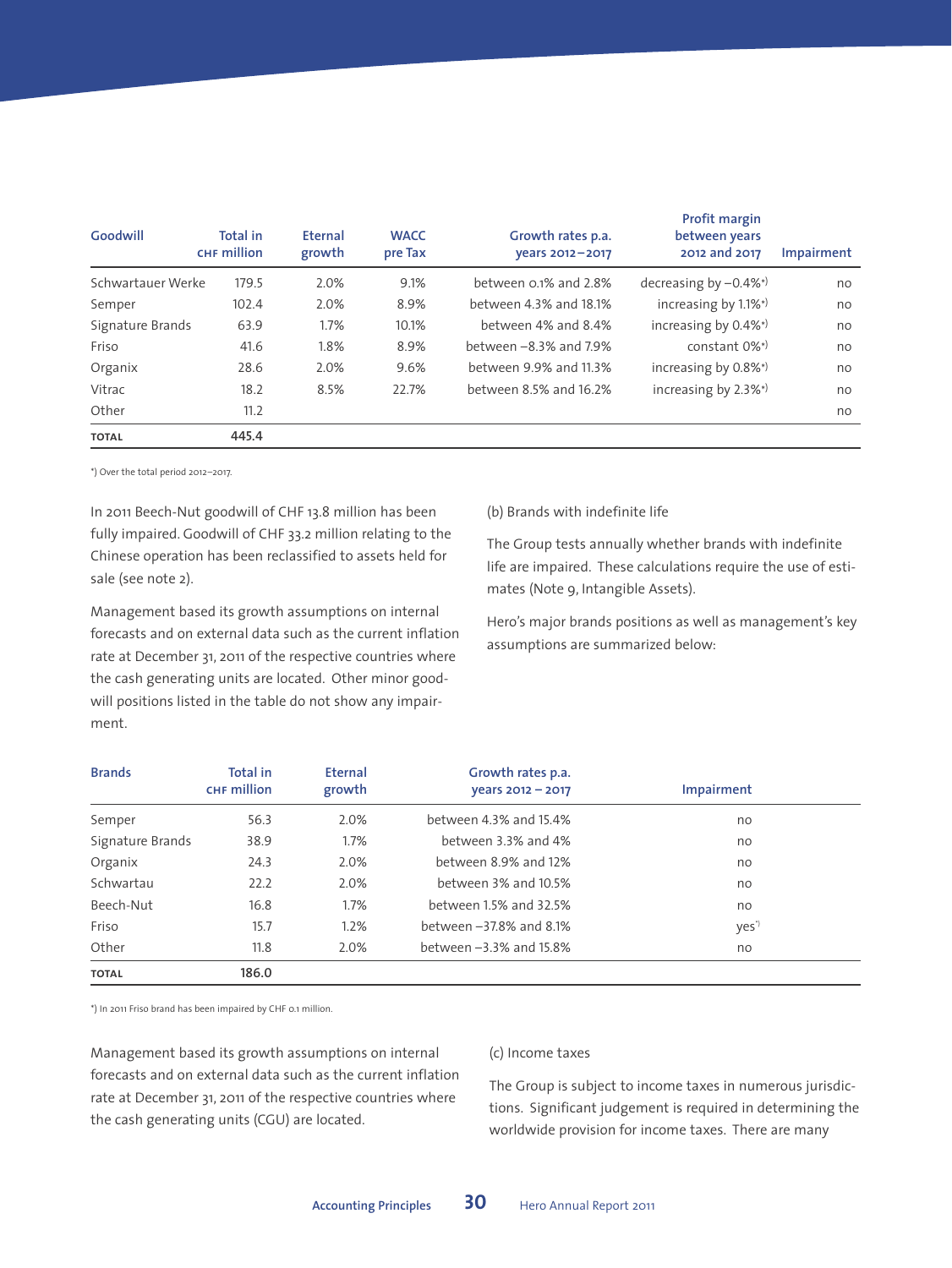transactions and calculations for which the ultimate tax determination is uncertain during the ordinary course of business. The Group recognizes liabilities for anticipated tax audit issues based on estimates of whether additional taxes will be due. Where the final tax outcome of these matters is different from the amounts that were initially recorded, such differences will impact the income tax and deferred tax provisions in the period in which such determination is made.

#### (d) Recognized tax loss carryforwards

The Group has recognized deferred tax assets in relation to the recoverability of net loss carryforwards (Note 13, Development of Deferred Tax Assets and Liabilities). The recoverability of such assets is based on the ability of the entity to which the losses relate to generate future taxable profits. These calculations require the use of estimates. In addition, the Group has a global tax planning strategy in place which would support that loss carryforwards could be realized in the event that there will not be sufficient future taxable profits. Management re-evaluates the recoverability at each balance sheet date.

#### (e) Intangible assets acquired in business combinations

As a result of past acquisitons the Group has carried out purchase price allocations which resulted in the recognition of additional intangible assets mainly relating to brand, distribution networks, and customer relationships. These values are based on internal and third-party valuations. The calculations required the use of estimates. To the extent that future cash flows are not realized, a portion of such intangible assets may become impaired. Management re-evaluates this potential at each balance sheet date.

#### f) Reserve for bad debts

As described in note 15, the Group has provisions for bad debts based on estimates. Such estimates are based on analyses of ageing of customer balances, specific credit circumstances, historical trends and the Group's experience, taking also into account economic conditions.

Management believes that the total provision for these items is adequate, based upon currently available information. As these provisions are based on management estimates, they may be subject to change as better information becomes available. Such changes that arise could impact the provisions recognised in the balance sheet in future periods and consequently the expenses recognised in the income statement in future periods.

#### g) Valuation of financial instruments

As described in note 26, the Group uses valuation techniques that include inputs that are not based on observable market data to estimate the fair value of certain types of financial instruments. Note 26 provides detailed information about the key assumptions used in the determination of the fair value of financial instruments. Management believes that the chosen valuation techniques and assumptions used are appropriate in determining the fair value of financial instruments.

#### h) Valuation of inventory

The Group has provisions for inventories based on estimates. Such estimates are based on analyses of ageing of inventory balances and the Group's experience, taking also into account economic conditions. Management believes that the total provisions for these items is adequate, based upon currently available information. As these provisions are based on management estimates, they may be subject to change as better information becomes available. Such changes that arise could impact the provisions recognised in the balance sheet in future periods and consequently the expenses recognised in the income statement in future periods.

#### i) Provisions

The Group has provisions for various cases based on estimates. Such estimates are based on the Group's experience, taking also into account economic conditions. Management believes that the total provisions for these items is adequate, based upon currently available informa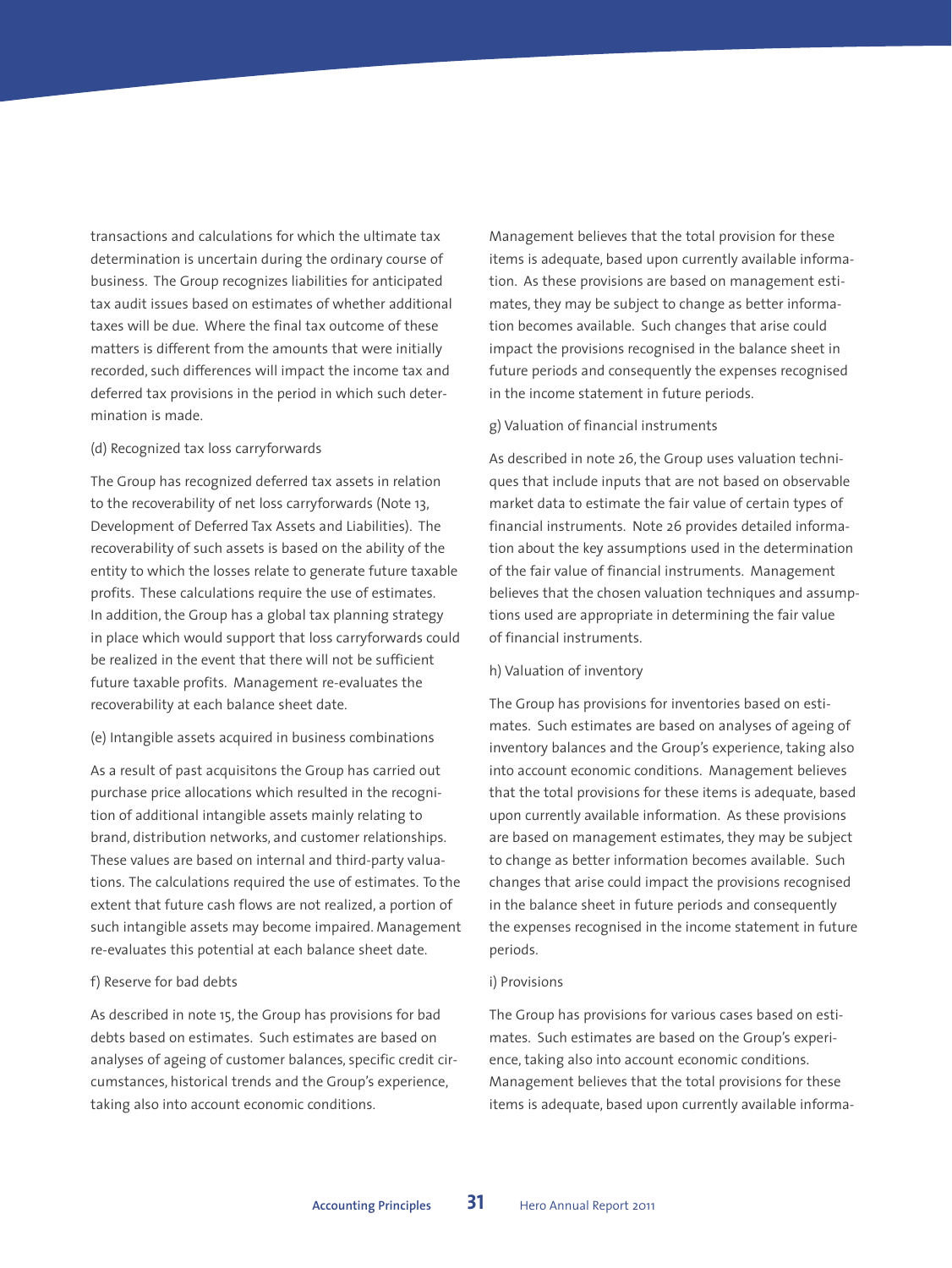tion. As these provisions are based on management estimates, they may be subject to change as better information becomes available. Such changes that arise could impact the provisions recognised in the balance sheet in future periods and consequently the expenses recognised in the income statement in future periods.

j) Non-current assets classified as held for sale

Management has started activities to sell certain manufacturing facilities. Based on mangagement's assessment the assets have been classified as held for sale (see note 2). Should the transaction not take place within one year, the assets would be reclassified out of held for sale and into current and non-current balances.

#### **9. Capital Management**

The primary objective of the Group's capital management is to ensure that it maintains a strong credit rating and healthy capital ratios in order to support its business and maximize shareholder value.

In connection with external financing the Group is required to maintain a minimum level of net equity. During 2011 and 2010 the Group complied with this requirement. See also comments in Note 18 on "Covenants".

The Group manages its capital structure and makes adjustments to it, in light of changes in economic conditions. The Group's objectives when managing capital are to safeguard the Group's ability to continue as a going concern in order to provide returns for shareholders and benefits for other stakeholders and to maintain an optimal capital structure to reduce the cost of capital. To maintain or adjust the capital structure, the Group may adjust the dividend payment to shareholders, return capital to shareholders or issue new capital. Consistent with others in the industry, the Group monitors capital on the basis of the gearing ratio. No

changes were made in the objectives, policies or processes during the years ended December 31, 2011 and December 31, 2010.

This gearing ratio is calculated as net debt divided by total capital. Net debt is calculated as total borrowings (including 'current and non-current borrowings' as shown in the consolidated balance sheet) less cash and cash equivalents. Total capital is calculated as 'equity' as shown in the consolidated balance sheet plus net debt.

The gearing ratios at December 31, 2011 and 2010 were as follows:

| <b>IN CHF 1000.-</b>                 | 2011    | 2010     |
|--------------------------------------|---------|----------|
| Total borrowings                     | 457864  | 516 508  |
| Less: cash and cash equivalents      | (82736) | (197383) |
| Net debt                             | 375 128 | 319 125  |
| <b>Total Equity</b>                  | 986 013 | 984 301  |
| Total Capital (Equity plus net debt) | 1361141 | 1303426  |
| Gearing ratio                        | 28%     | 24%      |
|                                      |         |          |

There was no significant change to the gearing ratio 2011 compared to 2010.

#### **10. Risk Management disclosure in accordance with Swiss code of obligations**

The Group has implemented a risk management system. Management carries out an annual risk assessment to identify material risks including their probability of occurrence and impact on the Group. The Board of Directors takes appropriate measures to avoid, mitigate or transfer these risks. Risks which are not mitigated are closely monitored by the Group. The latest risk assessment by the Board of Directors was approved in December 2011. Management may take ad-hoc initiatives in order to ensure a timely response to changes in the risk environment.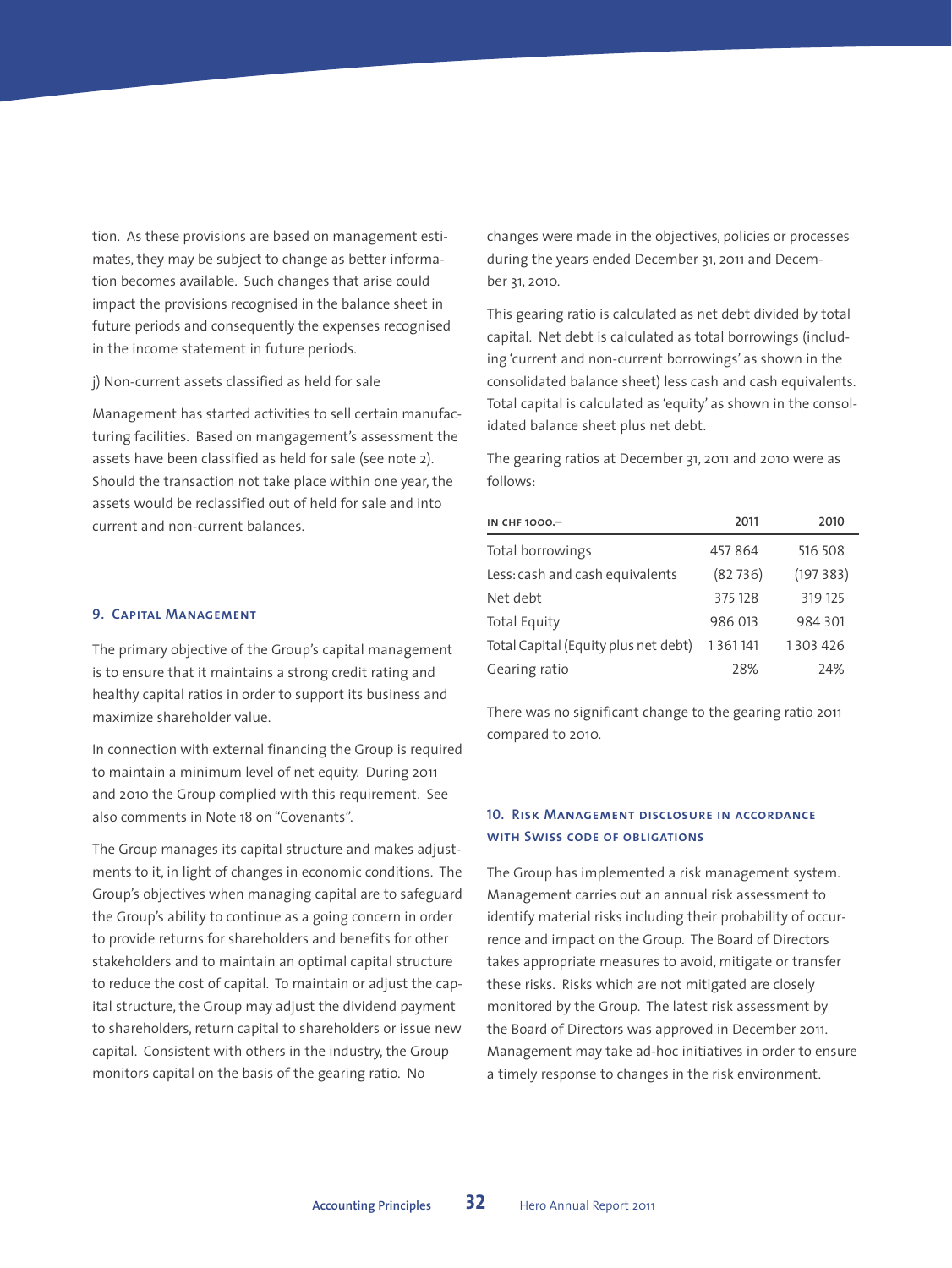# **Index to the Notes to the Consolidated Financial Statements**

Note Page Note Page Page Page Page Page Page

| 1. Details on Other Income / Expense                | 34 |
|-----------------------------------------------------|----|
| 2. Non-current assets held for Sale                 | 34 |
| 3. Financing Income / Expense                       | 35 |
| 4. Personnel Expense                                | 35 |
| 5. Government Grants deducted from Expense          | 35 |
| 6. Income Tax                                       | 36 |
| 7. Dividend                                         | 36 |
| 8. Property, Plant and Equipment                    | 37 |
| 9. Intangible Assets                                | 38 |
| 10. Investments in Associates and<br>Joint Ventures | 40 |
|                                                     | 41 |
| 11. Segment Reporting                               |    |
| 12. Non-current Receivables                         | 42 |
| 13. Development of Deferred Tax Assets              |    |
| and Liabilities                                     | 43 |
| 14. Inventories                                     | 44 |
| 15. Trade Receivables, Prepayments                  |    |
| and other Receivables                               | 44 |
| 16. Cash and Cash Equivalents                       | 45 |
| 17. Shares, Hybrid Capital and Other Reserves       | 45 |
| 18. Borrowings                                      | 47 |
|                                                     |    |

| 19. Pensions and Other Post-Retirement<br>Obligations                         | 49 |
|-------------------------------------------------------------------------------|----|
| 20. Non-current Provisions                                                    | 52 |
| 21. Other Non-current Liabilities                                             | 52 |
| 22. Trade and Other Payables                                                  | 53 |
| 23. Current Provisions                                                        | 53 |
| 24. Cash Generated from Operations                                            | 54 |
| 25. Business Combinations, Acquisition of<br>Minority Interests and Disposals | 54 |
| 26. Financial Instruments                                                     | 57 |
| 27. Related and Associated Party Transactions                                 | 60 |
| 28. Contingent Liabilities                                                    | 61 |
| 29. Commitments                                                               | 61 |
| 30. Earnings per Share                                                        | 62 |
| 31. Events after the Balance Sheet Date                                       | 62 |
|                                                                               |    |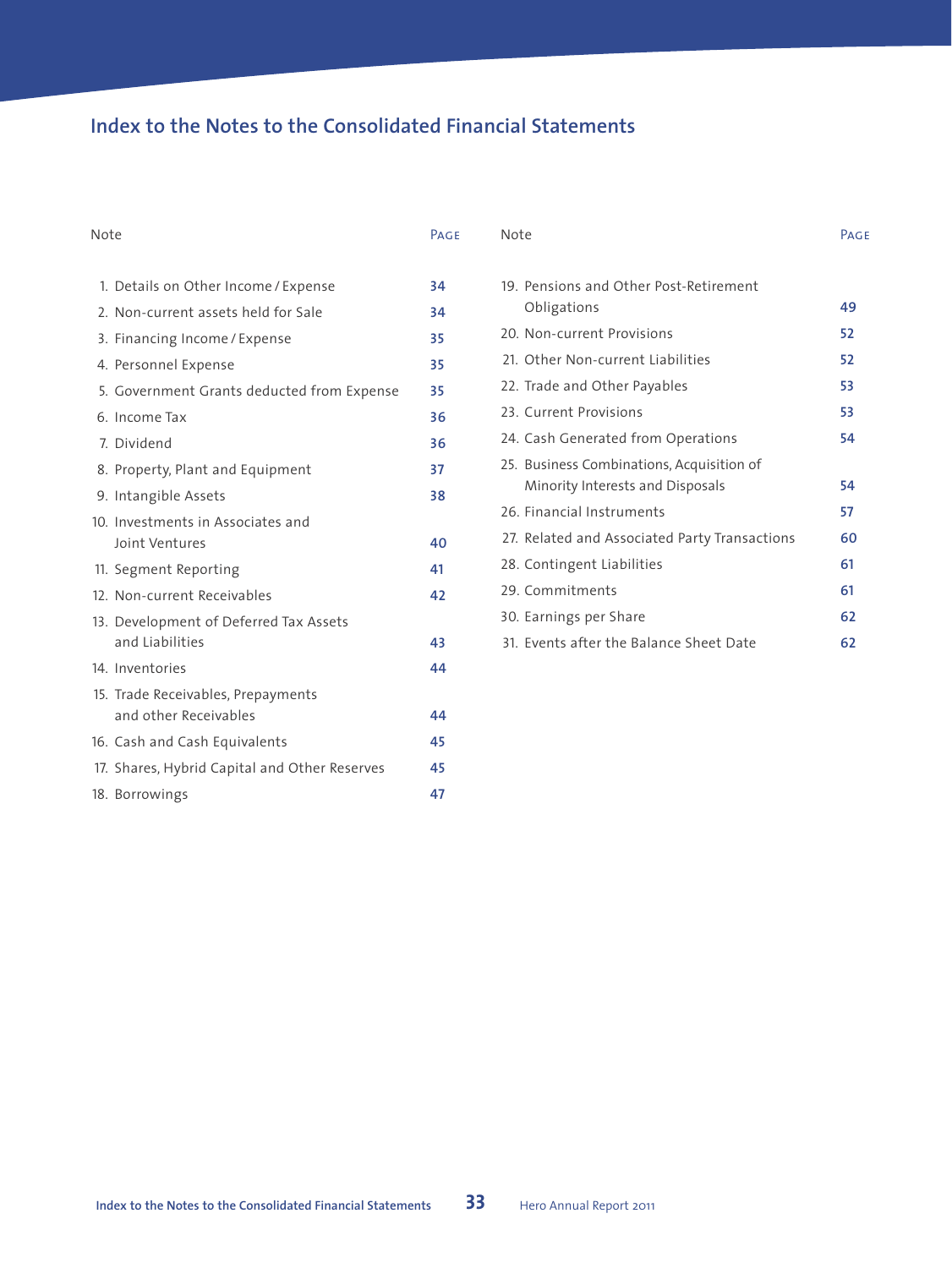# **1. Details on Other Income / Expense**

| <b>in CHF 1000.-</b>                          | <b>Note</b> | 2011     | 2010     |
|-----------------------------------------------|-------------|----------|----------|
| Amortization of brands                        | 9,24        | (6 421)  | (3 375)  |
| Amortization of customer relationships        | 9,24        | (11911)  | (13595)  |
| Amortization of licences, patents and recipes | 9,24        | (3658)   | (4088)   |
| Amortization of software                      | 9,24        | (2 205)  | (2066)   |
| Amortization of other assets                  | 9, 24       | (98)     | (594)    |
| Impairment charges on goodwill                | 9, 24       | (13 831) |          |
| Impairment of intangible assets               | 9, 24       | (3042)   |          |
| Impairment of fixed assets                    | 8           | (14318)  | (1083)   |
| Reversal of impairment of fixed assets        | 8           |          | 5 2 4 5  |
| <b>TOTAL AMORTIZATION / IMPAIRMENT</b>        |             | (55 484) | (19556)  |
| Restructuring                                 |             | (30253)  | (27623)  |
| Disposals of subsidiaries and businesses      | 25          | (2428)   | 61789    |
| Other                                         |             | (2593)   | 645      |
| TOTAL OTHER INCOME / (EXPENSE)                |             | (90 758) | 15 2 5 5 |

In 2011 restructuring expenses mainly relate to reorganizational changes in the scope of the business undertaken in the country organizations of the US, Switzerland and Scandinavia.

In 2010 restructuring expenses mainly relate to reorganizational changes in the scope of the business undertaken in the country organizations of the Netherlands, US, Switzerland and Scandinavia.

Where the costs are not yet incurred, a restructuring provision has been set up, see note 20 and note 23.

# **2. Non-current Assets held for Sale**

**Assets**

A manufacturing facility within the segment "International" is presented as non-current assets held for sale following the commitment of the Group's management in December 2011 to a plan to sell the facility. Efforts to sell the non-current assets have commenced, and a sale is expected in 2012. Part of a manufacturing facility within the segment "Europe" was presented as non-current assets held for sale in 2010. These assets were not sold in 2011 and have been reclassified to Property, Plant and Equipment.

| in CHF 1000.-                                                                            | <b>Note</b> | 2011     | 2010   |
|------------------------------------------------------------------------------------------|-------------|----------|--------|
| Property, plant and equipment                                                            | 8           | 96 554   | 32 518 |
| Intangible assets                                                                        | 9           | 34 0 34  |        |
| Deferred tax assets                                                                      |             | 3 2 0 7  |        |
| Inventories                                                                              |             | 1066     |        |
| Trade receivables, prepayments and other receivables                                     |             | 12 171   |        |
| Cash and cash equivalents                                                                |             | 8876     |        |
| <b>ASSETS CLASSIFIED AS HELD FOR SALE</b>                                                |             | 155 908  | 32 518 |
| <b>Liabilities</b>                                                                       |             |          |        |
| in CHF 1000.-                                                                            |             | 2011     | 2010   |
| Trade and other payables                                                                 |             | 28 2 8 5 |        |
| <b>Borrowings</b>                                                                        |             | 43 574   |        |
| <b>LIABILITIES DIRECTLY ASSOCIATED WITH ASSETS</b><br><b>CLASSIFIED AS HELD FOR SALE</b> |             | 71859    |        |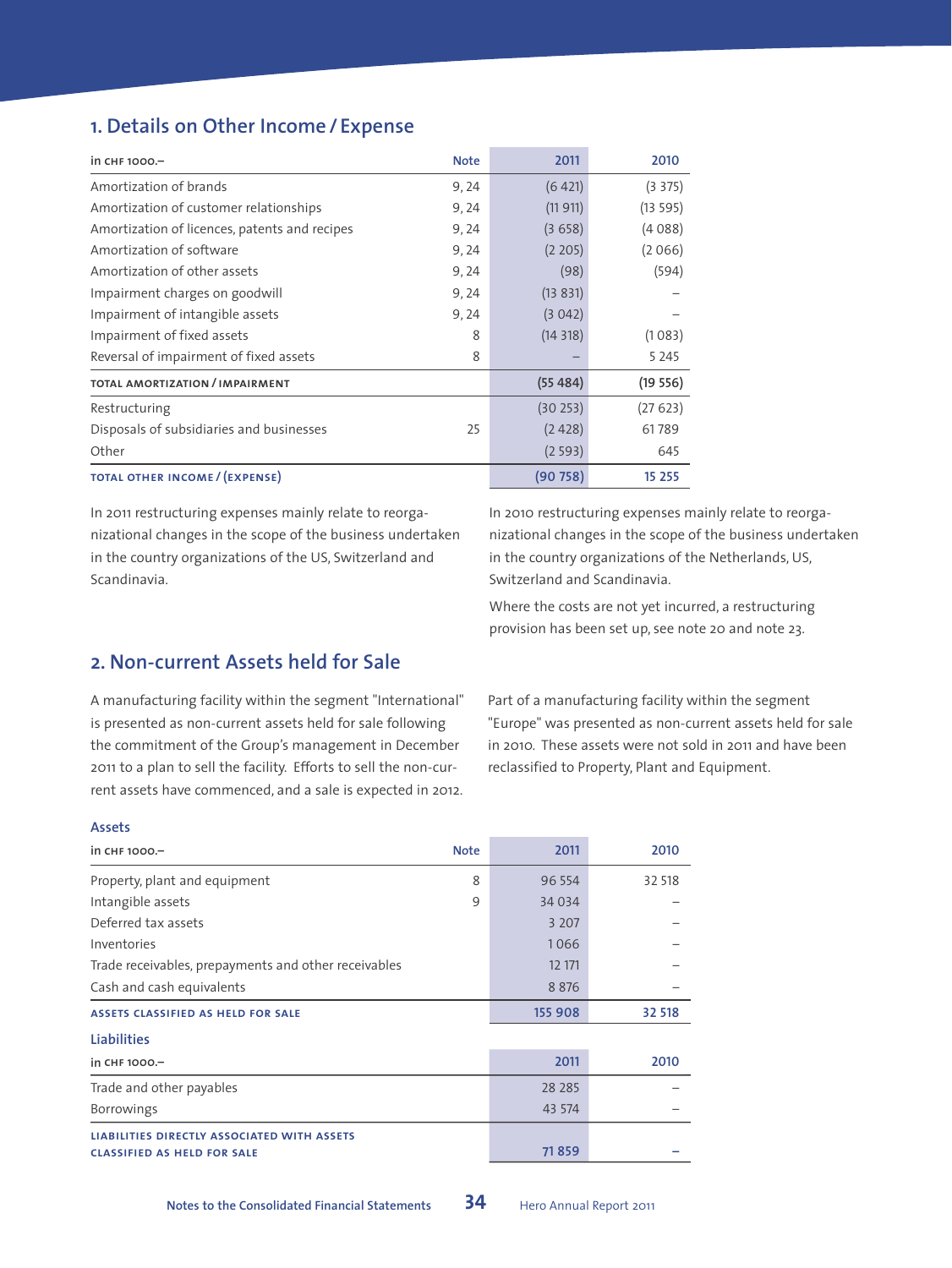# **3. Financing Income / Expense**

| $\overline{1}$ n CHF 1000.-                                 | <b>Note</b> | 2011     | 2010     |
|-------------------------------------------------------------|-------------|----------|----------|
| Interest expense                                            | 24          | (25 420) | (29332)  |
| Interest expense - finance leases                           | 24          | (222)    | (453)    |
| Net foreign exchange losses                                 |             | (5448)   | (23 220) |
| Fair value losses on financial instruments held for trading |             | (34330)  | (16806)  |
| Other financial expense                                     |             | (8405)   | (1330)   |
| <b>TOTAL FINANCE EXPENSE</b>                                |             | (73825)  | (71141)  |
|                                                             |             |          |          |
| in CHF 1000.-                                               |             | 2011     | 2010     |

| Interest income                                            | 74 | 9 2 6 5 | 16 135 |
|------------------------------------------------------------|----|---------|--------|
| Fair value gains on financial instruments held for trading |    | 13 913  | 47 847 |
| <b>TOTAL FINANCE INCOME</b>                                |    | 23 178  | 63 982 |

# **4. Personnel Expense**

| in CHF 1000.-                              | <b>Note</b> | 2011      | 2010      |
|--------------------------------------------|-------------|-----------|-----------|
| Wages and salaries                         |             | (189 786) | (206 603) |
| Social security costs                      |             | (38046)   | (43 714)  |
| Pension costs - defined contribution plans |             | (5218)    | (3830)    |
| Pension costs - defined benefit plans      | 19          | (4926)    | (5300)    |
| <b>TOTAL PERSONNEL EXPENSE</b>             |             | (237976)  | (259 447) |

The Group employed 4'144 employees in 2011 (2010: 3'952).

# **5. Government Grants deducted from Expense**

| $in$ CHF 1000. $-$                                   | 2011    | 2010 |
|------------------------------------------------------|---------|------|
| Government grants for Beechnut Infant plant          | 3 5 5 2 |      |
| Government grants for Signature Brands Popcorn plant | 126     |      |
| Netherlands workforce education grant                | 270     |      |
| Export subsidies in Switzerland                      | 16      | 34   |
| Other                                                | 6       | 56   |
| <b>TOTAL GOVERNMENT GRANTS</b>                       | 3 9 7 0 | 90   |

Government grants are deducted from the following type of expense:

| in CHF 1000.-                                            | 2011    | 2010 |
|----------------------------------------------------------|---------|------|
| Government grants deducted from cost of sales            | 3 6 9 5 | 72   |
| Government grants deducted from research and development | 84      |      |
| Government grants deducted from administative expense    |         | 10   |
| Government grants deducted from other expence            | 186     |      |
| <b>TOTAL GOVERNMENT GRANTS</b>                           | 3 9 7 0 | 90   |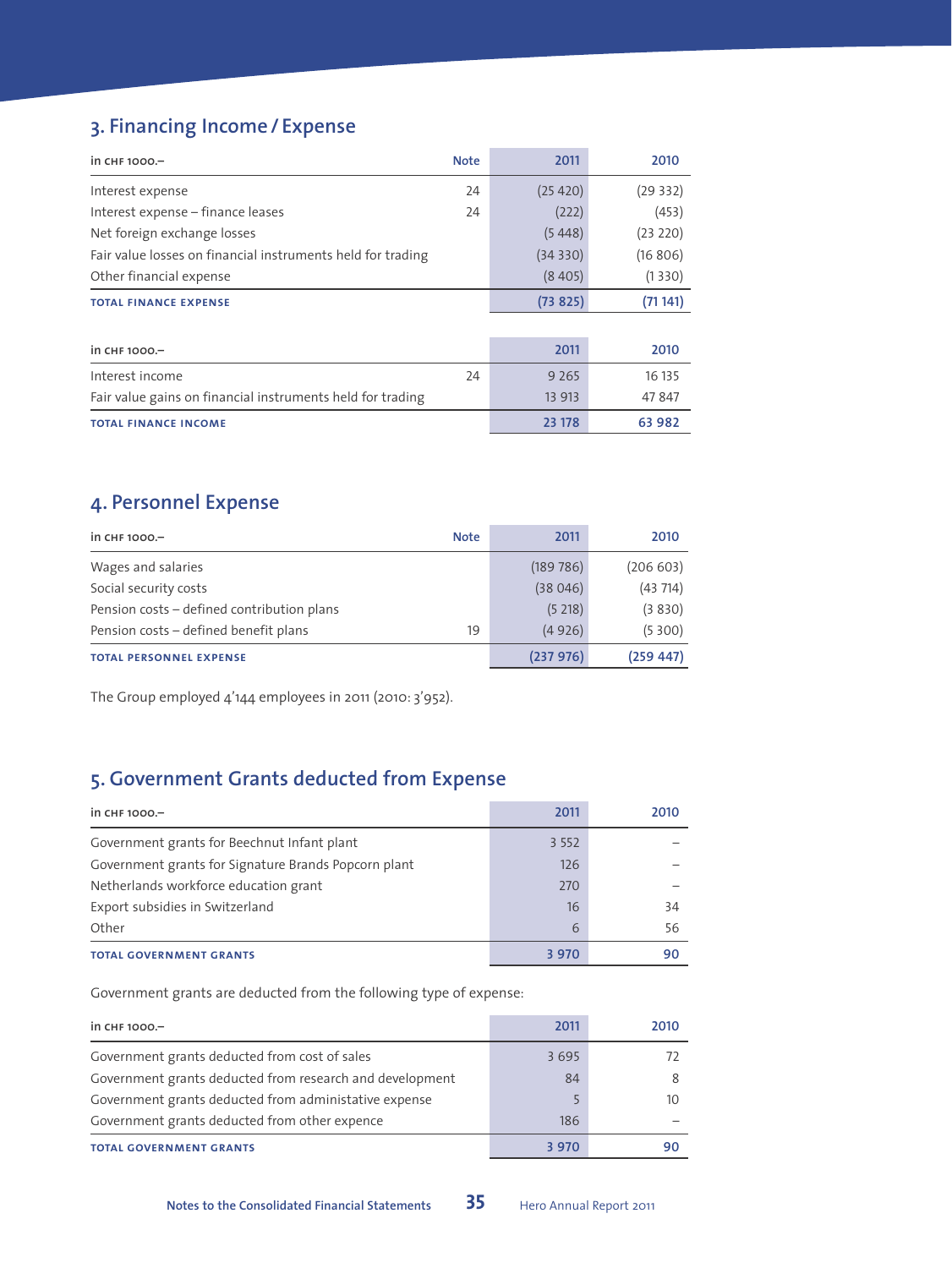## **6. Income Tax**

| in CHF 1000.-                                           | <b>Note</b> | 2011    | 2010     |
|---------------------------------------------------------|-------------|---------|----------|
| Current income tax expense                              |             | (13929) | (20 263) |
| Deferred tax (expense) / income - temporary differences |             | 8 4 1 7 | (41881)  |
| Deferred tax income - tax loss                          |             | 38 204  | 9 5 5 7  |
| Deferred tax income – changes in tax rates and tax laws |             | 423     |          |
| Tax income / (expense) relating to prior periods        |             | 1032    | (755)    |
| TOTAL INCOME TAX INCOME / (EXPENSE)                     | 24          | 34 147  | (53 342) |

### **Analysis of tax rate**

The variation in the Group's average expected tax rate is caused by changes in volumes, product mix and profitability of the Group's subsidiaries in the various jurisdictions, as well as changes in local statutory tax rates.

The main elements contributing to the difference between the Group's overall expected tax rate (the weighted average tax rate based on the results before tax of each subsidiary) and the effective tax expense are:

| in CHF 1000.-                                                                                                 | 2011              | 2010             |
|---------------------------------------------------------------------------------------------------------------|-------------------|------------------|
| Income / (loss) before taxes                                                                                  | (36 584)          | 195 810          |
| Tax income / (expense) based on expected group tax rate                                                       | 11 3 0 0<br>30.9% | (41944)<br>21.4% |
| Impact of expense not entitled for deduction<br>for tax purposes                                              | (2729)            | (13923)          |
| Impact of non taxable income                                                                                  | 27 613            | 1683             |
| Impact of tax expense related to profits of other periods                                                     | 1032              | (3050)           |
| Impact of past losses, for which no deferred tax asset<br>is recognized                                       | 19                | 68               |
| Impact of current loss, for which no deferred tax asset<br>is recognized                                      | (673)             | (425)            |
| Impact of past losses, for which a deferred tax asset<br>is recognized                                        | (2572)            | 169              |
| Impact of past tax losses, for which no deferred tax assets<br>have been recognized, but which are reassessed |                   |                  |
| and released in current period                                                                                | (266)             | 18               |
| Impact of changes in the local tax rates                                                                      | 423               | 4 0 6 2          |
| EFFECTIVE GROUP TAX INCOME/(EXPENSE)                                                                          | 34 147            | (53 342)         |

## **7. Dividend per Share**

At the Annual General Meeting in 2011, no dividend is to be proposed in respect of 2011. The dividend declared in respect of 2010 was CHF 6.00 per share amounting to a total dividend of CHF 30.9 million.

On February 10, 2012 the Board of Directors resolved to pay the annual coupon of 6.5% on the CHF 500 million Hybrid Bond.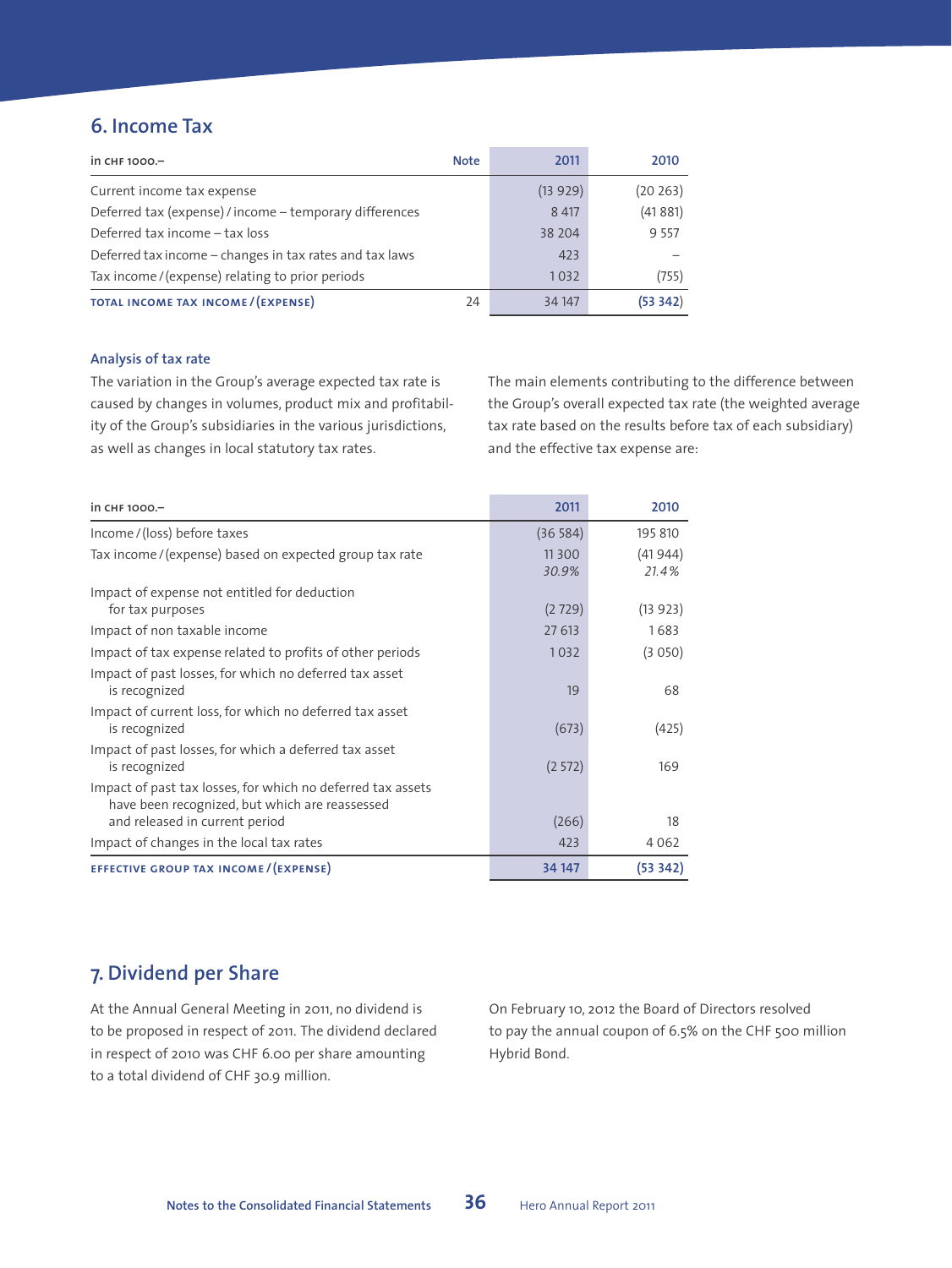# **8. Property, Plant and Equipment**

| in CHF 1000.-                                      | Land                     | <b>Buildings</b> | <b>Plant and</b><br>machinery | Other<br>equipment       | <b>Total</b> |
|----------------------------------------------------|--------------------------|------------------|-------------------------------|--------------------------|--------------|
| Cost or valuation                                  |                          |                  |                               |                          |              |
| <b>JANUARY 1, 2010</b>                             | 51 157                   | 293 085          | 370 713                       | 33 569                   | 748 524      |
| Additions                                          | 1 2 0 1                  | 60 344           | 51 241                        | 2843                     | 115 629      |
| Acquisitions of subsidiaries                       | 496                      | 22 760           | 6727                          | 128                      | 30 111       |
| Disposals of subsidiaries                          | (145)                    | (14918)          | (26033)                       | (1081)                   | (42177)      |
| Disposals of assets and businesses                 |                          | (158)            | (2601)                        | (823)                    | (3582)       |
| Reclassifications / Borrowing costs                |                          | 161              | 9 2 9 6                       | $\overline{\phantom{0}}$ | 9 4 5 7      |
| Reclassification to held for sale <sup>*</sup> )   | (5399)                   | (18242)          | (25651)                       | (56)                     | (49348)      |
| Foreign exchange differences                       | (7 211)                  | (41185)          | (49837)                       | (4620)                   | (102853)     |
| BALANCE AT DECEMBER 31, 2010 / JANUARY 1, 2011     | 40 099                   | 301847           | 333 855                       | 29 960                   | 705 761      |
| Additions                                          | 500                      | 42 5 94          | 20 217                        | 4590                     | 67901        |
| Disposals of assets                                |                          | (103)            | (52346)                       | (458)                    | (52907)      |
| Reclassifications / Borrowing costs**)             | 20 908                   | (48705)          | 56 252                        | (3 298)                  | 25 157       |
| Reclassification from held for sale <sup>*</sup> ) | 5399                     | 18 24 2          | 25 651                        | 56                       | 49 348       |
| Reclassification to held for sale <sup>*</sup> )   | (19857)                  | (28682)          | (46368)                       | (1965)                   | (96 872)     |
| Foreign exchange differences                       | (1669)                   | (5 220)          | (5144)                        | (566)                    | (12599)      |
| <b>BALANCE AT DECEMBER 31, 2011</b>                | 45 3 8 0                 | 279 973          | 332 117                       | 28 319                   | 685 789      |
| Accumulated depreciation                           |                          |                  |                               |                          |              |
| <b>JANUARY 1, 2010</b>                             | 356                      | 52 355           | 235 574                       | 23 639                   | 311 924      |
| Additions                                          | 21                       | 5 4 1 3          | 21 4 0 5                      | 2002                     | 28 841       |
| Reclassification to held for sale <sup>*</sup> )   |                          | (9493)           | (7292)                        | (45)                     | (16830)      |
| Impairments / Reversal                             |                          | 263              | (4587)                        | 162                      | (4162)       |
| Disposals of subsidiaries                          | $\overline{\phantom{0}}$ | (10234)          | (17650)                       | (679)                    | (28563)      |
| Disposals of assets and businesses                 | $\qquad \qquad -$        | (64)             | (1710)                        | (416)                    | (2190)       |
| Foreign exchange differences                       | (40)                     | (7631)           | (28548)                       | (3176)                   | (39395)      |
| BALANCE AT DECEMBER 31, 2010 / JANUARY 1, 2011     | 337                      | 30 609           | 197 192                       | 21487                    | 249 625      |
| Additions                                          | 10                       | 4 3 1 2          | 20 6 68                       | 1994                     | 26 984       |
| Impairments / Reversal                             |                          |                  | 14 3 18                       |                          | 14 3 18      |
| Disposals of assets                                |                          | (93)             | (51 515)                      | (390)                    | (51998)      |
| Reclassifications                                  |                          | 1522             | (21482)                       | (3333)                   | (23 293)     |
| Reclassification from held for sale <sup>*)</sup>  |                          | 9 4 9 3          | 7 2 9 2                       | 45                       | 16 8 30      |
| Reclassification to held for sale <sup>*</sup> )   | (55)                     |                  |                               | (263)                    | (318)        |
| Foreign exchange differences                       | (39)                     | (889)            | (3690)                        | (415)                    | (5033)       |
| <b>BALANCE AT DECEMBER 31, 2011</b>                | 253                      | 44 954           | 162 783                       | 19 12 5                  | 227 115      |
| Carrying amount                                    |                          |                  |                               |                          |              |
| At January 1, 2011                                 | 39762                    | 271 238          | 136 663                       | 8 4 7 3                  | 456 136      |
| At December 31, 2011                               | 45 127                   | 235 019          | 169 334                       | 9 194                    | 458 674      |
|                                                    |                          |                  |                               |                          |              |

\*) See note 2

\*\*) Reclassifications include re-assignment of US Infant facility CIP among asset classes, reclassification of US government grants as related to income

rather than assets and reclassification of Chinese government grants due to incomplete fulfillment of grant conditions.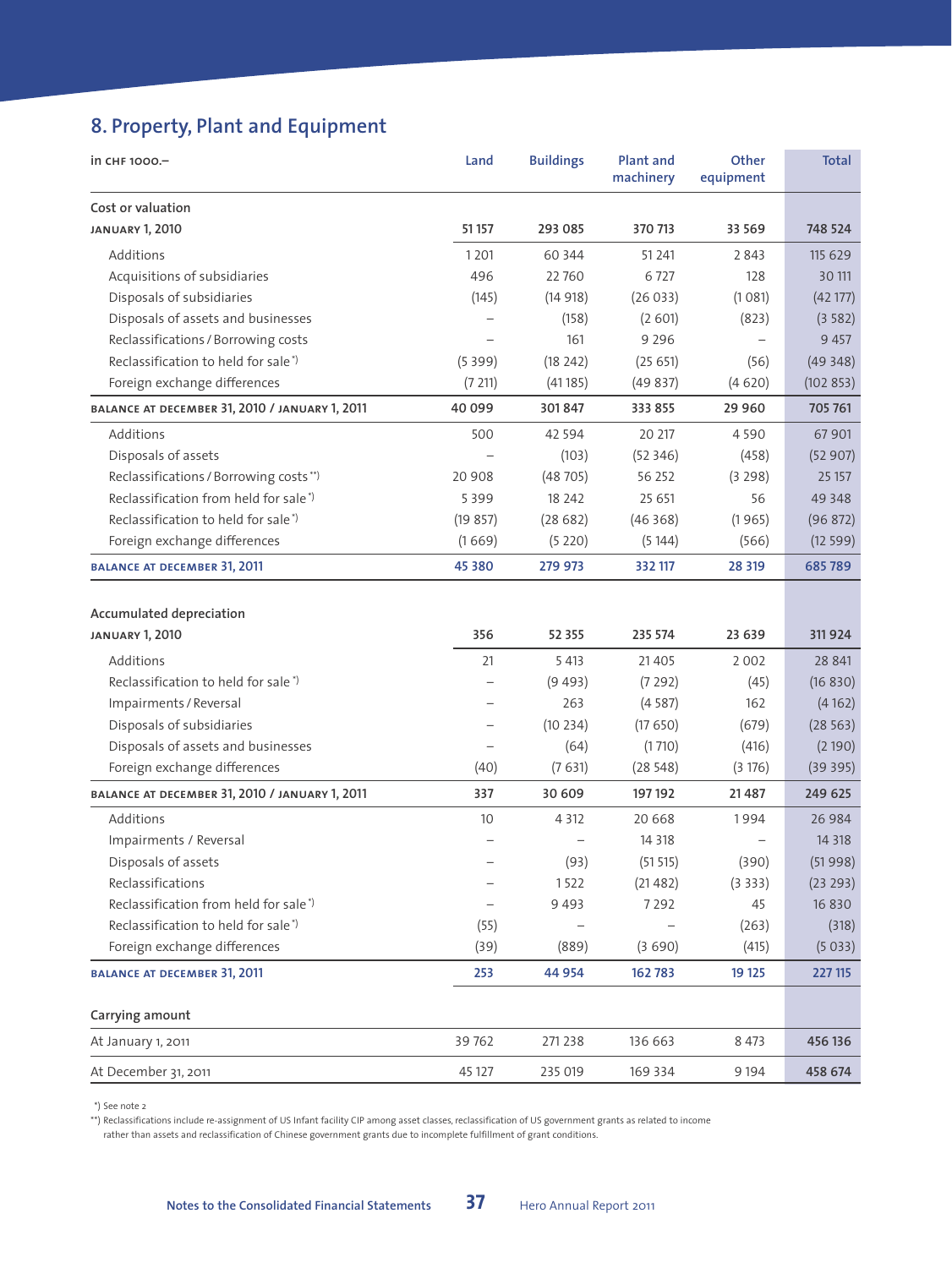The Group capitalised borrowing costs incurred in 2011 for eligible assets of TCHF 6'287 (2010: TCHF 9'420).

The Group received government grants in 2011 of TCHF 1'757 (2010: TCHF 18'588) for the purchase of property, plant and equipment. There are no unfulfilled conditions or contingencies attached to these grants.

**COL** 

If land were stated on the historical cost basis, the amounts would be as follows:

| in CHF 1000.-                   | 2011    | 2010     |
|---------------------------------|---------|----------|
| Land at historical cost         | 23 697  | 23 220   |
| Land at historical depreciation | (253)   | (337)    |
| <b>NET BOOK AMOUNT</b>          | 23 4 44 | 22 8 8 3 |

Land is carried at revalued amounts. Revalued amounts of land mainly relate to Spain and the Netherlands.

The last external valuation was carried out as per December 2010.

## **9. Intangible Assets**

| in CHF 1000.-                                   | Goodwill | <b>Brands</b> | <b>Customer</b><br>Relations/<br><b>Distribution</b><br>networks | Other<br>intangible<br>assets | <b>Total</b> |
|-------------------------------------------------|----------|---------------|------------------------------------------------------------------|-------------------------------|--------------|
| Cost                                            |          |               |                                                                  |                               |              |
| <b>BALANCE AT JANUARY 1, 2010</b>               | 561579   | 271 535       | 60 198                                                           | 92 159                        | 985 471      |
| Acquisitions of subsidiaries                    | 37 307   |               |                                                                  |                               | 37 307       |
| Additions                                       |          | 411           |                                                                  | 5 1 5 4                       | 5 5 6 5      |
| Disposals of subsidiaries"                      | (6440)   |               |                                                                  | (3498)                        | (9938)       |
| Disposals of assets and businesses <sup>"</sup> | (27 499) | (10, 880)     |                                                                  | (372)                         | (38751)      |
| Foreign exchange differences                    | (63 832) | (17758)       | (6558)                                                           | (8825)                        | (96973)      |
| BALANCE AT DECEMBER 31, 2010 / JANUARY 1, 2011  | 501115   | 243 308       | 53 640                                                           | 84 618                        | 882 681      |
| Acquisitions of subsidiaries                    |          |               | 3 2 7 2                                                          |                               | 3 2 7 2      |
| Additions                                       | 113      |               |                                                                  | 5 7 7 5                       | 5888         |
| Disposals of assets and businesses              |          |               |                                                                  | (69)                          | (69)         |
| Reclassifications                               |          |               |                                                                  | (988)                         | (988)        |
| Reclassifications to held for sale")            | (33 222) |               |                                                                  | (812)                         | (34034)      |
| Foreign exchange differences                    | (7985)   | (3 255)       | 340                                                              | 3 3 3 0                       | (7570)       |
| <b>BALANCE AT DECEMBER 31, 2011</b>             | 460 021  | 240 053       | 57 25 2                                                          | 91854                         | 849 180      |

\*) See note 25

\*\*) See note 2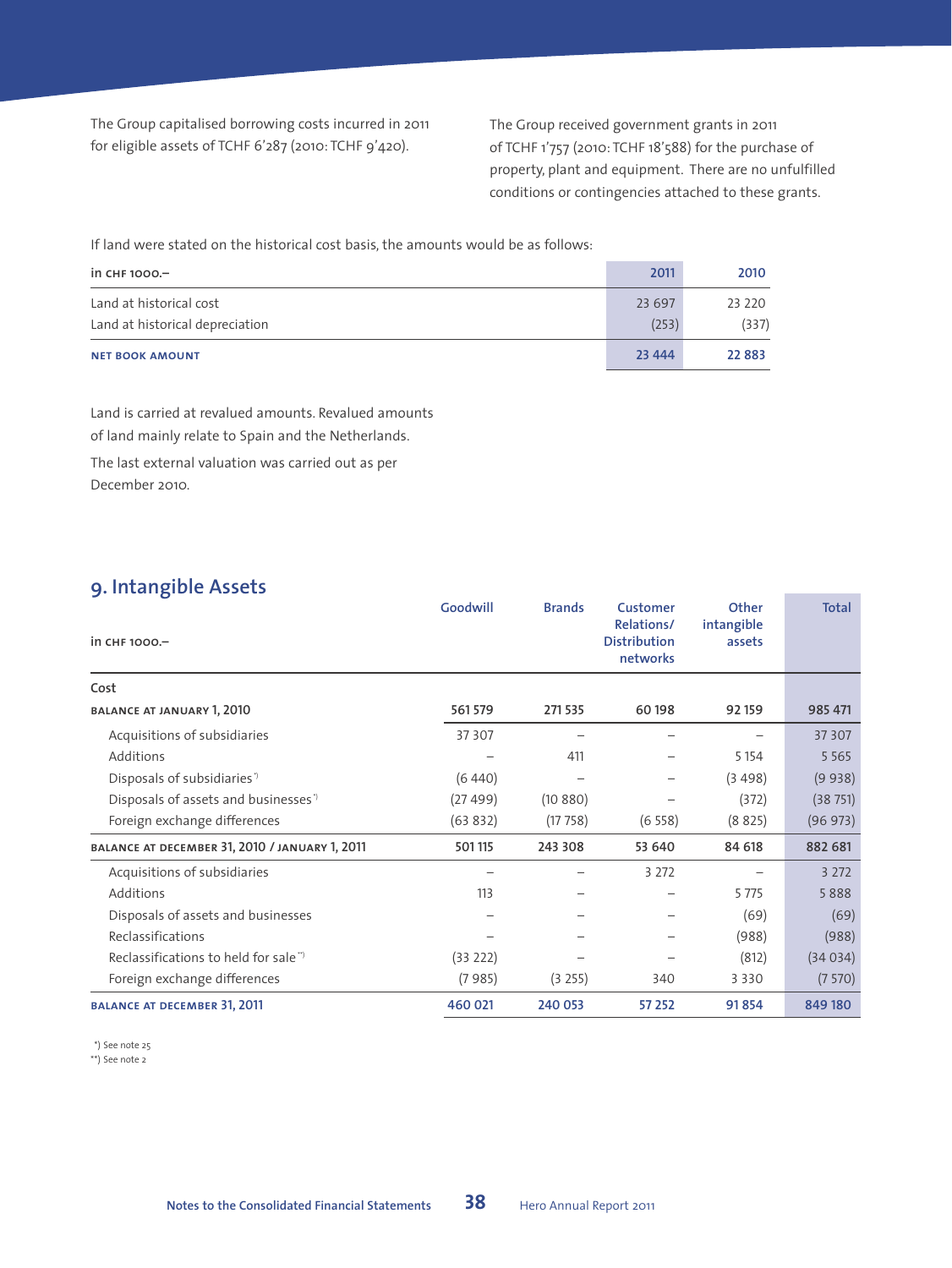| In CHF 1000 .-                                 | Goodwill | <b>Brands</b> | Customer<br>Relations/<br><b>Distribution</b><br>networks | Other<br>intangible<br>assets | <b>Total</b> |
|------------------------------------------------|----------|---------------|-----------------------------------------------------------|-------------------------------|--------------|
| <b>Accumulated amortization</b>                |          |               |                                                           |                               |              |
| <b>BALANCE AT JANUARY 1, 2010</b>              | -        | 20 590        | 28 717                                                    | 39 690                        | 88 997       |
| Additions                                      |          | 3 3 7 5       | 13 5 9 5                                                  | 6748                          | 23 718       |
| Disposals of subsidiaries                      |          |               |                                                           | (1903)                        | (1903)       |
| Disposals of assets and businesses             | —        | (10 880)      | $\overbrace{\phantom{1232211}}$                           | (5)                           | (10885)      |
| Reclassifications                              |          | (975)         |                                                           | 975                           |              |
| Foreign exchange differences                   |          | (866)         | (3 205)                                                   | (3666)                        | (7737)       |
| BALANCE AT DECEMBER 31, 2010 / JANUARY 1, 2011 |          | 11 2 4 4      | 39 107                                                    | 41839                         | 92 190       |
| Additions                                      |          | 6 4 21        | 11 912                                                    | 5961                          | 24 2 9 4     |
| Impairments                                    | 13 8 31  | 3 0 4 2       | $\overbrace{\phantom{1232211}}$                           | $\qquad \qquad$               | 16 873       |
| Reclassifications                              |          | (411)         | 188                                                       | (765)                         | (988)        |
| Foreign exchange differences                   | 833      | (591)         | 666                                                       | 789                           | 2697         |
| <b>BALANCE AT DECEMBER 31, 2011</b>            | 14 6 6 4 | 19 705        | 51 873                                                    | 47824                         | 134 066      |
| Carrying amount                                |          |               |                                                           |                               |              |
| At January 1, 2011                             | 501115   | 232 064       | 14 5 3 3                                                  | 42 779                        | 790 491      |
| At December 31, 2011                           | 445 357  | 220 348       | 5 3 7 9                                                   | 44 030                        | 715 114      |

Development costs of TCHF 1'782 (2010: 2'500) were capitalized in 2011.

#### **Other intangibles**

Other intangibles mainly include licenses, software, patents and recipes.

#### **Intangible assets with indefinite lives**

The carrying amount of brands with indefinite useful lives is CHF 186.0 million in 2011 (CHF 187.8 million in 2010). Brands are deemed to have an indefinite life if the brand has sufficient history. Hero has no intention of re-branding and there is no foreseeable limit to the period over which the brands are expected to generate net cash inflows.

#### **Impairment tests for goodwill**

Goodwill is allocated to the respective cash-generating units (CGUs), which primarily represents the legal entity. See accounting policies no. 8. Annual goodwill impairment tests are performed in December.

The recoverable amount of a CGU is determined based on value-in-use calculations. These calculations use cash flow projections based on financial budgets approved by management and forecasts covering a five-year period. Cash flows beyond the five-year period are projected using the estimated growth rates stated below. The growth rates generally correspond to the inflation rates plus general real gross domestic product (GDP) growth of the corresponding country. They are individually assessed and in case where management expects a significant deviation from general economic conditions they might be adjusted. Management determined budgeted growth rates based on past performance and its expectations for the market development. Where general industry forecasts do not reflect the growth expecations of management for specific businesses, the growth rates used depart from forecasts included in such industry reports in order to better reflect the specific growth potentials expected by management.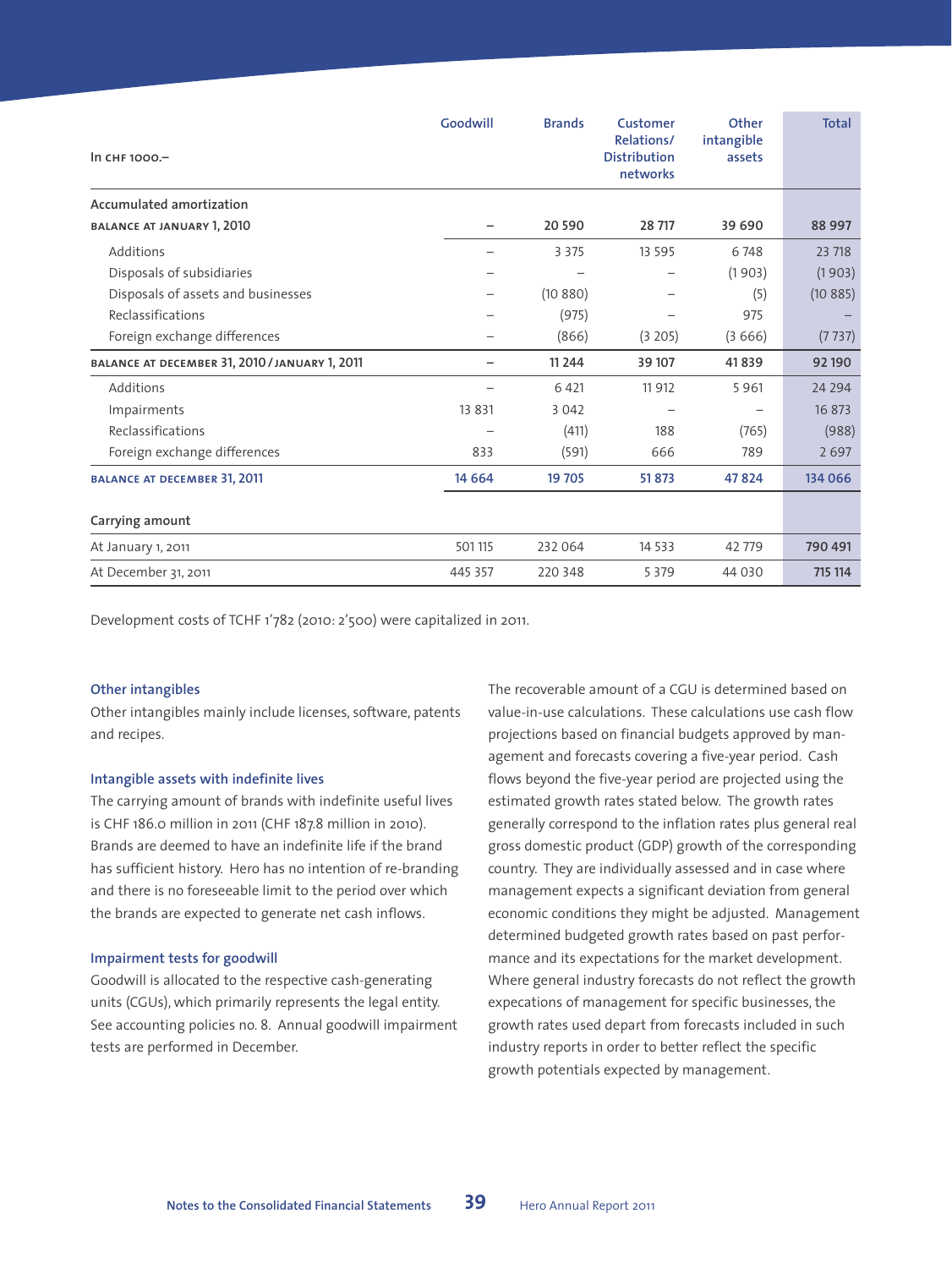#### **Key assumptions used for value-in-use calculations:**

|                             |             |      | US  | <b>Nordic</b> | Other        |
|-----------------------------|-------------|------|-----|---------------|--------------|
| Growth rate <sup>1</sup>    | $1.2 - 2.0$ | 8.5  |     | 2.0           | $2.0 - 5.0$  |
| Discount rate <sup>2)</sup> | $7.1 - 7.6$ | 19.9 | 7.1 |               | $7.5 - 14.3$ |

<sup>1)</sup> Growth rate used to extrapolate cash flows beyond the budget.

<sup>2)</sup> Pre-tax discount rate applied to cash flow projections.

These assumptions have been used for the analysis of each CGU. The discount rates used are pre-tax and reflect specific risks relating to the relevant country.

The growth rate used to extrapolate cash flows beyond the budget and the pre-tax discount rate have a significant impact on the sensitivity of the impairment test. For Vitrac, if the growth rate used to extrapolate cash flows beyond the budget declines by 3.3% and the pre-tax discount rate

increases by 2.3% the value in use approximates the carrying amount. For Ülker-Hero Turkey, if the growth rate used to extrapolate cash flows beyond the budget declines by 1.7% and the pre-tax discount rate increases by 1.3% the value in use approximates the carrying amount. For all other goodwill positions, recoverable amounts exceeded carrying amounts by a sufficient margin to indicate that no reasonably possible change in assumptions could cause an impairment.

## **10. Investments in Associates and Joint Ventures**

#### **Investments in associated companies**

| in CHF 1000.-                                  | Hero<br>WhiteWave | Other | Total   |
|------------------------------------------------|-------------------|-------|---------|
| <b>BALANCE AT JANUARY 1, 2010</b>              | 15 0 3 6          | 126   | 15 162  |
| Share of profit                                | (9 113)           |       | (9 113) |
| Capital contributions                          | 8 3 5 5           |       | 8 3 5 5 |
| Other adjustments                              |                   | (12)  | (12)    |
| Foreign exchange differences                   | (3775)            | (13)  | (3788)  |
| BALANCE AT DECEMBER 31, 2010 / JANUARY 1, 2011 | 10 503            | 101   | 10 604  |
| Share of profit                                | $(10\;317)^{1}$   |       | (10317) |
| Capital contributions                          | 5998              |       | 5998    |
| Foreign exchange differences                   | (1549)            | (3)   | (1552)  |
| <b>BALANCE AT DECEMBER 31, 2011</b>            | 4 6 3 5           | 98    | 4 7 3 3 |

<sup>1</sup> Aditional reveivables and costs directly associated with Hero WhiteWave of TCHF 1'299 were expensed and foreign exchange differences in other comprehensive income relating to Hero WhiteWave of TCHF 6'956 were directly recycled through the income statement.

The Group's share of current assets, non-current assets, current liabilities, non-current liabilities, revenues and net income of its interests associated and joint ventures amounts to CHF o million (2010: 3 million), CHF 7 million (2010: CHF 16 million), CHF 3 million

(2010: CHF 4 million), CHF 0 million (2010: CHF 0 million) CHF 4 million (2010: CHF 7 million) and CHF –10 million (2010: CHF –9 million) respectively.

In 2011 the Hero WhiteWave joint-venture ceased operations.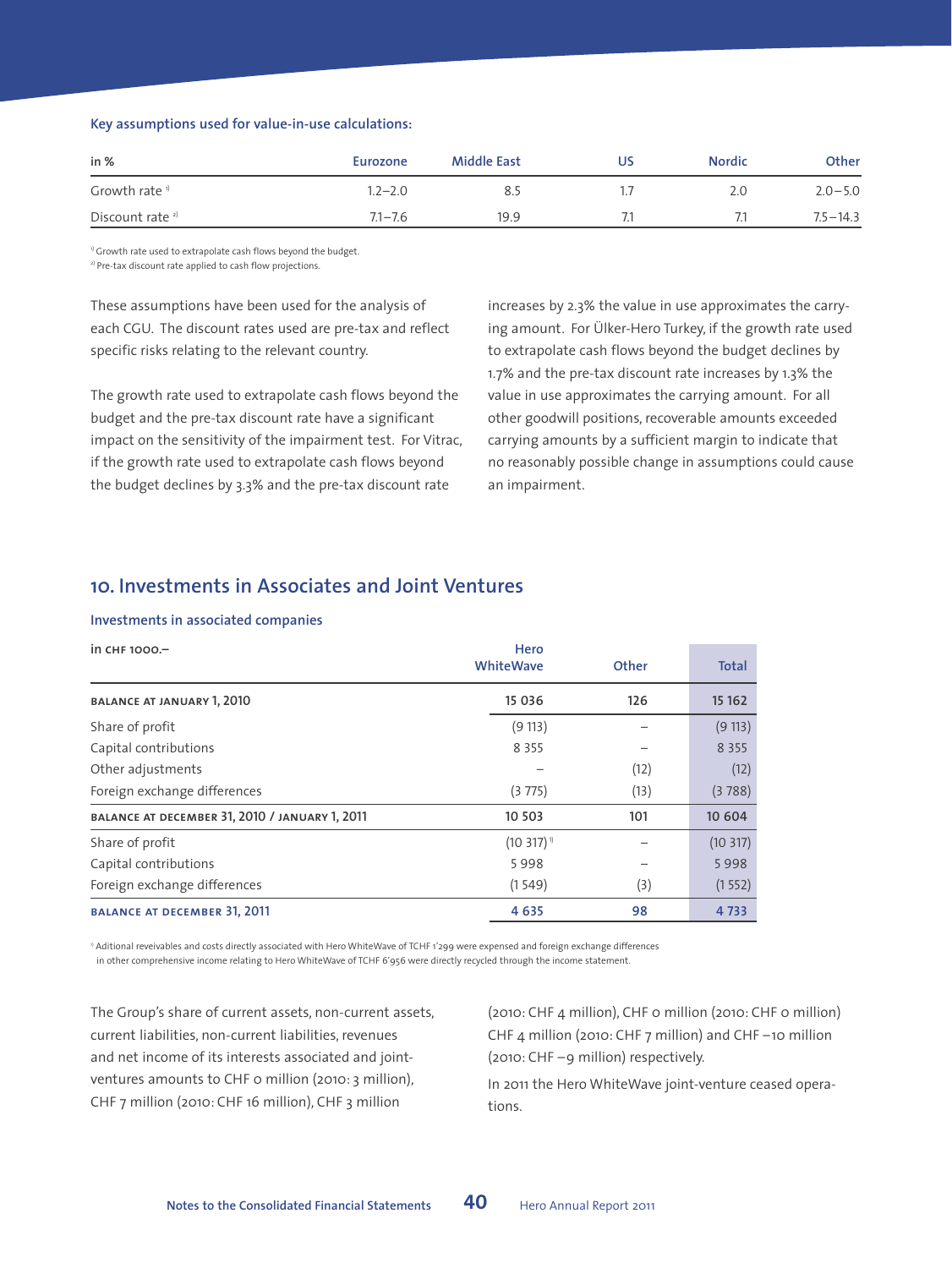## **11. Segment Reporting**

For management purposes, the Group is organized in business units based on their geographical areas, and has three reportable operating segments: Europe, North America and International.

The segment Europe produces and sells mainly consumer food products such as fruit, infant & nutrition and other consumer foods such as cereals and decoration.

The segment North America primarily produces and sells consumer food products in the infant nutrition and baking decoration categories.

The segment International produces and sells mainly consumer food products such as fruit and infant & nutrition and includes the region Middle East and Asia and countries such as Russia, Ukraine, Belarus and China.

The accounting policies of the operating segments are the same as those described in the summary of significant accounting policies.

The Group accounts for intersegmental sales and transfers as if the sales or transfers were to third parties, i.e. at current market prices.

| Year ended December 31, 2011   |               |                                |                    | Consoli-                 |                   |
|--------------------------------|---------------|--------------------------------|--------------------|--------------------------|-------------------|
| in CHF 1000.-                  | <b>Europe</b> | <b>North</b><br><b>America</b> | Inter-<br>national | dation<br>entries        | Consoli-<br>dated |
| Net sales                      |               |                                |                    |                          |                   |
| External customer              | 1015 564      | 280 640                        | 134 897            | $\qquad \qquad -$        | 1431100           |
| Inter-segment <sup>1)</sup>    | 30 924        | 1156                           | 2 3 9 7            | (34477)                  |                   |
| <b>TOTAL NET SALES</b>         | 1046488       | 281796                         | 137 294            | (34 477)                 | 1431100           |
| <b>Results</b>                 |               |                                |                    |                          |                   |
| Depreciation and amortization  | (32839)       | (17670)                        | (3 811)            | $\overline{\phantom{0}}$ | (54320)           |
| Share of profit of associates  |               | (18573)                        |                    | $\qquad \qquad -$        | (18573)           |
| (LOSS) / INCOME BEFORE TAX     | 66832         | (81449)                        | (21967)            |                          | (36 584)          |
| Impairment of assets           | (8999)        | (19 150)                       |                    |                          | (28149)           |
| Capital expenditure (tangible) | 34 863        | 15 8 0 7                       | 17 23 2            | —                        | 67901             |
|                                |               |                                |                    |                          |                   |

|                                               | Other                        |         |                   |                   |  |  |
|-----------------------------------------------|------------------------------|---------|-------------------|-------------------|--|--|
| in CHF 1000.-                                 | Infant &<br><b>Nutrition</b> | Fruit   | consumer<br>foods | Consoli-<br>dated |  |  |
| Net sales from external customers by products | 651451                       | 415 869 | 363780            | 1 431 100         |  |  |
|                                               |                              |         |                   |                   |  |  |

<sup>1)</sup> Inter-segment net sales are eliminated on consolidation.

Net sales from external customers in Switzerland amount to TCHF 103'512. Non-current assets excluding deferred tax assets and financial instruments located in Switzerland amount to TCHF 558'270.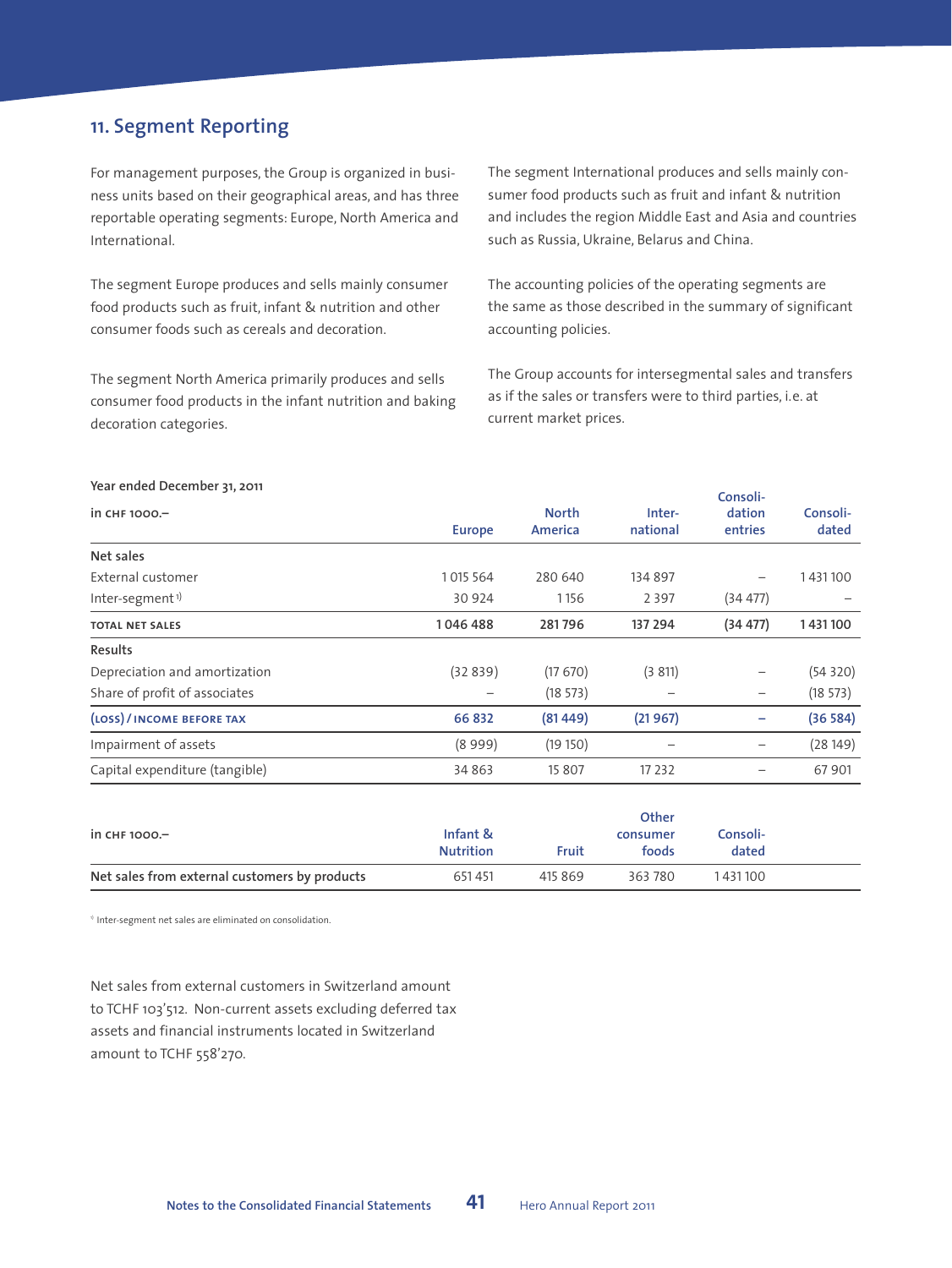**Year ended December 31, 2010**

|                                 |               |              |          | Consoli-        |          |
|---------------------------------|---------------|--------------|----------|-----------------|----------|
| in CHF 1000.-                   |               | <b>North</b> | Inter-   | dation          | Consoli- |
|                                 | <b>Europe</b> | America      | national | entries         | dated    |
| Net sales                       |               |              |          |                 |          |
| External customer               | 1146 771      | 355 244      | 163 227  |                 | 665 242  |
| Inter-segment <sup>1)</sup>     | 31594         |              | 2 1 6 4  | (33758)         |          |
| <b>TOTAL NET SALES</b>          | 1178 365      | 355 244      | 165 391  | (33758)         | 1665 242 |
| <b>Results</b>                  |               |              |          |                 |          |
| Depreciation and amortization   | $(63096)^{2}$ | (19608)      | (3794)   | —               | (86498)  |
| Share of profit of associates   |               | (9 113)      |          | —               | (9 113)  |
| INCOME / (LOSS) BEFORE TAX      | 204 333       | (3 817)      | (4706)   | -               | 195 810  |
| Impairment of assets / Reversal | 5 2 4 5       |              | (1083)   | $\qquad \qquad$ | 4 1 6 2  |
| Capital expenditure (tangible)  | 31939         | 40 107       | 43 5 83  | $\qquad \qquad$ | 115 629  |
|                                 |               |              |          |                 |          |

|                                               | Other                           |         |                   |                   |  |
|-----------------------------------------------|---------------------------------|---------|-------------------|-------------------|--|
| $in$ CHF 1000. $-$                            | Infant $\&$<br><b>Nutrition</b> | Fruit   | consumer<br>foods | Consoli-<br>dated |  |
| Net sales from external customers by products | 746 865                         | 494 418 | 423 959           | 1 665 242         |  |
|                                               |                                 |         |                   |                   |  |

1) Inter-segment net sales are eliminated on consolidation.

2) Includes goodwill charge of TCHF 33'939 due to disposal.

Net sales from external customers in Switzerland amount to TCHF 108'520. Non-current assets excluding deferred tax assets and financial instruments located in Switzerland amount to TCHF 416'361.

## **12. Non-current Receivables**

| $in$ CHF 1000. $-$                      | <b>Note</b> | 2011    | 2010    |
|-----------------------------------------|-------------|---------|---------|
| Loans to third parties                  |             | 12 15 8 |         |
| Loans to related and associated parties | 27          |         | 5 1 8 9 |
| Other non-current receivables           |             | 7869    | 6463    |
| <b>TOTAL NON-CURRENT RECEIVABLES</b>    | 26          | 20 027  | 11 652  |

Non-current receivables include pension assets of TCHF 4'054 (see note 19).

Loans to third parties reflects a credit linked loan which serves as a default guarantee on a joint venture credit facility. This instrument is expected to terminate July 1, 2013 and does not bear interest.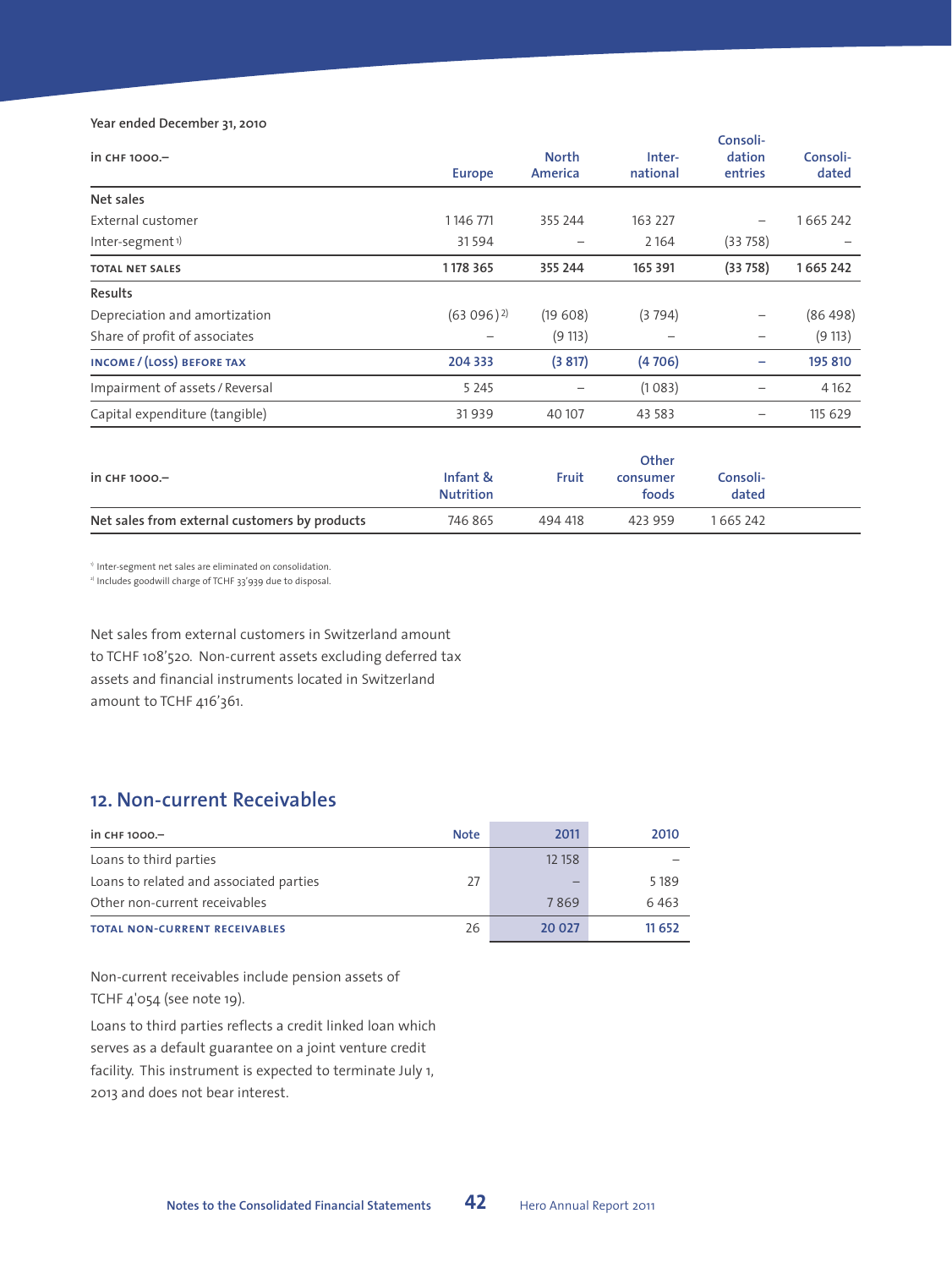# **13. Development of Deferred Tax Assets and Liabilities**

| in CHF 1000.-                                        | <b>Deferred</b><br>2011 | <b>Deferred</b><br>tax assets tax liabilities<br>2011 | <b>Deferred</b><br>2010 | <b>Deferred</b><br>tax assets tax liabilities<br>2010 |
|------------------------------------------------------|-------------------------|-------------------------------------------------------|-------------------------|-------------------------------------------------------|
| Assets                                               |                         |                                                       |                         |                                                       |
| Property, plant and equipment                        | 517                     | 48 374                                                | 1463                    | 36 841                                                |
| Intangible assets                                    | 28 0 22                 | 18727                                                 | 21 0 95                 | 28 0 23                                               |
| Financial assets                                     | 227                     | 5 4 7 1                                               | 7169                    | 13 519                                                |
| Trade receivables, prepayments and other receivables | 4 1 5 9                 | 283                                                   | 1232                    | 17                                                    |
| Inventories                                          | 2 2 1 8                 | 1078                                                  | 1894                    | 727                                                   |
| <b>Liabilities</b>                                   |                         |                                                       |                         |                                                       |
| Provisions                                           | 14 3 0 4                | 21876                                                 | 15 4 45                 | 26 741                                                |
| Trade and other payables                             | 683                     |                                                       | 1026                    |                                                       |
| <b>Financial liabilities</b>                         | 1 2 4 1                 |                                                       | 2803                    |                                                       |
| <b>CAPITALIZED UNUSED TAX LOSSES AND TAX CREDITS</b> | 76 914                  |                                                       | 37 357                  |                                                       |
| <b>TOTAL DEFERRED TAXES</b>                          | 128 284                 | 95 810                                                | 89 487                  | 105 869                                               |

#### **Maturities**

| IN CHE 1000. $-$                                                 | 2011    | 2010      |
|------------------------------------------------------------------|---------|-----------|
| Deferred tax assets to be recovered after more than 12 months    | 125 555 | 88 015    |
| Deferred tax liabilities to be settled after more than 12 months | (92179) | (96, 806) |

#### **Unused Tax Losses**

| $\overline{1}$ n CHF 1000.-                                                        | 2011 | 2010    |
|------------------------------------------------------------------------------------|------|---------|
| Items for which no deferred tax asset is recognized<br>in balance sheet expire in: |      |         |
| reporting year +1                                                                  |      | 99      |
| reporting year +2                                                                  | 1252 |         |
| reporting year $+3$                                                                | 381  | 1440    |
| reporting year $+4$                                                                | 472  | 438     |
| reporting year +5 and beyond                                                       | 634  | 543     |
| <b>TOTAL UNUSED TAX LOSSES</b>                                                     | 2740 | 2 5 2 0 |

## **Net deferred tax assets/ (liabilities)**

| in CHF 1000.-                                | 2011    | 2010     |
|----------------------------------------------|---------|----------|
| <b>BALANCE AT JANUARY 1</b>                  | (16381) | 13 8 12  |
| Deferred tax income / (expense)              | 47 204  | (32324)  |
| Deferred taxes reclassified to held for sale | (3 207) |          |
| Deferred taxes directly recognized in equity | 135     | (40)     |
| Foreign exchange differences and other       | 4 4 1 9 | 2 1 7 1  |
| <b>BALANCE AT DECEMBER 31</b>                | 32 170  | (16 381) |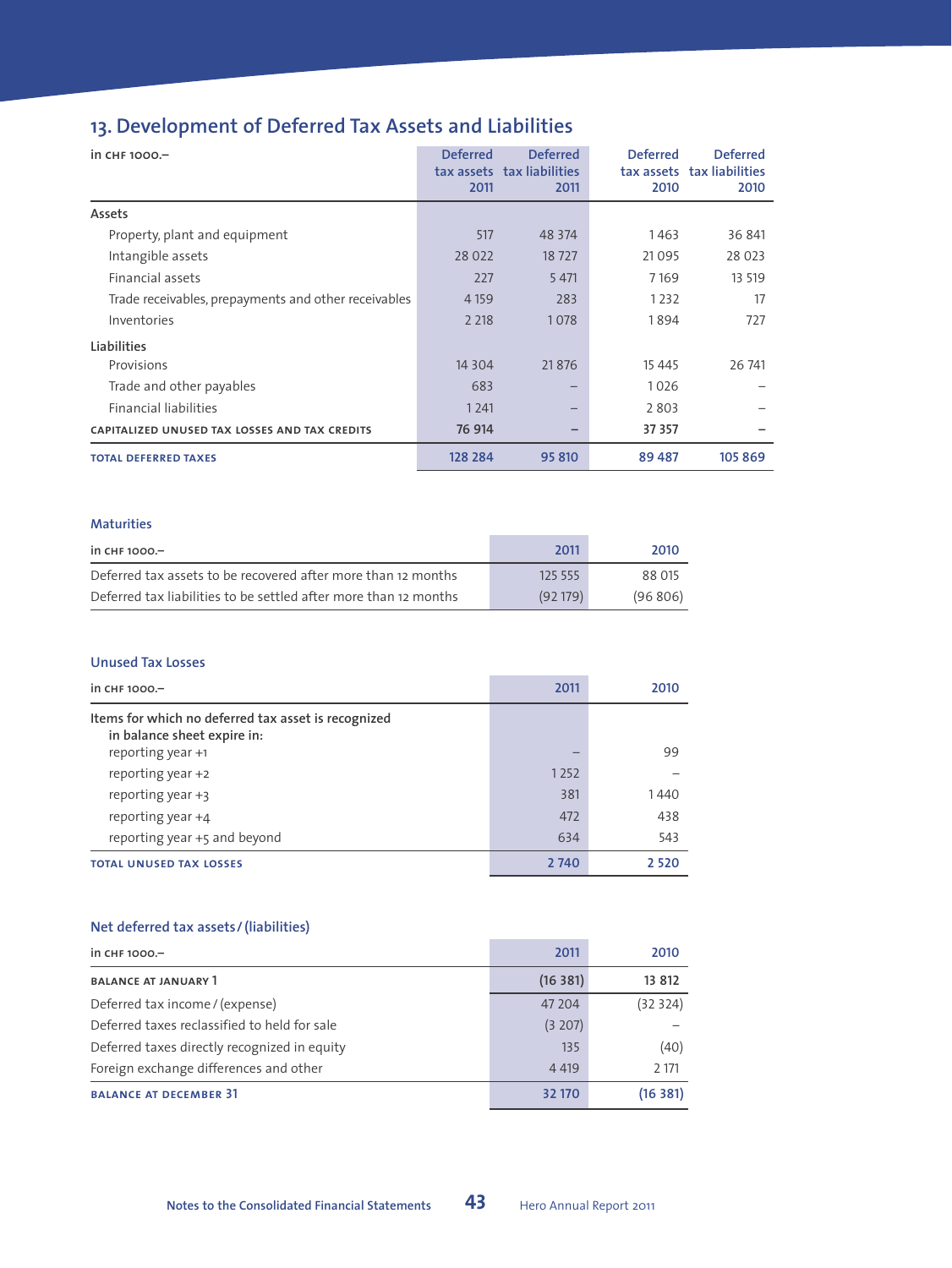## **14. Inventories**

| in CHF 1000.-                       | 2011    | 2010     |
|-------------------------------------|---------|----------|
| Raw materials and supplies          | 87409   | 78 140   |
| Work-in-progress                    | 13 7 64 | 11 9 7 4 |
| Finished goods                      | 138 064 | 128 212  |
| <b>TOTAL INVENTORIES</b>            | 239 237 | 218 326  |
| Write down of inventories           | 11086   | 9884     |
| Inventory expensed in cost of sales | 907188  | 1035 276 |

# **15. Trade Receivables, Prepayments and other Receivables**

| in CHF 1000.-                                          | <b>Note</b> | 2011    | 2010    |
|--------------------------------------------------------|-------------|---------|---------|
| Trade receivables from customers                       |             | 178 074 | 161430  |
| Less: Allowance for bad and doubtful trade receivables |             | (4535)  | (3 944) |
| <b>TRADE RECEIVABLES NET</b>                           |             | 173 539 | 157486  |
| Prepayments                                            |             | 7529    | 8 5 6 2 |
| Loans to third parties                                 |             | 830     |         |
| Other receivables                                      |             | 36394   | 39 801  |
| <b>TOTAL RECEIVABLES AND PREPAYMENTS</b>               | 26          | 218 292 | 205 849 |

## **Allowance for bad and doubtful trade receivables**

| in CHF 1000.-             | 2011   | 2010    |
|---------------------------|--------|---------|
| At January 1              | (3944) | (3 520) |
| Charge for the year       | (952)  | (1282)  |
| Amounts written off       | 275    | 288     |
| Unused amounts reversed   | (6)    | 124     |
| Exchange rate differences | 92     | 446     |
| AT DECEMBER 31            | (4535) | (3944)  |

## **Maturity of trade receivables**

| in CHF 1000.-                  | 2011    | 2010    |
|--------------------------------|---------|---------|
| Neither past due nor impaired  | 96 430  | 93 719  |
| < 30 days                      | 41392   | 34 5 26 |
| 30-60 days                     | 22829   | 11 900  |
| 60-90 days                     | 10 26 2 | 13736   |
| 90-120 days                    | 614     | 2036    |
| > 120 days                     | 2 0 12  | 1542    |
| <b>TOTAL TRADE RECEIVABLES</b> | 173 539 | 157486  |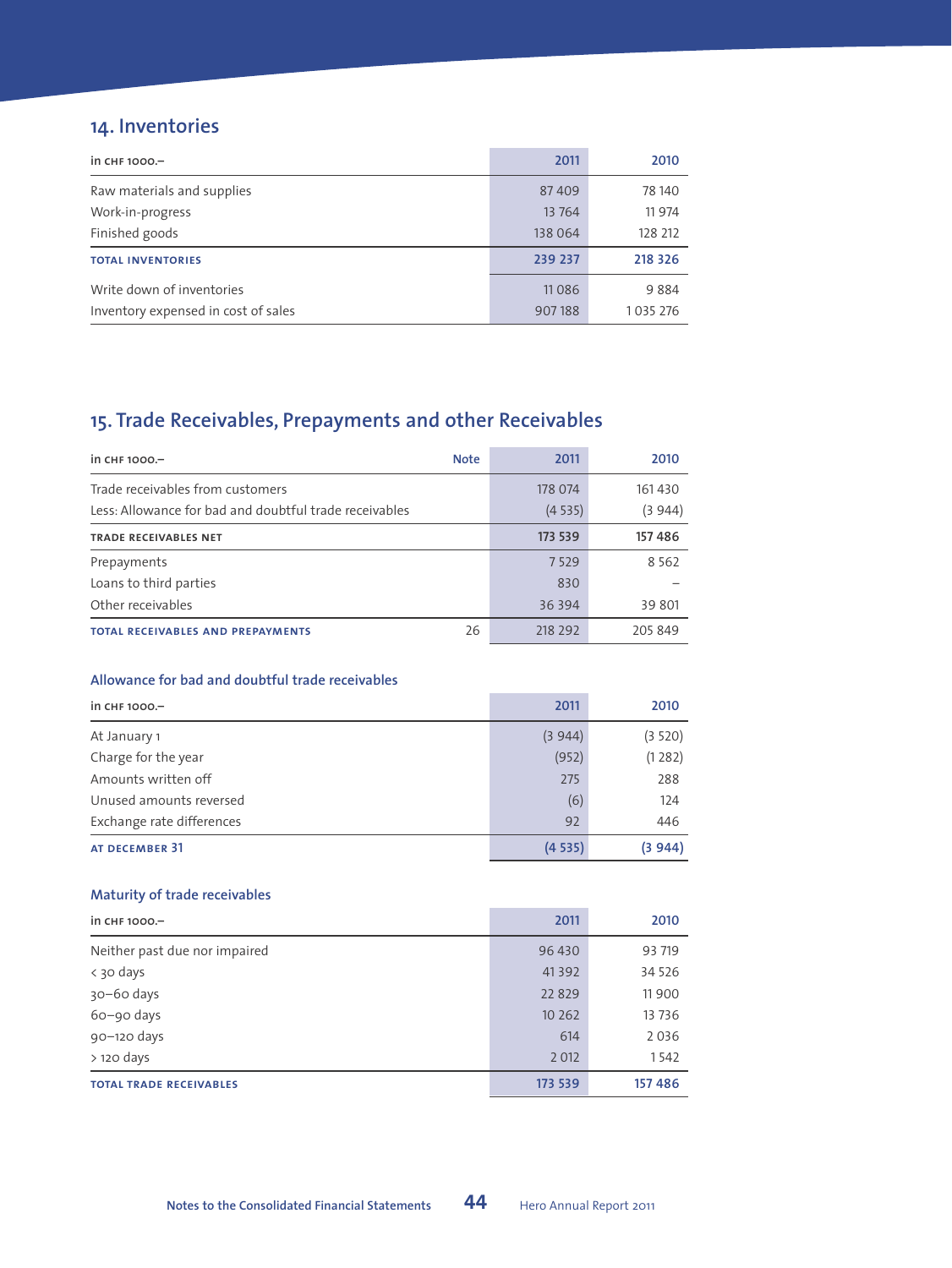## **16. Cash and Cash Equivalents**

| IN CHE 1000. $-$                 | <b>Note</b> | 2011  | 2010    |
|----------------------------------|-------------|-------|---------|
| Bank balances                    |             | 82736 | 195 950 |
| Cash equivalents                 |             |       | 1433    |
| <b>CASH AND CASH EQUIVALENTS</b> |             | 82736 | 197 383 |

Cash and cash equivalents at the end of the period include deposits with banks of CHF 3.4 million (2010: CHF 15.2 million) held by some subsidiaries which are not freely remissible to the holding company because those deposits are used to secure bank facilities and guarantees.

Cash equivalents contain cash deposits in cash pools with other entities and cheques.

The weighted average effective interest rate on cash and cash equivalents in 2011 was 0.07% (2010: 0.18%).

## **17. Shares, Hybrid Capital and Other Reserves**

| a) Number of shares                | 2011      | 2010      |
|------------------------------------|-----------|-----------|
| Common stock                       | 5 151 600 | 5 151 600 |
| Treasury shares                    |           | (125000)  |
| <b>TOTAL SHARES AT DECEMBER 31</b> | 5 151 600 | 5 026 600 |

The following table illustrates the number (No.) and weighted average purchase price (WAPP) of, and movement in, treasury shares during the year:

| in CHF 1000.-              |                               | 2011<br>No. | 2011<br><b>WAPP</b> | 2010<br>No. | 2010<br><b>WAPP</b> |
|----------------------------|-------------------------------|-------------|---------------------|-------------|---------------------|
| AT JANUARY 1               |                               | 125 000     | 134.49              | 225 000     | 157.21              |
| AT JANUARY 1               | <b>HELD BY KEY MANAGEMENT</b> | 50 000      |                     | 175 000     |                     |
|                            | Exercised                     | (50000)     | 268.50              | (125000)    | 240.30              |
| AT DECEMBER 31             | <b>HELD BY KEY MANAGEMENT</b> |             |                     | 50 000      |                     |
| AT JANUARY 1               | <b>HELD IN ESCROW BY HERO</b> | 75 000      |                     | 50 000      |                     |
|                            | Exercised                     | 50 000      | 268.50              | 125 000     | 240.30              |
|                            | Sold                          | (125000)    | 216.65              | (100000)    | 185.61              |
| AT DECEMBER 31             | <b>HELD IN ESCROW BY HERO</b> |             |                     | 75 000      |                     |
| AT DECEMBER 31             |                               |             |                     | 125 000     | 134.49              |
| Exercisable at December 31 |                               |             |                     |             |                     |

Treasury shares in 2011 and 2010 are held in connection with the executive share compensation plan. Treasury shares held by key management are not available for

 distribution. 50'000 shares were exercised by key management, 125'000 shares were sold to Schwartau International GmbH. The executive share compensation plan was terminated in 2011.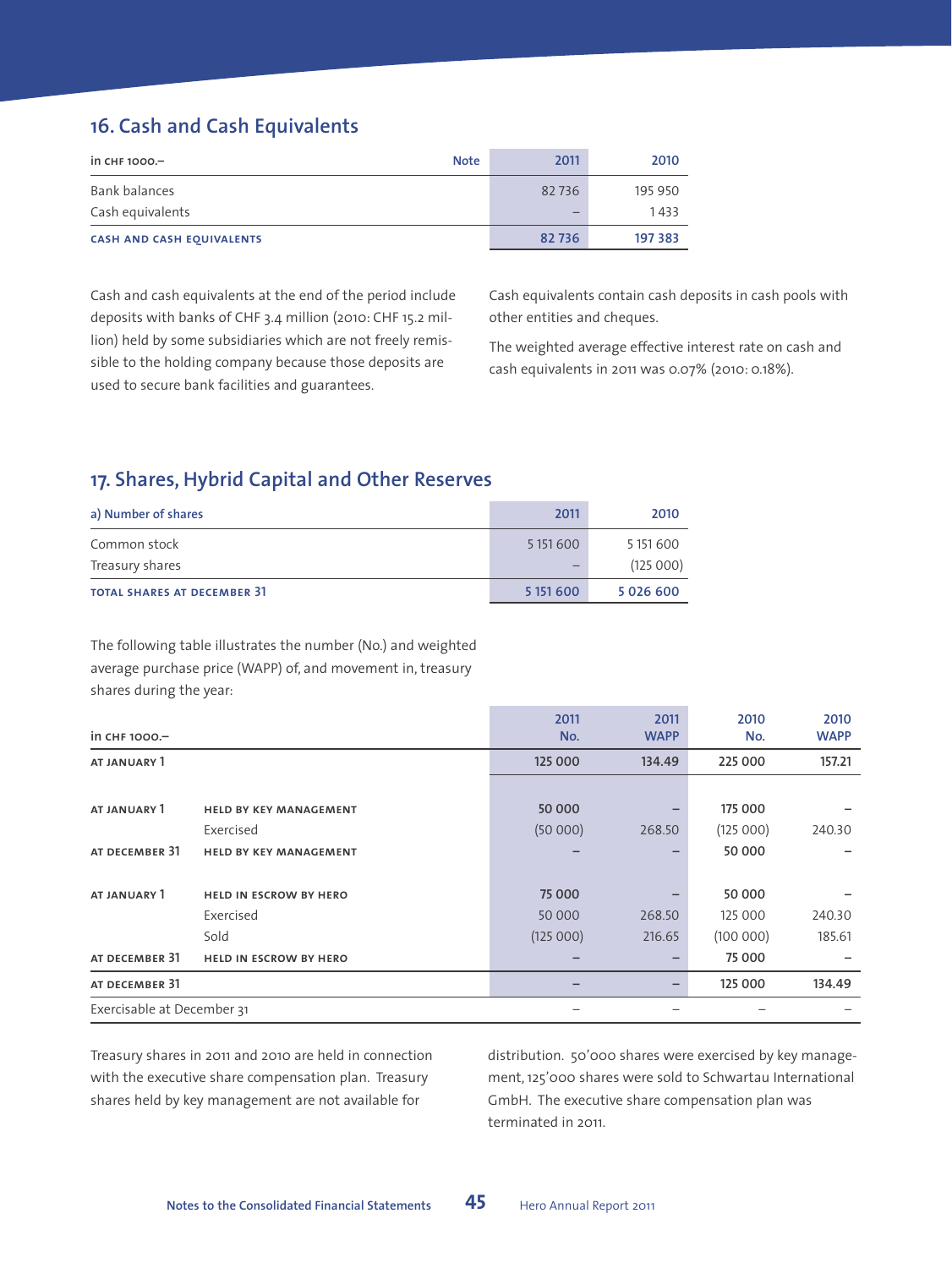Common stock represents all of the registered and authorized shares with a par value of CHF 10 per share. All issued shares are fully paid.

In 2011 and 2010 no new shares were granted in connection with the executive share option plan. No shares are held in connection with the executive share compensation plan (2010: 50'000 shares). The weighted average fair value of these shares at December 31, 2011 is TCHF 0 (2010: TCHF 10'893). Dividends have no impact on the fair value calculation of the shares. The impact of vested shares at December 31, 2011 is TCHF 0 (2010: TCHF 0).

| b) Hybrid capital                          | 2011    | 2010    |
|--------------------------------------------|---------|---------|
| Hybrid capital                             | 540 315 | 490 315 |
| Tax effect                                 | 1827    | 1827    |
| <b>TOTAL HYBRID CAPITAL AT DECEMBER 31</b> | 542 142 | 492 142 |

In 2011 Hero issued an undated Floating Rate Subordinated Note of CHF 50 million which was purchased by Schwartau International GmbH, Bad Schwartau. The terms and conditions of the note are such, that in accordance with IAS 32, the note qualifies for treatment as equity in the financial statements of the Group. Payments of the interest relating to the note are recorded as dividend payments to shareholders. The note bears interest on its principal amount at a floating rate of the one-year CHF Libor plus 5.0% p.a.

In 2010 Hero issued CHF 100 million Undated Fixed to Floating Rate Subordinated Bonds in addition to the CHF 400 million Undated Fixed Rate Subordinated Bonds issued in October 2009. The terms and conditions of the bonds are such, that in accordance with IAS 32, the bonds qualify for treatment as equity in the financial statements of the Group. Payments of the coupons relating to the bonds are recorded as dividend payments to shareholders. In 2011 there were no transaction costs directly deducted from hybrid capital (2010: CHF 0.7 million). The coupon of the bond is 6.5% p.a.

| c) Other reserves<br>for the year ended December 31<br>in CHF 1000.- | <b>Revaluation</b><br>reserve | Legal<br>reserves | Equity<br>loans<br>translation<br>reserve | Foreign<br>currency<br>translation<br>reserve | <b>Total</b> |
|----------------------------------------------------------------------|-------------------------------|-------------------|-------------------------------------------|-----------------------------------------------|--------------|
| <b>BALANCE AT JANUARY 1, 2010</b>                                    | 36 112                        | 25 7 58           | (1755)                                    | (56155)                                       | 3960         |
| Tax effect on equity loans                                           |                               |                   | (393)                                     |                                               | (393)        |
| Foreign exchange differences                                         | (4 584)                       |                   | 543                                       | (57368)                                       | (61409)      |
| BALANCE AT DECEMBER 31, 2010 / JANUARY 1, 2011                       | 31528                         | 25 7 58           | (1605)                                    | (113 523)                                     | (57842)      |
| Tax effect on equity loans                                           |                               |                   | 135                                       | $\overline{\phantom{m}}$                      | 135          |
| Foreign exchange differences                                         | (311)                         |                   | (995)                                     | (885)                                         | (2 191)      |
| <b>BALANCE AT DECEMBER 31, 2011</b>                                  | 31 217                        | 25 7 58           | (2465)                                    | (114 408)                                     | (59898)      |

#### **Revaluation reserve**

The revaluation reserve is used to record increases in the fair value of assets and decreases to the extent that such de crease relates to an increase on the same asset previously recognized in other comprehensive income.

#### **Legal reserves**

Legal reserves are not available for distribution.

#### **Equity loans translation reserve**

The equity loans translation reserve is used to record exchange differences arising from the translation of equity loans.

### **Foreign currency translation reserve**

The foreign currency translation reserve is used to record exchange differences arising from the translation of the financial statements of foreign subsidiaries.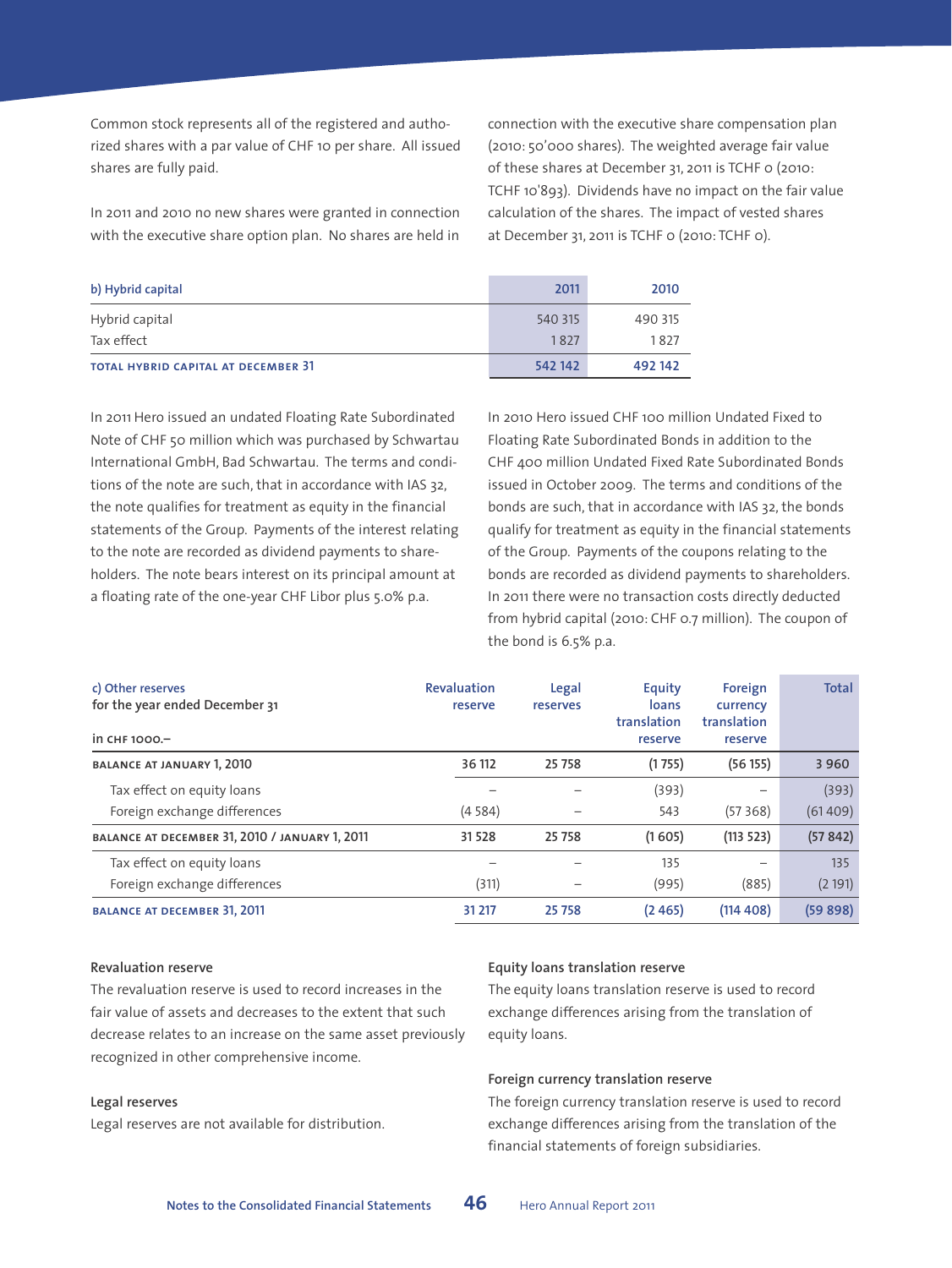## **18. Borrowings**

| <b>Note</b><br>in CHF 1000.-        | 2011    | 2010    |
|-------------------------------------|---------|---------|
| Current                             |         |         |
| <b>Bank overdrafts</b>              | 140 784 | 62469   |
| German Promissory Note              |         | 63 110  |
| Loan liabilities third parties      | 49 10 6 | 37923   |
| Finance lease liabilities           | 89      | 312     |
| <b>TOTAL CURRENT BORROWINGS</b>     | 189 979 | 163 814 |
| Non-current                         |         |         |
| Bank borrowings                     | 183 575 | 166 040 |
| Loan liabilities third parties      | 6 0 0 0 | 12 518  |
| US put Bond                         |         | 93 530  |
| <b>German Promissory Note</b>       | 78 310  | 80 60 6 |
| <b>TOTAL NON-CURRENT BORROWINGS</b> | 267885  | 352 694 |

## **Analysis of non-current borrowings 2011 (excl. Finance liabilities)**

| in CHF 1000 .-                                              | Unsecured | <b>Total</b> |
|-------------------------------------------------------------|-----------|--------------|
| Expiring in                                                 |           |              |
| 2013                                                        | 177 557   | 177 557      |
| 2014                                                        | 37 6 6 4  | 37 6 6 4     |
| 2015                                                        | 37 6 6 4  | 37 6 6 4     |
| 2016                                                        | 15 0 0 0  | 15 000       |
| <b>TOTAL NON-CURRENT BORROWINGS</b><br>AT THE YEAR END 2011 | 267885    | 267885       |
|                                                             |           |              |
| <b>TOTAL NON-CURRENT BORROWINGS</b><br>AT THE YEAR END 2010 | 352 694   | 352 694      |

The carrying amounts of non-current borrowings approximate the their fair values.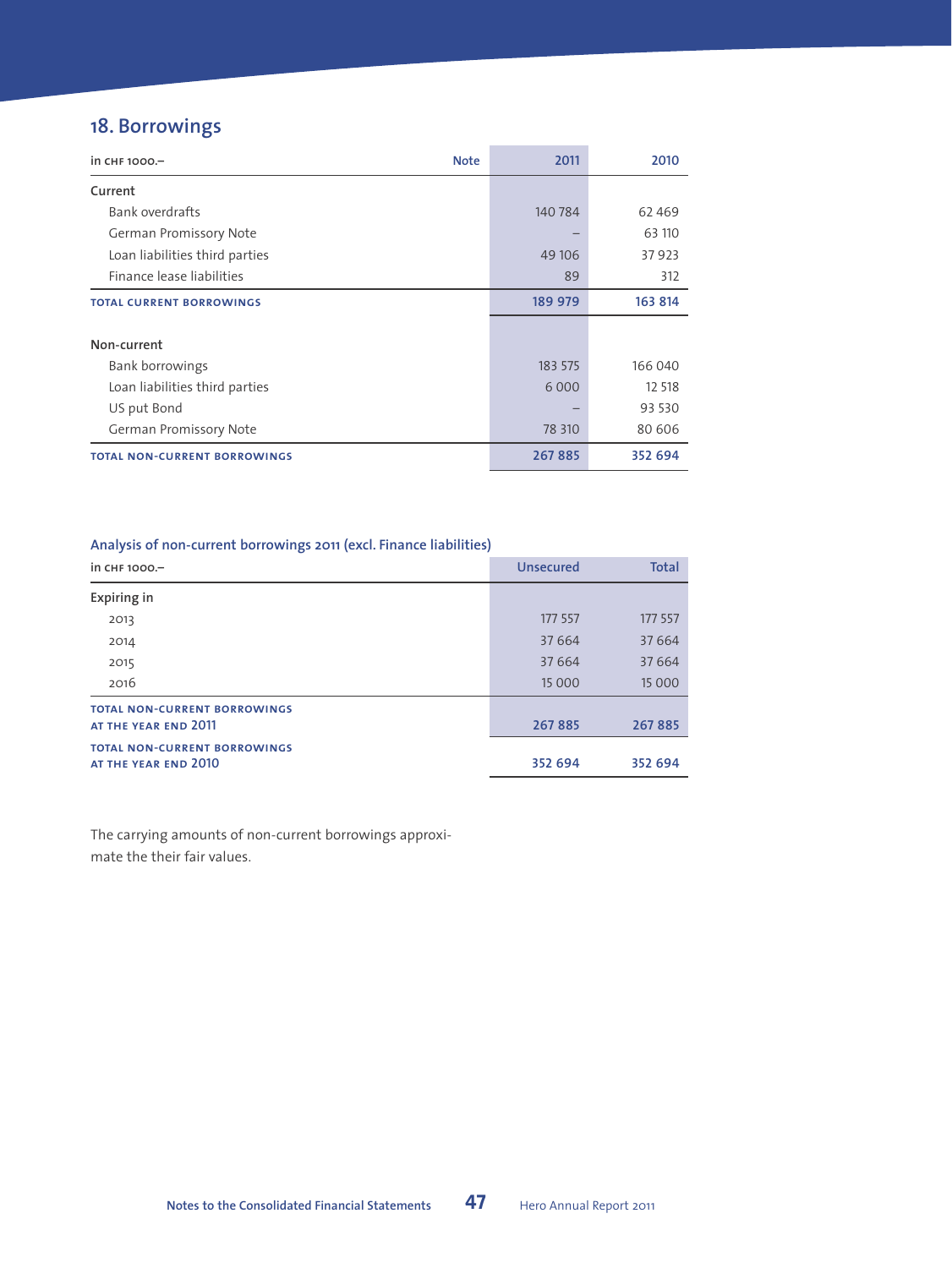### **Finance lease liabilities**

| in CHF 1000 .-     | <b>Minimum</b><br>payment | <b>Future</b><br>interest | <b>Total</b><br>liability |
|--------------------|---------------------------|---------------------------|---------------------------|
| Year 2011          |                           |                           |                           |
| Less than one year | 89                        |                           | 89                        |
| <b>TOTAL 2011</b>  | 89                        |                           | 89                        |
|                    |                           |                           |                           |
| Year 2010          |                           |                           |                           |
| Less than one year | 312                       |                           | 312                       |
| <b>TOTAL 2010</b>  | 312                       |                           | 312                       |

The carrying value of future finance lease liabilities approximates the present values.

### **Assets under finance leases**

| IN CHE 1000. $-$                        | 2011 | 2010 |
|-----------------------------------------|------|------|
| Plant and machinery                     | 44   | 233  |
| <b>TOTAL ASSETS UNDER FINANCE LEASE</b> | 44   | 233  |

#### **German Promissory Note**

Effective August 11, 2008 Hero, through its fully owned subsidiary Hero España SA raised EUR 115 million of additional funding by means of two German Promissory Notes with a duration of 3 and 5 years and a fixed interest rate of 5.68% and 5.75% respectively. One note of EUR 50.5 million was repaid on August 11, 2011. The other note of EUR 64.5 million will be due August 11, 2013.

#### **Covenants**

Hero is engaged in different kind of financings and most of them are related to certain covenants. The main covenants are Net Debt / EBITDA and interest coverage. As per December 31, 2011 no covenant was breached.

#### **Bank and loan liabilities**

The weighted average effective interest expense rate for bank and loan liabilities in 2011 was 3.6% (2010: 3.8%).

The interest rates for the majority of current bank overdrafts and loan liabilities were between 0.94% and 4.4% fixed interest rates. Non-current bank borrowings had fixed interest rates between 0.92% and 4.3%.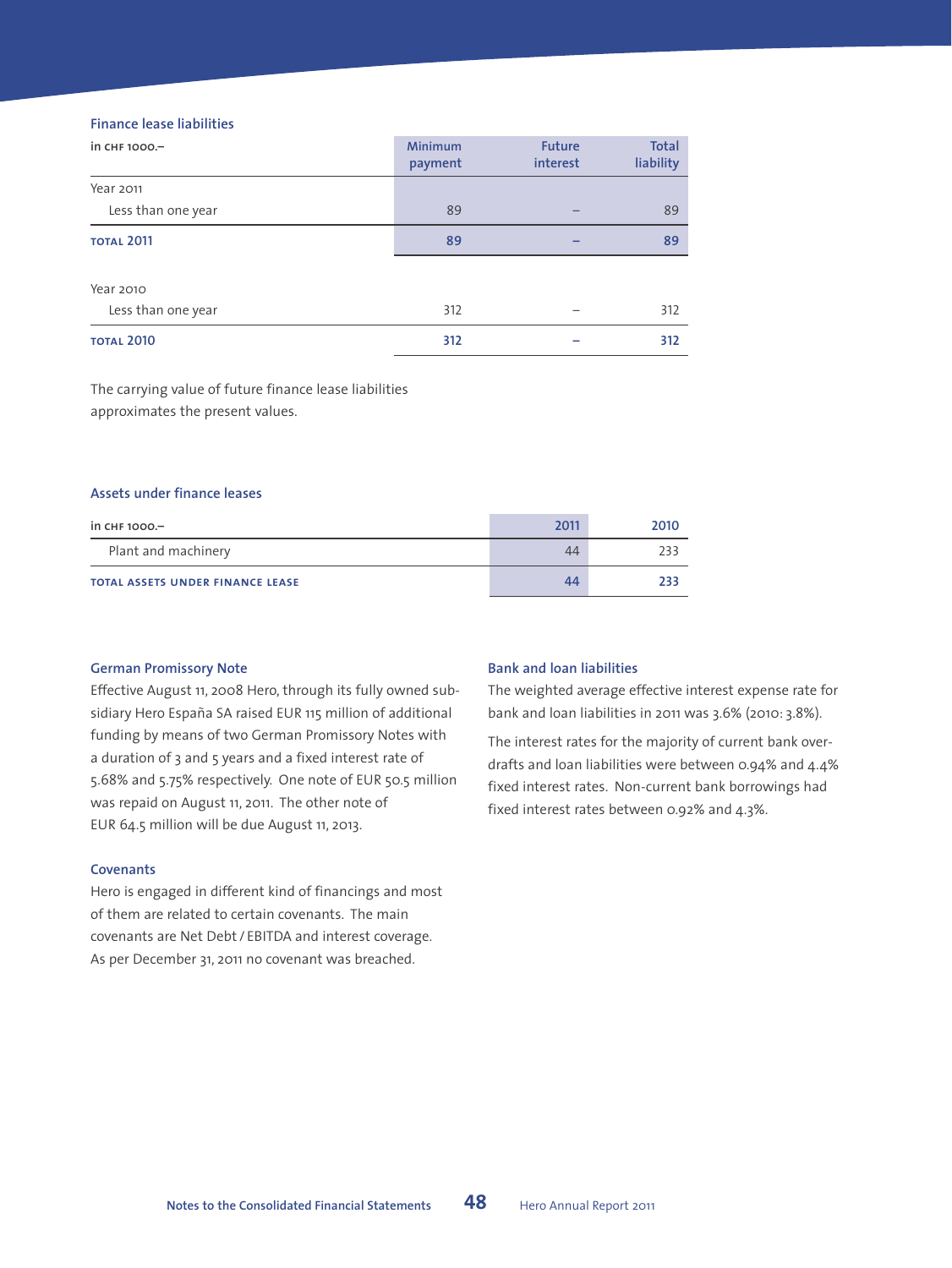## **19. Pensions and Other Post-Retirement Obligations**

Depending on the legal, economic and fiscal circumstances in each country, different retirement benefit systems are provided for the employees of the Group. As a rule, these systems are based on length of service and salary of the employees. Pension obligations in the Group relate to both defined benefit and defined contribution plans. Defined benefit plans are funded and unfunded. Most Group companies sponsor defined benefit pension schemes which are funded by payments to separate trustee-administered funds. The obligations of our German companies, which account for almost all of our pension liabilities, are un funded. The latest actuarial valuations under IAS 19 were carried out as at December 31, 2011 for all significant

pension plans. The valuation of most plan assets was performed as of December 31, 2011. All cumulative net unrecognized actuarial gains and losses at the end of the previous reporting period outside the prescribed 10% corridor are recognized in the income statement of the following year in which they occur. Actuarial gains relating to the German pension plan of CHF 0.373 million have been recognized in 2011 (2010: CHF 0.529 million).

The Group's largest pension schemes are Pensionskasse Hero Schweiz, the unfunded obligations of Schwartauer Werke GmbH & Co. KGaA, Schoenauer IAV and Beech-Nut Retirement Plan.

### **Pension benefits**

| in CHF 1000.-                             | 2011     | 2010    |
|-------------------------------------------|----------|---------|
| Present value of funded obligations       | 104 658  | 102 103 |
| Fair value of plan assets                 | (88 875) | (91095) |
|                                           | 15 7 8 3 | 11 008  |
| Present value of unfunded obligations     | 47 5 68  | 46 404  |
| Unrecognized actuarial gains/(losses)     | (13 510) | (6844)  |
| <b>NET LIABILITY IN THE BALANCE SHEET</b> | 49 841   | 50 568  |

In the consolidated balance sheet, obligations from defined benefit plans are recorded in "non-current provisions" and the current portion under "current provisions". Where pensions are overfunded, the corresponding assets are

recorded in "other non-current receivables". Additional liabilities amounting to CHF 3.092 million (2010: CHF 3.103 million) relating to other smaller defined benefit schemes have been recognized in the financial statements.

The amounts recognized in the income statement are as follows:

| in CHF 1000.-                                       | 2011    | 2010    |
|-----------------------------------------------------|---------|---------|
| Current service cost                                | 2 1 7 5 | 2696    |
| Interest cost                                       | 5 3 0 1 | 6 1 3 6 |
| Expected return on plan assets                      | (3398)  | (3620)  |
| Net actuarial (gains)/losses recognized in the year | 1747    | (779)   |
| (Gain)/Loss on curtailments/settlements             |         | 396     |
| Effect of the limit in par. $58(b)$                 | (985)   |         |
| TOTAL, INCLUDED IN PERSONNEL EXPENSE                | 4840    | 4829    |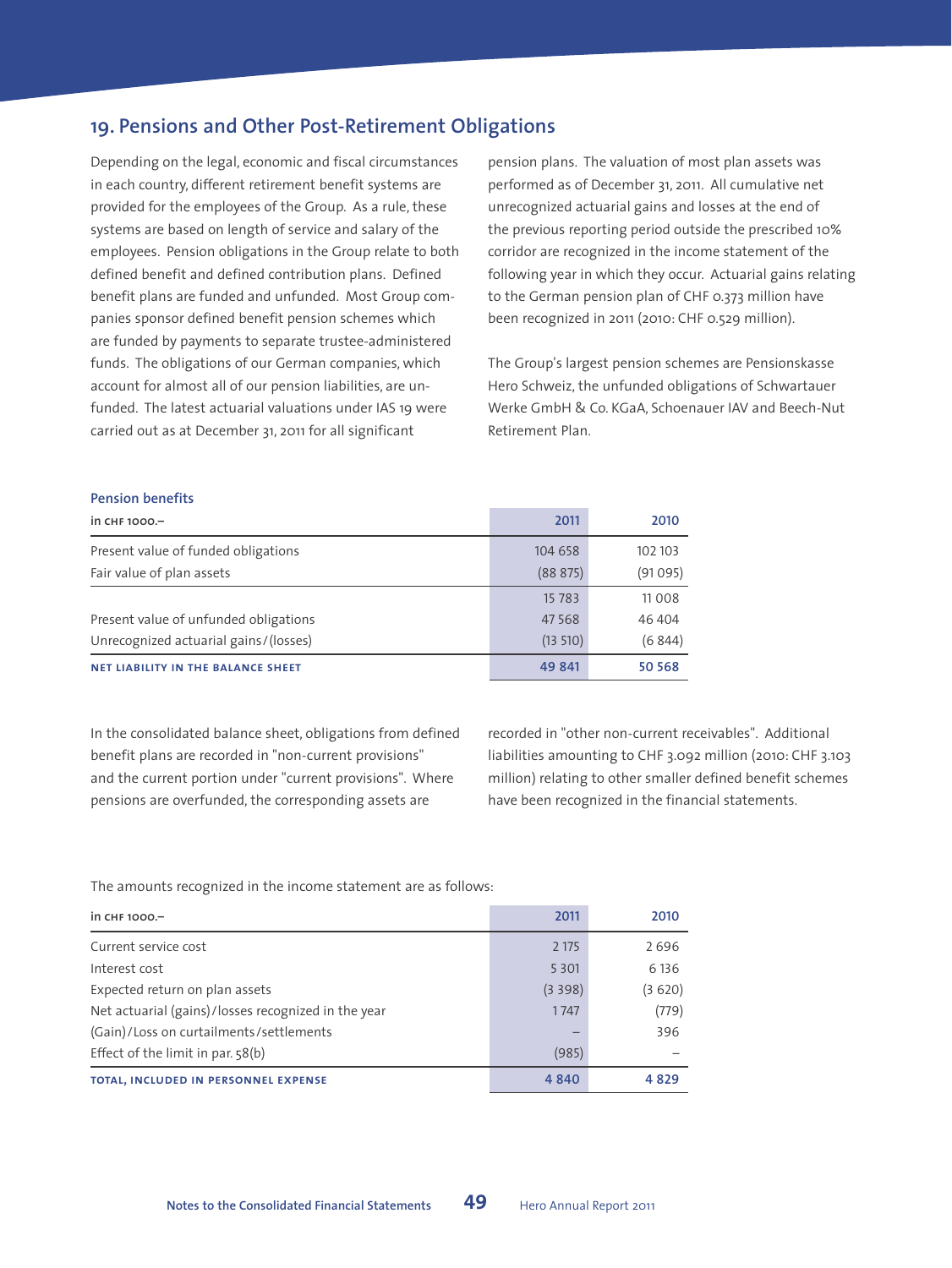The expense is recognized in the following line items in the income statement:

| in CHF 1000 .-                                         | 2011    | 2010    |
|--------------------------------------------------------|---------|---------|
| Cost of sales                                          | 2627    | 2796    |
| Distribution expenses                                  | 74      | 80      |
| Research and development                               | 48      | 53      |
| Marketing and sales                                    | 785     | 857     |
| Administration and other expenses                      | 1306    | 1043    |
| TOTAL, INCLUDED IN THE INCOME STATEMENT                | 4 8 4 0 | 4829    |
|                                                        |         |         |
| Actual return on reimbursement rights                  | 4 0 5 4 | 3 9 1 4 |
| Expected rate of return on reimbursement rights (in %) | 4.0%    | 4.0%    |

Additional pension costs totaling CHF 0.087 million (2010: CHF 0.471 million) relating to other smaller defined benefit plans have been recognized in the Group income statement.

For the pension scheme of Schwartauer Werke GmbH & Co. KGaA there are reimbursement rights in place which are disclosed from 2003 onwards as an asset. Those rights to reimbursement are under an insurance policy that exactly matches the amount and timing of some of the benefits payable under the above mentioned pension scheme.

### **Movements in the plan assets at fair value:**

| in CHF 1000 .-                     | 2011    | 2010    |
|------------------------------------|---------|---------|
| Assets at January 1                | 91095   | 102 095 |
| Expected return on plan assets     | 3 3 9 8 | 3 6 2 0 |
| Actuarial gains/(losses)           | (2 250) | 1053    |
| Exchange differences               | 45      | (622)   |
| Contributions by employer          | 2 2 6 9 | 2 1 2 9 |
| Contributions by plan participants | 1432    | 1413    |
| Benefits paid                      | (7114)  | (7640)  |
| Settlements                        |         | (10953) |
| <b>PLAN ASSET AT DECEMBER 31</b>   | 88 875  | 91095   |

### **Movements in the liability:**

| in CHF 1000 .-                         | 2011    | 2010    |
|----------------------------------------|---------|---------|
| Liability at January 1                 | 153 627 | 166 481 |
| Current service cost                   | 2 1 7 5 | 2696    |
| Interest cost                          | 5 3 0 2 | 6 1 3 6 |
| Contributions by plan participants     | 1432    | 1413    |
| Actuarial gains/(losses)               | 2924    | 9 3 5 7 |
| Exchange differences                   | (1267)  | (10679) |
| Benefits paid                          | (9935)  | (10824) |
| Increase/(Decrease) due to settlements |         | (10953) |
| <b>LIABILITY AT DECEMBER 31</b>        | 154 258 | 153 627 |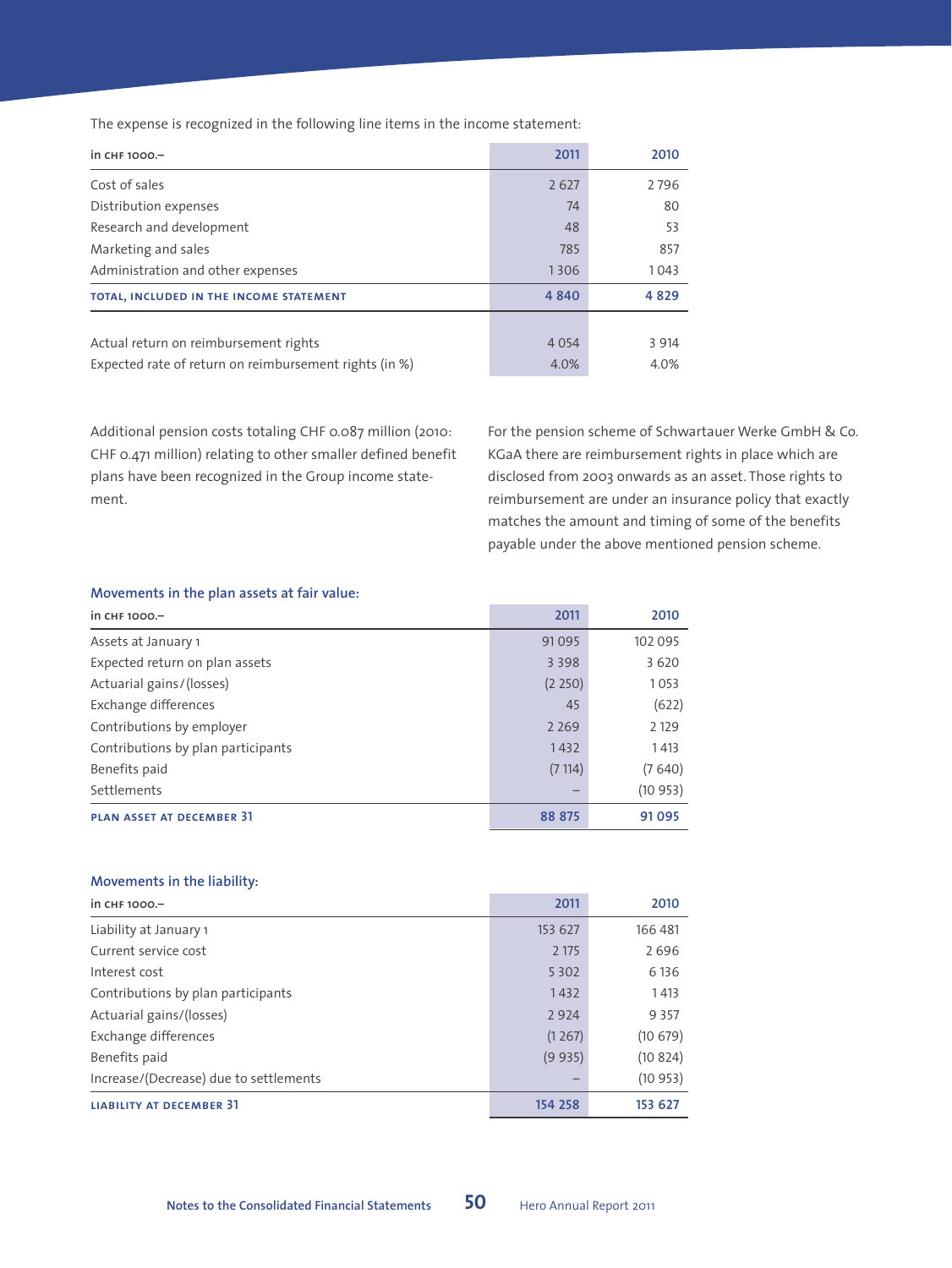| in CHF 1000.-                                      | 2011     | 2010    | 2009     | 2008     | 2007      |
|----------------------------------------------------|----------|---------|----------|----------|-----------|
| Present value of obligations (funded and unfunded) | 152 226  | 148 507 | 159 948  | 226 600  | 262 434   |
| Fair value of plan assets                          | (88 875) | (91095) | (102095) | (160568) | (197 424) |
| DEFICIT/(SURPLUS)                                  | 63 3 51  | 57 412  | 57853    | 66 032   | 65 010    |
|                                                    |          |         |          |          |           |
| in CHF 1000.-                                      | 2011     | 2010    | 2009     | 2008     | 2007      |
| Experience adjustments on plan liabilities         | 2 7 4 5  | 9669    | 5087     | (4489)   | 2 0 19    |
| Experience adjustments on plan assets              | (1942)   | 672     | 8684     | (22682)  | 2 5 7 2   |
| Actual return on plan assets                       | 1148     | 4386    | 14 4 8 7 | (15188)  | 4 9 4 3   |

## Plan assets are comprised as follows:

| 2011     | 2010    |
|----------|---------|
| 18 4 8 7 | 15787   |
| 47 0 75  | 45 116  |
| 23 3 13  | 30 192  |
| 88 875   | 91 0 95 |
|          |         |

\*) incl. real estate and hedge funds

The principal actuarial assumptions used were as follows:

| in % (weighted average)        | 2011 | 2010 |
|--------------------------------|------|------|
| Discount rate                  | 3.4  | 3.7  |
| Expected return on plan assets | 3.4  | 3.8  |
| Future salary increases        | 1.0  | 0.6  |
| Future pension increases       | 0.8  | 0.4  |

The Group expects to contribute CHF 2.1 million to its defined benefit plans in 2011.

Total amounts recognized in the income statement are as follows:

| in CHF 1000. $-$                                     | <b>Note</b> | 2011    | 2010    |
|------------------------------------------------------|-------------|---------|---------|
| Pension costs – defined benefits plans               |             | 4 8 4 0 | 4829    |
| Pension costs – other smaller defined benefits plans |             | 86      | 471     |
| TOTAL, INCLUDED IN PERSONNEL EXPENSE                 | 4           | 4926    | 5 3 0 0 |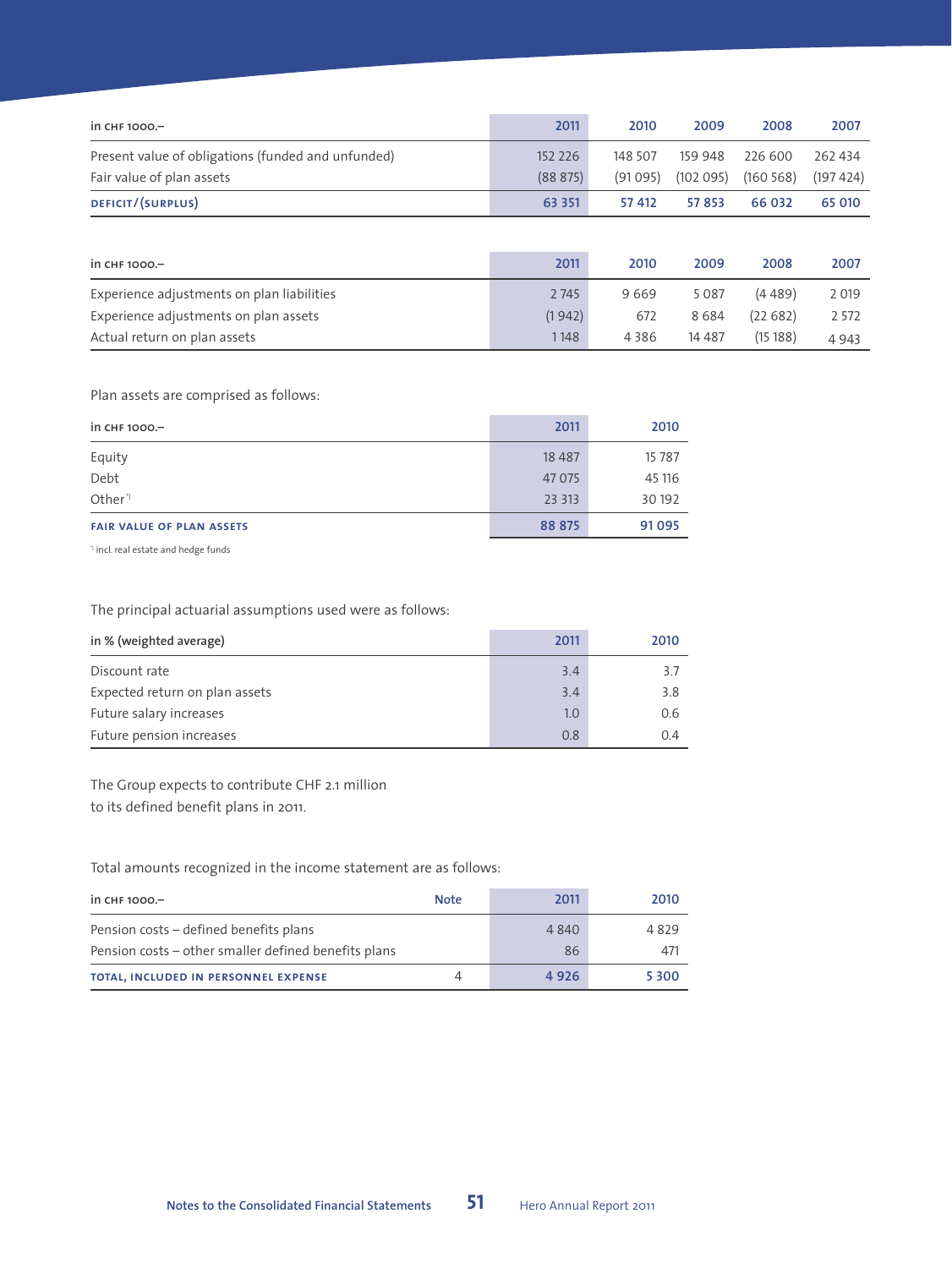Total amounts recognized in the balance sheet are as follows:

| <b>Note</b><br>in CHF 1000.-                                     | 2011    | 2010    |
|------------------------------------------------------------------|---------|---------|
| Net liability in the balance sheet                               | 49 842  | 50 568  |
| Net liability in the balance sheet - other smaller plans         | 2732    | 3 1 0 3 |
| <b>NET LIABILITY IN THE BALANCE SHEET</b>                        | 52 574  | 53 671  |
|                                                                  |         |         |
| Current/non current provisions - defined benefit plans           | 52 574  | 53 671  |
| Current/non-current provisions - other plans                     | 4 3 4 9 | 5704    |
| <b>CURRENT/NON-CURRENT PROVISIONS - PENSION SCHEMES</b><br>20/23 | 56 923  | 59 375  |

## **20. Non-current Provisions**

| in CHF 1000 .-                              | <b>Taxes</b> | Litigation | Pension<br>schemes | Social<br><b>Security</b> | Other    | <b>Total</b> |
|---------------------------------------------|--------------|------------|--------------------|---------------------------|----------|--------------|
| Balance at January 1, 2011                  | 2 1 6 3      | 64         | 55 376             | 2007                      | 12 971   | 72 581       |
| Additional provisions                       |              | 28         | 2 2 1 8            | $\overline{\phantom{m}}$  | 1255     | 3 5 0 1      |
| Utilized                                    |              | (6)        | (288)              | $\overline{\phantom{m}}$  | (12 525) | (12 819)     |
| Unused amounts reversed / reclassifications | (84)         | —          | (2655)             | (332)                     |          | (3 071)      |
| Foreign exchange differences                | (62)         | (1)        | (1396)             | (49)                      | (16)     | (1524)       |
| BALANCE AT DECEMBER 31, 2011                | 2 0 17       | 85         | 53 255             | 1626                      | 1685     | 58 6 68      |

### **Litigation**

The amounts represent a provision for certain legal claims brought against the Group.

For further narratives refer to note 23 (Current Provisions).

## **21. Other Non-current Liabilities**

| in CHF 1000 .-                             | <b>Note</b> | 2011   | 2010     |
|--------------------------------------------|-------------|--------|----------|
| Other liabilities                          | 26          | 33 715 | 12 560   |
| <b>TOTAL OTHER NON-CURRENT LIABILITIES</b> |             | 33 715 | 12 5 6 0 |

Other non-current liabilities consist primarily of deferred government grant income and license fees, royalties and management fees payable after one year.

CHF 20.4 million was reclassified to other non-current liabilities in 2011 to reflect an alternative classification of US government grants as related to income rather than

assets. This classification was due to a change in estimation regarding the economic substance of the relevant agreements based on new information and additional experience. There was no impact to Shareholders' Equity, Other Comprehensive Income or the Income Statement.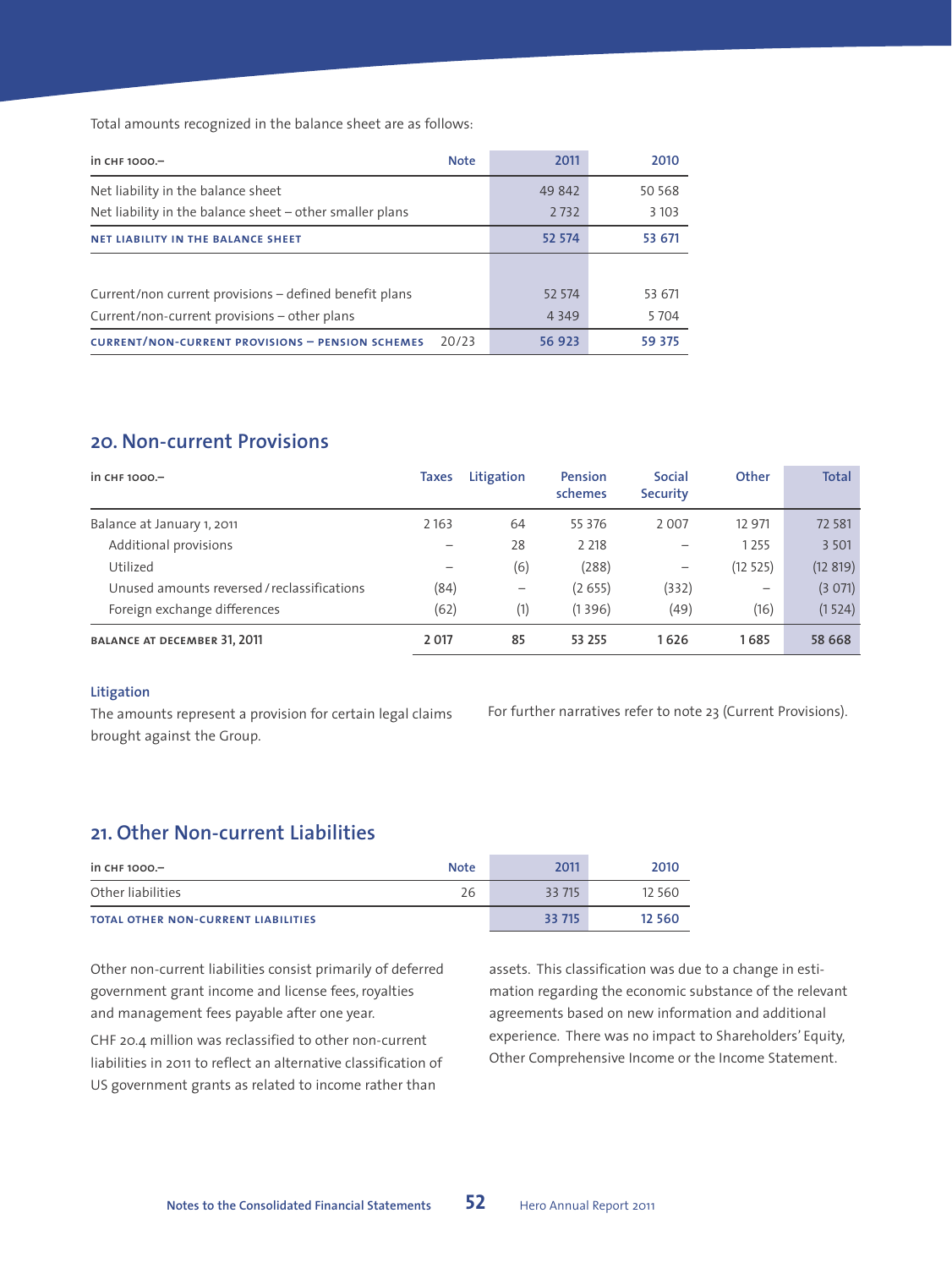## **22. Trade and Other Payables**

| in CHF 1000 .-                                  | <b>Note</b> | 2011    | 2010    |
|-------------------------------------------------|-------------|---------|---------|
| Trade payables                                  |             | 145 099 | 155 196 |
| Amounts due to related and associated companies | 27          | 8677    | 553     |
| Social security                                 |             | 5 1 3 0 | 4404    |
| Accrued expense                                 |             | 93 717  | 102 565 |
| Other payables                                  |             | 45 575  | 44 532  |
| <b>TOTAL TRADE AND OTHER PAYABLES</b>           | 26          | 298 198 | 307 250 |

Other payables consist primarily of obligations arising from factored receivables and restructuring arrangements.

## **23. Current Provisions**

| in CHF 1000.-                       | Taxes   | <b>Discounts</b> | Pension<br>schemes | Personnel | Restruc-<br>turing/<br>social<br>security | Other    | <b>Total</b> |
|-------------------------------------|---------|------------------|--------------------|-----------|-------------------------------------------|----------|--------------|
| Balance at January 1, 2011          | 8 1 6 6 | 12 8 5 7         | 3999               | 5425      | 7607                                      | 14 0 9 7 | 52 151       |
| Additional provisions               | 1479    | 5 5 3 3          | 19                 | 4 3 2 6   |                                           | 3 0 9 0  | 14 4 4 8     |
| Utilized                            | (5 769) | (5519)           | (2081)             | (4 781)   | (7513)                                    | (4623)   | (30286)      |
| Unused amounts reversed / recl.     | (477)   | (1537)           | 2 2 1 6            | 210       |                                           | (667)    | (255)        |
| Foreign exchange differences        | (68)    | (321)            | (74)               | (141)     | (95)                                      | (238)    | (937)        |
| <b>BALANCE AT DECEMBER 31, 2011</b> | 3 3 3 1 | 11 013           | 4 0 7 9            | 5039      |                                           | 11 659   | 35 121       |

### **Taxes**

The provision covers the tax liabilities of the Group.

#### **Discounts**

The amounts represent a provisions for sales discounts and similar transactions.

#### **Pension schemes**

Refer to note 19 (Pensions and Other Post-Retirement Obligations).

### **Personnel**

This position mainly comprises provisions for overtime and vacation and an accrual for "time credits" in relation to Schwartauer Werke GmbH & Co. KGaA.

### **Restructuring / Social Security**

The amounts represent a provision for social security obligations as well as redundancy payments and other costs in the course of restructurings.

### **Other**

Other provisions are set up for obligations which do not fall into one of the before mentioned group of provisions, including performance bonus accruals, untaken holidays and deferred wages.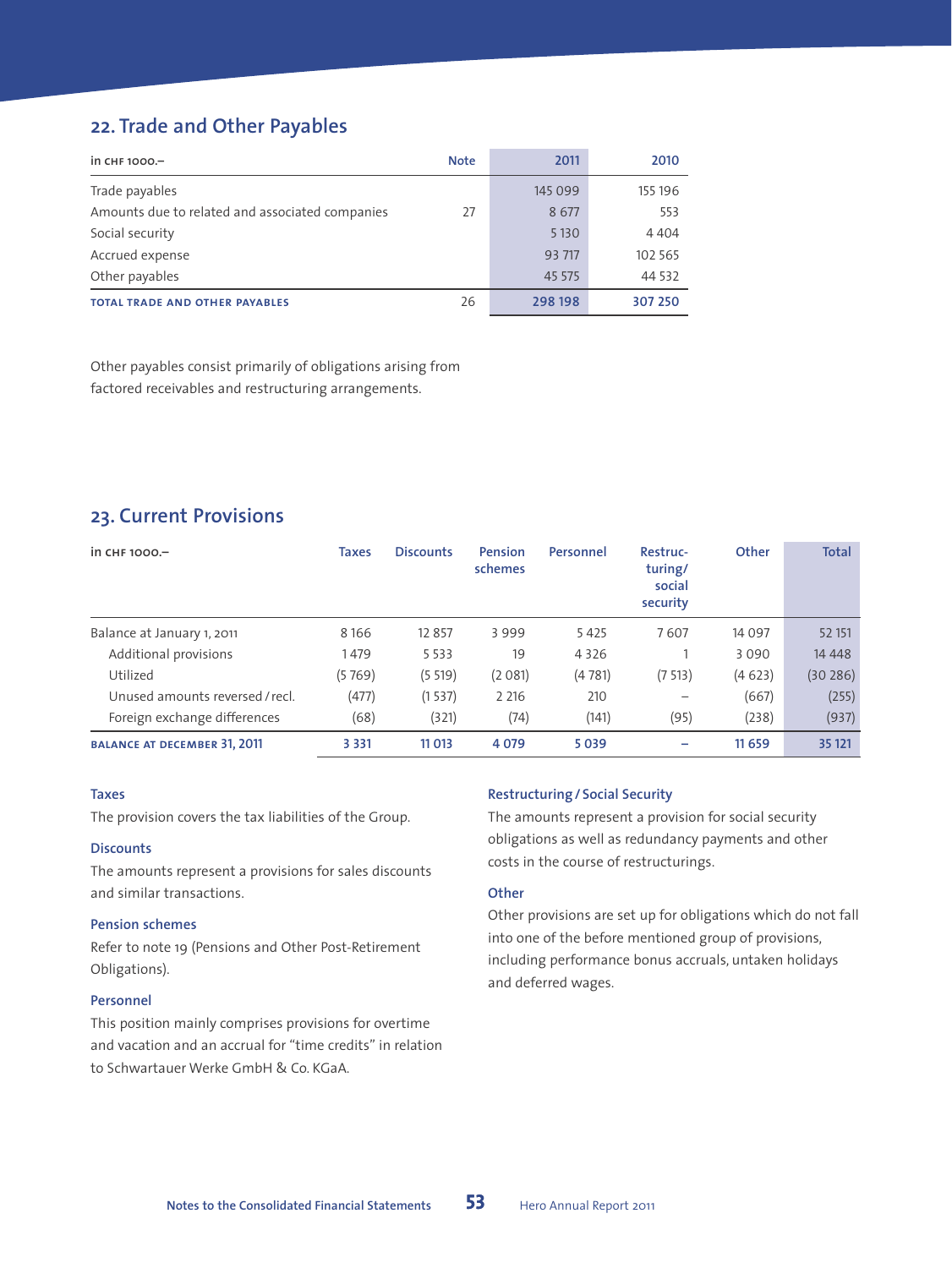## **24. Cash Generated from Operations**

| <b>Note</b><br>in CHF 1000.-                                                                        |    | 2011     | 2010     |
|-----------------------------------------------------------------------------------------------------|----|----------|----------|
| Net income (attributable to equity holders of the company)                                          |    | 4 2 8 7  | 143 130  |
| Adjustments for:                                                                                    |    |          |          |
| Non-controlling interests                                                                           |    | (6724)   | (662)    |
| Tax (income) / expense                                                                              | 6  | (34147)  | 53 342   |
| Depreciation / Impairment<br>8, 11                                                                  |    | 41 3 0 3 | 24 679   |
| Amortization / Impairment<br>1, 9, 11                                                               |    | 41166    | 57 657   |
| Net (gain) / loss on sale of property,<br>plant and equipment and businesses                        |    | (164)    | (93 951) |
| Fair value gains, net                                                                               |    | 12755    | (31041)  |
| Interest income                                                                                     | 3  | (9 265)  | (16135)  |
| Interest expense                                                                                    | 3  | 25 641   | 29 7 85  |
| Share of result before tax of associates and joint-ventures                                         | 10 | 18 5 73  | 9 113    |
| Net loss in foreign exchange                                                                        |    | 10 008   | 21 910   |
| Changes in working capital (excluding the effects<br>of acquisitions and disposals of subsidiaries) |    |          |          |
| Inventories                                                                                         |    | (26032)  | (12 239) |
| Trade and other receivables                                                                         |    | (27 205) | (17355)  |
| Trade and other payables                                                                            |    | 11 5 5 9 | (32891)  |
| Provisions                                                                                          |    | (29336)  | (12 381) |
| <b>CASH GENERATED FROM OPERATIONS</b>                                                               |    | 32 419   | 122 961  |

## **25. Business Combinations, Acquisition of Minority Interests and Disposals**

## **Major Acquisitions in 2011**

Effective October 3, 2011 the Group acquired certain assets of the Beauvais baby food business in Denmark.

The acquisition had the following effect on the Group's assets and liabilities:

| in CHF 1000 .-                                                | <b>Beauvais</b><br>baby food business |
|---------------------------------------------------------------|---------------------------------------|
| <b>FAIR VALUE OF INTANGIBLE ASSETS ACOUIRED</b>               | 3 2 7 2                               |
| <b>TOTAL PURCHASE CONSIDERATION</b>                           | 3 2 7 2                               |
| <b>CASH OUTFLOW ON ACOUISITIONS</b>                           | 3 2 7 2                               |
| Revenues contributed to the Group in 2011 after acquisition   | 1259                                  |
| Net income contributed to the Group in 2011 after acquisition | 192                                   |
| Revenues, if acquisition had occurred on January 1, 2011      | 4928                                  |
| Net income, if acquisition had occurred on January 1, 2011    | 287                                   |

The carrying amount immediately before the acquisition of the intangible asset acquired was zero. Acquisition related costs incurred in 2011 amounted to TCHF 150.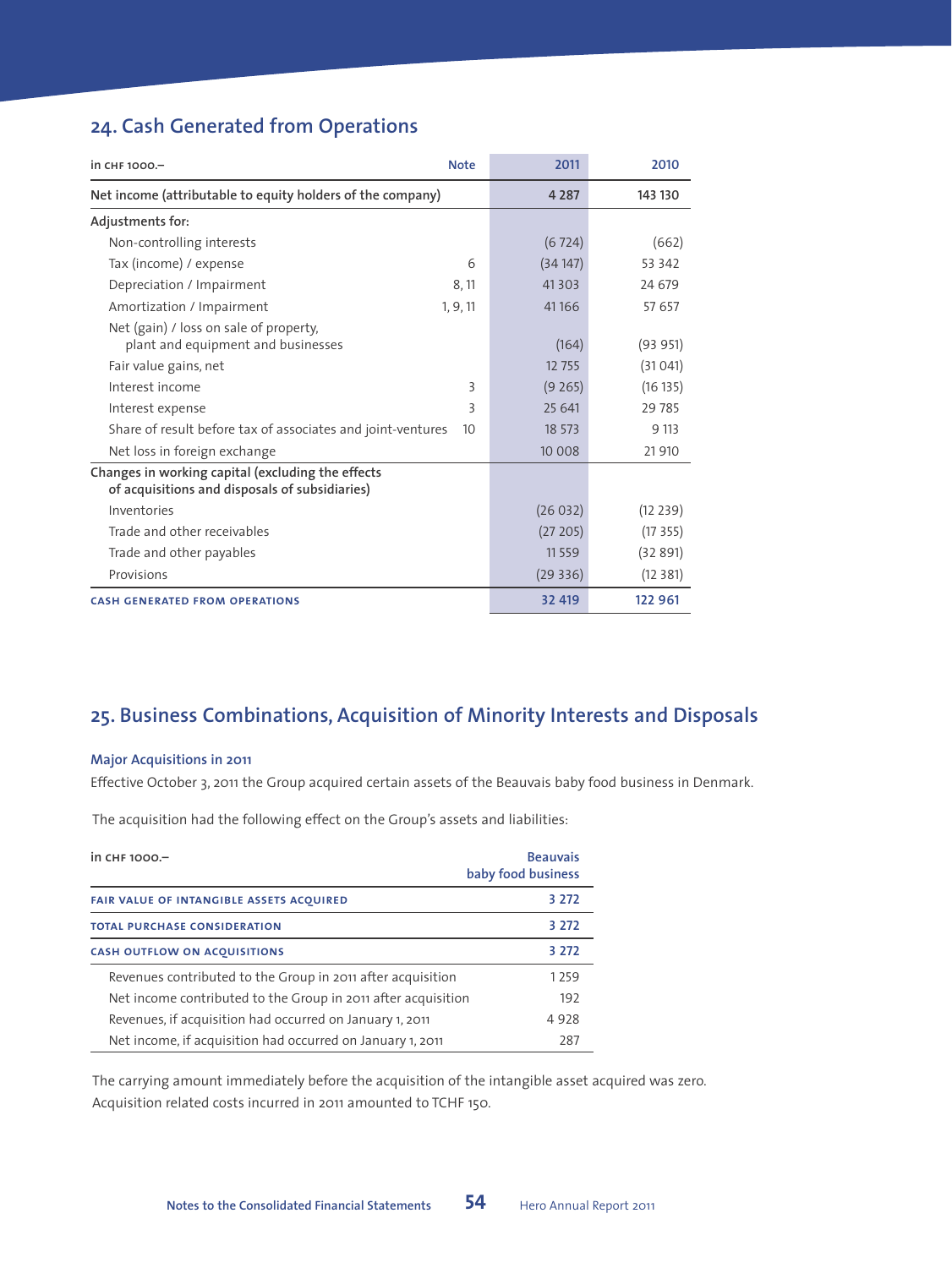#### **Major Acquisitions in 2010**

Effective April 16, 2010 the Group acquired 50% of the share capital of Orient Link Holdings Limited, British Virgin Islands, a holding company which owns 100% of Hero-Huishan (Shenyang) Nutrition Food Co., Ltd. a start-up company which will be specialized in the manufacturing and selling of infant nutrition products in China. Based on the joint-venture agreement Hero has control over the company.

The acquisition had the following effect on the Group's assets and liabilities at fair values:

| in CHF 1000.-                                                 | <b>Orient Link</b><br>Holdings Group <sup>*</sup> |
|---------------------------------------------------------------|---------------------------------------------------|
| Property, plant and equipment                                 | 30 111                                            |
| Receivables and equivalents                                   | 6 178                                             |
| Cash and Cash equivalents                                     | 29 7 93                                           |
| <b>Borrowings</b>                                             | (13 204)                                          |
| Trade and other payables                                      | (2836)                                            |
| <b>NET ASSETS</b>                                             | 50 042                                            |
| Non-controlling interests                                     | (25021)                                           |
| <b>FAIR VALUE OF NET ASSETS ACQUIRED</b>                      | 25 021                                            |
| Goodwill                                                      | 37 307                                            |
| <b>TOTAL CASH CONSIDERATION</b>                               | 62 3 2 8                                          |
| Cash and Cash equivalents in subsidiaries acquired            | (29793)                                           |
| <b>CASH OUTFLOW ON ACQUISITIONS</b>                           | 32 535                                            |
| Revenues contributed to the Group in 2010 after acquisition   |                                                   |
| Net income contributed to the Group in 2010 after acquisition | (3128)                                            |
| Revenues, if acquisition had occurred on January 1, 2010      |                                                   |
| Net income, if acquisition had occurred on January 1, 2010    | (4171)                                            |

\*) A provisonally determined purchase price allocation was presented in 2010. The purchase price allocation was finalized in 2011 with no change.

The goodwill on the acquisition is attributable to the profitability of the acquired business and its leverage on the existing business. None of the goodwill recognized is expected to be deductible for income tax purposes.

Acquisition-related costs incurred in 2010 amounted to CHF 2.8 million.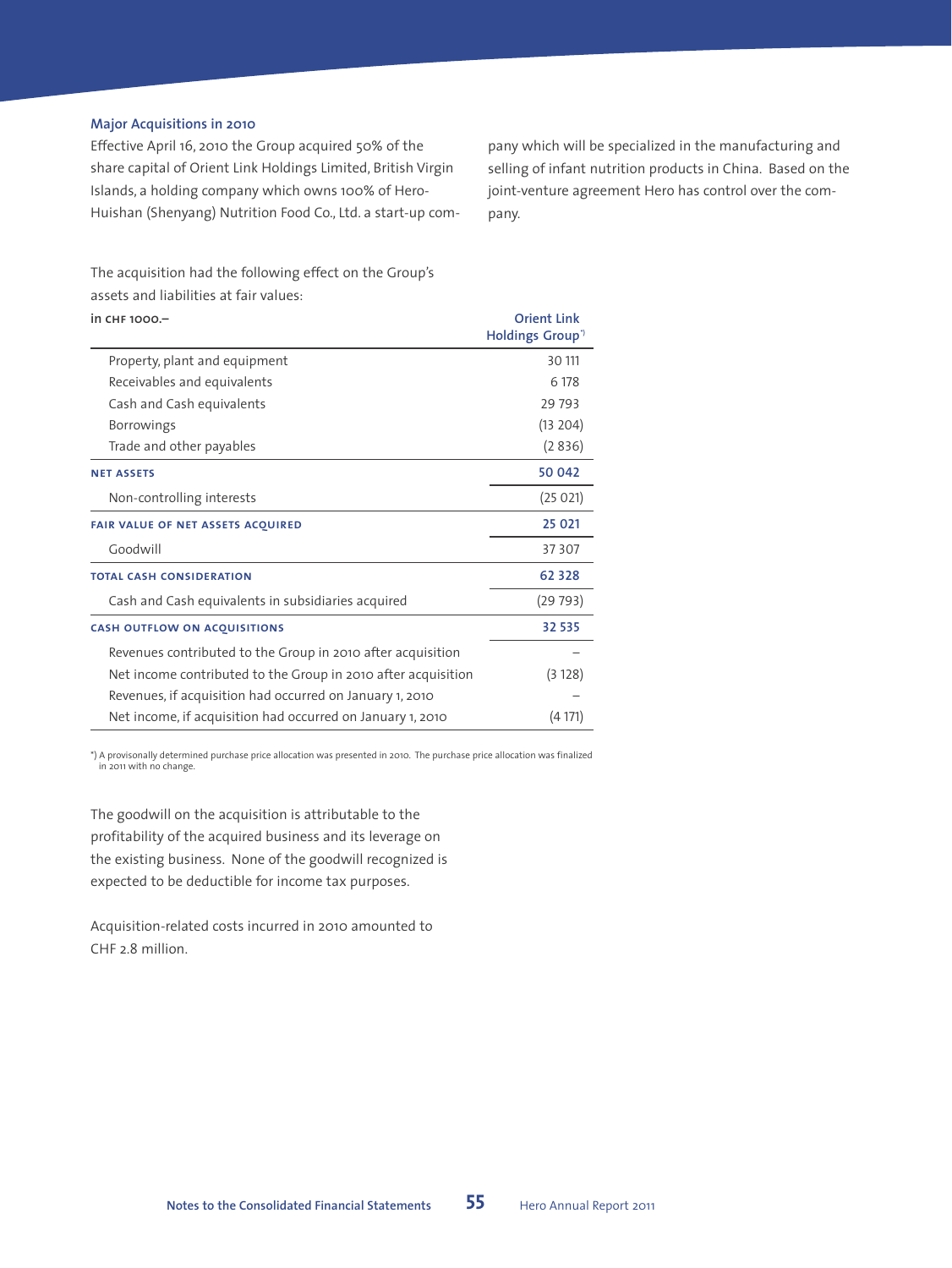#### **Acquisition of Non-controlling interests**

On March 31, 2010, the Group acquired an additional 49% of the voting shares of Schwartauer Werke GmbH & Co. KGaA, increasing its ownership to 100%. A cash consideration of TCHF 164'083 was paid to non-controlling interest shareholders.

The carrying value of the net assets of Schwartauer Werke GmbH & Co. KGaA (excluding goodwill on the original acquisition) at this date was TCHF 105'896, and the carrying value of the additional interest acquired was TCHF 51'889. The difference of CHF 112'194 between the consideration and the carrying value of the interest acquired has been recognised in retained earnings within equity.

### **Major Disposals in 2010**

Effective March 17, 2010, the Group's German subsidiary, Schwartauer Werke GmbH & Co. KGaA, sold certain assets relating to one of its lines of business.

Effective September 8, 2010, the Group sold its 100% investment in Hero France.

#### **Details of disposal consideration at fair value**

| in CHF 1000.-                                                 | Schwartau<br>assets | Hero<br><b>France</b> | <b>Total</b> |  |
|---------------------------------------------------------------|---------------------|-----------------------|--------------|--|
| Net assets disposed                                           | $(42770)^{4}$       | $(30220)^{n}$         | (72990)      |  |
| (Gain) / loss on disposal of subsidiaries and businesses, net | (66143)             | (1610)                | (67753)      |  |
| <b>TOTAL DISPOSAL CONSIDERATION</b>                           | (108913)            | (31830)               | (140743)     |  |
| Deferred payment                                              |                     | 1384                  | 1384         |  |
| Cash disposed with subsidiaries                               |                     | 2 3 2 5               | 2 3 2 5      |  |
| <b>CASH INFLOW ON DISPOSALS</b>                               | (108913)            | (28 121)              | (137 034)    |  |
| Revenues contributed to the Group in 2010                     | 18 741              | 34 171                | 52 912       |  |
| Operating profit contributed to the Group in 2010             | 2326                | 3 4 7 1               | 5797         |  |
| Revenues contributed to the Group in 2009                     | 61 612              | 54 980                | 116 592      |  |

\*\*) Includes goodwill charge of CHF 27.5 million. \*\*) Includes goodwill charge of CHF 6.4 million.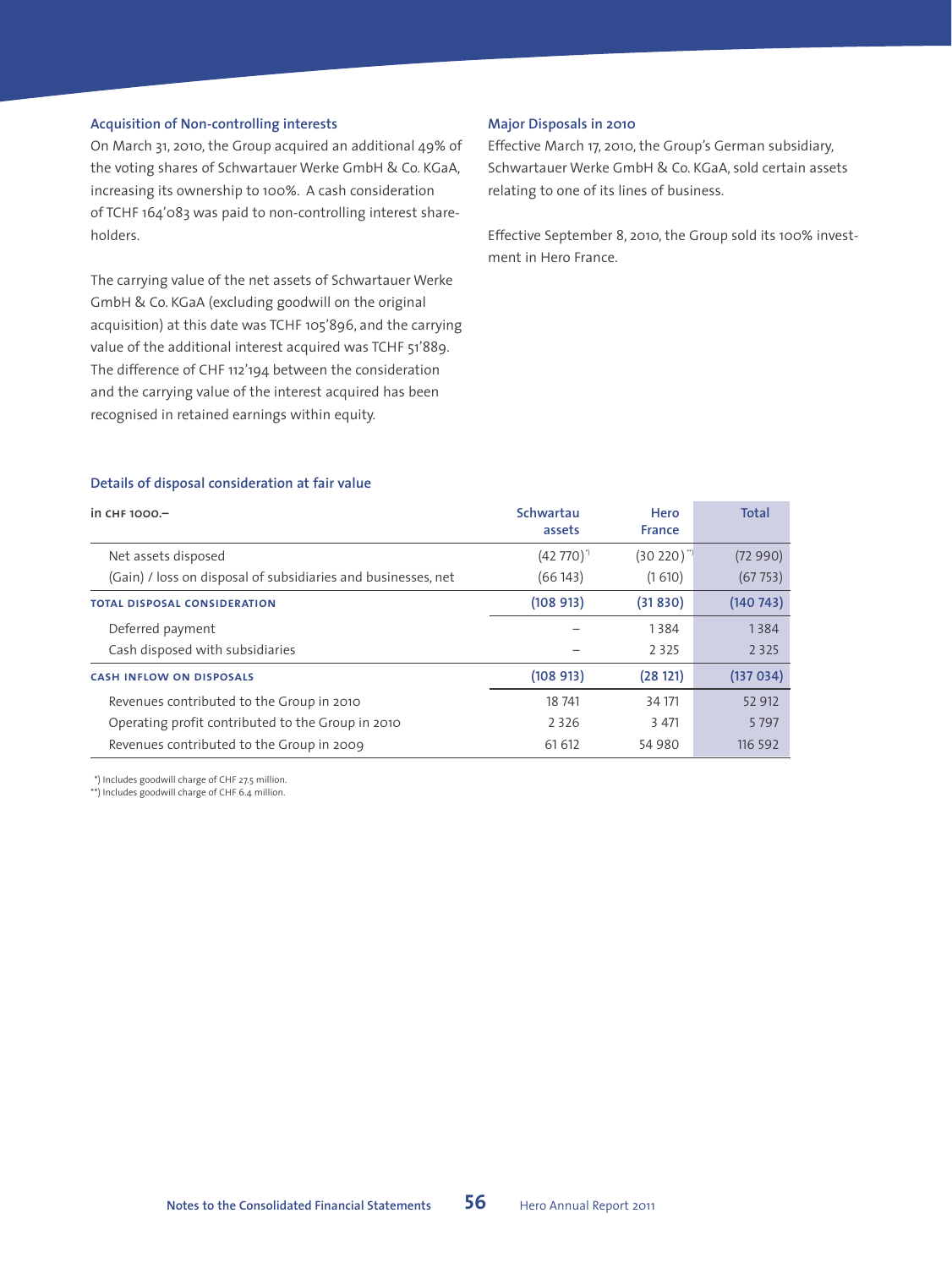## **26. Financial Instruments**

### **Fair values**

Set out below is a comparison by category of carrying amounts and fair values of all the Group's financial instruments that are carried in the financial statements:

| in CHF 1000.-                                                                    |             | <b>Carrying amount</b> |                     | <b>Fair value</b>  |                     |
|----------------------------------------------------------------------------------|-------------|------------------------|---------------------|--------------------|---------------------|
|                                                                                  | <b>Note</b> | 2011                   | 2010                | 2011               | 2010                |
| Financial assets at fair value through<br>profit or loss – held for trading      |             |                        |                     |                    |                     |
| Non-current<br>Financial assets at fair value                                    |             | 16 657                 | 34 8 93             | 16 657             | 34 893              |
| Current<br>Financial assets at fair value                                        |             | 1488                   | 14 3 2 2            | 1488               | 14 3 2 2            |
| Loans and receivables                                                            |             |                        |                     |                    |                     |
| Non-current<br>Non-current receivables                                           | 12          | 20 0 27                | 11 652              | 20 0 27            | 11 652              |
| Current<br>Trade receivables, prepayments                                        |             |                        |                     |                    |                     |
| and other receivables                                                            | 15          | 218 292                | 205849              | 218 292            | 205 849             |
| Cash and cash equivalents                                                        | 16          | 82736                  | 197383              | 82736              | 197 383             |
| Financial liabilities at fair value through<br>profit or loss – held for trading |             |                        |                     |                    |                     |
| Current<br>Derivative financial liability                                        |             | 6 15 6                 | 12 4 23             | 6 15 6             | 12 4 23             |
| Other financial liabilities                                                      |             |                        |                     |                    |                     |
| Non-current<br><b>Borrowings</b><br>Other liabilities <sup>"</sup>               | 18<br>21    | 267885<br>33 715       | 352 694<br>12 5 6 0 | 267 697<br>33 715  | 352 694<br>12 5 6 0 |
| Current<br>Trade and other payables<br><b>Borrowings</b>                         | 22<br>18    | 298 198<br>189 979     | 307 250<br>163 814  | 298 188<br>189 979 | 307 250<br>163 814  |

\*) The carrying values of other non-current liabilities approximate their fair values.

The fair value of derivatives has been calculated by discounting the expected future cash flows at prevailing interest rates. The fair value of financial assets has been calculated using market interest rates.

The fair values of cash and cash equivalents, trade receivables, prepayments, other receivables and current financial liabilities are approximate to their carrying amounts largely due to the short-term maturities of these instruments.

The fair values of non-current borrowings is estimated by discounting future cash flows using rates currently available for debt on similar terms, credit risk and remaining maturities.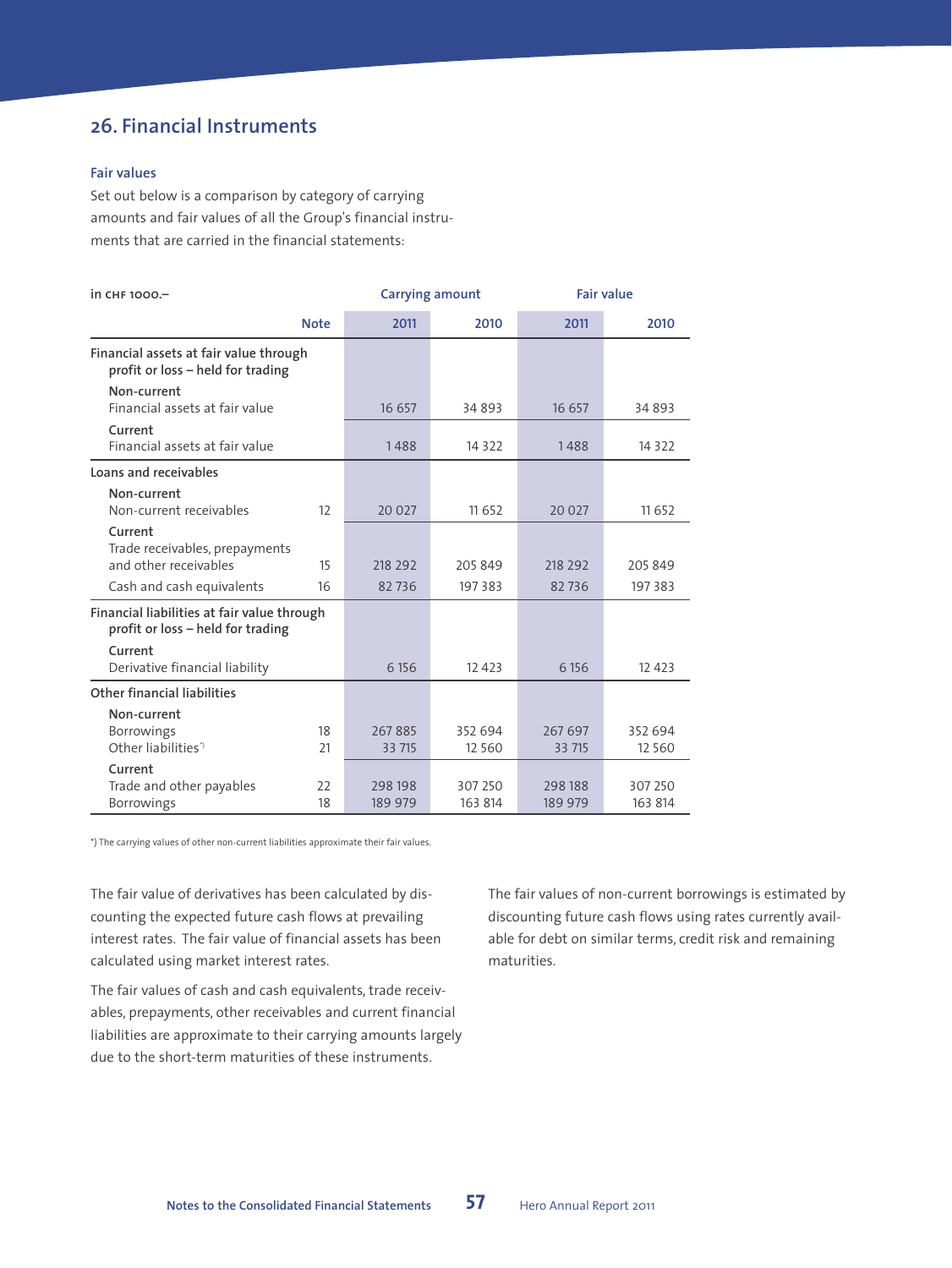### **Derivative financial instruments**

**in chf 1000.–**

| at December 31, 2011                                        | <b>Assets</b> | Liabilities |
|-------------------------------------------------------------|---------------|-------------|
| Non-current                                                 |               |             |
| Interest-Rate Swap                                          | 16 657        |             |
| <b>TOTAL NON-CURRENT DERIVATIVE FINANCIAL INSTRUMENTS</b>   | 16 657        |             |
| Current                                                     |               |             |
| Forward foreign exchange contracts                          | 1488          | 6 15 6      |
| <b>TOTAL CURRENT DERIVATIVE FINANCIAL INSTRUMENTS</b>       | 1488          | 6 15 6      |
| TOTAL DERIVATIVE FINANCIAL INSTRUMENTS AT DECEMBER 31, 2011 | 18 145        | 6 15 6      |

| at December 31, 2010                                        | <b>Assets</b> | <b>Liabilities</b> |
|-------------------------------------------------------------|---------------|--------------------|
| Non-current                                                 |               |                    |
| Interest-Rate Swap                                          | 34 893        |                    |
| TOTAL NON-CURRENT DERIVATIVE FINANCIAL INSTRUMENTS          | 34 893        |                    |
| Current                                                     |               |                    |
| Forward foreign exchange contracts                          | 14 3 2 2      | 12 423             |
| <b>TOTAL CURRENT DERIVATIVE FINANCIAL INSTRUMENTS</b>       | 14 3 2 2      | 12 4 23            |
| TOTAL DERIVATIVE FINANCIAL INSTRUMENTS AT DECEMBER 31, 2010 | 49 215        | 12 423             |

#### **Interest-Rate Swap**

The Group entered into a structured CHF Interest-Rate Swap linked to Deutsche Bank's Trends USD Index. Starting 28 October 2009 and ending at 28 October 2016 Hero receives in the first two years 6.5% and pays 5.5% interest p. a. on the underlying amount of CHF 500 million. From the 3rd year until the end of the instrument Hero receives 6.5% interest and pays interest in the range of 0% – 8% p.a. on the underlying amount of CHF 500 million depending on the performance of the underlying Deutsche Bank's Trends USD Index. This Interest-Rate Swap will be fair valued every year using a Monte-Carlo-Simulation with the resulting profit or loss being recognized in the income statement. While applying this Monte-Carlo valuation

technique the longest available historical data set of the underlying index has been used to determine parameters such as volatility and average performance of the index. The discount rate is based on a 7 year risk free interest rate. In 2011 a loss of CHF 13.2 million (2010: profit of CHF 20.2 million) has been recognized in the financial result.

#### **Forward foreign exchange contracts**

The notional amounts of the outstanding foreign exchange contracts include commitments to sell for a notional amount of CHF 81.3 million (2010: CHF 187.2 million) and commitments to buy for a notional amount of CHF 431.8 million (2010: CHF 654.7 million).

| IN CHE 1000. $-$                    | 2011      | 2010      |
|-------------------------------------|-----------|-----------|
| Contracts with positive fair values |           |           |
| Forward foreign exchange contracts  | 80 320    | 188 645   |
| Contracts with negative fair values |           |           |
| Forward foreign exchange contracts  | (435 770) | (642 771) |

#### **Derivative liabilities related parties**

See note 28 (Contigent Liabilities).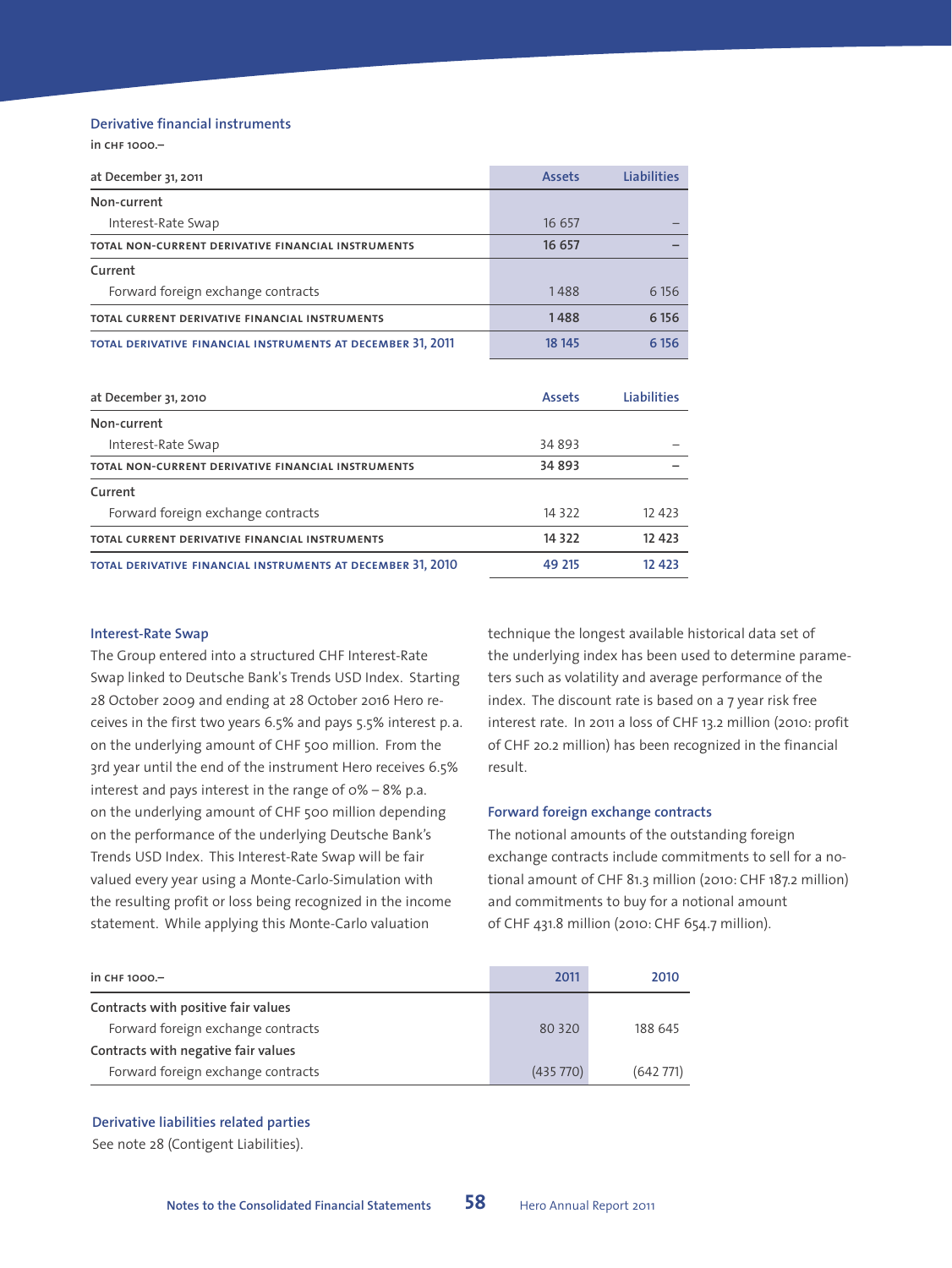### **Fair value hierarchy**

As at 31 December 2011, the Group held the following financial instruments measured at fair value:

The Group uses the following hierarchy for determining and disclosing the fair value of financial instruments by valuation technique:

Level 1: quoted (unadjusted) prices in active markets for identical assets or liabilities.

Level 2: other techniques for which all inputs which have a significant effect on the recorded fair value are observable, either directly or indirectly.

Level 3: techniques which use inputs which have a significant effect on the recorded fair value that are not

based on observable market data.

During the reporting period ending 31 December 2011, there were no transfers between Level 1 and Level 2 fair value measurements, and no transfers into or out of Level 3 fair value measurements.

### **Assets measured at fair value**

**at December 31, 2011**

| in CHF 1000.-                      | Level 1                  | Level 2         | Level 3 | <b>Total</b> |
|------------------------------------|--------------------------|-----------------|---------|--------------|
| Interest-Rate Swap                 |                          |                 | 16 657  | 16 657       |
| Forward foreign exchange contracts |                          | 1488            |         | 1488         |
| at December 31, 2010               |                          |                 |         |              |
| in CHF 1000.-                      | Level 1                  | Level 2         | Level 3 | <b>Total</b> |
| Interest-Rate Swap                 |                          | $\qquad \qquad$ | 34 8 93 | 34 8 93      |
| Forward foreign exchange contracts | $\overline{\phantom{0}}$ | 14 3 2 2        |         | 14 3 2 2     |

#### **Liabilities measured at fair value**

| Level 1                  | Level 3 | <b>Total</b>                             |
|--------------------------|---------|------------------------------------------|
|                          |         | 6 15 6                                   |
|                          |         |                                          |
| Level 1                  | Level 3 | <b>Total</b>                             |
| $\overline{\phantom{m}}$ |         | 12 4 23                                  |
|                          |         | Level 2<br>6 15 6<br>Level 2<br>12 4 2 3 |

### **Day 1 profit**

The table below shows the movement in the aggregate profit not recognized when financial instruments were

 initially recognized ('Day 1 profit'), because of the use of valuation techniques for which not all the inputs were market observable data.

| in CHF 1000.-                                                                        | 2011 | 2010    |
|--------------------------------------------------------------------------------------|------|---------|
| Balance at January 1                                                                 |      |         |
| New transactions                                                                     |      | 10 624  |
| Recognized in the income statement during the period:<br>Subsequent to observability |      | (10624) |
| <b>BALANCE AT DECEMBER 31</b>                                                        |      |         |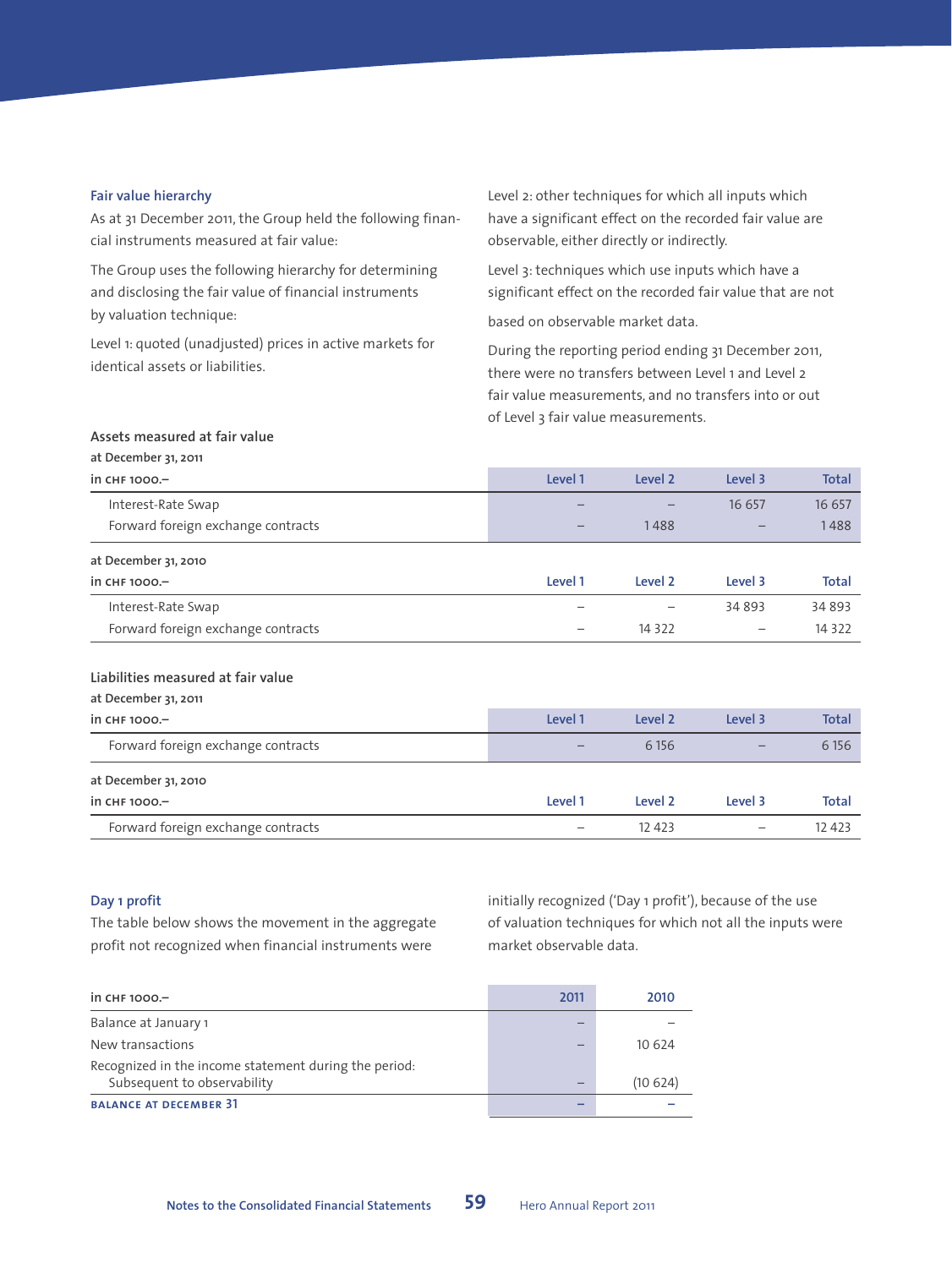## **27. Related and Associated Party Transactions**

| in CHF 1000.-                                                | <b>Note</b> | 2011     | 2010     |
|--------------------------------------------------------------|-------------|----------|----------|
| Sales of Goods                                               |             |          |          |
| to associated companies                                      |             | 44 077   | 63 801   |
| Purchases                                                    |             |          |          |
| from AOH Nahrungsmittel Group                                |             |          | (7969)   |
| from associated companies                                    |             | 17 7 5 7 | 33 3 9 2 |
| Other income / expenses                                      |             |          |          |
| Interest income from AOH Nahrungsmittel Group                |             |          | 966      |
| Capital gain on disposal of treasury shares to parent entity |             | 7663     |          |
| Interest expense to AOH Nahrungsmittel Group                 |             | (1267)   | (394)    |
| <b>Receivables</b>                                           |             |          |          |
| Trade receivables from associated companies                  |             | 10829    | 9606     |
| Other short-term receivables from associated companies       |             | 11 4 7 8 |          |
| Payables                                                     |             |          |          |
| Trade payables to AOH Nahrungsmittel Group                   | 22          | 9        | 553      |
| Trade payables to associated companies                       |             | 3928     | 4 207    |
| Other short-term liabilities to associated companies         |             | 8 3 2 7  | 3 9 7 3  |
| Short-term loan liabilities to AOH Nahrungsmittel Group      |             | 36888    |          |
| Other long-term liabilities to associated companies          |             | 1892     | 3 1 1 5  |
| Executive share compensation plan                            |             |          |          |
| Long-term loans granted to participants                      |             |          | 5 1 8 9  |
| Long-term compensation liability (provision) recognized      |             |          | 10833    |
| Net compensation income / (expense) recognized               |             | (2105)   | 2 7 7 4  |
| Key management compensation <sup>"</sup>                     |             |          |          |
| Salaries and other short-term employee benefits              |             | (5328)   | (4882)   |
| Termination benefits                                         |             | (339)    | (339)    |
| Post-employment benefits                                     |             | (442)    | (385)    |

\*) Key management compensation reflects the enlarged Executive Board as of July 1, 2011.

Details of the executive share compensation plan are laid down in the accounting principles. The plan was terminated during 2011.

Transactions with AOH Nahrungsmittel Group, which also belongs to the ultimate parent of Hero, are conducted on commercial terms and conditions and at market prices. Transactions with AOH Nahrungsmittel Group include exchange of goods and administration services.

Transactions with associated companies are conducted on commercial terms and conditions and at market prices. Transactions with associated companies include exchange of goods and administration services.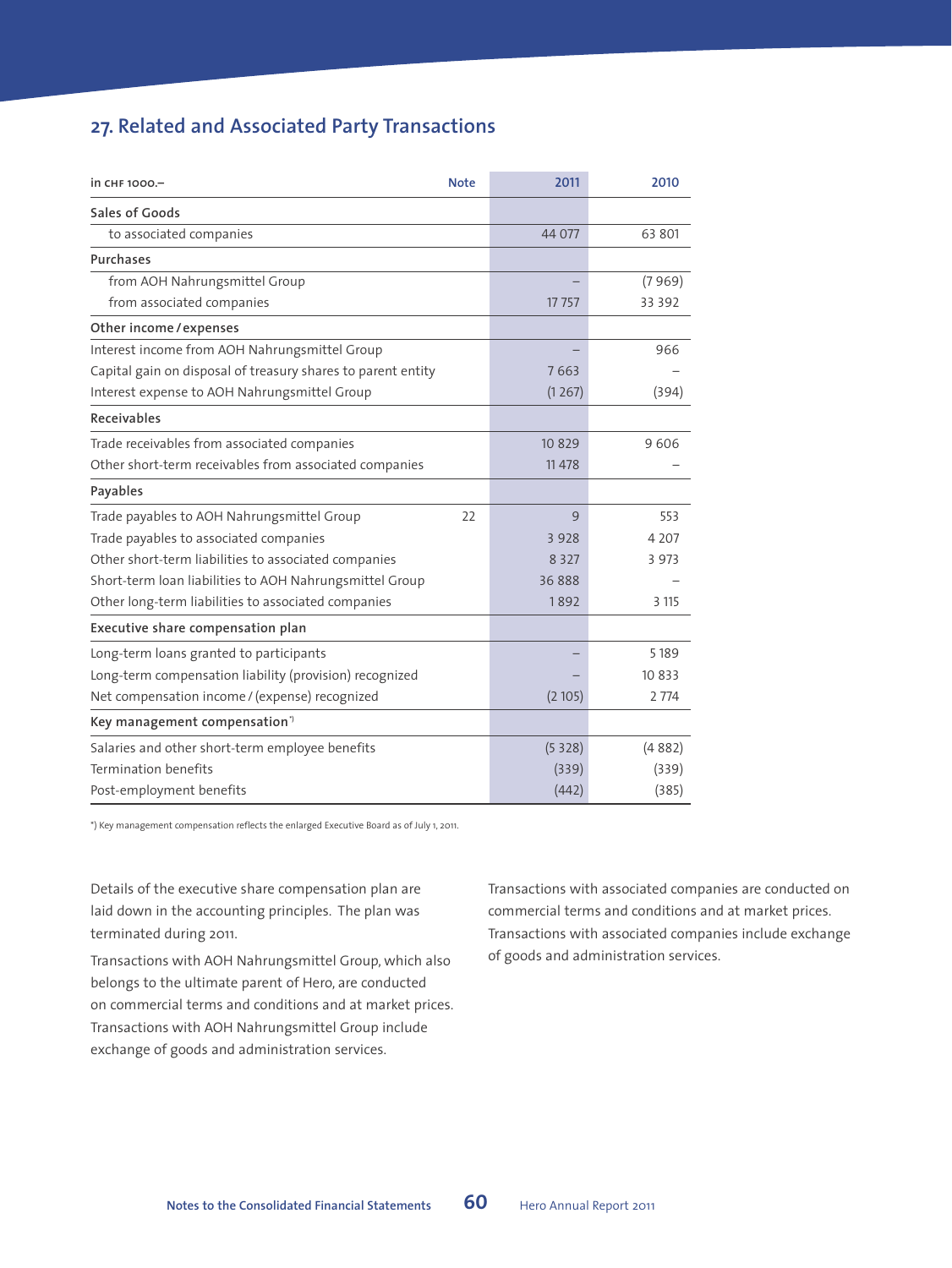## **28. Contingent Liabilities**

| in CHF 1000 .-                                    | 2011    | 2010    |
|---------------------------------------------------|---------|---------|
| Contingent liabilities in favour of third parties | 6 6 6 8 | 16 4 26 |

Contingent liabilities are composed primarily of a thirdparty guarantee granted in connection with the relocation of the Lenzburg site and various bank guarantees in Sweden.

One element of the Lenzburg site guarantee is an amount of up to CHF 4.0 million, which could be payable in the event that contaminated material must be removed from the site. A provision has been recognized for a portion of this amount.

## **29. Commitments**

| in CHF 1000 .-                                           | 2011     | 2010    |
|----------------------------------------------------------|----------|---------|
| Commitments for the acquisition of tangible fixed assets | 19 3 3 4 | 8 7 7 9 |
| Commitments for raw materials                            | 57 722   | 66 473  |
| <b>TOTAL CAPITAL COMMITMENTS</b>                         | 77 056   | 75 252  |

Commitments for operating lease are as follows:

| in CHF 1000.-                                                                     | 2011   | 2010    |
|-----------------------------------------------------------------------------------|--------|---------|
| Amount due within one year                                                        | 7526   | 7907    |
| Between one and five years                                                        | 12 905 | 12 5 25 |
| After five years                                                                  | 637    | 644     |
| <b>TOTAL OPERATING LEASE COMMITMENTS</b>                                          | 21068  | 21 0 76 |
| <b>TOTAL OPERATING LEASE EXPENSE</b><br><b>RECOGNIZED IN THE INCOME STATEMENT</b> | (6707) | (7 934) |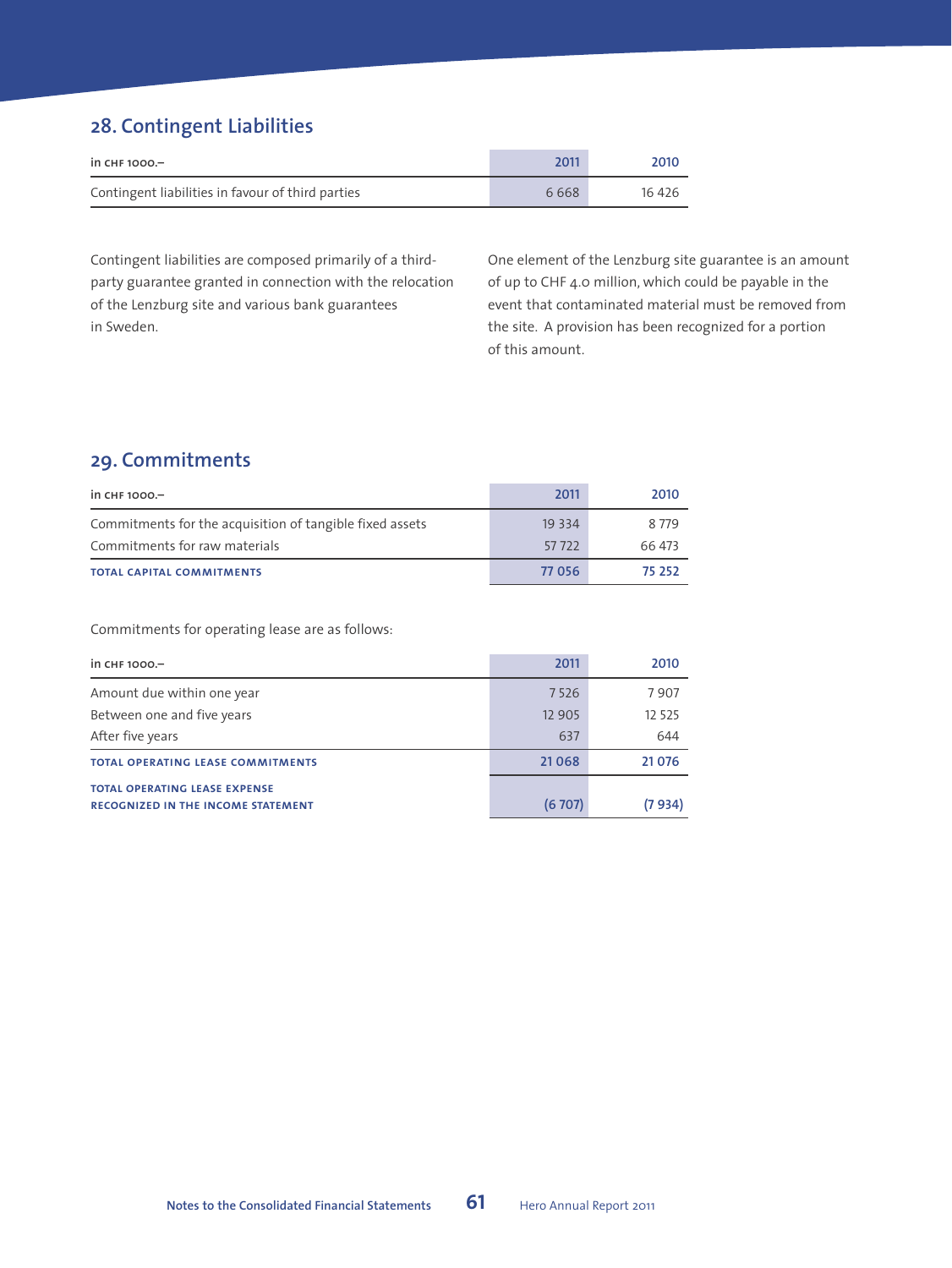## **30. Earnings per Share**

### **Calculation of basic earnings per share**

Basic earnings per share is calculated by dividing the net profit attributable to shareholders by the weighted average number of ordinary shares issued during the year, excluding ordinary shares purchased by the company and held as treasury shares.

|                                                                   |                 | 2011    | 2010    |
|-------------------------------------------------------------------|-----------------|---------|---------|
| Net profit attributable to owners of the parent<br>of the company | in CHF $1000 -$ | 4 2 8 7 | 143 130 |
| Weighted average number<br>of ordinary shares issued              | in 1000 shares  | 5 0 2 7 | 5.027   |
| Basic earnings per share                                          | in CHF          | 0.85    | 28.47   |

#### Weighted average number of ordinary shares

| in 1000 shares                                            | 2011    | 2010    |
|-----------------------------------------------------------|---------|---------|
| Issued ordinary shares at January 1                       | 5 1 5 2 | 5 1 5 2 |
| Effect on own shares held <sup>"</sup>                    | (125)   | (125)   |
| WEIGHTED AVERAGE NUMBER OF ORDINARY SHARES AT DECEMBER 31 | 5027    | 5027    |

\*\*) Own shares were sold to Schwartau International on December 20, 2011.

There is no difference between basic and diluted earnings per share as there are no convertible instruments.

## **31. Events after the Balance Sheet Date**

Effective February 29, 2012, the Group disposed of its 100% interest in Cap' Fruit SAS, France for a disposal consideration of CHF 10.2 million. The provisionally determined net asset value at this time was CHF 4.6 million.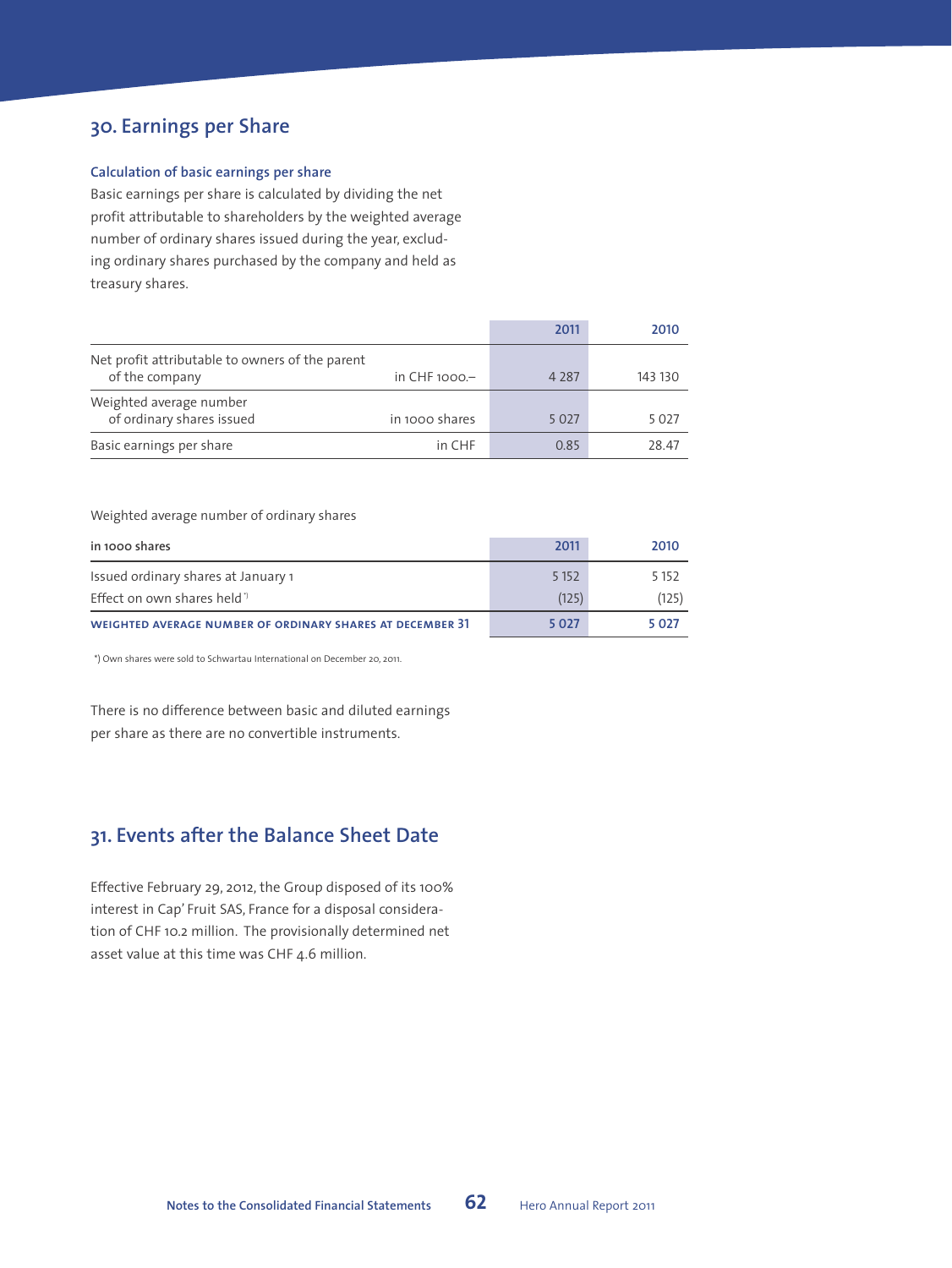## **Corporate Governance**

### **Introduction**

Hero interprets Corporate Governance to include the totality of all governing principles and regulations aimed to defend the interests of its shareholders which, within the context of decision-making abilities and efficiency, ensure that management's leadership and control of the enterprise are undertaken focused on valuecreation with full knowledge of its responsibilities.

Hero's corporate regulations fully incorporate the recommendations of "Swiss Code of Best Practices" in addition to the provisions of Swiss law. Hero's Board of Directors and the Executive Board are separate decisionmaking bodies, each with distinct functions and responsibilities. No member of the Board of Directors is a member of the management team. Further, a member of the Board of Directors may sit on the Board of no more than six other quoted Swiss companies.

### **Board of Directors**

Hero's Board of Directors consists of between three and seven members who are elected by the Annual General Meeting for a period of three years.

The Board of Directors convenes its own meetings at least four times each year. The Board of Directors has delegated individual tasks to two sub-committees, which analyze specific issues in more depth on behalf of the Board:

– Finance & Audit Committee Dr. Arend Oetker Herbert J. Scheidt Dr. Hagen Duenbostel (since January 1, 2012) Dr. Hasso Kaempfe (since January 1, 2012) Dr. Lutz Peters (until December 31, 2011)

– Compensation Committee Dr. Arend Oetker Werner Holm (until Decmber 31, 2011) Herbert J. Scheidt Dr. Hasso Kaempfe (since January 1, 2012)

The Board of Directors elects from its own members those Directors sitting on these Committees. The Chairmen of the Committees inform the Board of Directors at each meeting about the issues dealt with by the Committees and any corresponding Board resolutions. The Board of Directors has delegated all operative management functions to the Executive Board with the exception of those tasks assigned to other bodies as prescribed by law, the Articles of Incorporation or other corporate regulations.

#### **Executive Board**

The Executive Board is ultimately responsible for the operational management of the business. The Executive Board's responsibility encompasses the execution and achievement of the Company's strategies, the direction of Group companies, as well as extracting maximum synergies from the Group's structures.

The leaders of the business divisions and the heads of the subsidiary companies are responsible for the development and achievement of their commercial and financial targets and for the leadership of their areas. The Chairman of the Executive Board, as well as the whole Executive Board, is answerable to the Board of Directors for the results of the Group.

### **AUDITORS**

In general the auditors participate in two Finance & Audit Committee Meetings per year to report verbally and in writing on audit planning, execution and recommendations.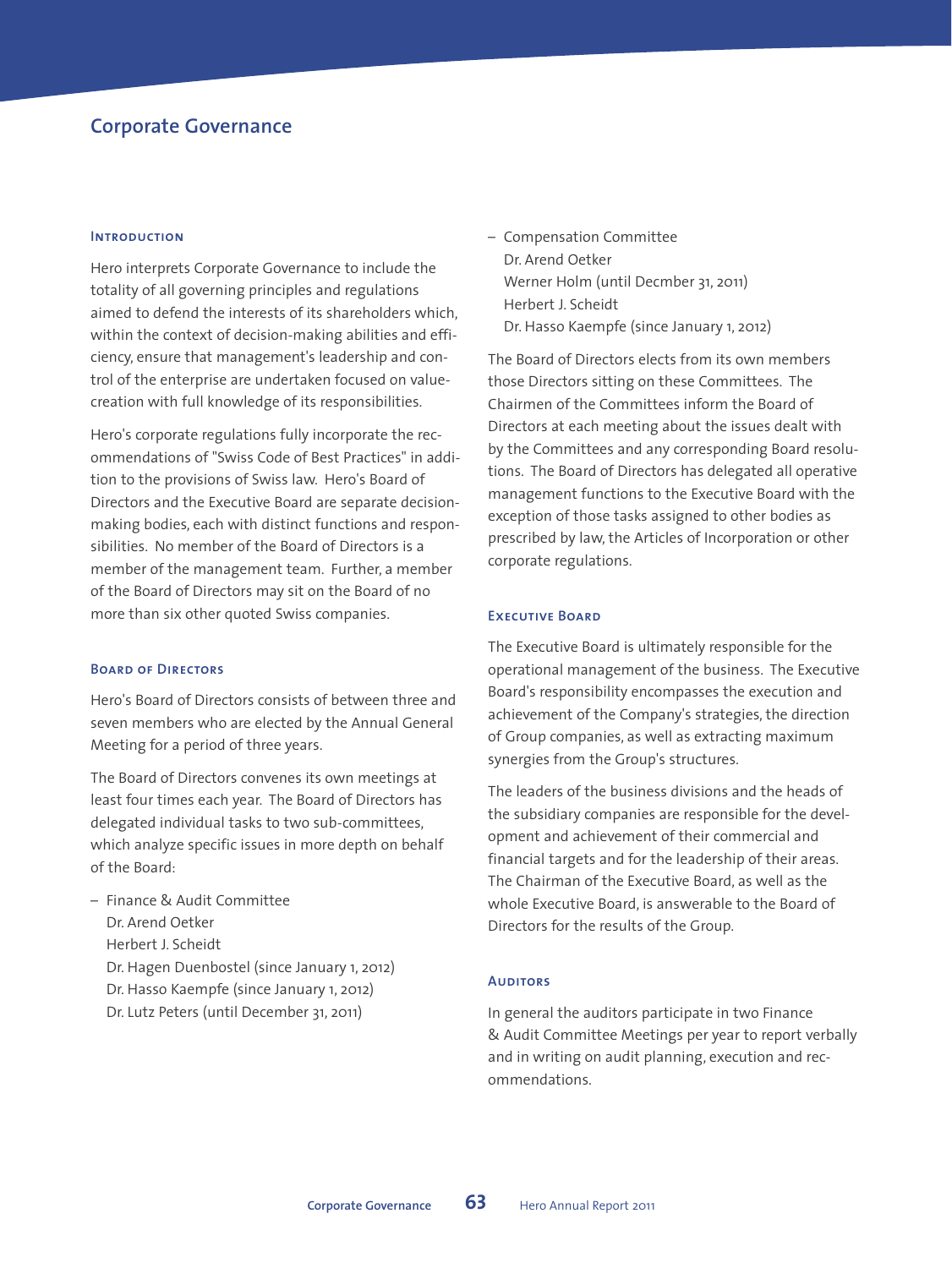## **Report of the Statutory Auditor**

## **Report of the statutory auditor on the consolidated financial statements**

As statutory auditor, we have audited the consolidated financial statements of Hero AG, which comprise the balance sheet, income statement, statement of comprehensive income, cash flow statement, statement of changes in equity and notes (pages 8 to 62) for the year ended 31 December 2011.

#### **Board of Directors' responsibility**

The Board of Directors is responsible for the preparation and fair presentation of the consolidated financial statements in accordance with International Financial Reporting Standards (IFRS) and the requirements of Swiss law. This responsibility includes designing, implementing and maintaining an internal control system relevant to the preparation and fair presentation of consolidated financial statements that are free from material misstatement, whether due to fraud or error. The Board of Directors is further responsible for selecting and applying appropriate accounting policies and making accounting estimates that are reasonable in the circumstances.

#### **Auditor's responsibility**

Our responsibility is to express an opinion on these consolidated financial statements based on our audit. We conducted our audit in accordance with Swiss law and Swiss Auditing Standards and International Standards on Auditing. Those standards require that we plan and perform the audit to obtain reasonable assurance whether the consolidated financial statements are free from material misstatement.

An audit involves performing procedures to obtain audit evidence about the amounts and disclosures in the consolidated financial statements. The procedures selected depend on the auditor's judgment, including the assessment of the risks of material misstatement of the consolidated financial statements, whether due to fraud or error. In making those risk assessments, the auditor considers the internal control system relevant to the entity's preparation and fair presentation of the consolidated financial statements in order to design audit procedures that are appropriate in the circumstances, but not for the purpose of expressing an opinion on the effectiveness of the entity's internal control system. An audit also includes evaluating the appropriateness of the accounting policies used and the reasonableness of accounting estimates made, as well as evaluating the overall presentation of the consolidated financial statements. We believe that the audit evidence we have obtained is sufficient and appropriate to provide a basis for our audit opinion.

#### **Opinion**

In our opinion, the consolidated financial statements for the year ended 31 December 2011 give a true and fair view of the financial position, the results of operations and the cash flows in accordance with IFRS and comply with Swiss law.

### **Report on other legal requirements**

We confirm that we meet the legal requirements on licensing according to the Auditor Oversight Act (AOA) and independence (article 728 CO and article 11 AOA) and that there are no circumstances incompatible with our independence.

In accordance with article 728a paragraph 1 item 3 CO and Swiss Auditing Standard 890, we confirm that an internal control system exists, which has been designed for the preparation of consolidated financial statements according to the instructions of the Board of Directors.

We recommend that the consolidated financial statements submitted to you be approved.

Ernst & Young Ltd.

Philip Klopfenstein David Haldimann Licensed audit expert Licensed audit expert (Auditor in charge)

Zurich, 22 March 2012

Haldimany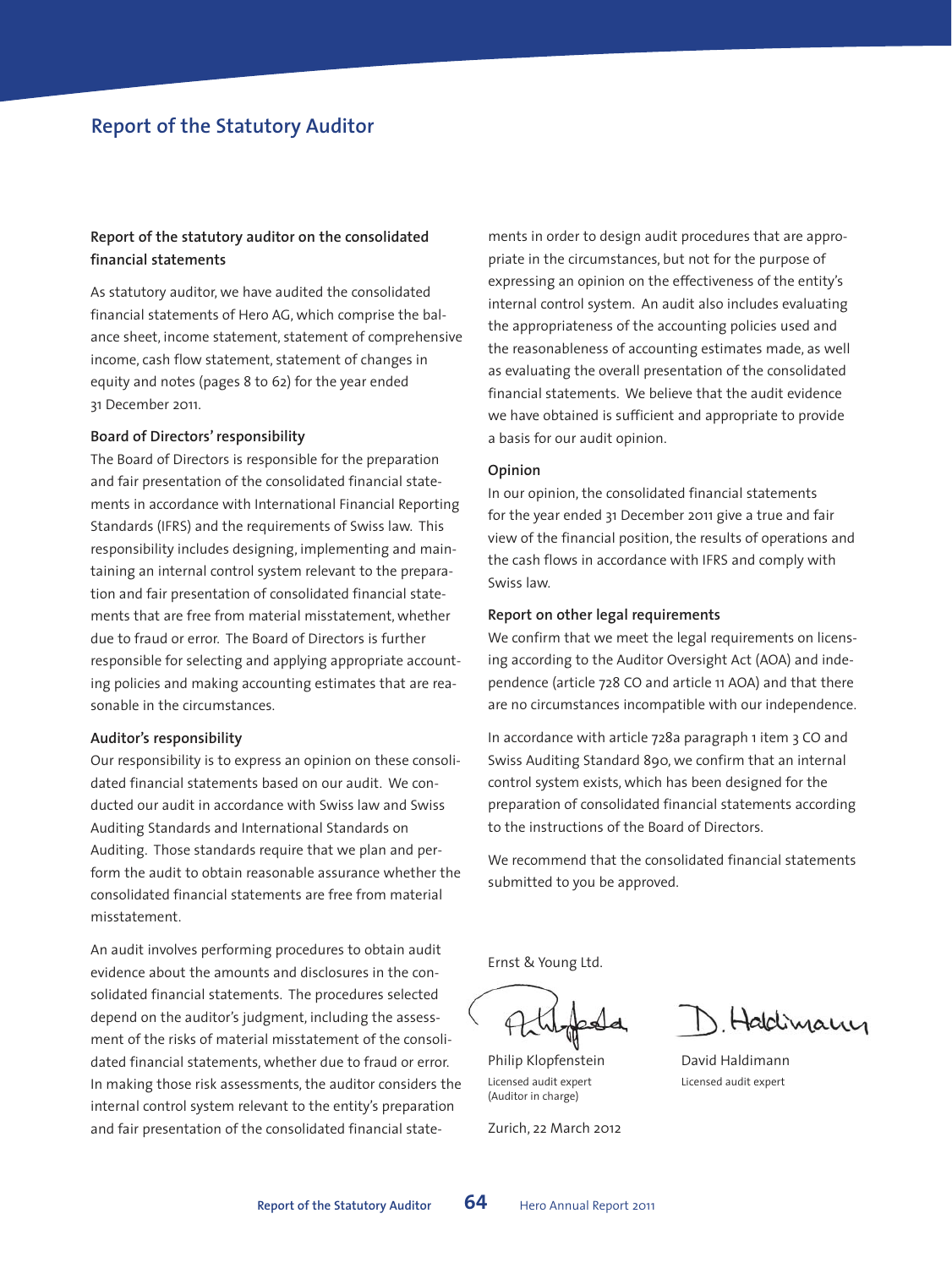## **Index to the Statutory Financial Statements of Hero AG**

# Income Statement Hero AG 66 Balance Sheet Hero AG 67 Notes to the Statutory Accounts of Hero AG 69<br>Appropriation of Available Earnings 70 Appropriation of Available Earnings Report of the Statutory Auditors of Hero AG 71 **Page**

**Index to the Financial Statements of Hero AG** 65 Hero Annual Report 2011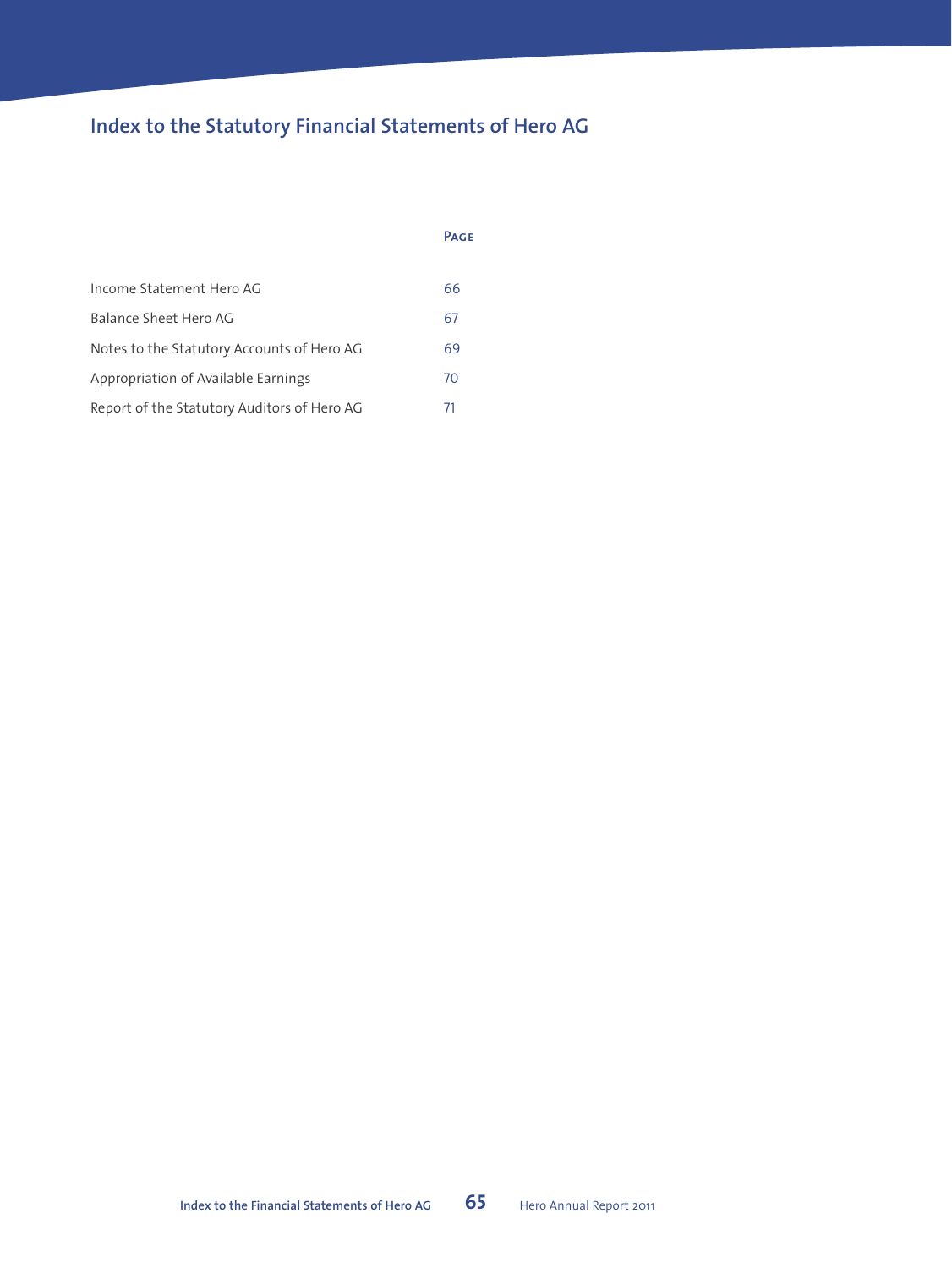## **Income Statement**

**for the year ended December 31 Hero AG**

**in chf 1000.–**

|                                  | 2011      | 2010      |
|----------------------------------|-----------|-----------|
| <b>NET SALES</b>                 | 225 181   | 234 254   |
| Material                         | (132 215) | (141495)  |
| Personnel                        | (37791)   | (46 215)  |
| Depreciation                     | (32768)   | (5801)    |
| Production and distribution      | 4 3 0 1   | 9380      |
| Advertising and promotion        | (23 831)  | (25921)   |
| Sales and general administration | (18313)   | (19098)   |
| <b>Total operating expenses</b>  | (240 617) | (229 150) |
| <b>OPERATING PROFIT/LOSS</b>     | (15436)   | 5 1 0 4   |
| Financial income                 | 70 3 2 6  | 68 718    |
| Financial expense                | (9755)    | (97619)   |
| <b>Financial result</b>          | (27 229)  | (28901)   |
| Participation income             | 35 612    | 14 3 9 7  |
| Other income                     | 50 405    | 31482     |
| Total other income               | 86 017    | 45 879    |
| Loss on fixed assets disposed    |           | (4415)    |
| Other expense                    | (2103)    | (4228)    |
| Total other expenses             | (2103)    | (8643)    |
| <b>PROFIT BEFORE TAXES</b>       | 41 2 4 9  | 13 4 3 9  |
| Taxes                            | (4798)    | (7471)    |
| <b>NET INCOME</b>                | 36 451    | 5968      |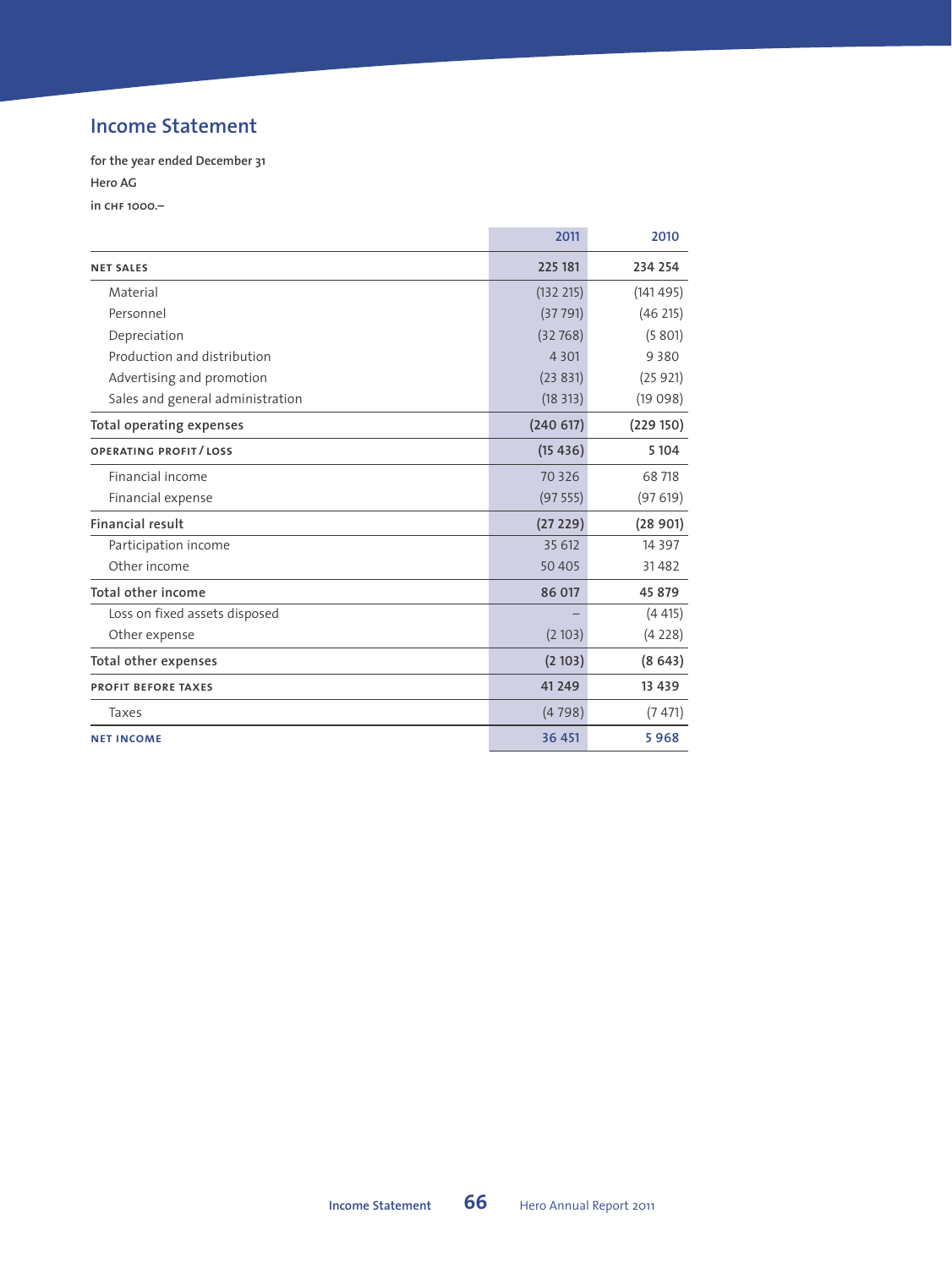# **Balance Sheet**

**as at December 31, before appropriation of profit**

**Hero AG**

**in chf 1000.–**

| <b>Assets</b>                               | 2011     | 2010       |
|---------------------------------------------|----------|------------|
| Cash                                        | 12       | 11         |
| <b>Banks</b>                                | 44 149   | 130 296    |
| Liquid funds                                | 44 161   | 130 307    |
| Trade receivables                           | 23 8 8 8 | 11 10 6    |
| Receivables from subsidiaries               | 156 874  | 219 065    |
| Other short-term receivables                | 16 372   | 3822       |
| Prepaid expenses                            | 371      | 1910       |
| Receivables                                 | 197 505  | 235 903    |
| Raw material and supplies                   | 10883    | 13 151     |
| Work-in-progress and finished goods         | 2 717    | 2 7 3 1    |
| Inventories                                 | 13 600   | 15882      |
| <b>CURRENT ASSETS</b>                       | 255 266  | 382 092    |
| Land                                        | 4749     | 4 2 4 9    |
| <b>Buildings</b>                            | 26896    | 10 455     |
| Plant and machinery                         | 11799    | 5683       |
| Other equipment and vehicles                | 664      | 75         |
| Tangible fixed assets                       | 44 108   | 20 4 6 2   |
| Financial investments                       | 91       | 6 0 71     |
| Long-term loans bank                        | 12 15 8  |            |
| Long-term loans to subsidiaries             | 430 168  | 280 591    |
| Other long-term receivables to shareholders |          | 5 5 7 9    |
| Investments in subsidiaries                 | 441 247  | 305 220    |
| Intangible assets                           | 89 354   | 113 961    |
| Financial and intangible assets             | 973 018  | 711 422    |
| <b>FIXED ASSETS</b>                         | 1017126  | 731884     |
| <b>TOTAL ASSETS</b>                         | 1272392  | 1 113 9 76 |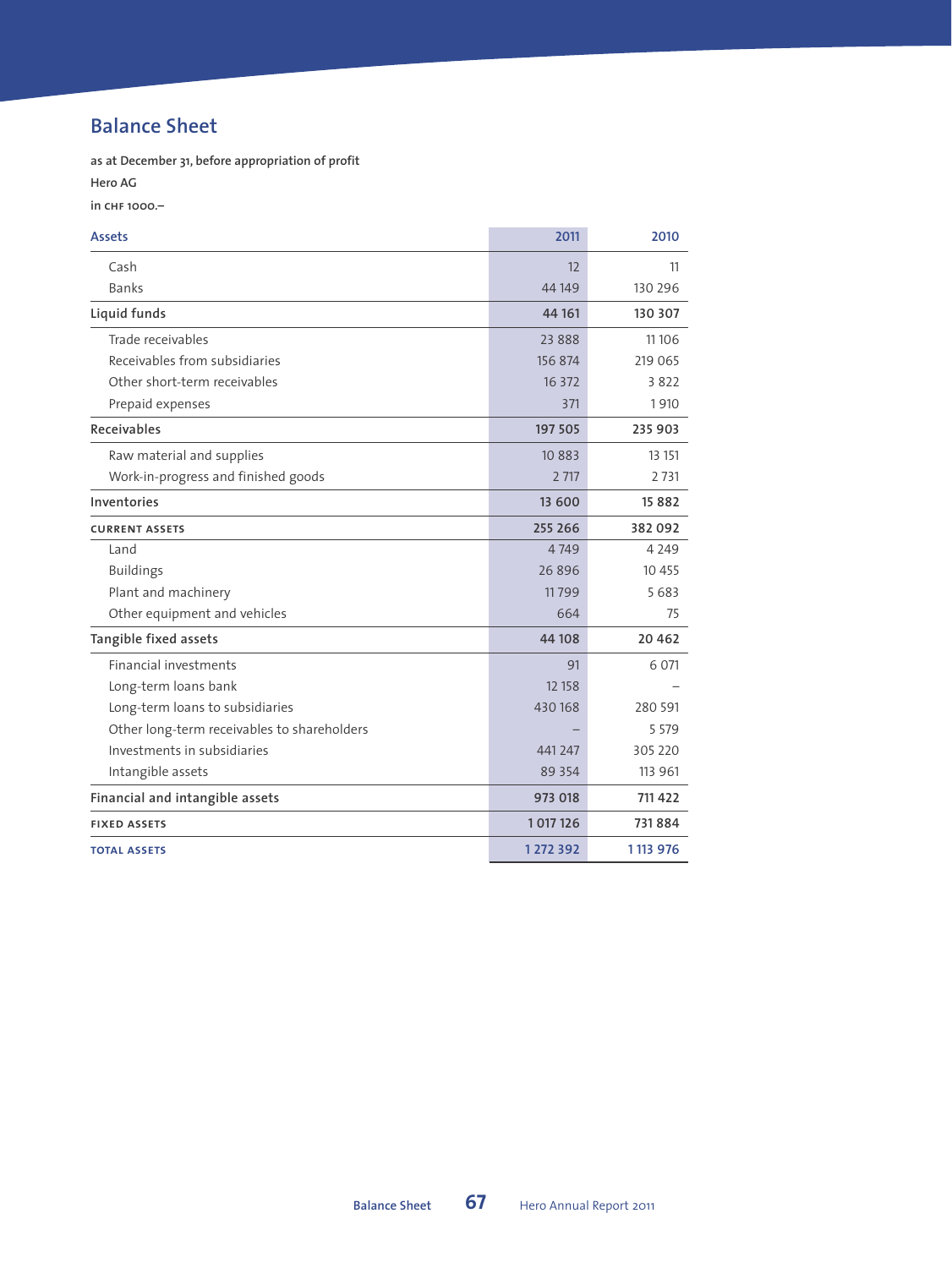| Liabilities and shareholders' equity       | 2011     | 2010       |
|--------------------------------------------|----------|------------|
| <b>Banks</b>                               | 165 656  | 50 000     |
| Trade payables                             | 11 600   | 19 2 3 6   |
| Payables to subsidiaries                   | 166 708  | 181929     |
| Other short-term liabilities               | 10 702   | 2 4 1 6    |
| Accruals                                   | 11 3 6 7 | 8876       |
| Short-term provisions                      | 12 9 7 5 | 12746      |
| <b>Current liabilities</b>                 | 379 008  | 275 203    |
| Long-term bank liabilities                 | 150 000  | 150 000    |
| Long-term loans from subsidiaries          | 9499     | 8 2 6 1    |
| Other long-term liabilities                | 878      | 920        |
| Long-term provisions                       | 7969     | 10 547     |
| Debentures                                 | 550 000  | 500 000    |
| Medium and long-term liabilities           | 718 346  | 669728     |
| <b>TOTAL LIABILITIES</b>                   | 1097354  | 944 931    |
| Share capital                              | 51 51 6  | 51 51 6    |
| Legal reserve                              | 25 7 5 8 | 25 7 58    |
| Reserve for treasury shares                |          | 5980       |
| Retained earnings                          | 97763    | 85792      |
| <b>SHAREHOLDERS' EQUITY</b>                | 175 037  | 169 046    |
| TOTAL LIABILITIES AND SHAREHOLDERS' EQUITY | 1272392  | 1 113 9 76 |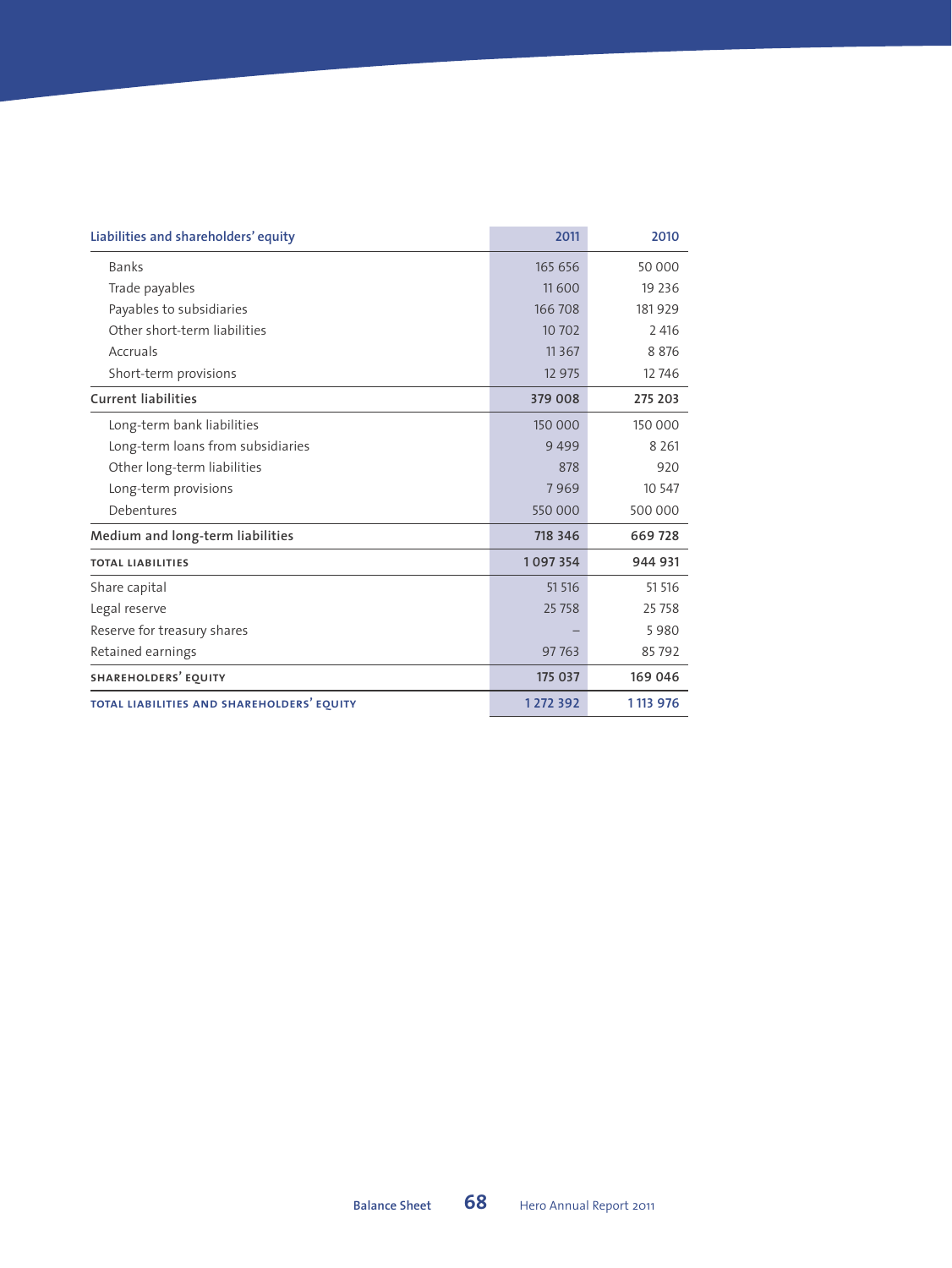## **Notes to the Statutory Accounts of Hero AG**

### **1.**

Guarantees amounting to CHF 107 million (2010: CHF 274 million) exist in favour of third parties. Included here is among others, a guarantee of CHF 78 million given to lenders associated with the promissory note bond issued by Hero Spain in August 2008.

### **2.**

Hero AG is a party to certain legal actions arising in the ordinary course of its business. Provisions have been recorded for such litigation risks based on best estimates. Because judicial process for such cases is complex, management cannot estimate the amount of any additional losses which might be incurred in excess of the amounts provided. In the opinion of management, the ultimate outcome of these situations will not have a material impact on the financial position and results of operations.

### **3.**

Hero AG has committed itself to compensate any current or future asset under-coverage in relation to the senior management pension scheme.

### **4.**

The fire insurance value of tangible assets amounts to CHF 71.2 million (2010: CHF 88.8 million).

### **5.**

There are no payables outstanding with the pension funds.

### **6.**

The bond issued in 2010 of CHF 500 million has a coupon rate of 6.5% and is perpetual and subordinated. The terms and conditions of these bonds are such, that in accordance with IAS 32, the bonds qualify for treatment as equity in the financial statements of the Group.

#### **7.**

The note issued in 2011 of CHF 50 million has a coupon rate of annual Libor plus 5% and is perpetual and subordinated. The terms and conditions of this note are such, that in accordance with IAS 32, the note qualifies for treatment as equity in the financial statements of the Group.

### **8.**

An overview of the significant group companies can be found on pages 72 to 75.

### **9.**

As of December 31, 2011, Schwartau International GmbH, Bad Schwartau, Deutschland, holds 100% (2010: 97.6%) of the share capital of Hero AG ranking for dividends.

### **10.**

Movements in treasury shares for the current period are summarized as follows:

| Movements in treasury shares |         | Number in CHF 1000.- |
|------------------------------|---------|----------------------|
| Balance at January 1, 2011   | 75 000  | 5980                 |
| Additions                    | 50 000  | 13 4 25              |
| Sales                        | 125 000 | (27081)              |
| Value adjustments            |         | 7676                 |
| Balance at December 31, 2011 |         |                      |

#### **11.**

Net release of excess reserves:

During 2011 excess reserves amounting to CHF 3.9 million (2010: 0.8 million) have been released.

### **12.**

The company has implemented a risk management system. Management carries out an annual risk assessment to identify material risks including their probability of occurrence and impact on the group. The board of directors takes appropriate measures to avoid, mitigate or transfer these risks. Risks which are not mitigated are closely monitored by the group. The latest risk assessment by the board of directors was approved in December 2011. Management is entitled to take ad-hoc initiatives in order to ensure a timely response to changes in the risk environment.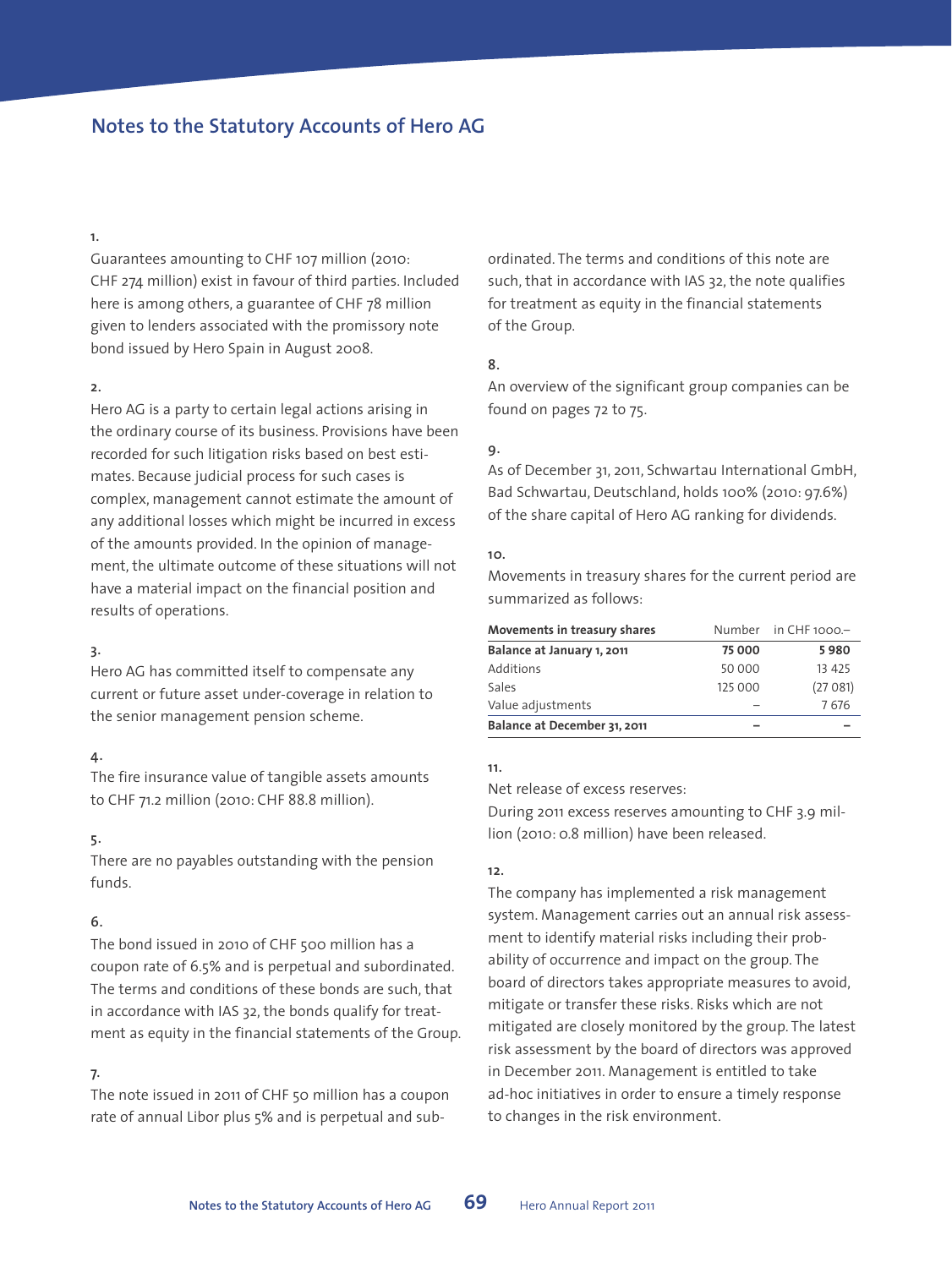## **Proposal of the Board of Directors concerning the distribution of a Dividend**

| in CHF 1000 .-                                                                                                     | 2011   |
|--------------------------------------------------------------------------------------------------------------------|--------|
| Amount carried forward from last year                                                                              | 54 882 |
| Not paid out dividend on treasury shares                                                                           | 450    |
| Reserve for treasury shares                                                                                        | 5980   |
| Net profit for the current year                                                                                    | 36 451 |
| <b>TOTAL AVAILABLE FOR DISTRIBUTION</b>                                                                            | 97 763 |
| DIVIDEND 60%                                                                                                       |        |
| CHF - - on 5'151'600 registered shares of CHF 10 .- par value<br>Dividends on treasury shares will not be paid out |        |

**total dividend payment – balance carried forward 97 763** 

In the name of the Board of Directors: Chairman: Dr. Arend Oetker

And Octher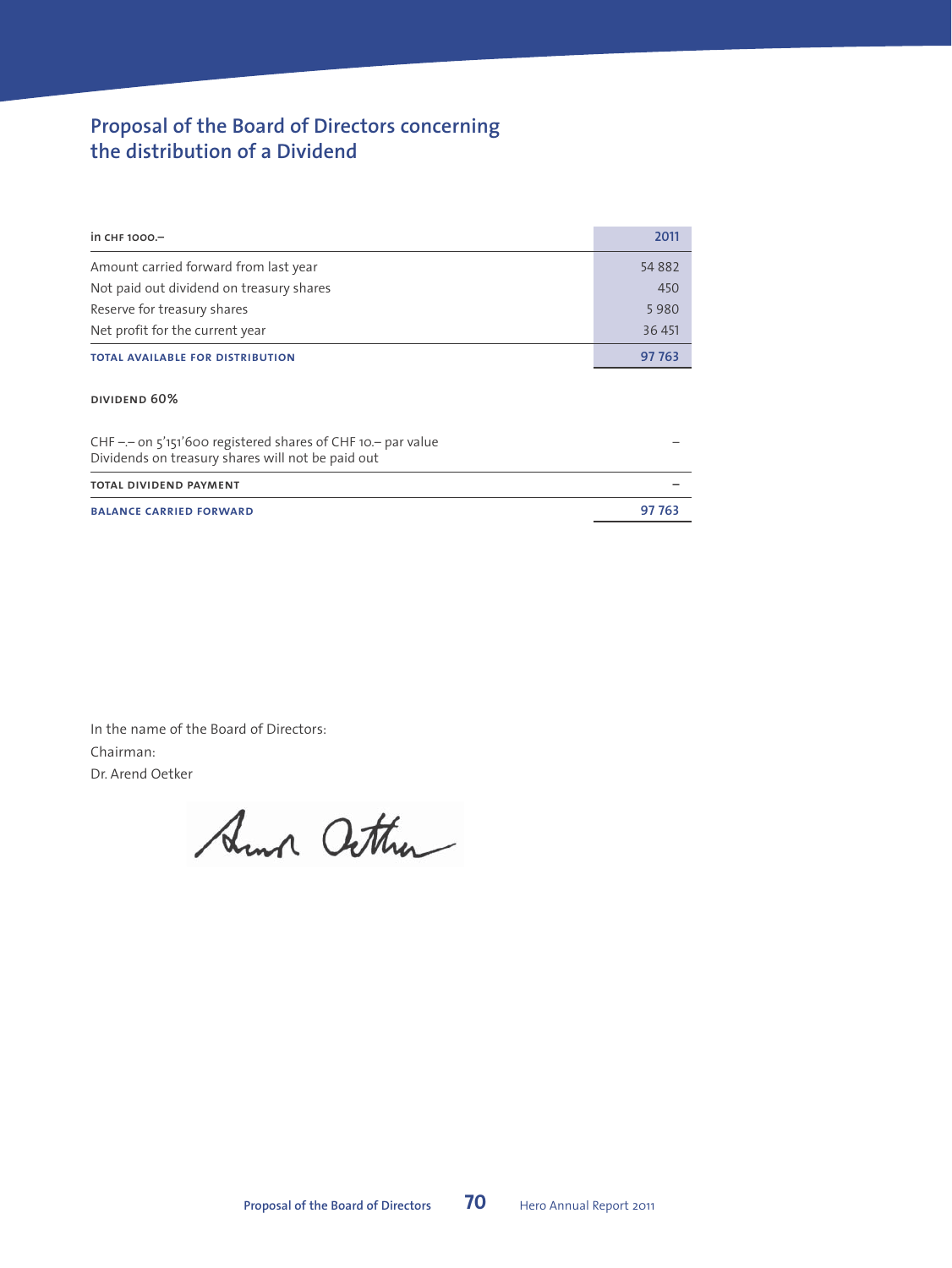## **Report of the Statutory Auditor of Hero AG**

### **Report of the statutory auditor on the financial statements**

As statutory auditor,we have audited the financial statements of Hero AG, which comprise the balance sheet, income statement and notes (pages 66 to 69) for the year ended 31 December 2011.

### **Board of Directors' responsibility**

The Board of Directors is responsible for the preparation of the financial statements in accordance with the requirements of Swiss law and the company's articles of incorporation. This responsibility includes designing, implementing and maintaining an internal control system relevant to the preparation of financial statements that are free from material misstatement, whether due to fraud or error. The Board of Directors is further responsible for selecting and applying appropriate accounting policies and making accounting estimates that are reasonable in the circumstances.

#### **Auditor's responsibility**

Our responsibility is to express an opinion on these financial statements based on our audit. We conducted our audit in accordance with Swiss law and Swiss Auditing Standards. Those standards require that we plan and perform the audit to obtain reasonable assurance whether the financial statements are free from material misstatement.

An audit involves performing procedures to obtain audit evidence about the amounts and disclosures in the financial statements. The procedures selected depend on the auditor's judgment, including the assessment of the risks of material misstatement of the financial statements, whether due to fraud or error. In making those risk assessments, the auditor considers the internal control system relevant to the entity's preparation of the financial statements in order to design audit procedures that are appropriate in the circumstances, but not for the purpose of expressing an opinion on the effectiveness of the entity's internal control system.

An audit also includes evaluating the appropriateness of the accounting policies used and the reasonableness of accounting estimates made, as well as evaluating the overall presentation of the financial statements. We believe that the audit evidence we have obtained is sufficient and appropriate to provide a basis for our audit opinion.

#### **Opinion**

In our opinion, the financial statements for the year ended 31 December 2011 comply with Swiss law and the company's articles of incorporation.

#### **Report on other legal requirements**

We confirm that we meet the legal requirements on licensing according to the Auditor Oversight Act (AOA) and independence (Art. 728 Code of Obligations [CO] article 11 AOA) and that there are no circumstances incompatible with our independence.

In accordance with article 728a paragraph 1 item 3 CO and Swiss Auditing Standard 890, we confirm that an internal control system exists, which has been designed for the preparation of financial statements according to the instructions of the Board of Directors.

We further confirm that the proposed appropriation of available earnings complies with Swiss law and the company's articles of incorporation. We recommend that the financial statements submitted to you be approved.

Ernst & Young Ltd.

Philip Klopfenstein **David Haldimann** Licensed audit expert Licensed audit expert (Auditor in charge)

Zurich, 22 March 2012

Haldimany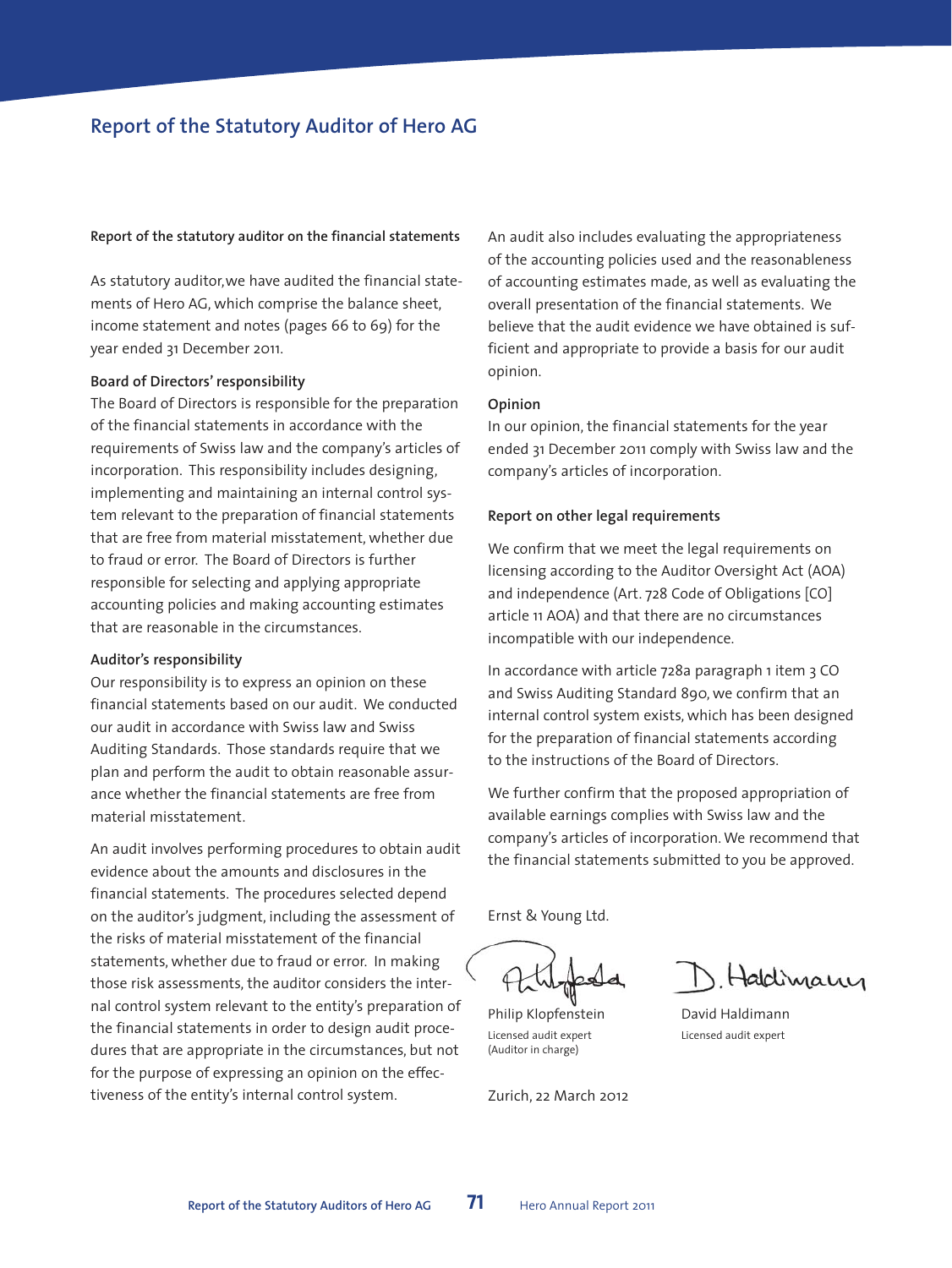## **Subsidiaries and Participations**

| Company                            | <b>Address</b>                                                            | <b>Telephone</b><br>Fax<br>Internet                             | Owner-<br>ship | Consoli-<br>dation* | <b>Remarks</b>             |
|------------------------------------|---------------------------------------------------------------------------|-----------------------------------------------------------------|----------------|---------------------|----------------------------|
| <b>Hero AG</b>                     | Karl Roth-Strasse 8<br>5600 Lenzburg<br>Switzerland                       | T +41 62 885 51 11<br>F +41 62 885 54 30<br>www.hero.ch         |                |                     |                            |
| Beech-Nut Nutrition<br>Corporation | 100 Hero Drive<br>Amsterdam, NY 12010<br><b>USA</b>                       | T +1 518 839 0300<br>F +1 518 839 0301<br>www.beechnut.com      | 100%           | F                   |                            |
| Cap' Fruit SAS                     | Zone artisanale Rapon<br>26140 Anneyron<br>France                         | T +33 475 31 40 22<br>F +33 475 31 59 72<br>www.capfruit.com    | 100%           | F                   | Disposed February 29, 2012 |
| Citron Export Inc.                 | Puerto Rico                                                               |                                                                 | 97.4%          | E                   | Dormant                    |
| Friso Nederland BV                 | Teteringsedijk 227<br>Postbus 3243<br>4817 ME Breda<br>Netherlands        | T+3176 57 98 000<br>F +3176 5714 903<br>www.hero.nl             | 100%           | F                   |                            |
| Hero Beteiligungen AG              | c/o Hero AG<br>Karl Roth-Strasse 8<br>5600 Lenzburg<br>Switzerland        | T +41 62 885 51 11<br>F +41 62 885 55 28                        | 100%           | F                   |                            |
| Hero Drinks BV                     | Teteringsedijk 227<br>Postbus 3243<br>4817 ME Breda<br>Netherlands        | T+3176 57 98 000<br>F +3176 57 14 903<br>www.hero.nl            | 100%           | F                   |                            |
| Hero Czech s.r.o.                  | Radlicka 751 / 113e<br>158 00 Praha 5<br>Czech Republic                   | T +420 227 031 311<br>F+420 227 031 330<br>www.hero.cz          | 100%           | F                   |                            |
| Hero España SA                     | Avenida de Murcia 1<br>30820 Alcantarilla (Murcia)<br>Spain               | T+34 968 898 900<br>F +34 968 800 727<br>www.hero.es            | 100%           | F                   |                            |
| Hero Foods Canada Inc.             | Canada                                                                    |                                                                 | 100%           | F.                  | Dormant                    |
| Hero Gida San.ve Tic. AS           | Kisikli Mah. Ferah cad. No: 1<br>BuyukCamlica 34692<br>Istanbul<br>Turkey | T +90 216 524 26 30<br>F +90 216 481 77 25<br>www.ulkerhero.com | 50%            | F                   |                            |
| Hero GmbH & Co. KG **              | Werner-Bock-Strasse 23<br>33602 Bielefeld<br>Germany                      | T +49 521 96469 0<br>F +49 521 96469 50                         | 100%           | F                   |                            |

\* Consolidation: F = fully consolidated, E = equity consolidated

\*\* For the purpose of German commercial law, these consolidated Group financial statements release these companies from their obligation to publish their own financial statements in Germany, in accordance with Section 264 sub-section 3 of the German HGB (commercial code).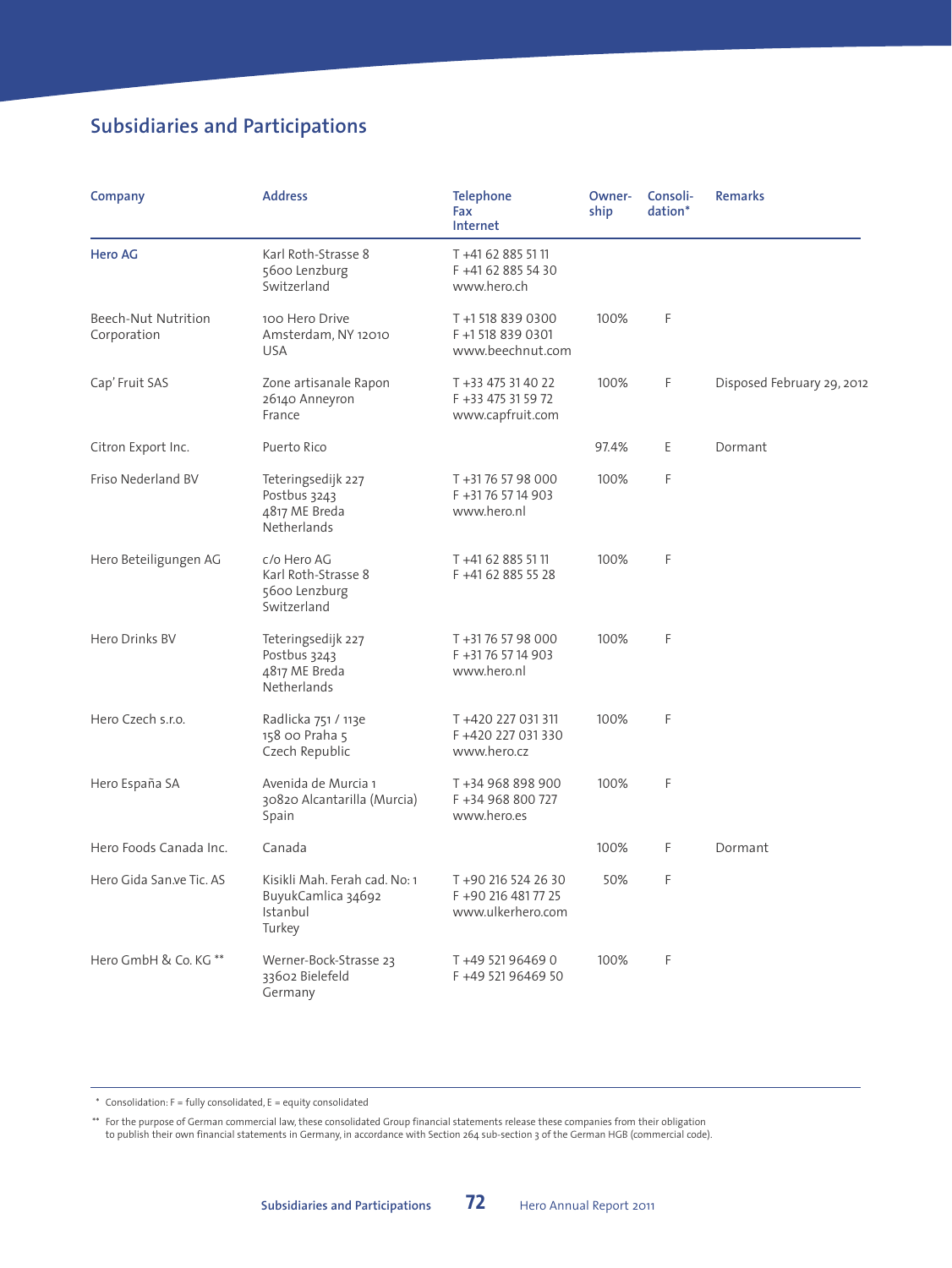| Company                                             | <b>Address</b>                                                                                                                  | <b>Telephone</b><br>Fax<br>Internet                                | Owner-<br>ship | Consoli-<br>dation* | <b>Remarks</b> |
|-----------------------------------------------------|---------------------------------------------------------------------------------------------------------------------------------|--------------------------------------------------------------------|----------------|---------------------|----------------|
| Hero Huishan (Shenyang)<br>Nutrition Food Co., Ltd  | Bajiazi Village,<br>Xiushuihe Town, Faku,<br>Shenyang, China                                                                    | T+86 024 88045977<br>F+86 024 88045977                             | 50%            | F                   |                |
| Hero Hungary Ltd.                                   | Soroksári út 160<br>1095 Budapest<br>Hungary                                                                                    | T +420 227 031 311<br>F+420 227 031 330                            | 100%           | F                   |                |
| Hero Inc.                                           | 100 Hero Drive<br>Amsterdam, NY 12010<br><b>USA</b>                                                                             | T +1 518 839 0300<br>F +1 518 839 0301                             | 100%           | F                   |                |
| Hero Italia SpA                                     | Via Leoni 4<br>Casella Postale 492<br>37121 Verona<br>Italy                                                                     | T+39 045 8060 911<br>F +39 045 8060 900<br>www.hero.it             | 100%           | F                   |                |
| Hero Japan Co., Ltd.                                | Japan                                                                                                                           |                                                                    | 51%            | F                   | Dormant        |
| Hero Nederland BV                                   | Teteringsedijk 227<br>Postbus 3243<br>4817 ME Breda<br>Netherlands                                                              | T+3176 57 98 000<br>F +3176 5714 903<br>www.hero.nl                | 100%           | F                   |                |
| Hero North America LLC                              | 100 Hero Drive<br>Amsterdam, NY 12010<br><b>USA</b>                                                                             | T +1 518 839 0300<br>F +1 518 839 0301<br>www.heronorthamerica.com | 100%           | F                   | Dormant        |
| Hero Nutritional Food<br>Industries SAE<br>(Vitrac) | Plot No. 2/6S, Zone 6, 1st District<br>5 <sup>th</sup> Settlement<br>New Cairo<br>Egypt                                         | T +20 2 275 97 900<br>F +20 2 261 830 86<br>www.hero.com.eg        | 100%           | F                   |                |
| Hero Polska Sp. z o.o.                              | Ul. Pilchowicka 9/11<br>02-175 Warszawa<br>Poland                                                                               | T +48 22 574 23 20<br>F +48 22 574 23 30<br>www.hero.pl            | 100%           | F                   |                |
| Hero Portugal Lda                                   | Avenida das Laranjeiras, No 6a<br>Urbanização da Quinta Grande F +351 21 472 18 88<br>Alfragide<br>2720-333 Amadora<br>Portugal | T +351 21 472 18 80<br>www.hero.pt                                 | 100%           | F                   |                |
| Hero Rus OOO                                        | Kremenchugskaya 9<br>Moscow 121352<br>Russia                                                                                    | T+74959883482<br>F+74959883482<br>www.semper-info.ru               | 100%           | F                   |                |
| Hero Slovakia s.r.o.                                | Murgasova 2<br>949 01 Nitra<br>Slovak Republic                                                                                  | T +421 377 784 005<br>F +421 377 784 006<br>www.hero.cz            | 100%           | F                   |                |

\* Consolidation: F = fully consolidated, E = equity consolidated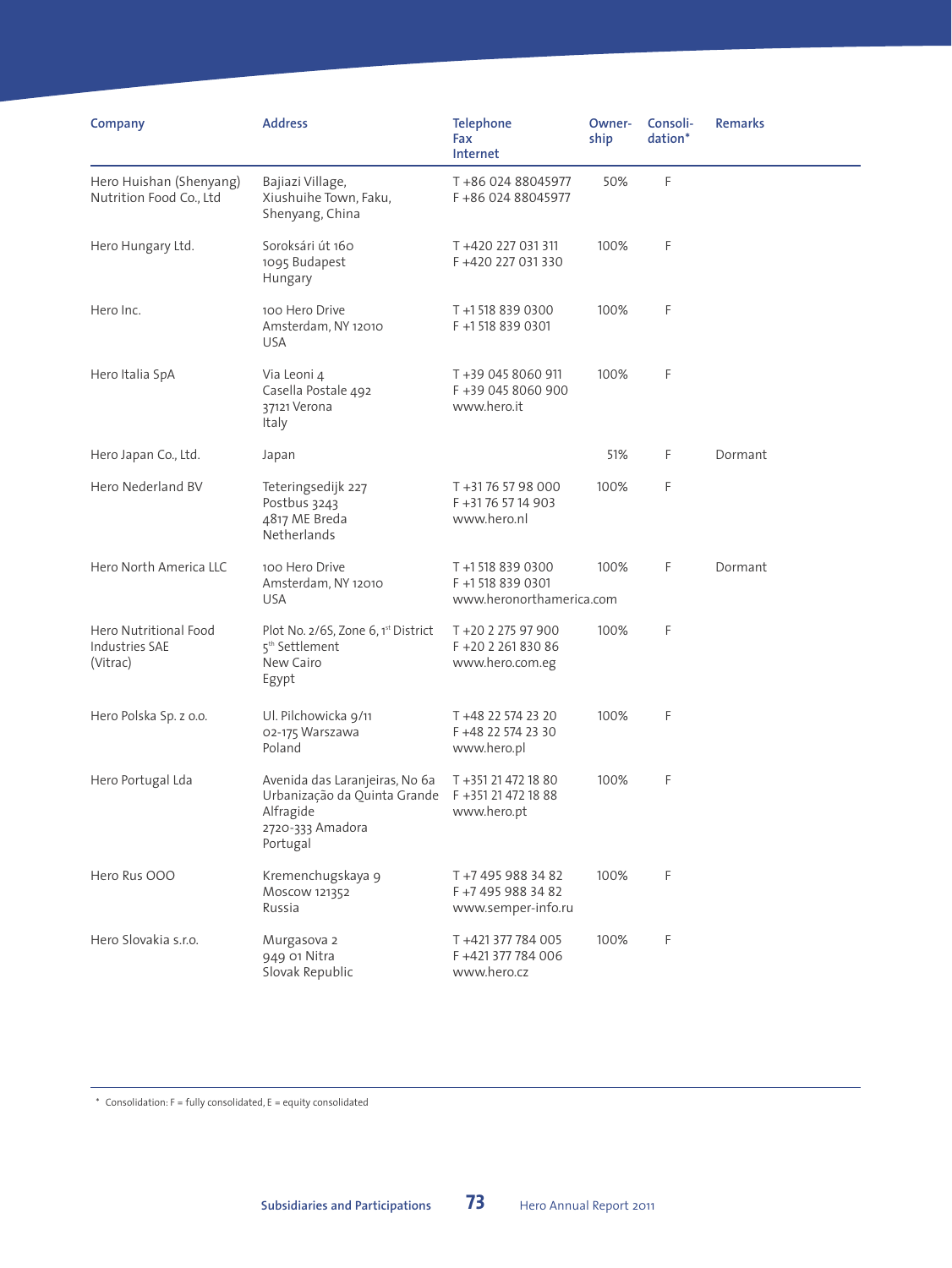| Company                                | <b>Address</b>                                                                   | <b>Telephone</b><br>Fax<br>Internet                             | Owner-<br>ship | Consoli-<br>dation <sup>*</sup> | <b>Remarks</b> |
|----------------------------------------|----------------------------------------------------------------------------------|-----------------------------------------------------------------|----------------|---------------------------------|----------------|
| Hero UA LLC                            | Voziednania pr. 19<br>Office 414<br>Kiev 02160<br>Ukraine                        | T +38 044 498 02 95<br>F +38 044 498 02 95<br>www.semper.com.ua | 100%           | F                               |                |
| Hero UK Ltd.                           | 19 De Havilland Drive<br>Speke, Liverpool, L24 8RN<br>UK                         | T +44 1514 325 300<br>F +44 1514 325 335                        | 100%           | F                               |                |
| Hero White Wave LLC                    | 12002 Airport Way<br>Broomfield, CO 80021<br><b>USA</b>                          | T +1 303 635 46 30<br>F +1 303 635 56 30<br>www.fruit2day.com   | 50%            | Ε                               |                |
| Houston Harvest Inc.                   | 808 S.W. 12 <sup>th</sup> Street<br>Ocala, FL 34478-0279<br>USA                  | T +1 352 622 31 34<br>F+13526223164                             | 100%           | F                               |                |
| Liaoning Chengrui Trading<br>Co., Ltd  | Bajiazi Village,<br>Xiushuihe Town, Faku,<br>Shenyang, China                     | T+86 024 88045977<br>F+86 024 88045977                          | 50%            | F                               |                |
| Milnot Holding Corp.                   | 100 Hero Drive<br>Amsterdam, NY 12010<br><b>USA</b>                              | T +1 518 839 0300<br>F +1 518 839 0301                          | 100%           | F                               |                |
| Organix Brands Ltd.                    | The Greenhouse<br>120-122 Commercial Road<br>Bournemouth, Dorset BH2 5LT<br>UK   | T +44 120 258 61 00<br>F +44 120 231 10 96<br>www.organix.com   | 100%           | F                               |                |
| Orient Link Holdings Ltd.              | Offshore Incorporations Centre,<br>Road Town, Tortola,<br>British Virgin Islands |                                                                 | 50%            | F                               |                |
| OY Semper ab                           | Klubbekrigarevägen 3A<br>00401 Helsingfors<br>Finland                            | T +35 850 516 09 51                                             | 100%           | F                               |                |
| Schönauer IAV AG**                     | Lübecker Strasse 49-55<br>23611 Bad Schwartau<br>Germany                         | T +49 451 204 0<br>F +49 451 204 108                            | 100%           | F                               |                |
| Schwartauer Werke<br>GmbH & Co. KGaA** | Lübecker Strasse 49-55<br>23611 Bad Schwartau<br>Germany                         | T +49 451 204 0<br>F +49 451 204 385<br>www.schwartau.de        | 100%           | F                               |                |
| Semper AB                              | Allén 5<br>172 22 Sundbyberg<br>Sweden                                           | T +46 8 505 931 00<br>F +46 8 505 931 01<br>www.semper.com      | 100%           | F                               |                |
| Semper AS                              | Vollsveien 9<br>1366 Lysaker<br>Norway                                           | T+4780030580                                                    | 100%           | F                               |                |

\* Consolidation: F = fully consolidated, E = equity consolidated

\*\* For the purpose of German commercial law, these consolidated Group financial statements release these companies from their obligation to publish their own financial statements in Germany, in accordance with Section 264 sub-section 3 of the German HGB (commercial code).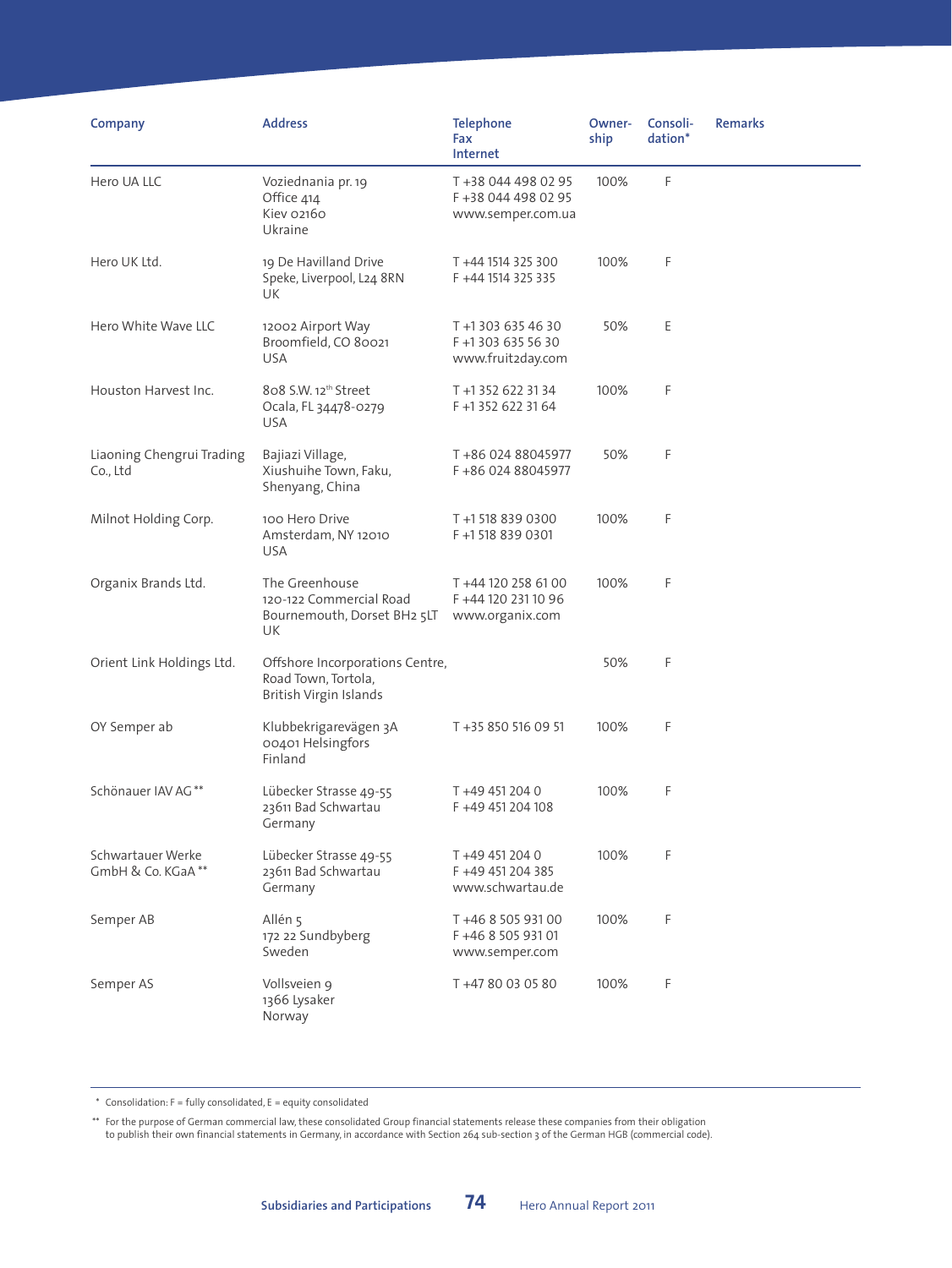| Company                        | <b>Address</b>                                                                  | <b>Telephone</b><br>Fax<br>Internet                                 | Owner-<br>ship | Consoli-<br>dation* | <b>Remarks</b> |
|--------------------------------|---------------------------------------------------------------------------------|---------------------------------------------------------------------|----------------|---------------------|----------------|
| Signature Brands LLC           | 808 S.W. 12 <sup>th</sup> Street<br>Ocala, FL 34478-0279<br><b>USA</b>          | T +1 352 622 31 34<br>F +1 352 622 31 64<br>www.signaturebrands.com | 100%           | F                   |                |
| SP HoldCo AB                   | Allén 5<br>172 22 Sundbyberg<br>Sweden                                          | T +46 8 505 931 00<br>F +46 8 505 931 01                            | 100%           | F                   |                |
| Wealth Come Investments<br>Ltd | Room 1201, Huachuang Tower,<br>No. 303 Hennessy Rd,<br>Wan Chai Rd<br>Hong Kong |                                                                     | 50%            | F                   |                |

\* Consolidation: F = fully consolidated, E = equity consolidated